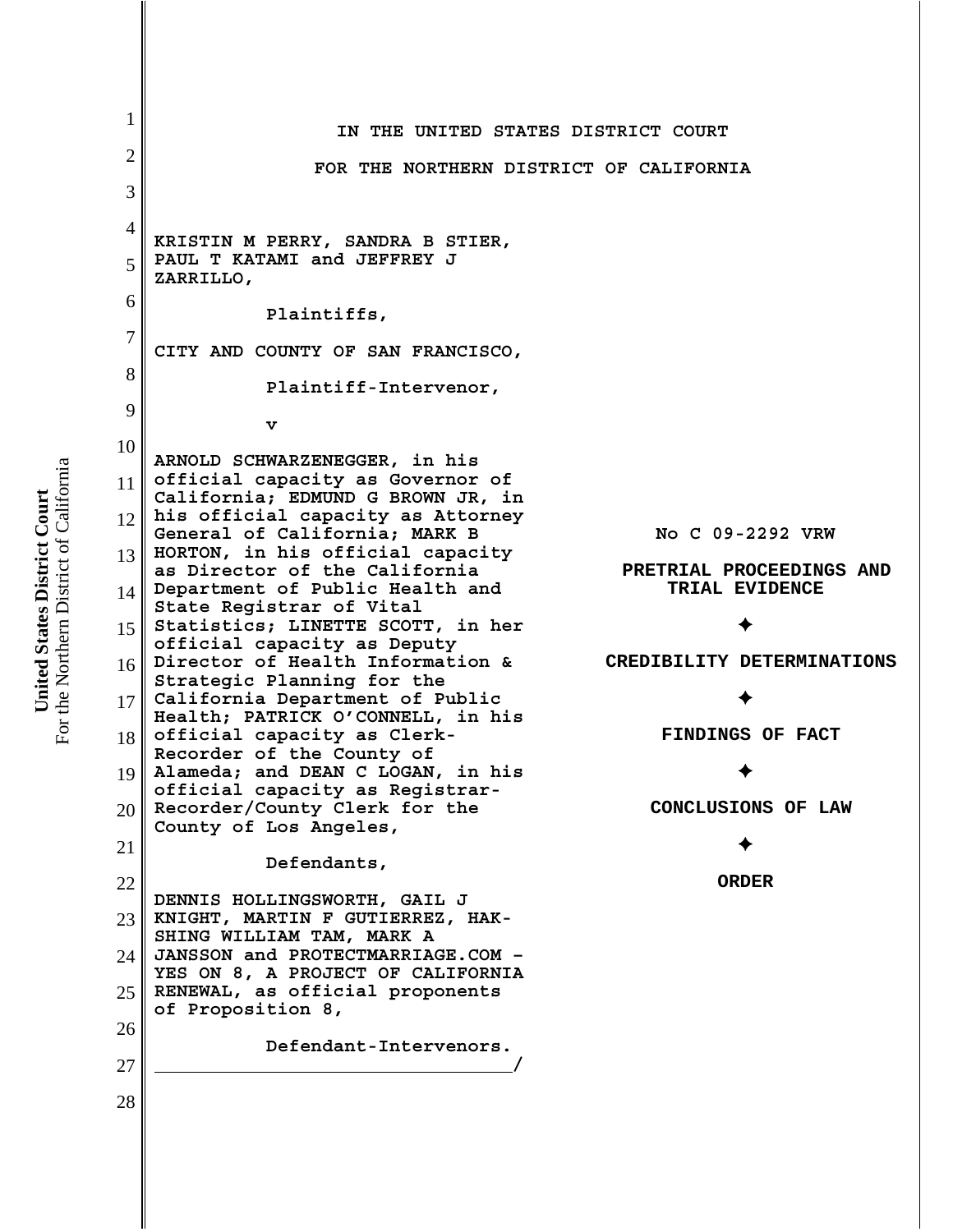|    | TABLE OF CONTENTS                                                                                                          |
|----|----------------------------------------------------------------------------------------------------------------------------|
| 2  | BACKGROUND TO PROPOSITION 8<br>ı                                                                                           |
| 3  | PROCEDURAL HISTORY OF THIS ACTION<br>3                                                                                     |
| 4  | PLAINTIFFS' CASE AGAINST PROPOSITION 8<br>5                                                                                |
| 5  | PROPONENTS' DEFENSE OF PROPOSITION 8.<br>6                                                                                 |
| 6  | TRIAL PROCEEDINGS AND SUMMARY OF TESTIMONY.<br>10                                                                          |
| 7  |                                                                                                                            |
| 8  | CREDIBILITY DETERMINATIONS<br>25                                                                                           |
| 9  | 25<br>PLAINTIFFS' WITNESSES                                                                                                |
| 10 | 35<br>PROPONENTS' WITNESSES                                                                                                |
| 11 |                                                                                                                            |
| 12 | FINDINGS OF FACT<br>54                                                                                                     |
| 13 | 54<br>THE PARTIES                                                                                                          |
| 14 | WHETHER ANY EVIDENCE SUPPORTS CALIFORNIA'S REFUSAL TO                                                                      |
|    | RECOGNIZE MARRIAGE BETWEEN TWO PEOPLE BECAUSE OF THEIR SEX<br>60                                                           |
| 15 |                                                                                                                            |
| 16 | WHETHER ANY EVIDENCE SHOWS CALIFORNIA HAS AN INTEREST<br>IN DIFFERENTIATING BETWEEN SAME-SEX AND OPPOSITE-SEX UNIONS<br>71 |
| 17 | WHETHER THE EVIDENCE SHOWS THAT PROPOSITION 8 ENACTED                                                                      |
| 18 | A PRIVATE MORAL VIEW WITHOUT ADVANCING A LEGITIMATE<br>85<br><b>GOVERNMENT INTEREST</b>                                    |
| 19 |                                                                                                                            |
| 20 | CONCLUSIONS OF LAW<br>109                                                                                                  |
| 21 | 109<br><b>DUE PROCESS</b>                                                                                                  |
| 22 | 117<br>EQUAL PROTECTION                                                                                                    |
| 23 |                                                                                                                            |
| 24 | CONCLUSION<br>135                                                                                                          |
| 25 |                                                                                                                            |
| 26 | 136<br><b>REMEDIES</b>                                                                                                     |
| 27 |                                                                                                                            |
| 28 |                                                                                                                            |

**United States District Court**<br>For the Northern District of California For the Northern District of California **United States District Court**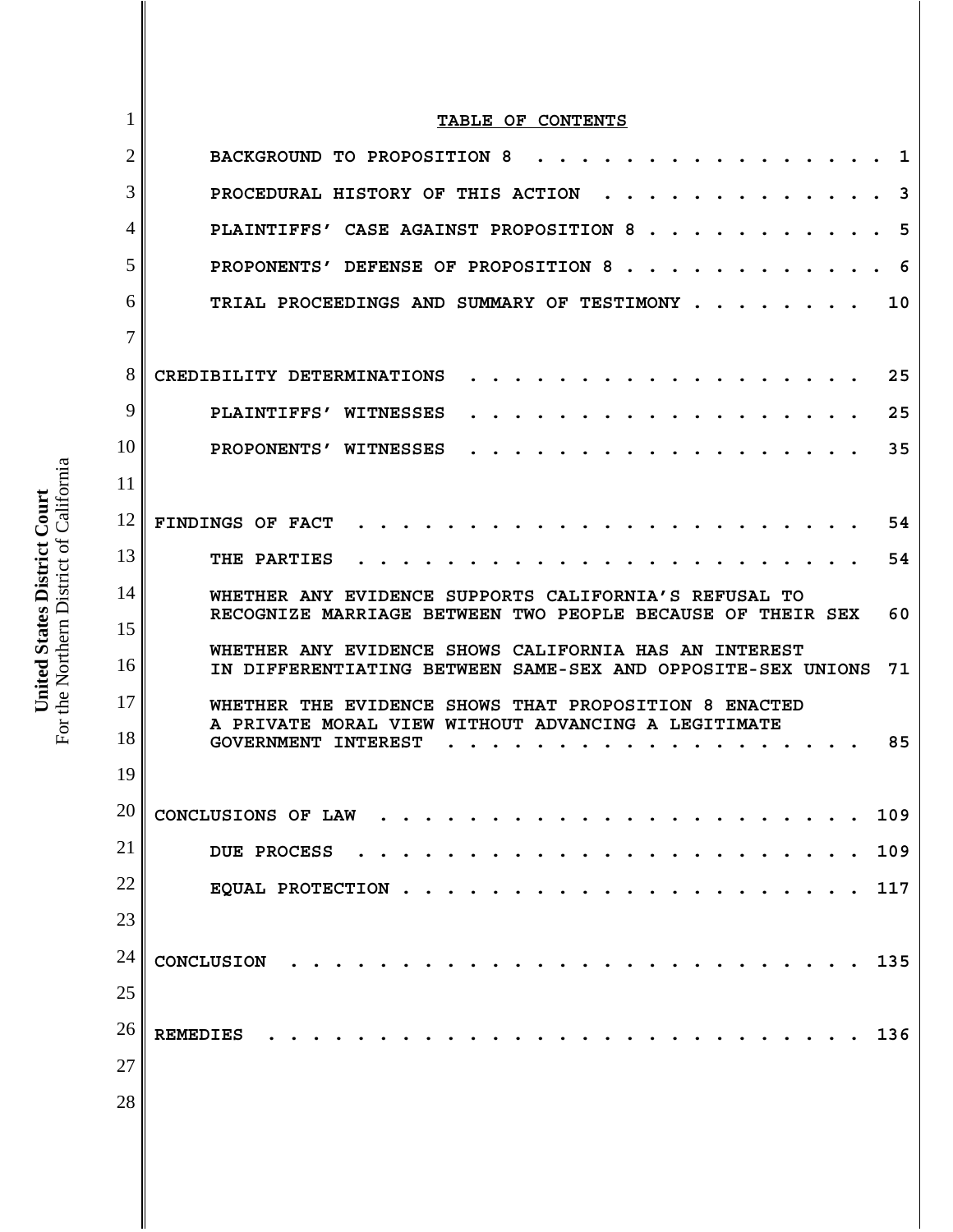1 2 3 4 5 6 7 8 **Plaintiffs challenge a November 2008 voter-enacted amendment to the California Constitution ("Proposition 8" or "Prop 8"). Cal Const Art I, § 7.5. In its entirety, Proposition 8 provides: "Only marriage between a man and a woman is valid or recognized in California." Plaintiffs allege that Proposition 8 deprives them of due process and of equal protection of the laws contrary to the Fourteenth Amendment and that its enforcement by state officials violates 42 USC § 1983.** 

9 10 11 12 13 14 15 16 **Plaintiffs are two couples. Kristin Perry and Sandra Stier reside in Berkeley, California and raise four children together. Jeffrey Zarrillo and Paul Katami reside in Burbank, California. Plaintiffs seek to marry their partners and have been denied marriage licenses by their respective county authorities on the basis of Proposition 8. No party contended, and no evidence at trial suggested, that the county authorities had any ground to deny marriage licenses to plaintiffs other than Proposition 8.** 

17 18 19 **Having considered the trial evidence and the arguments of counsel, the court pursuant to FRCP 52(a) finds that Proposition 8 is unconstitutional and that its enforcement must be enjoined.**

#### 21 **BACKGROUND TO PROPOSITION 8**

22 23 24 25 26 27 28 **In November 2000, the voters of California adopted Proposition 22 through the state's initiative process. Entitled the California Defense of Marriage Act, Proposition 22 amended the state's Family Code by adding the following language: "Only marriage between a man and a woman is valid or recognized in California." Cal Family Code § 308.5. This amendment further codified the existing definition of marriage as "a relationship**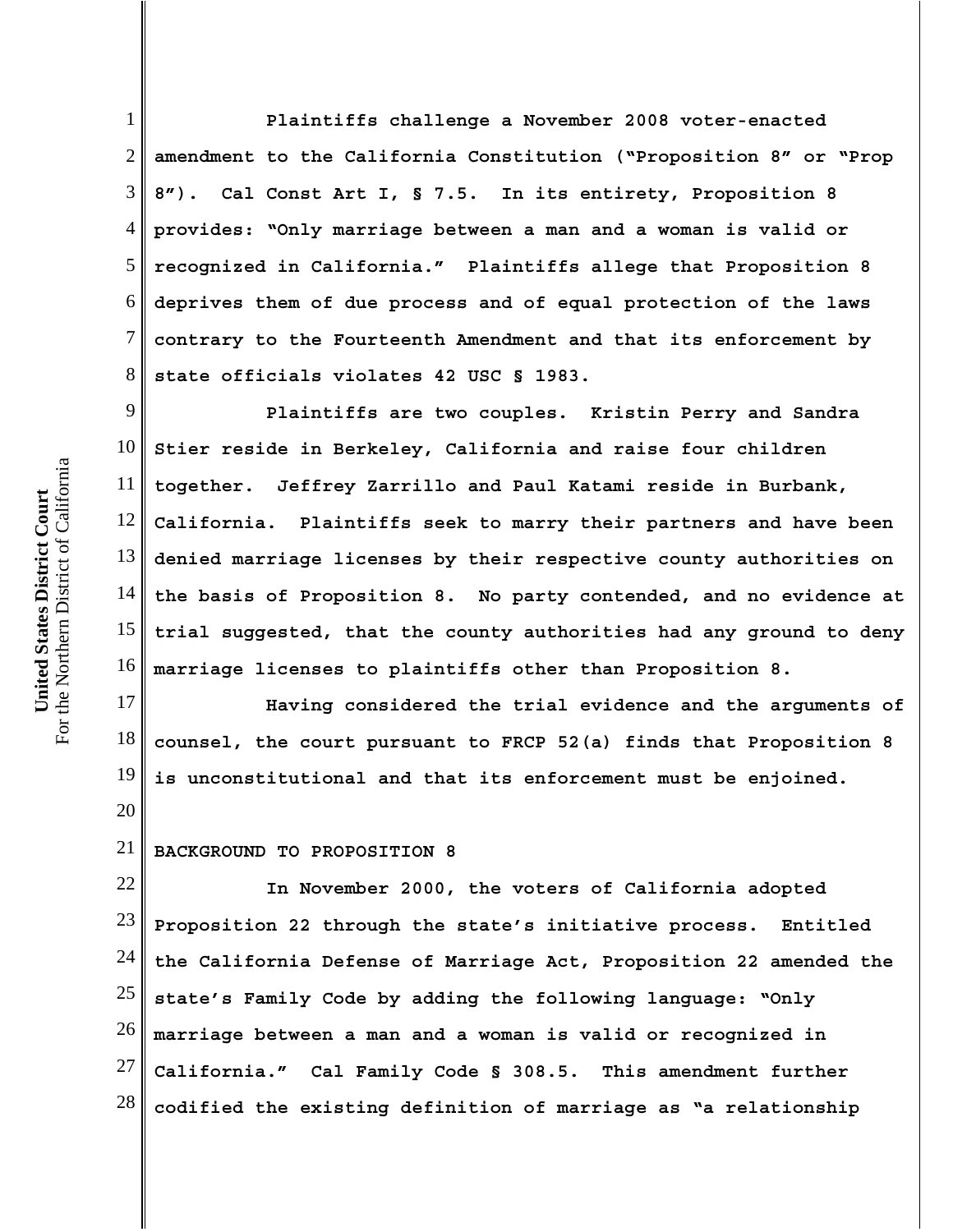1 2 **between a man and a woman." In re Marriage Cases, 183 P3d 384, 407 (Cal 2008).** 

3 4 5 6 7 8 9 10 **In February 2004, the mayor of San Francisco instructed county officials to issue marriage licenses to same-sex couples. The following month, the California Supreme Court ordered San Francisco to stop issuing such licenses and later nullified the marriage licenses that same-sex couples had received. See Lockyer v City & County of San Francisco, 95 P3d 459 (Cal 2004). The court expressly avoided addressing whether Proposition 22 violated the California Constitution.** 

11 12 13 14 15 16 17 18 19 20 21 22 23 24 25 26 27 **Shortly thereafter, San Francisco and various other parties filed state court actions challenging or defending California's exclusion of same-sex couples from marriage under the state constitution. These actions were consolidated in San Francisco superior court; the presiding judge determined that, as a matter of law, California's bar against marriage by same-sex couples violated the equal protection guarantee of Article I Section 7 of the California Constitution. In re Coordination Proceeding, Special Title [Rule 1550(c)], 2005 WL 583129 (March 14, 2005). The court of appeal reversed, and the California Supreme Court granted review. In May 2008, the California Supreme Court invalidated Proposition 22 and held that all California counties were required to issue marriage licenses to same-sex couples. See In re Marriage Cases, 189 P3d 384. From June 17, 2008 until the passage of Proposition 8 in November of that year, San Francisco and other California counties issued approximately 18,000 marriage licenses to same-sex couples.**

**2**

28

**\\**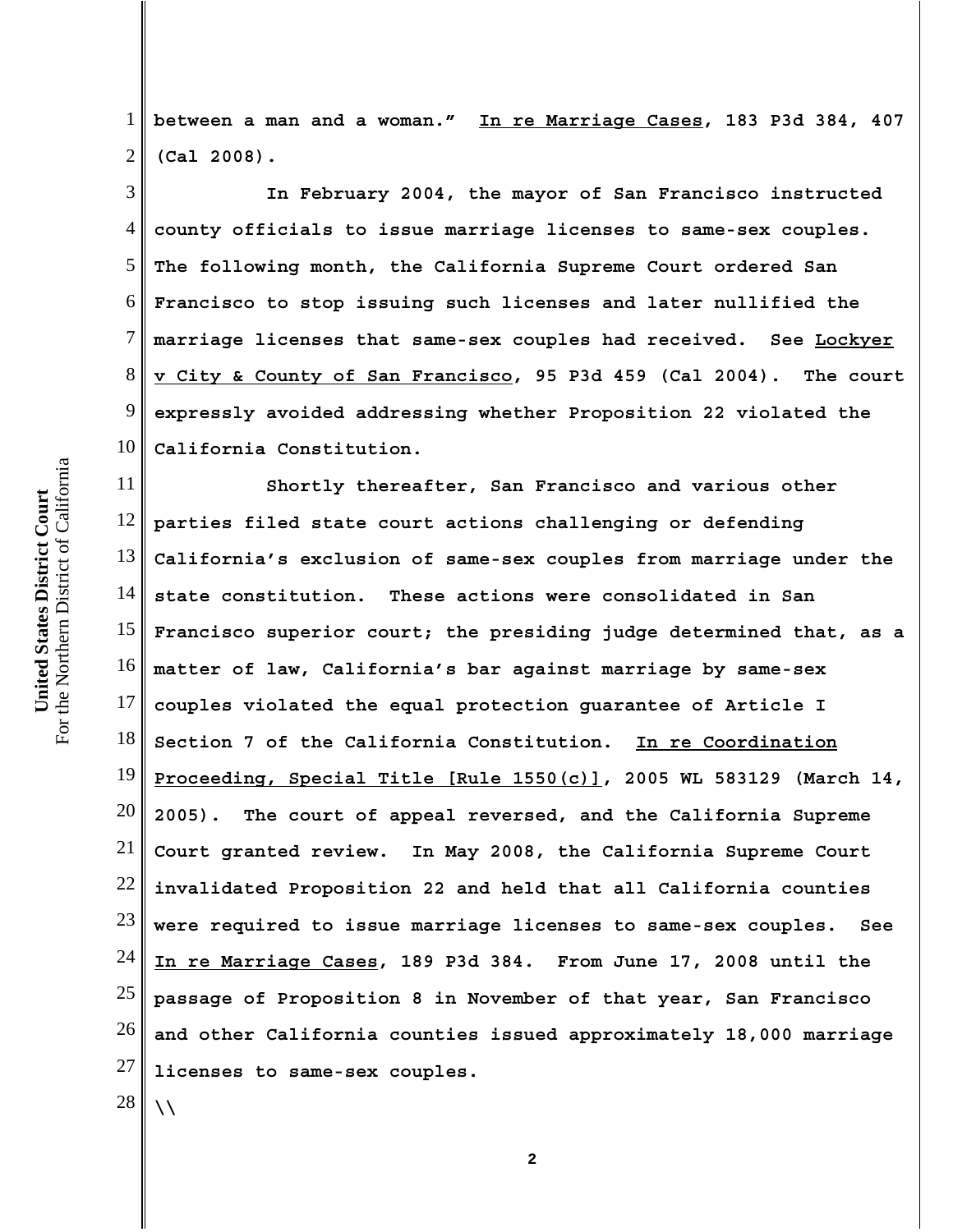2 3 4 5 6 7 8 9 10 11 12 13 **Proposition 8 challenged the initiative through an original writ of mandate in the California Supreme Court as violating the rules for amending the California Constitution and on other grounds; the California Supreme Court upheld Proposition 8 against those challenges. Strauss v Horton, 207 P3d 48 (Cal 2009). Strauss leaves undisturbed the 18,000 marriages of same-sex couples performed in the four and a half months between the decision in In re Marriage Cases and the passage of Proposition 8. Since Proposition 8 passed, no same-sex couple has been permitted to marry in California. PROCEDURAL HISTORY OF THIS ACTION**

14 15 16 17 18 19 20 21 22 23 24 25 26 27 28 **Plaintiffs challenge the constitutionality of Proposition 8 under the Fourteenth Amendment, an issue not raised during any prior state court proceeding. Plaintiffs filed their complaint on May 22, 2009, naming as defendants in their official capacities California's Governor, Attorney General and Director and Deputy Director of Public Health and the Alameda County Clerk-Recorder and the Los Angeles County Registrar-Recorder/County Clerk (collectively "the government defendants"). Doc #1. With the exception of the Attorney General, who concedes that Proposition 8 is unconstitutional, Doc #39, the government defendants refused to take a position on the merits of plaintiffs' claims and declined to defend Proposition 8. Doc #42 (Alameda County), Doc #41 (Los Angeles County), Doc #46 (Governor and Department of Public Health officials). \\**

**After the November 2008 election, opponents of**

For the Northern District of California For the Northern District of California United States District Court **United States District Court**

1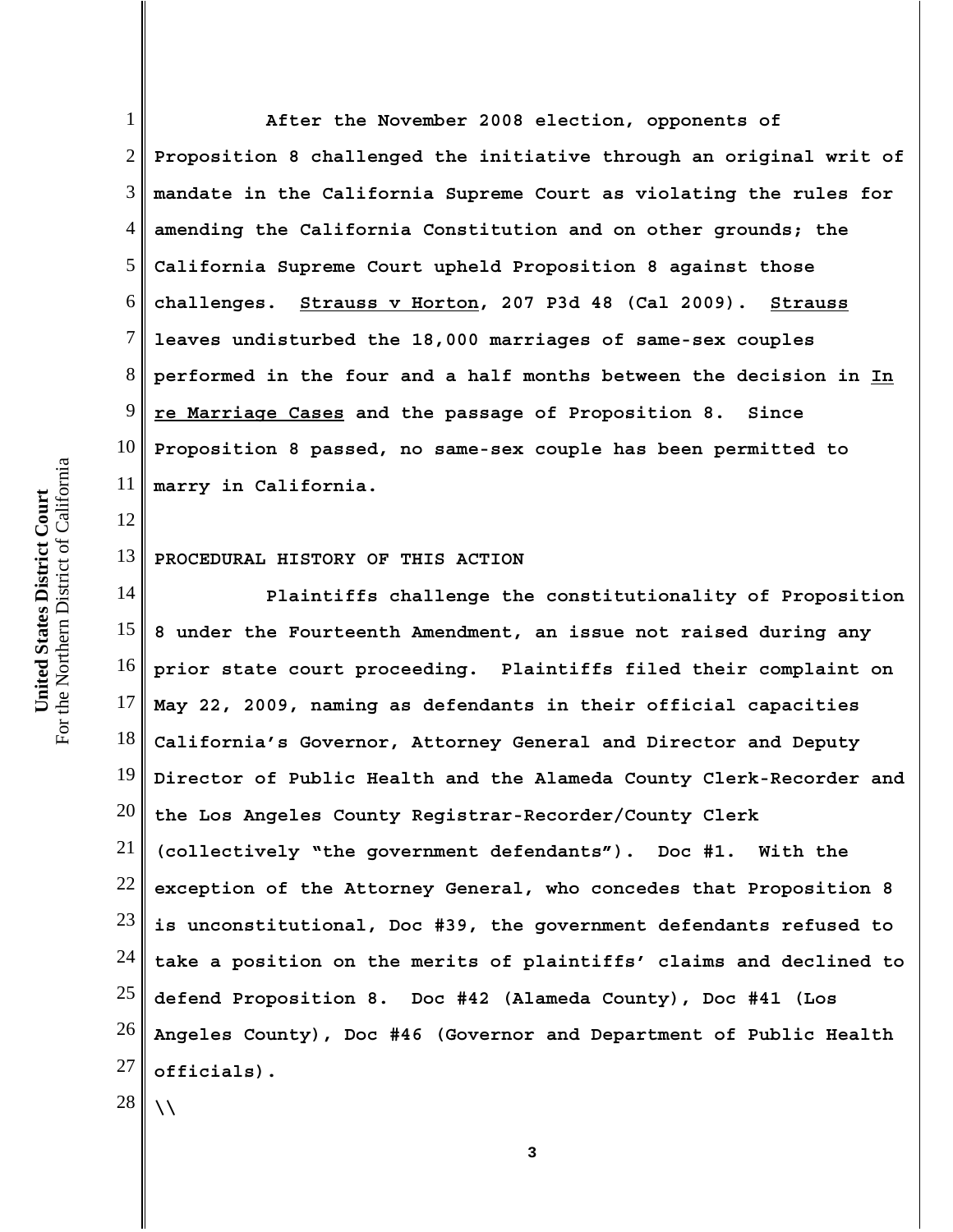1 2 3 4 5 6 7 8 9 10 **Defendant-intervenors, the official proponents of Proposition 8 under California election law ("proponents"), were granted leave in July 2009 to intervene to defend the constitutionality of Proposition 8. Doc #76. On January 8, 2010, Hak-Shing William Tam, an official proponent and defendantintervenor, moved to withdraw as a defendant, Doc #369; Tam's motion is denied for the reasons stated in a separate order filed herewith. Plaintiff-intervenor City and County of San Francisco ("CCSF" or "San Francisco") was granted leave to intervene in August 2009. Doc #160 (minute entry).**

11 12 13 14 15 16 17 18 19 **The court denied plaintiffs' motion for a preliminary injunction on July 2, 2009, Doc #77 (minute entry), and denied proponents' motion for summary judgment on October 14, 2009, Doc #226 (minute entry). Proponents moved to realign the Attorney General as a plaintiff; the motion was denied on December 23, 2009, Doc #319. Imperial County, a political subdivision of California, sought to intervene as a party defendant on December 15, 2009, Doc #311; the motion is denied for the reasons addressed in a separate order filed herewith.** 

20 21 22 23 24 25 26 27 28 **The parties disputed the factual premises underlying plaintiffs' claims and the court set the matter for trial. The action was tried to the court January 11-27, 2010. The trial proceedings were recorded and used by the court in preparing the findings of fact and conclusions of law; the clerk is now DIRECTED to file the trial recording under seal as part of the record. The parties may retain their copies of the trial recording pursuant to the terms of the protective order herein, see Doc #672. \\**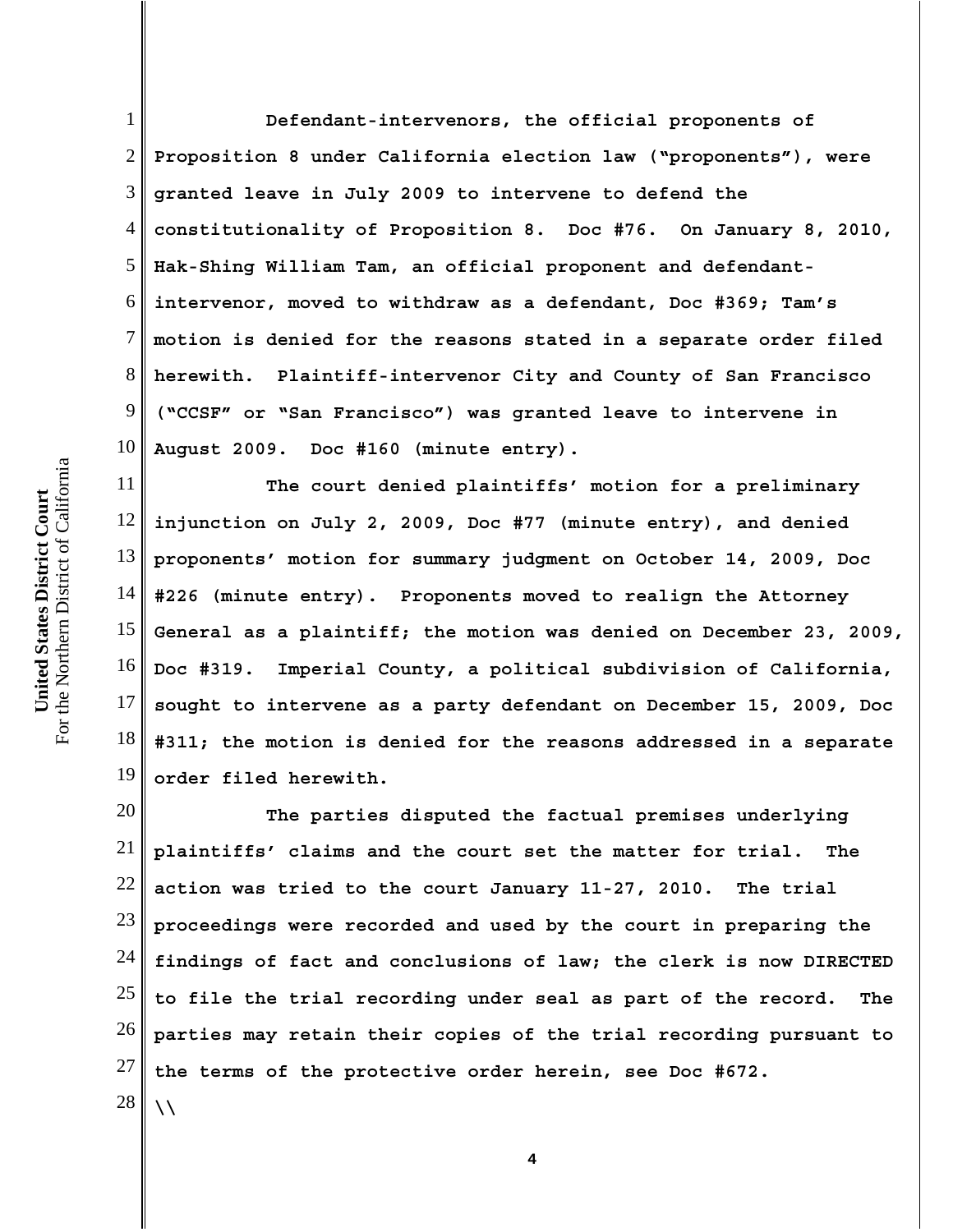1 2 3 4 5 6 7 8 9 10 11 12 13 14 15 16 17 18 19 20 21 22 23 24 25 26 27 28 **Proponents' motion to order the copies' return, Doc #698, is accordingly DENIED. PLAINTIFFS' CASE AGAINST PROPOSITION 8 The Due Process Clause provides that no "State [shall] deprive any person of life, liberty, or property, without due process of law." US Const Amend XIV, § 1. Plaintiffs contend that the freedom to marry the person of one's choice is a fundamental right protected by the Due Process Clause and that Proposition 8 violates this fundamental right because: 1. It prevents each plaintiff from marrying the person of his or her choice; 2. The choice of a marriage partner is sheltered by the Fourteenth Amendment from the state's unwarranted usurpation of that choice; and 3. California's provision of a domestic partnership —— a status giving same-sex couples the rights and responsibilities of marriage without providing marriage —— does not afford plaintiffs an adequate substitute for marriage and, by disabling plaintiffs from marrying the person of their choice, invidiously discriminates, without justification, against plaintiffs and others who seek to marry a person of the same sex. The Equal Protection Clause provides that no state shall "deny to any person within its jurisdiction the equal protection of the laws." US Const Amend XIV, § 1. According to plaintiffs, Proposition 8 violates the Equal Protection Clause because it: 1. Discriminates against gay men and lesbians by denying them a right to marry the person of their choice whereas heterosexual men and women may do so freely; and 2. Disadvantages a suspect class in preventing only gay men and lesbians, not heterosexuals, from marrying. Plaintiffs argue that Proposition 8 should be subjected to heightened scrutiny under the Equal Protection Clause because gays**

For the Northern District of California For the Northern District of California United States District Court **United States District Court**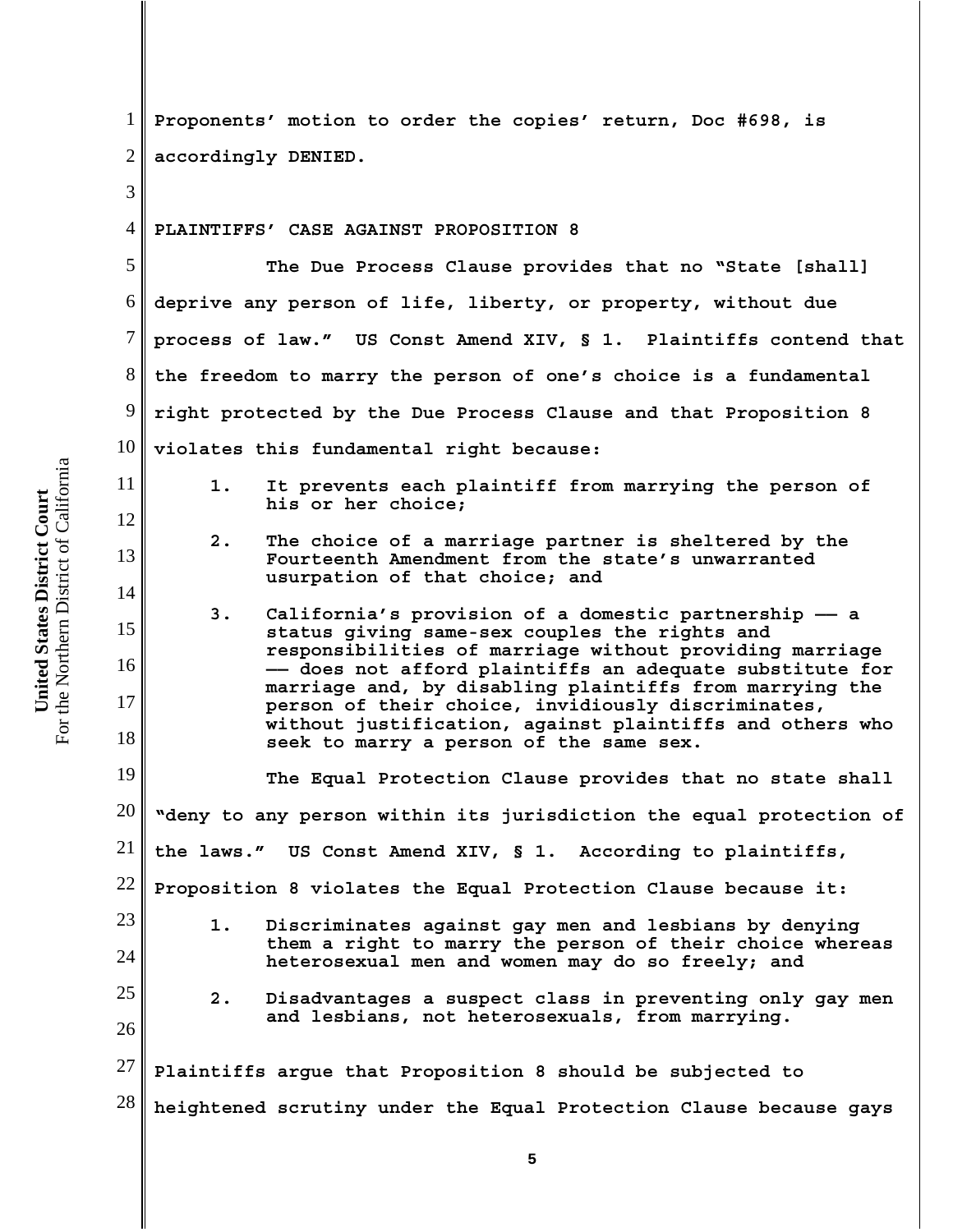1 2 3 4 5 6 **and lesbians constitute a suspect class. Plaintiffs further contend that Proposition 8 is irrational because it singles out gays and lesbians for unequal treatment, as they and they alone may not marry the person of their choice. Plaintiffs argue that Proposition 8 discriminates against gays and lesbians on the basis of both sexual orientation and sex.** 

7 8 9 10 11 **Plaintiffs conclude that because Proposition 8 is enforced by state officials acting under color of state law and because it has the effects plaintiffs assert, Proposition 8 is actionable under 42 USC § 1983. Plaintiffs seek a declaration that Proposition 8 is invalid and an injunction against its enforcement.**

#### 13 **PROPONENTS' DEFENSE OF PROPOSITION 8**

14 15 16 17 18 19 20 21 **Proponents organized the official campaign to pass Proposition 8, known as ProtectMarriage.com —— Yes on 8, a Project of California Renewal ("Protect Marriage"). Proponents formed and managed the Protect Marriage campaign and ensured its efforts to pass Proposition 8 complied with California election law. See FF 13-17 below. After orchestrating the successful Proposition 8 campaign, proponents intervened in this lawsuit and provided a vigorous defense of the constitutionality of Proposition 8.** 

22 23 24 **The ballot argument submitted to the voters summarizes proponents' arguments in favor of Proposition 8 during the 2008 campaign. The argument states:**

**Proposition 8 is simple and straightforward. \* \* \* Proposition 8 is about preserving marriage; it's not an attack on the gay lifestyle. \* \* \* It protects our children from being taught in public schools that "same-sex marriage" is the same as traditional marriage. \* \* \* While death, divorce, or other circumstances may prevent the ideal, the best situation for a child is to be raised by a married mother and father.**

12

25

26

27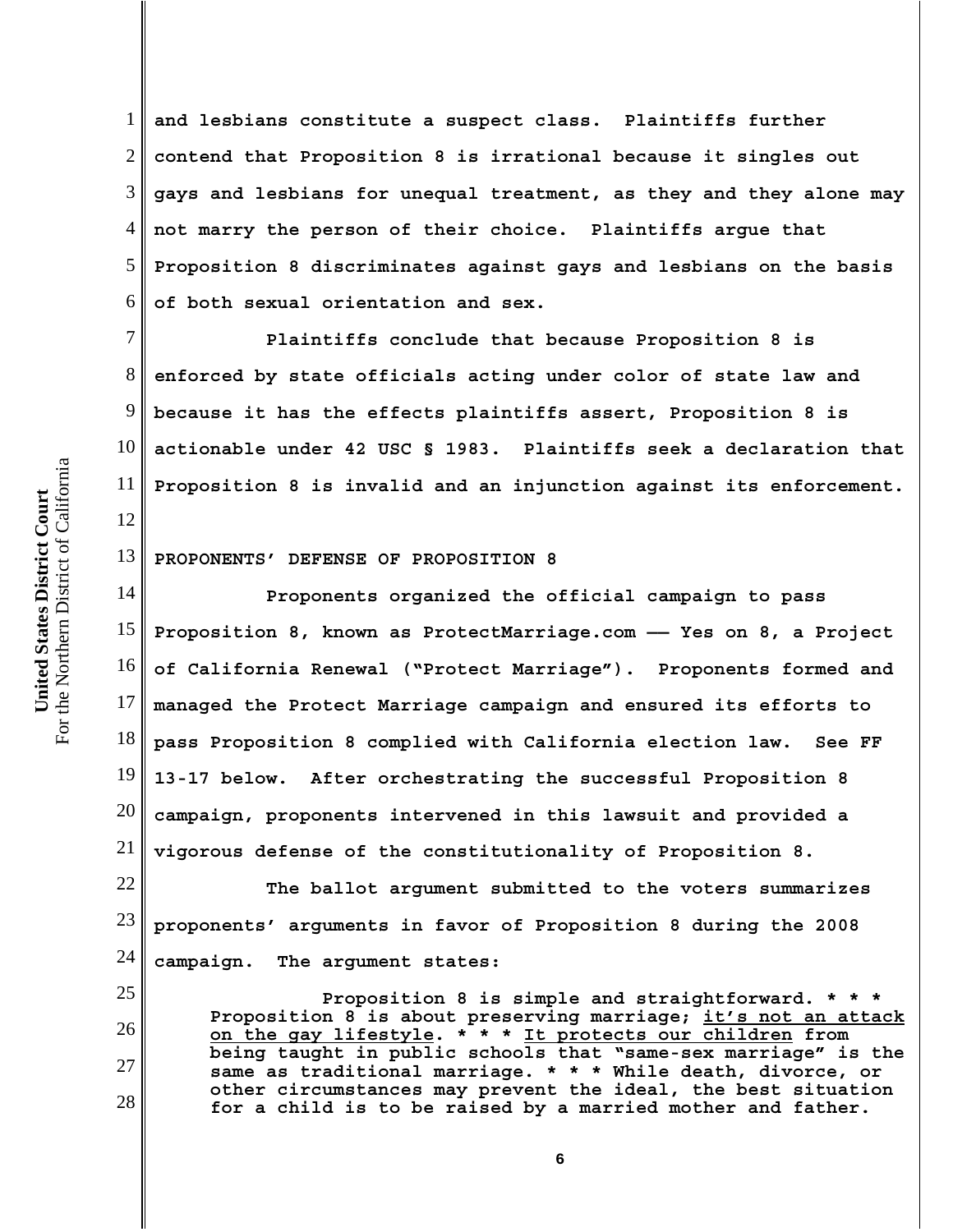**United States District Court**<br>For the Northern District of California For the Northern District of California **United States District Court**

| $\mathbf{1}$<br>$\overline{2}$ | * * * If the gay marriage ruling [of the California Supreme<br>Court] is not overturned, TEACHERS COULD BE REQUIRED to teach<br>young children there is no difference between gay marriage and<br>traditional marriage. |                                                                                                                                                                   |  |  |  |
|--------------------------------|-------------------------------------------------------------------------------------------------------------------------------------------------------------------------------------------------------------------------|-------------------------------------------------------------------------------------------------------------------------------------------------------------------|--|--|--|
| 3                              | We should not accept a court decision that may                                                                                                                                                                          |                                                                                                                                                                   |  |  |  |
| $\overline{4}$                 | result in public schools teaching our own kids that gay<br>marriage is ok. * * * [W] hile gays have the right to their                                                                                                  |                                                                                                                                                                   |  |  |  |
| 5                              | private lives, they do not have the right to redefine marriage<br>for everyone else.                                                                                                                                    |                                                                                                                                                                   |  |  |  |
| 6                              | PX0001 <sup>1</sup> California Voter Information Guide, California General                                                                                                                                              |                                                                                                                                                                   |  |  |  |
| 7                              | Election, Tuesday, November 4, 2008 at PM 003365 (emphasis in                                                                                                                                                           |                                                                                                                                                                   |  |  |  |
| 8                              | original).                                                                                                                                                                                                              |                                                                                                                                                                   |  |  |  |
| 9                              | In addition to the ballot arguments, the Proposition 8                                                                                                                                                                  |                                                                                                                                                                   |  |  |  |
| 10                             | campaign presented to the voters of California a multitude of                                                                                                                                                           |                                                                                                                                                                   |  |  |  |
| 11                             | television, radio and internet-based advertisements and messages.                                                                                                                                                       |                                                                                                                                                                   |  |  |  |
| 12                             | The advertisements conveyed to voters that same-sex relationships                                                                                                                                                       |                                                                                                                                                                   |  |  |  |
| 13                             | are inferior to opposite-sex relationships and dangerous to                                                                                                                                                             |                                                                                                                                                                   |  |  |  |
| 14                             | children. See FF 79-80 below. The key premises on which                                                                                                                                                                 |                                                                                                                                                                   |  |  |  |
| 15                             | Proposition 8 was presented to the voters thus appear to be the                                                                                                                                                         |                                                                                                                                                                   |  |  |  |
| 16                             | following:                                                                                                                                                                                                              |                                                                                                                                                                   |  |  |  |
| 17                             | $1$ .                                                                                                                                                                                                                   | Denial of marriage to same-sex couples preserves<br>marriage;                                                                                                     |  |  |  |
| 18                             | 2.                                                                                                                                                                                                                      | Denial of marriage to same-sex couples allows gays and                                                                                                            |  |  |  |
| 19                             |                                                                                                                                                                                                                         | lesbians to live privately without requiring others,<br>including (perhaps especially) children, to recognize or                                                  |  |  |  |
| 20                             |                                                                                                                                                                                                                         | acknowledge the existence of same-sex couples;                                                                                                                    |  |  |  |
| 21                             | 3.                                                                                                                                                                                                                      | Denial of marriage to same-sex couples protects children;                                                                                                         |  |  |  |
| 22                             | 4.                                                                                                                                                                                                                      | The ideal child-rearing environment requires one male<br>parent and one female parent;                                                                            |  |  |  |
| 23                             |                                                                                                                                                                                                                         |                                                                                                                                                                   |  |  |  |
| 24                             | 5.                                                                                                                                                                                                                      | Marriage is different in nature depending on the sex of<br>the spouses, and an opposite-sex couple's marriage is<br>superior to a same-sex couple's marriage; and |  |  |  |
| 25                             | 6.                                                                                                                                                                                                                      | Same-sex couples' marriages redefine opposite-sex                                                                                                                 |  |  |  |
| 26                             |                                                                                                                                                                                                                         | couples' marriages.                                                                                                                                               |  |  |  |
| 27                             |                                                                                                                                                                                                                         |                                                                                                                                                                   |  |  |  |
| 28                             | 1                                                                                                                                                                                                                       | All cited evidence is available at http://ecf.cand.uscourts.gov/cand/09cv2292                                                                                     |  |  |  |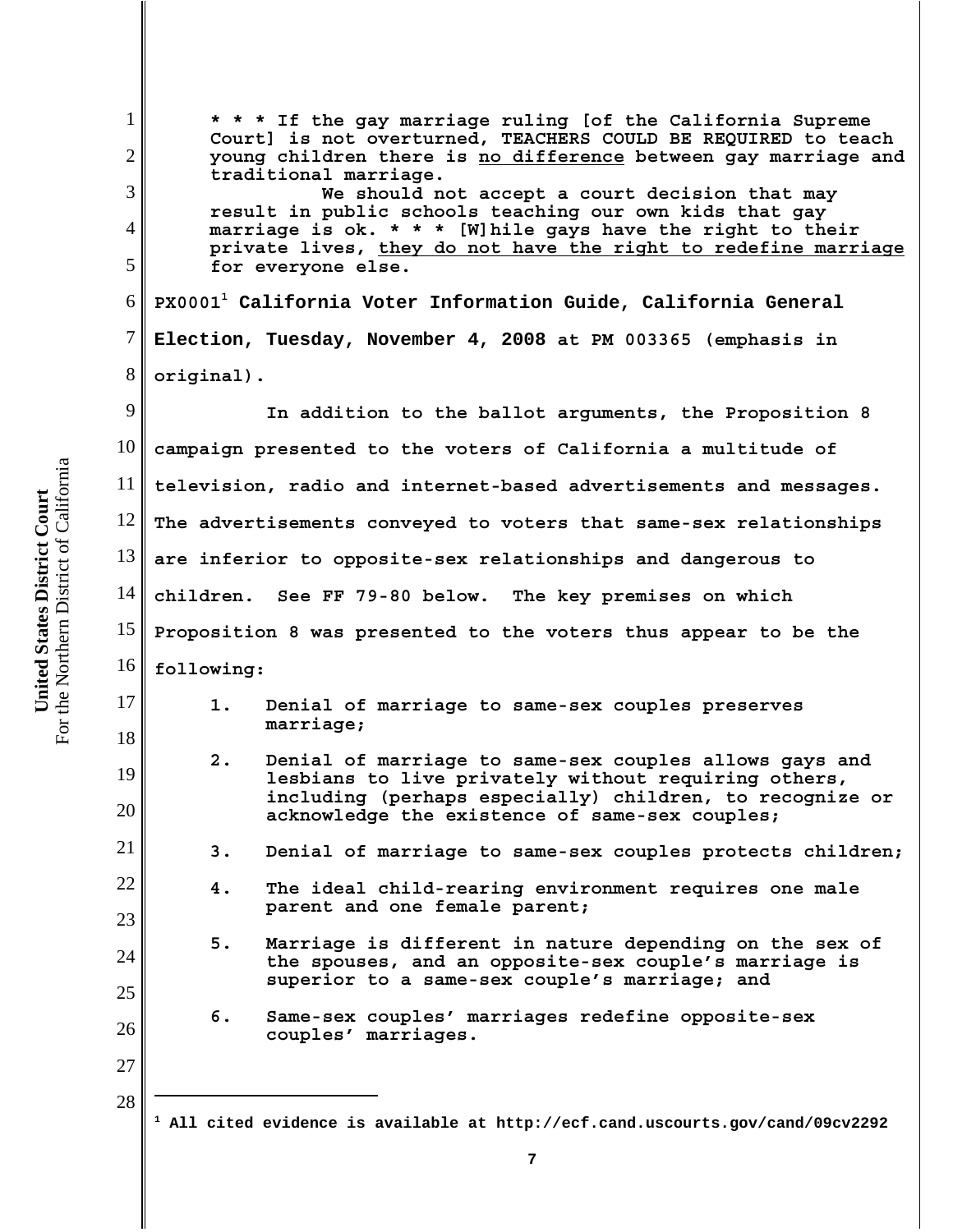1 2 3 4 5 6 7 8 9 10 11 12 13 14 15 16 17 18 19 20 21 22 23 24 25 26 27 28 **A state's interest in an enactment must of course be secular in nature. The state does not have an interest in enforcing private moral or religious beliefs without an accompanying secular purpose. See Lawrence v Texas, 539 US 558, 571 (2003); see also Everson v Board of Education of Ewing Township, 330 US 1, 15 (1947). Perhaps recognizing that Proposition 8 must advance a secular purpose to be constitutional, proponents abandoned previous arguments from the campaign that had asserted the moral superiority of opposite-sex couples. Instead, in this litigation, proponents asserted that Proposition 8: 1. Maintains California's definition of marriage as excluding same-sex couples; 2. Affirms the will of California citizens to exclude samesex couples from marriage; 3. Promotes stability in relationships between a man and a woman because they naturally (and at times unintentionally) produce children; and 4. Promotes "statistically optimal" child-rearing households; that is, households in which children are raised by a man and a woman married to each other. Doc #8 at 17-18. While proponents vigorously defended the constitutionality of Proposition 8, they did so based on legal conclusions and cross-examinations of some of plaintiffs' witnesses, eschewing all but a rather limited factual presentation. Proponents argued that Proposition 8 should be evaluated solely by considering its language and its consistency with the "central purpose of marriage, in California and everywhere else, \* \* \* to promote naturally procreative sexual relationships and to channel them into stable, enduring unions for the sake of producing**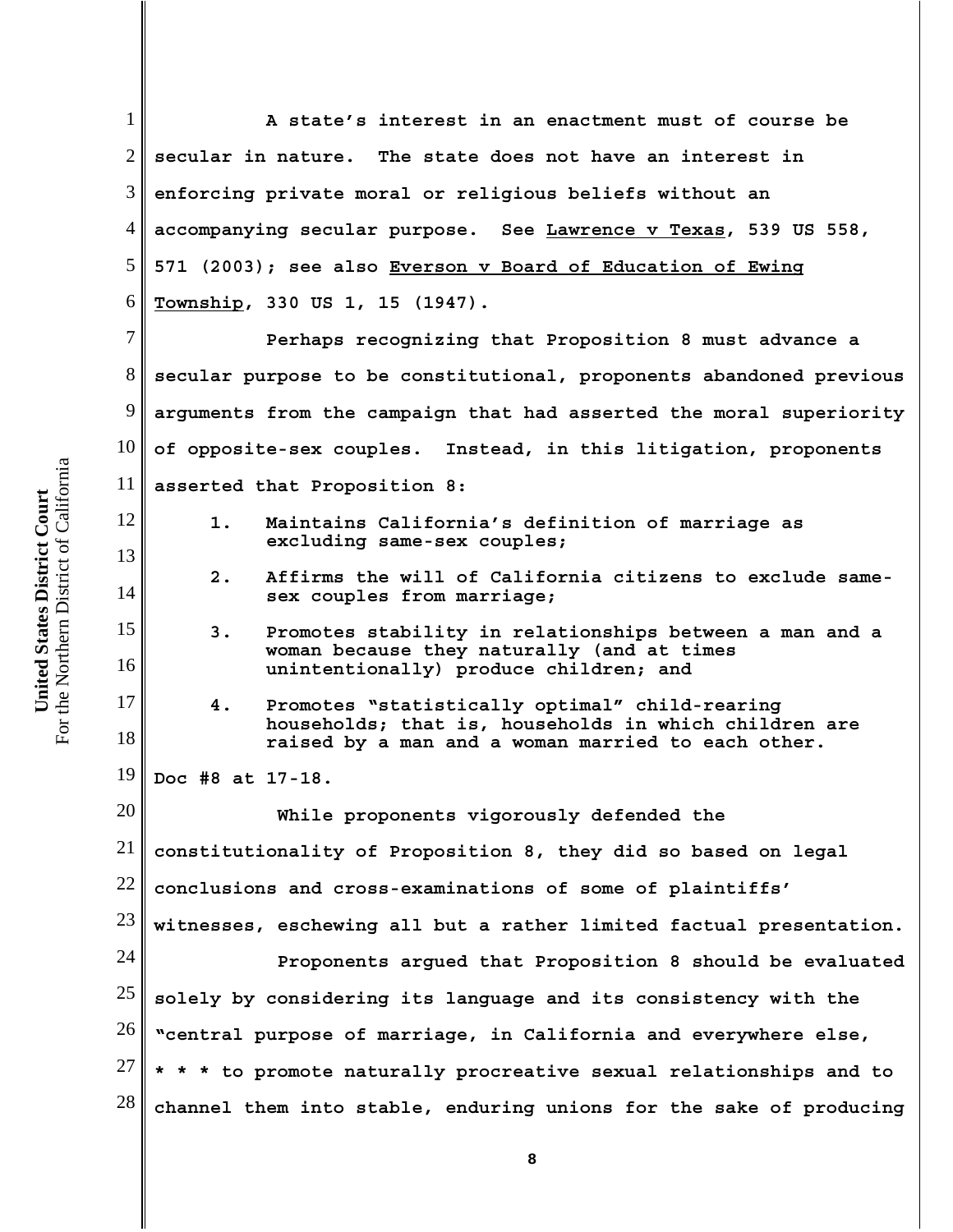1 2 3 4 5 6 7 8 9 **and raising the next generation." Doc #172-1 at 21. Proponents asserted that marriage for same-sex couples is not implicit in the concept of ordered liberty and thus its denial does not deprive persons seeking such unions of due process. See generally Doc #172-1. Nor, proponents continued, does the exclusion of same-sex couples in California from marriage deny them equal protection because, among other reasons, California affords such couples a separate parallel institution under its domestic partnership statutes. Doc #172-1 at 75 et seq.** 

10 11 12 13 14 15 16 17 **At oral argument on proponents' motion for summary judgment, the court posed to proponents' counsel the assumption that "the state's interest in marriage is procreative" and inquired how permitting same-sex marriage impairs or adversely affects that interest. Doc #228 at 21. Counsel replied that the inquiry was "not the legally relevant question," id, but when pressed for an answer, counsel replied: "Your honor, my answer is: I don't know. I don't know." Id at 23.** 

18 19 20 21 22 23 24 25 26 27 28 **Despite this response, proponents in their trial brief promised to "demonstrate that redefining marriage to encompass same-sex relationships" would effect some twenty-three specific harmful consequences. Doc #295 at 13-14. At trial, however, proponents presented only one witness, David Blankenhorn, to address the government interest in marriage. Blankenhorn's testimony is addressed at length hereafter; suffice it to say that he provided no credible evidence to support any of the claimed adverse effects proponents promised to demonstrate. During closing arguments, proponents again focused on the contention that "responsible procreation is really at the heart of society's**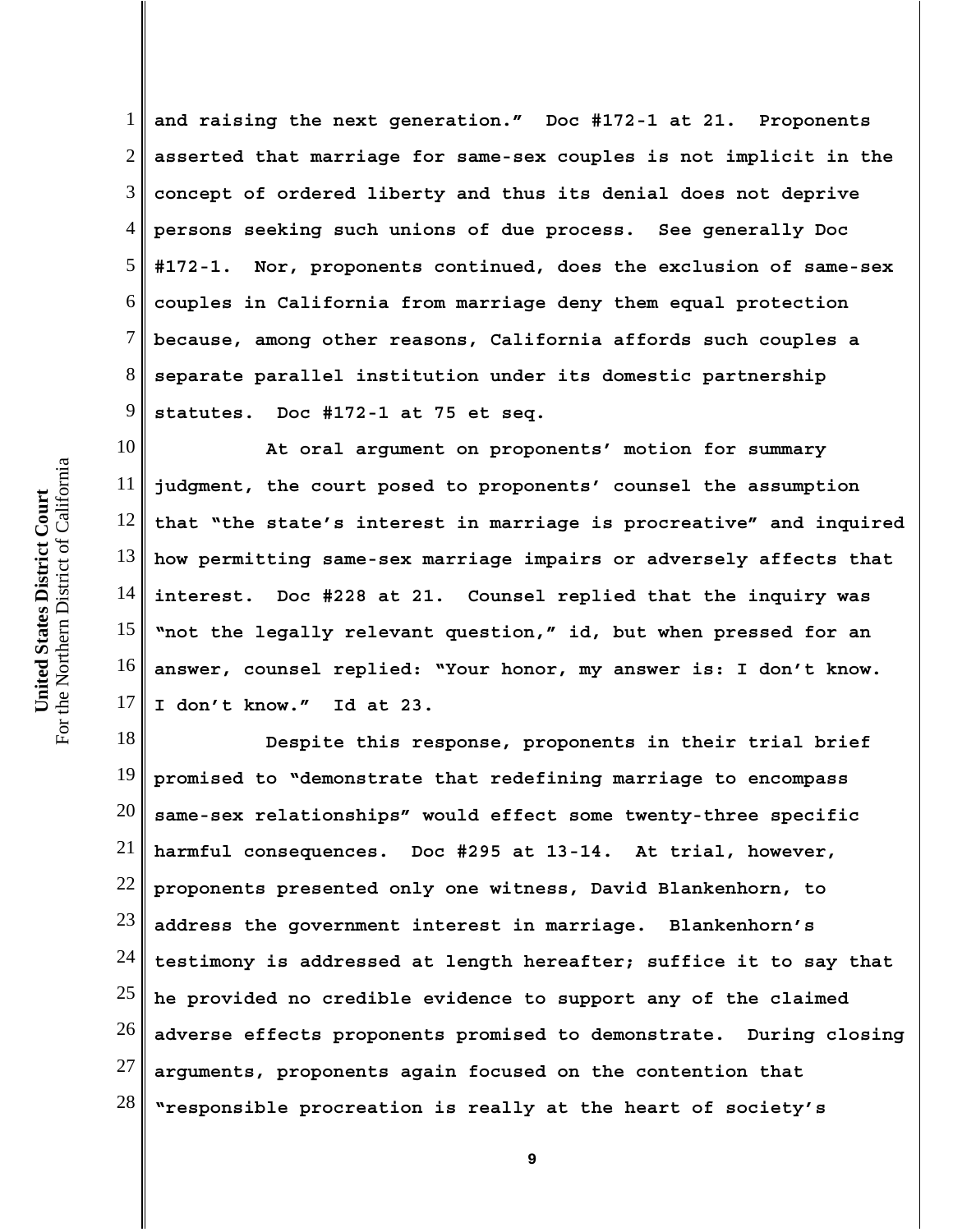1 2 3 4 **interest in regulating marriage." Tr 3038:7-8. When asked to identify the evidence at trial that supported this contention, proponents' counsel replied, "you don't have to have evidence of this point." Tr 3037:25-3040:4.**

5 6 7 8 9 10 11 12 13 14 15 16 17 18 19 20 21 22 **Proponents' procreation argument, distilled to its essence, is as follows: the state has an interest in encouraging sexual activity between people of the opposite sex to occur in stable marriages because such sexual activity may lead to pregnancy and children, and the state has an interest in encouraging parents to raise children in stable households. Tr 3050:17-3051:10. The state therefore, the argument goes, has an interest in encouraging all opposite-sex sexual activity, whether responsible or irresponsible, procreative or otherwise, to occur within a stable marriage, as this encourages the development of a social norm that opposite-sex sexual activity should occur within marriage. Tr 3053:10-24. Entrenchment of this norm increases the probability that procreation will occur within a marital union. Because samesex couples' sexual activity does not lead to procreation, according to proponents the state has no interest in encouraging their sexual activity to occur within a stable marriage. Thus, according to proponents, the state's only interest is in oppositesex sexual activity.**

### 24 **TRIAL PROCEEDINGS AND SUMMARY OF TESTIMONY**

25 26 27 28 **The parties' positions on the constitutionality of Proposition 8 raised significant disputed factual questions, and for the reasons the court explained in denying proponents' motion //**

23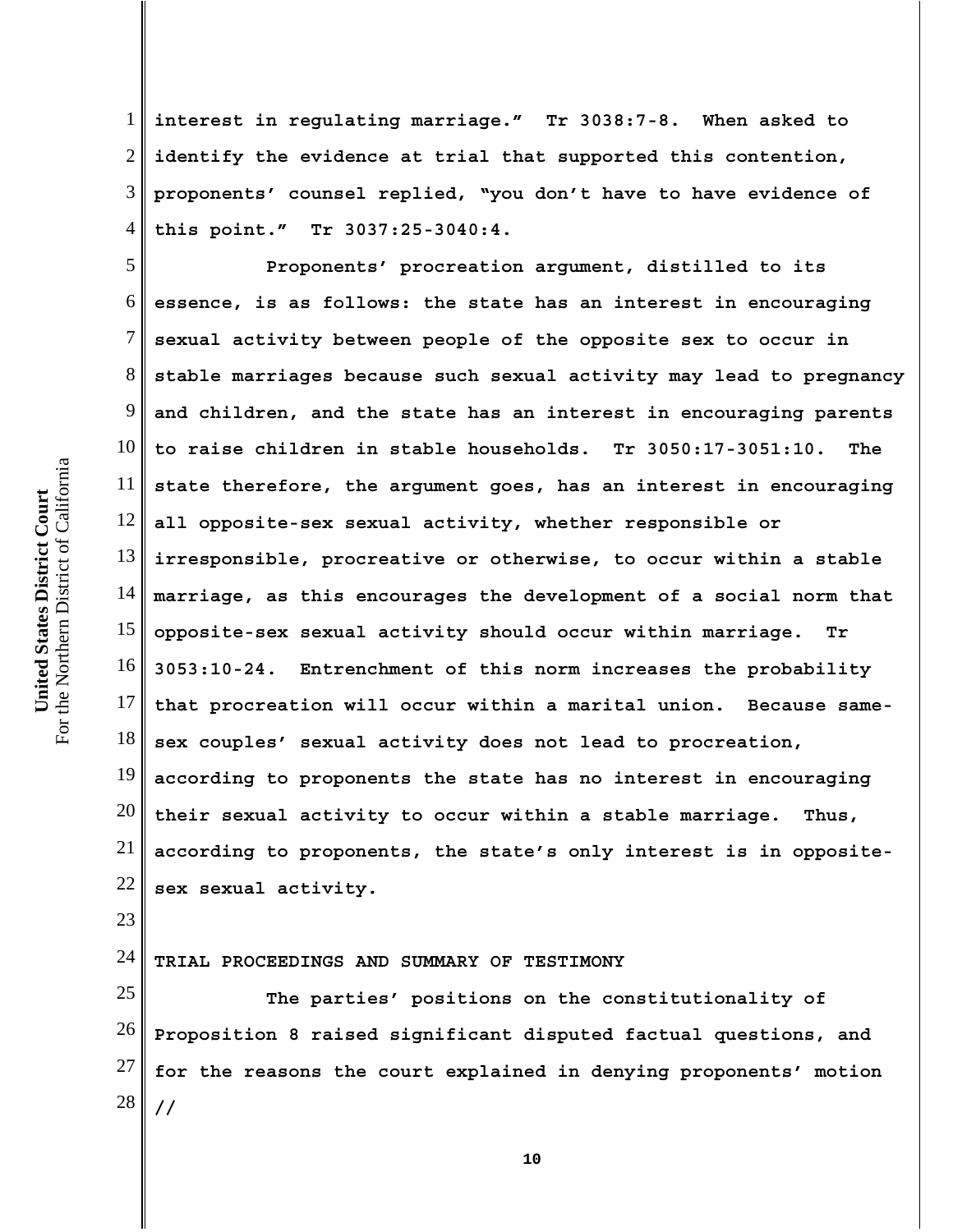1 2 **for summary judgment, Doc #228 at 72-91, the court set the matter for trial.** 

3 4 5 6 7 8 9 10 **The parties were given a full opportunity to present evidence in support of their positions. They engaged in significant discovery, including third-party discovery, to build an evidentiary record. Both before and after trial, both in this court and in the court of appeals, the parties and third parties disputed the appropriate boundaries of discovery in an action challenging a voter-enacted initiative. See, for example, Doc ##187, 214, 237, 259, 372, 513.**

11 12 13 14 15 16 17 **Plaintiffs presented eight lay witnesses, including the four plaintiffs, and nine expert witnesses. Proponents' evidentiary presentation was dwarfed by that of plaintiffs. Proponents presented two expert witnesses and conducted lengthy and thorough cross-examinations of plaintiffs' expert witnesses but failed to build a credible factual record to support their claim that Proposition 8 served a legitimate government interest.**

18 19 20 **Although the evidence covered a range of issues, the direct and cross-examinations focused on the following broad questions:**

21 22 23 24 25 26 27 28 **WHETHER ANY EVIDENCE SUPPORTS CALIFORNIA'S REFUSAL TO RECOGNIZE MARRIAGE BETWEEN TWO PEOPLE BECAUSE OF THEIR SEX; WHETHER ANY EVIDENCE SHOWS CALIFORNIA HAS AN INTEREST IN DIFFERENTIATING BETWEEN SAME-SEX AND OPPOSITE-SEX UNIONS; and WHETHER THE EVIDENCE SHOWS PROPOSITION 8 ENACTED A PRIVATE MORAL VIEW WITHOUT ADVANCING A LEGITIMATE GOVERNMENT INTEREST. Framed by these three questions and before detailing the court's credibility determinations and findings of fact, the court abridges the testimony at trial:**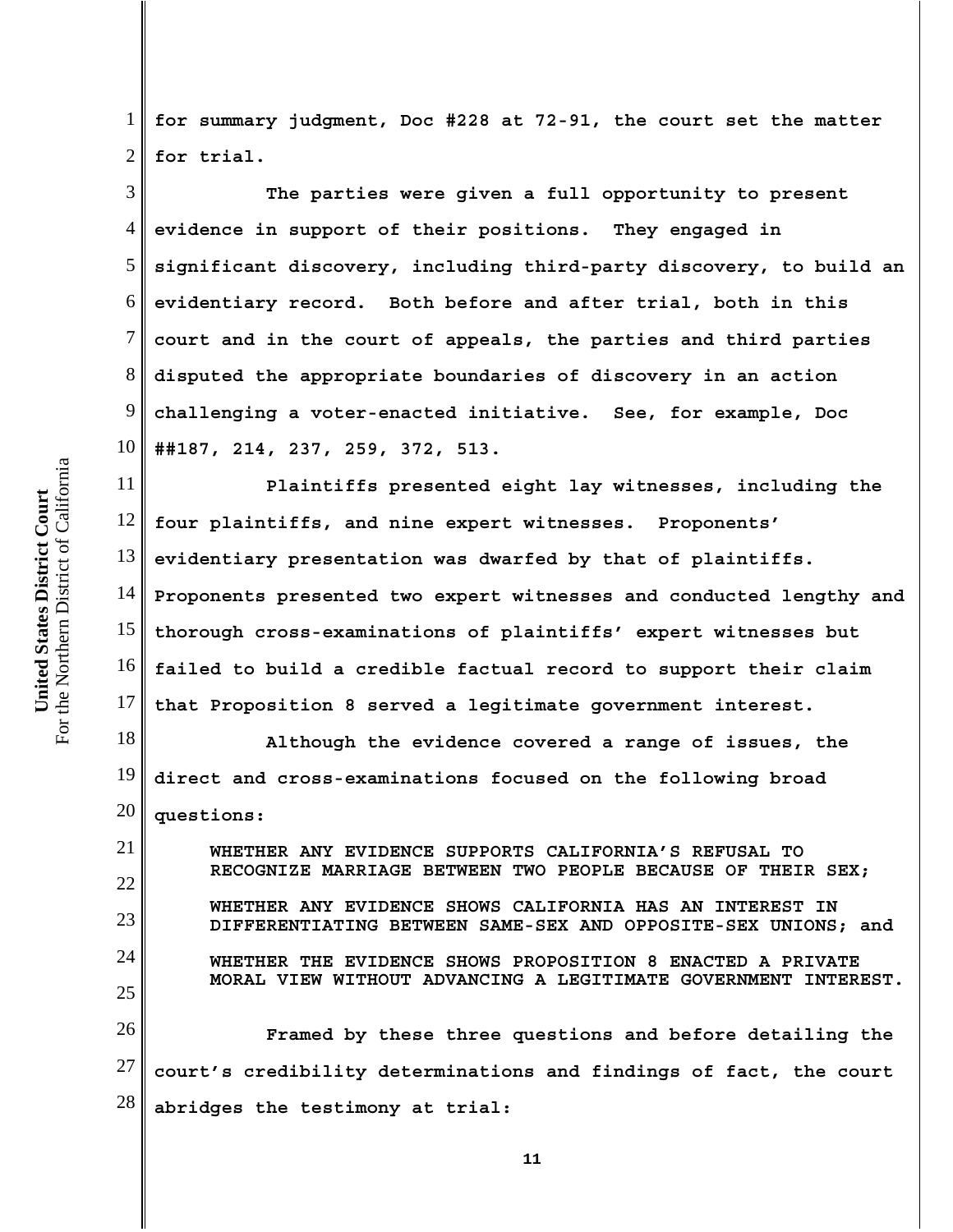### **WHETHER ANY EVIDENCE SUPPORTS CALIFORNIA'S REFUSAL TO RECOGNIZE MARRIAGE BETWEEN TWO PEOPLE BECAUSE OF THEIR SEX**

3 4 5 6 7 8 9 10 11 12 13 14 15 16 17 18 19 20 **All four plaintiffs testified that they wished to marry their partners, and all four gave similar reasons. Zarrillo wishes to marry Katami because marriage has a "special meaning" that would alter their relationships with family and others. Zarrillo described daily struggles that arise because he is unable to marry Katami or refer to Katami as his husband. Tr 84:1-17. Zarrillo described an instance when he and Katami went to a bank to open a joint account, and "it was certainly an awkward situation walking to the bank and saying, 'My partner and I want to open a joint bank account,' and hearing, you know, 'Is it a business account? A partnership?' It would just be a lot easier to describe the situation —— might not make it less awkward for those individuals, but it would make it —— crystalize it more by being able to say \* \* \* 'My husband and I are here to open a bank account.'" Id. To Katami, marriage to Zarrillo would solidify their relationship and provide them the foundation they seek to raise a family together, explaining that for them, "the timeline has always been marriage first, before family." Tr 89:17-18.** 

21 22 23 24 25 26 27 28 **Perry testified that marriage would provide her what she wants most in life: a stable relationship with Stier, the woman she loves and with whom she has built a life and a family. To Perry, marriage would provide access to the language to describe her relationship with Stier: "I'm a 45-year-old woman. I have been in love with a woman for 10 years and I don't have a word to tell anybody about that." Tr 154:20-23. Stier explained that marrying Perry would make them feel included "in the social fabric." Tr**

1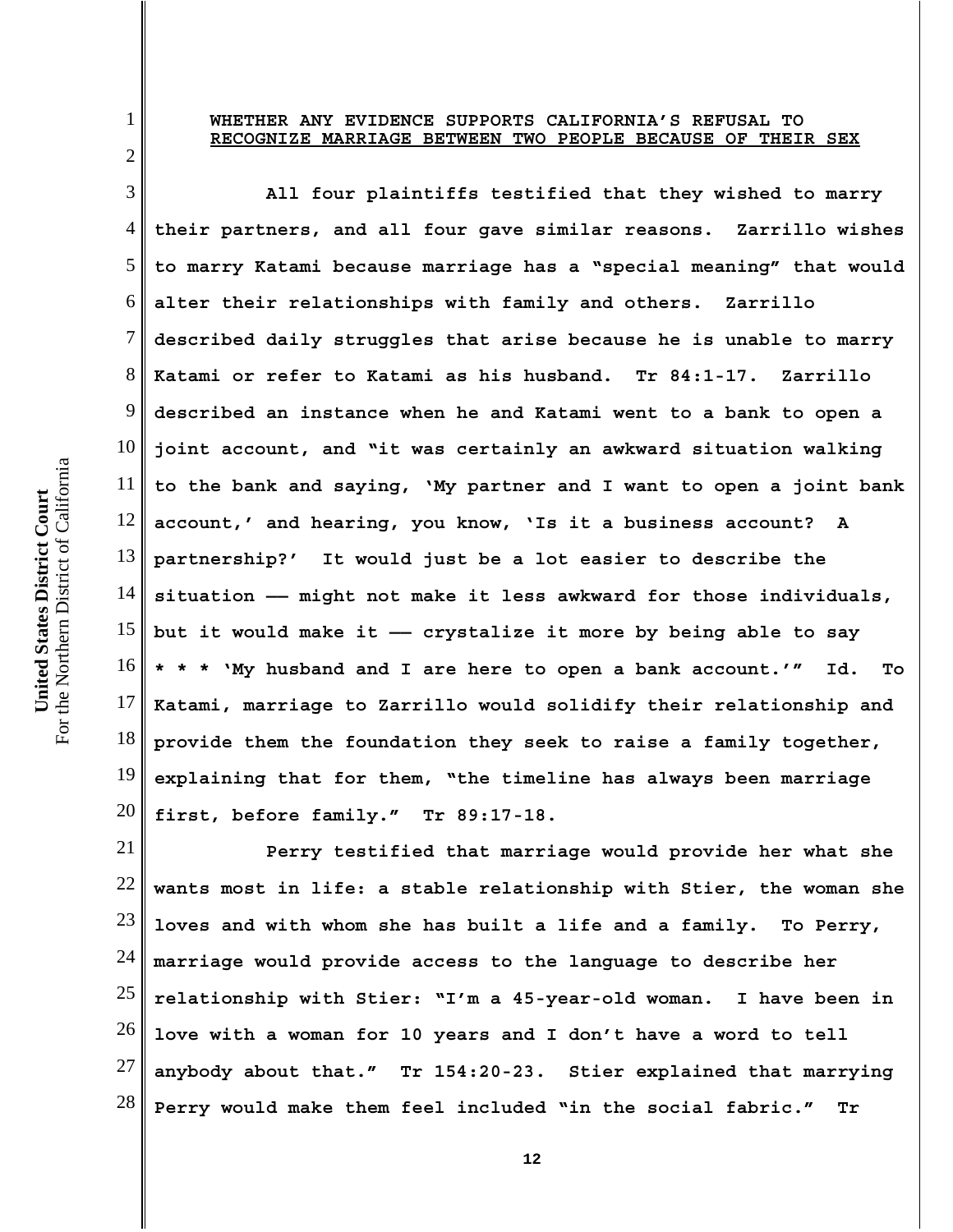1 2 3 4 **175:22. Marriage would be a way to tell "our friends, our family, our society, our community, our parents \* \* \* and each other that this is a lifetime commitment \* \* \* we are not girlfriends. We are not partners. We are married." Tr 172:8-12.**

5 6 7 8 9 10 11 12 13 14 15 **Plaintiffs and proponents presented expert testimony on the meaning of marriage. Historian Nancy Cott testified about the public institution of marriage and the state's interest in recognizing and regulating marriages. Tr 185:9-13. She explained that marriage is "a couple's choice to live with each other, to remain committed to one another, and to form a household based on their own feelings about one another, and their agreement to join in an economic partnership and support one another in terms of the material needs of life." Tr 201:9-14. The state's primary purpose in regulating marriage is to create stable households. Tr 222:13- 17.** 

16 17 18 19 20 21 22 23 24 25 26 27 28 **Think tank founder David Blankenhorn testified that marriage is "a socially-approved sexual relationship between a man and a woman" with a primary purpose to "regulate filiation." Tr 2742:9-10, 18. Blankenhorn testified that others hold to an alternative and, to Blankenhorn, conflicting definition of marriage: "a private adult commitment" that focuses on "the tender feelings that the spouses have for one another." Tr 2755:25- 2756:1; 2756:10-2757:17; 2761:5-6. To Blankenhorn, marriage is either a socially approved sexual relationship between a man and a woman for the purpose of bearing and raising children who are biologically related to both spouses or a private relationship between two consenting adults. \\**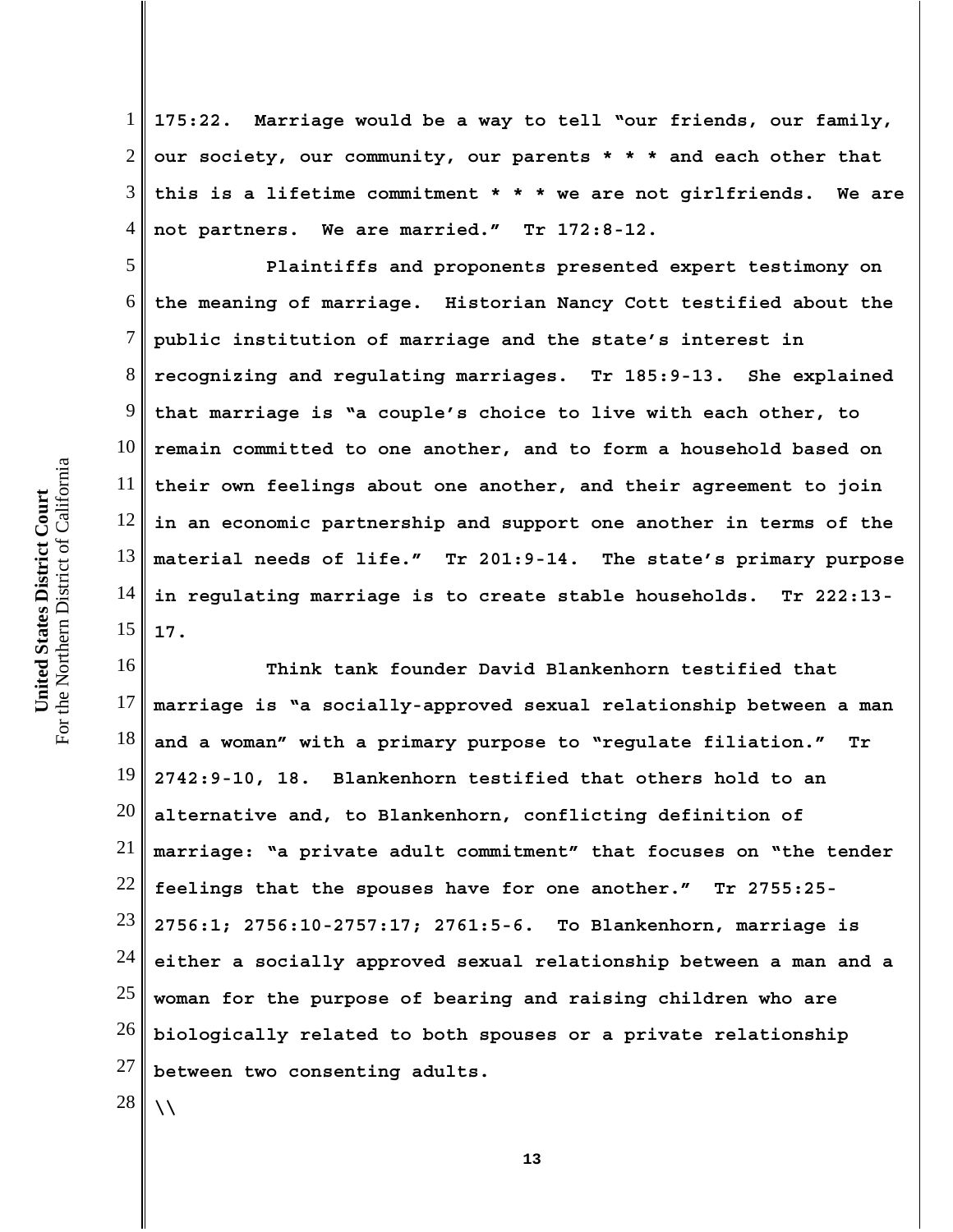1 2 3 4 **Cott explained that marriage as a social institution encompasses a socially approved sexual union and an affective relationship and, for the state, forms the basis of stable households and private support obligations.** 

5 6 7 8 9 10 11 12 13 14 15 **Both Cott and Blankenhorn addressed marriage as a historical institution. Cott pointed to consistent historical features of marriage, including that civil law, as opposed to religious custom, has always been supreme in regulating and defining marriage in the United States, Tr 195:9-15, and that one's ability to consent to marriage is a basic civil right, Tr 202:2-5. Blankenhorn identified three rules of marriage (discussed further in the credibility determinations, section I below), which he testified have been consistent across cultures and times: (1) the rule of opposites (the "man/woman" rule); (2) the rule of two; and (3) the rule of sex. Tr 2879:17-25.** 

16 17 18 19 20 21 **Cott identified historical changes in the institution of marriage, including the removal of race restrictions through court decisions and the elimination of coverture and other gender-based distinctions. Blankenhorn identified changes that to him signify the deinstitutionalization of marriage, including an increase in births outside of marriage and an increasing divorce rate.**

22 23 24 25 26 27 28 **Both Cott and Blankenhorn testified that California stands to benefit if it were to resume issuing marriage licenses to same-sex couples. Blankenhorn noted that marriage would benefit same-sex couples and their children, would reduce discrimination against gays and lesbians and would be "a victory for the worthy ideas of tolerance and inclusion." Tr 2850:12-13. Despite the multitude of benefits identified by Blankenhorn that would flow to**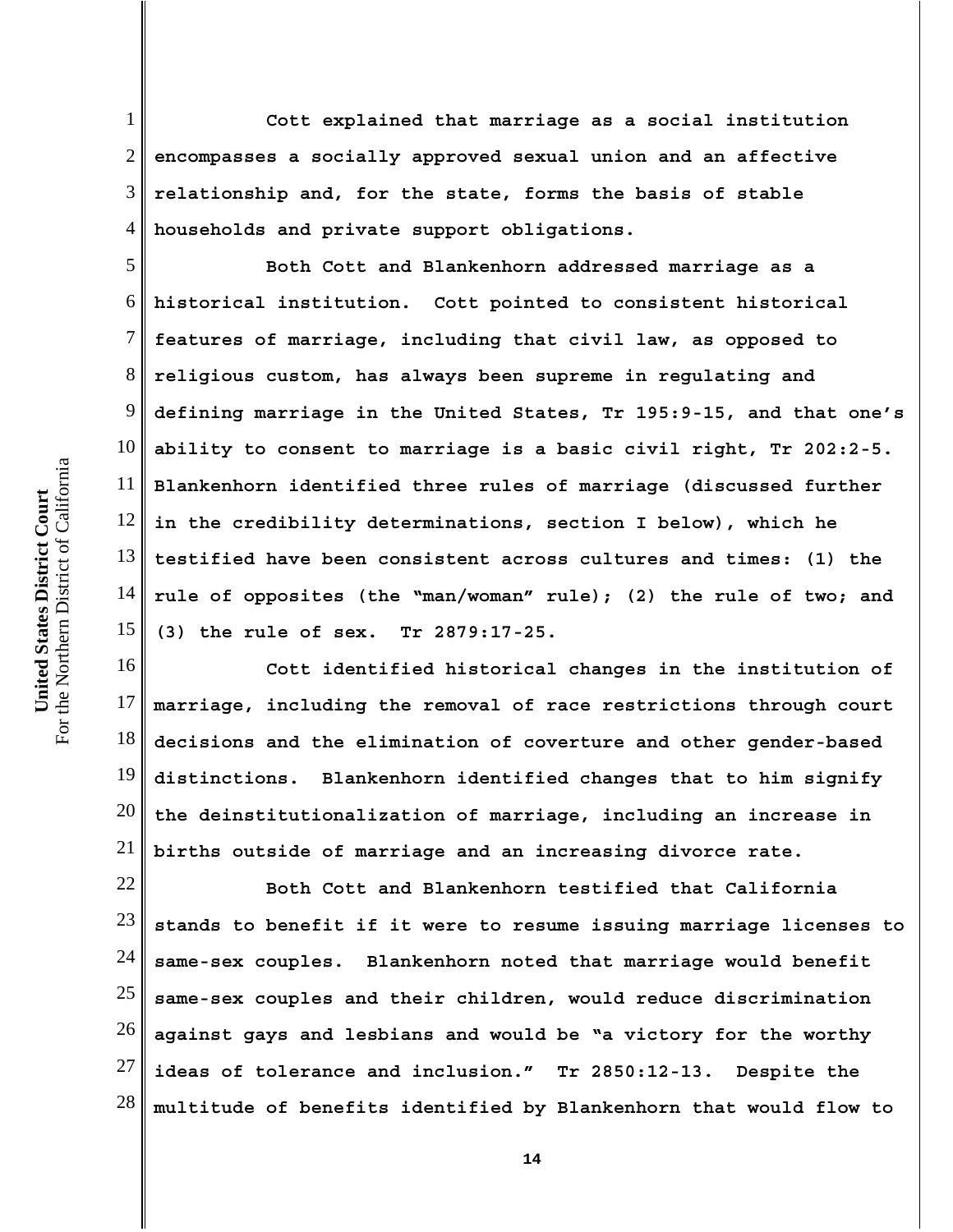1 2 3 4 5 6 7 8 9 **the state, to gays and lesbians and to American ideals were California to recognize same-sex marriage, Blankenhorn testified that the state should not recognize same-sex marriage. Blankenhorn reasoned that the benefits of same-sex marriage are not valuable enough because same-sex marriage could conceivably weaken marriage as an institution. Cott testified that the state would benefit from recognizing same-sex marriage because such marriages would provide "another resource for stability and social order." Tr 252:19-23.**

10 11 12 13 14 15 16 17 18 19 **Psychologist Letitia Anne Peplau testified that couples benefit both physically and economically when they are married. Peplau testified that those benefits would accrue to same-sex as well as opposite-sex married couples. To Peplau, the desire of same-sex couples to marry illustrates the health of the institution of marriage and not, as Blankenhorn testified, the weakening of marriage. Economist Lee Badgett provided evidence that same-sex couples would benefit economically if they were able to marry and that same-sex marriage would have no adverse effect on the institution of marriage or on opposite-sex couples.** 

20 21 22 23 24 25 26 **As explained in the credibility determinations, section I below, the court finds the testimony of Cott, Peplau and Badgett to support findings on the definition and purpose of civil marriage; the testimony of Blankenhorn is unreliable. The trial evidence provides no basis for establishing that California has an interest in refusing to recognize marriage between two people because of their sex.**

- 27
- 28 **\\**

**\\**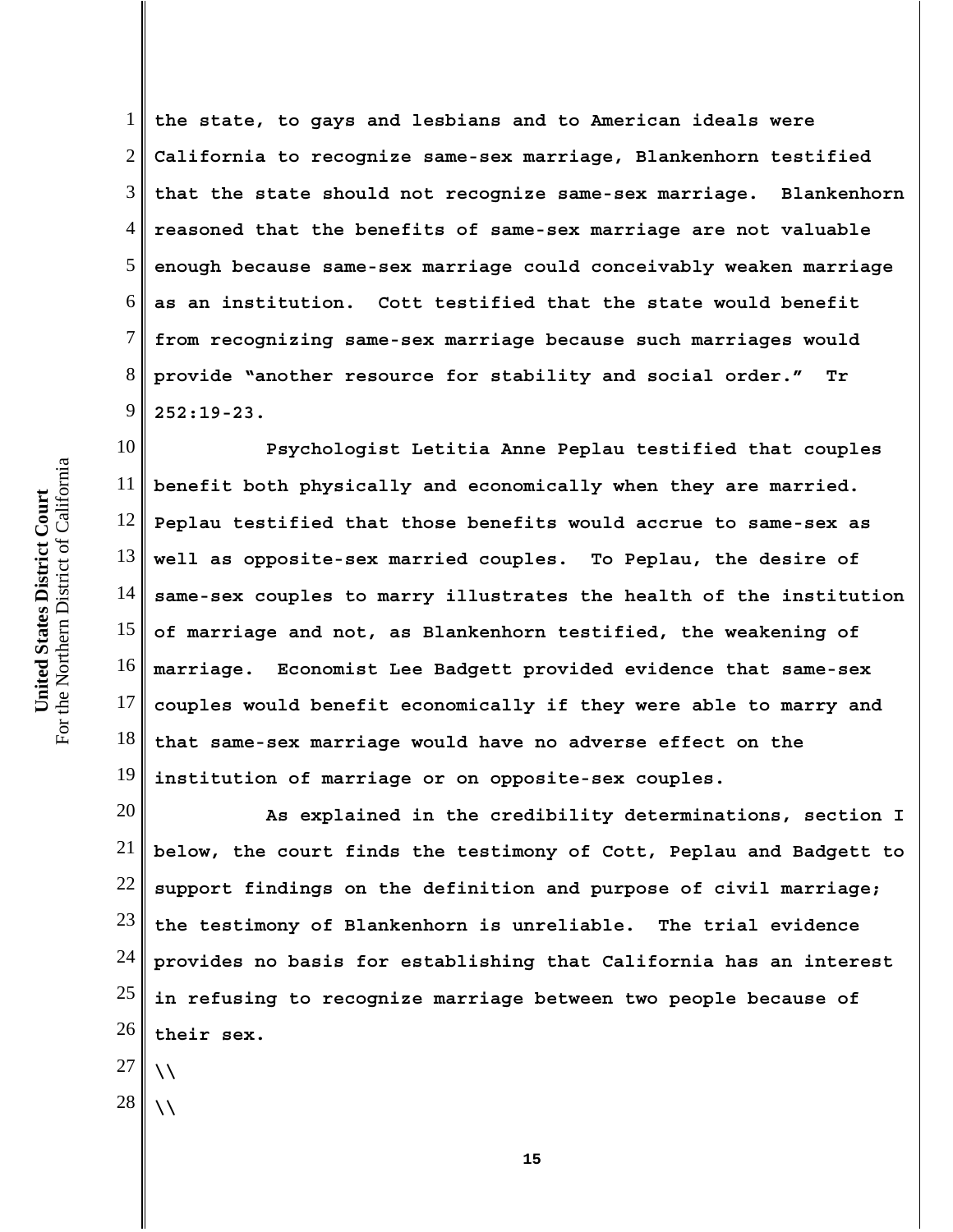# **WHETHER ANY EVIDENCE SHOWS CALIFORNIA HAS AN INTEREST IN DIFFERENTIATING BETWEEN SAME-SEX AND OPPOSITE-SEX UNIONS**

4 6 **Plaintiffs' experts testified that no meaningful differences exist between same-sex couples and opposite-sex couples. Blankenhorn identified one difference: some opposite-sex couples are capable of creating biological offspring of both spouses while same-sex couples are not.**

8 9 10 11 12 13 14 15 16 17 18 19 20 21 22 23 24 **Psychologist Gregory Herek defined sexual orientation as "an enduring sexual, romantic, or intensely affectional attraction to men, to women, or to both men and women. It's also used to refer to an identity or a sense of self that is based on one's enduring patterns of attraction. And it's also sometimes used to describe an enduring pattern of behavior." Tr 2025:5-11. Herek explained that homosexuality is a normal expression of human sexuality; the vast majority of gays and lesbians have little or no choice in their sexual orientation; and therapeutic efforts to change an individual's sexual orientation have not been shown to be effective and instead pose a risk of harm to the individual. Proponents did not present testimony to contradict Herek but instead questioned him on data showing that some individuals report fluidity in their sexual orientation. Herek responded that the data proponents presented does nothing to contradict his conclusion that the vast majority of people are consistent in their sexual orientation.**

25 26 27 28 **Peplau pointed to research showing that, despite stereotypes suggesting gays and lesbians are unable to form stable relationships, same-sex couples are in fact indistinguishable from opposite-sex couples in terms of relationship quality and**

1

2

3

5

7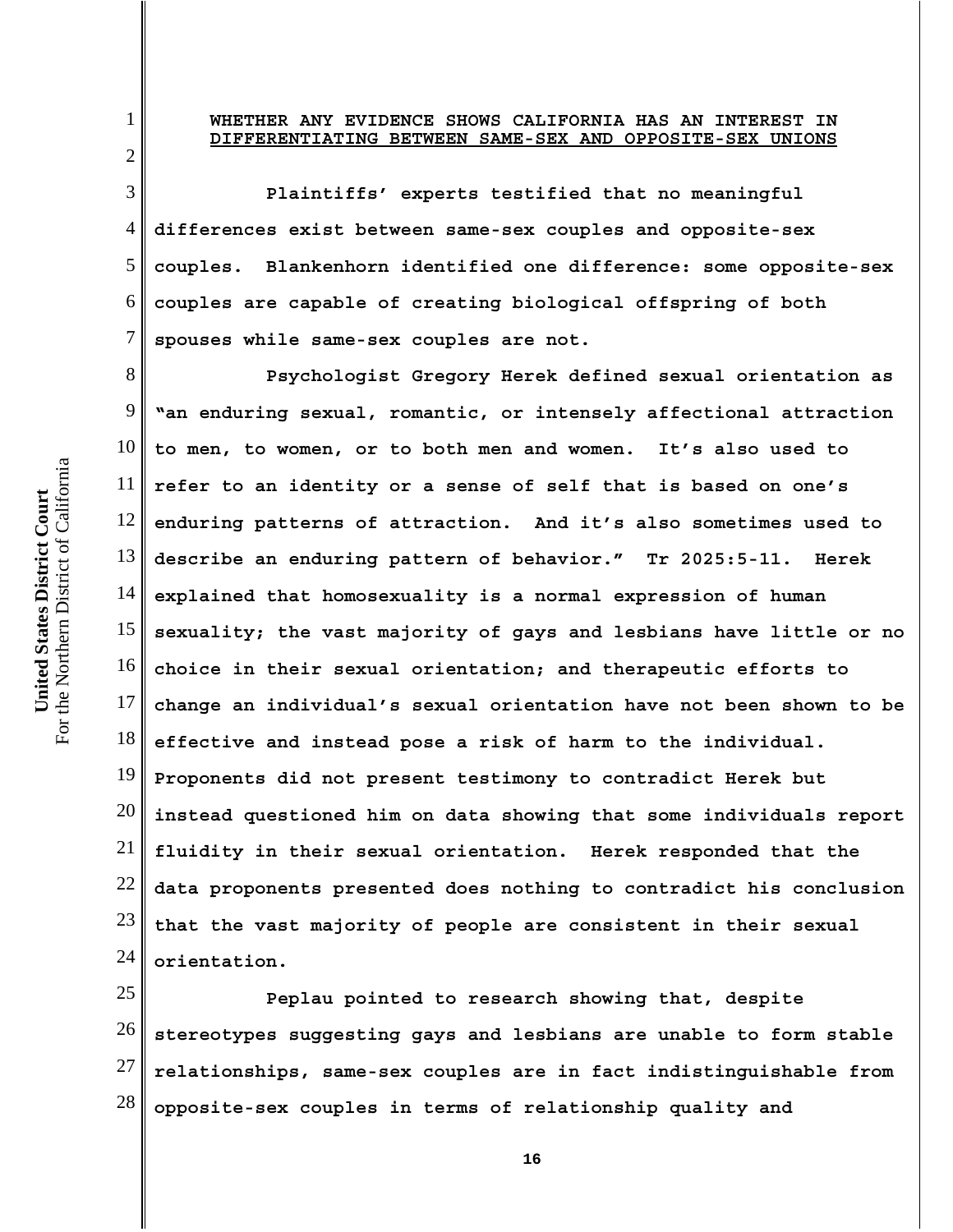For the Northern District of California For the Northern District of California United States District Court **United States District Court**

1 2 3 4 5 **stability. Badgett testified that same-sex and opposite-sex couples are very similar in most economic and demographic respects. Peplau testified that the ability of same-sex couples to marry will have no bearing on whether opposite-sex couples choose to marry or divorce.** 

6 7 8 9 10 11 12 13 14 **Social epidemiologist Ilan Meyer testified about the harm gays and lesbians have experienced because of Proposition 8. Meyer explained that Proposition 8 stigmatizes gays and lesbians because it informs gays and lesbians that the State of California rejects their relationships as less valuable than opposite-sex relationships. Proposition 8 also provides state endorsement of private discrimination. According to Meyer, Proposition 8 increases the likelihood of negative mental and physical health outcomes for gays and lesbians.**

15 16 17 18 19 20 21 22 23 24 25 26 27 28 **Psychologist Michael Lamb testified that all available evidence shows that children raised by gay or lesbian parents are just as likely to be well-adjusted as children raised by heterosexual parents and that the gender of a parent is immaterial to whether an adult is a good parent. When proponents challenged Lamb with studies purporting to show that married parents provide the ideal child-rearing environment, Lamb countered that studies on child-rearing typically compare married opposite-sex parents to single parents or step-families and have no bearing on families headed by same-sex couples. Lamb testified that the relevant comparison is between families headed by same-sex couples and families headed by opposite-sex couples and that studies comparing these two family types show conclusively that having parents of different genders is irrelevant to child outcomes.**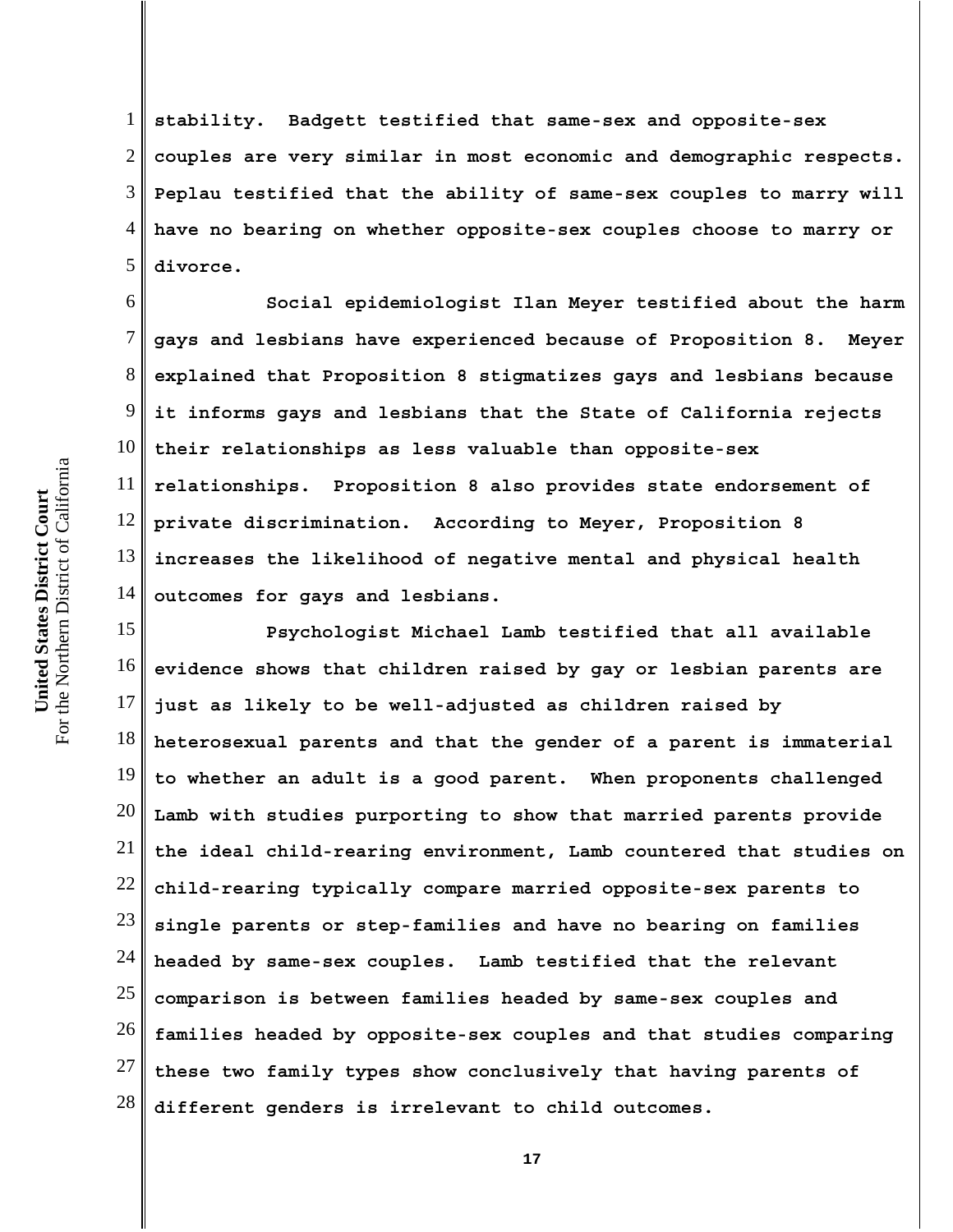1 2 3 4 5 6 7 8 9 10 11 12 13 14 15 16 17 18 19 20 21 **Lamb and Blankenhorn disagreed on the importance of a biological link between parents and children. Blankenhorn emphasized the importance of biological parents, relying on studies comparing children raised by married, biological parents with children raised by single parents, unmarried mothers, step families and cohabiting parents. Tr 2769:14-24 (referring to DIX0026 Kristin Anderson Moore, Susan M Jekielek, and Carol Emig, Marriage from a Child's Perspective: How Does Family Structure Affect Children, and What Can We Do about It, Child Trends (June 2002)); Tr 2771:1-13 (referring to DIX0124 Sara McLanahan and Gary Sandefur, Growing Up with a Single Parent: What Hurts, What Helps (Harvard 1994)). As explained in the credibility determinations, section I below, none of the studies Blankenhorn relied on isolates the genetic relationship between a parent and a child as a variable to be tested. Lamb testified about studies showing that adopted children or children conceived using sperm or egg donors are just as likely to be well-adjusted as children raised by their biological parents. Tr 1041:8-17. Blankenhorn agreed with Lamb that adoptive parents "actually on some outcomes outstrip biological parents in terms of providing protective care for their children." Tr 2795:3-5.**

22 23 24 25 26 27 28 **Several experts testified that the State of California and California's gay and lesbian population suffer because domestic partnerships are not equivalent to marriage. Badgett explained that gays and lesbians are less likely to enter domestic partnerships than to marry, meaning fewer gays and lesbians have the protection of a state-recognized relationship. Both Badgett and San Francisco economist Edmund Egan testified that states**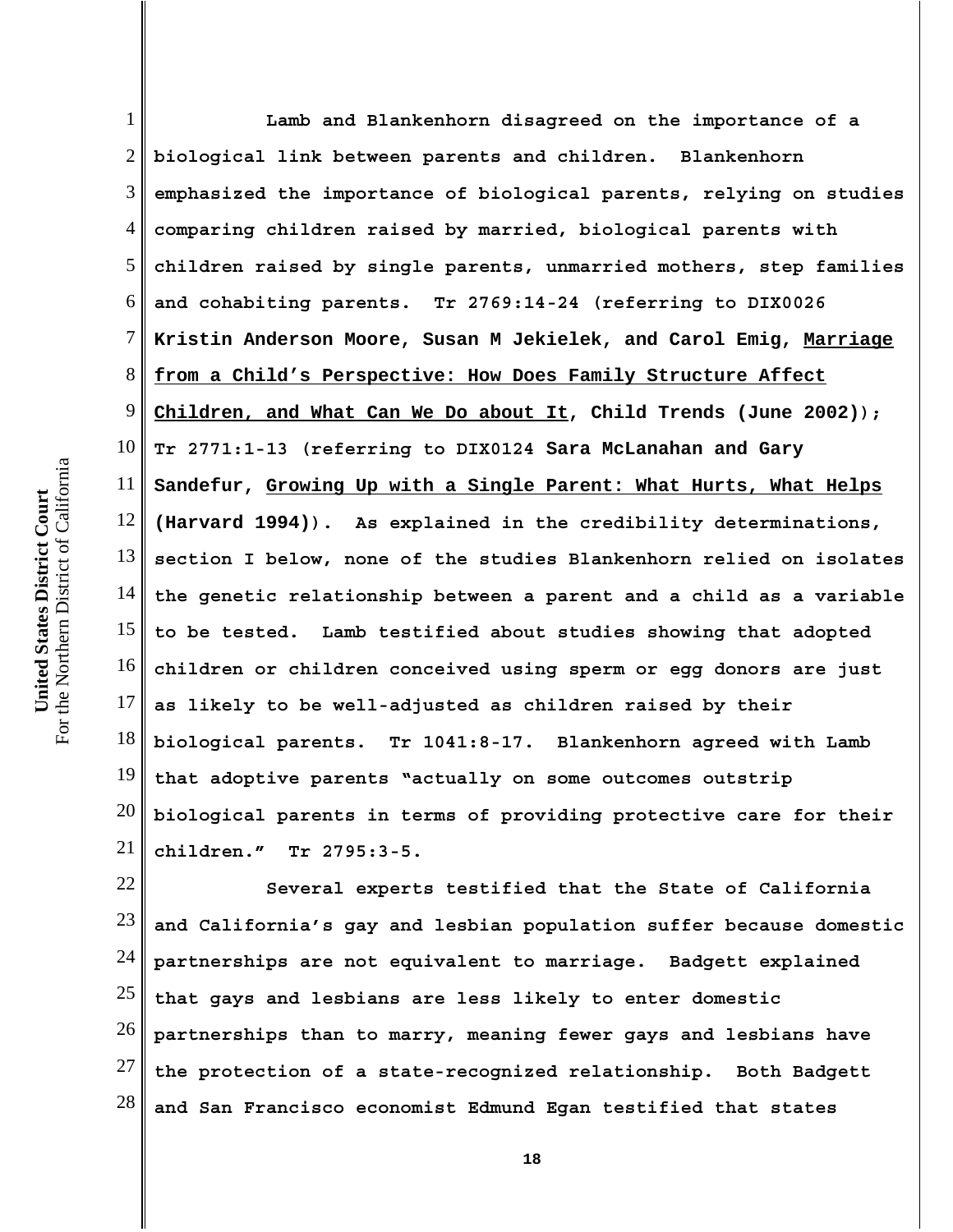1 2 3 4 5 6 7 8 9 10 **receive greater economic benefits from marriage than from domestic partnerships. Meyer testified that domestic partnerships actually stigmatize gays and lesbians even when enacted for the purpose of providing rights and benefits to same-sex couples. Cott explained that domestic partnerships cannot substitute for marriage because domestic partnerships do not have the same social and historical meaning as marriage and that much of the value of marriage comes from its social meaning. Peplau testified that little of the cultural esteem surrounding marriage adheres to domestic partnerships.** 

11 12 13 14 15 16 17 18 19 **To illustrate his opinion that domestic partnerships are viewed by society as different from marriage, Herek pointed to a letter sent by the California Secretary of State to registered domestic partners in 2004 informing them of upcoming changes to the law and suggesting dissolution of their partnership to avoid any unwanted financial effects. Tr 2047:15-2048:5, PX2265 (Letter from Kevin Shelley, California Secretary of State, to Registered Domestic Partners). Herek concluded that a similar letter to married couples would not have suggested divorce. Tr 2048:6-13.**

20 21 22 23 24 25 26 27 28 **The experts' testimony on domestic partnerships is consistent with the testimony of plaintiffs, who explained that domestic partnerships do not satisfy their desire to marry. Stier, who has a registered domestic partnership with Perry, explained that "there is certainly nothing about domestic partnership \* \* \* that indicates the love and commitment that are inherent in marriage." Tr 171:8-11. Proponents did not challenge plaintiffs' experts on the point that marriage is a socially superior status to domestic partnership; indeed, proponents stipulated that "[t]here**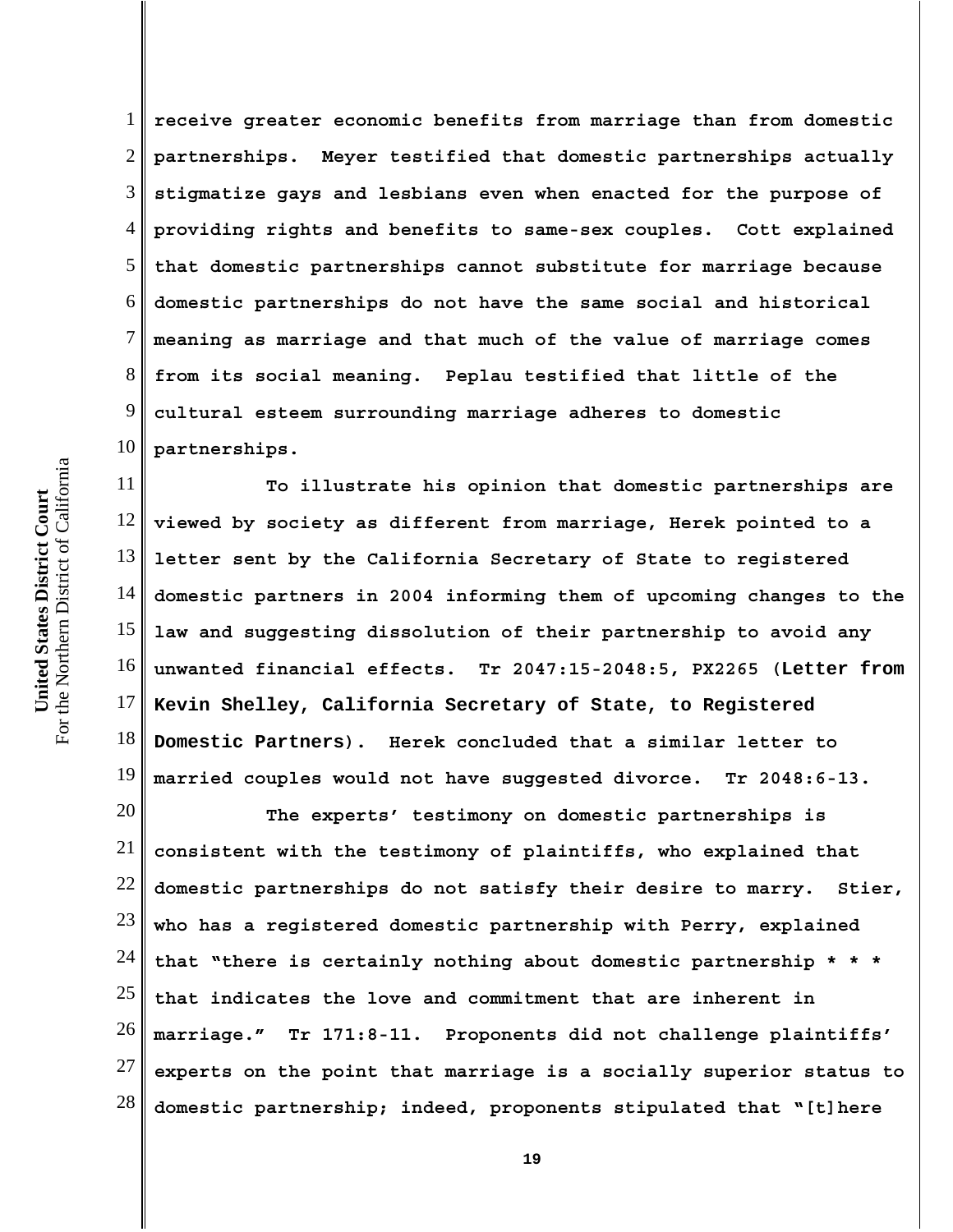1 2 **is a significant symbolic disparity between domestic partnership and marriage." Doc #159-2 at 6.** 

3 4 5 6 7 8 9 10 11 **Proponents' cross-examinations of several experts challenged whether people can be categorized based on their sexual orientation. Herek, Meyer and Badgett responded that sexual orientation encompasses behavior, identity and attraction and that most people are able to answer questions about their sexual orientation without formal training. According to the experts, researchers may focus on one element of sexual orientation depending on the purpose of the research and sexual orientation is not a difficult concept for researchers to apply.**

12 13 14 15 **As explained in the credibility determinations, section I below, and the findings of fact, section II below, the testimony shows that California has no interest in differentiating between same-sex and opposite-sex unions.**

## **WHETHER THE EVIDENCE SHOWS PROPOSITION 8 ENACTED A PRIVATE MORAL VIEW WITHOUT ADVANCING A LEGITIMATE GOVERNMENT INTEREST**

19 20 21 22 23 **The testimony of several witnesses disclosed that a primary purpose of Proposition 8 was to ensure that California confer a policy preference for opposite-sex couples over same-sex couples based on a belief that same-sex pairings are immoral and should not be encouraged in California.**

24 25 26 27 28 **Historian George Chauncey testified about a direct relationship between the Proposition 8 campaign and initiative campaigns from the 1970s targeting gays and lesbians; like earlier campaigns, the Proposition 8 campaign emphasized the importance of protecting children and relied on stereotypical images of gays and**

16

17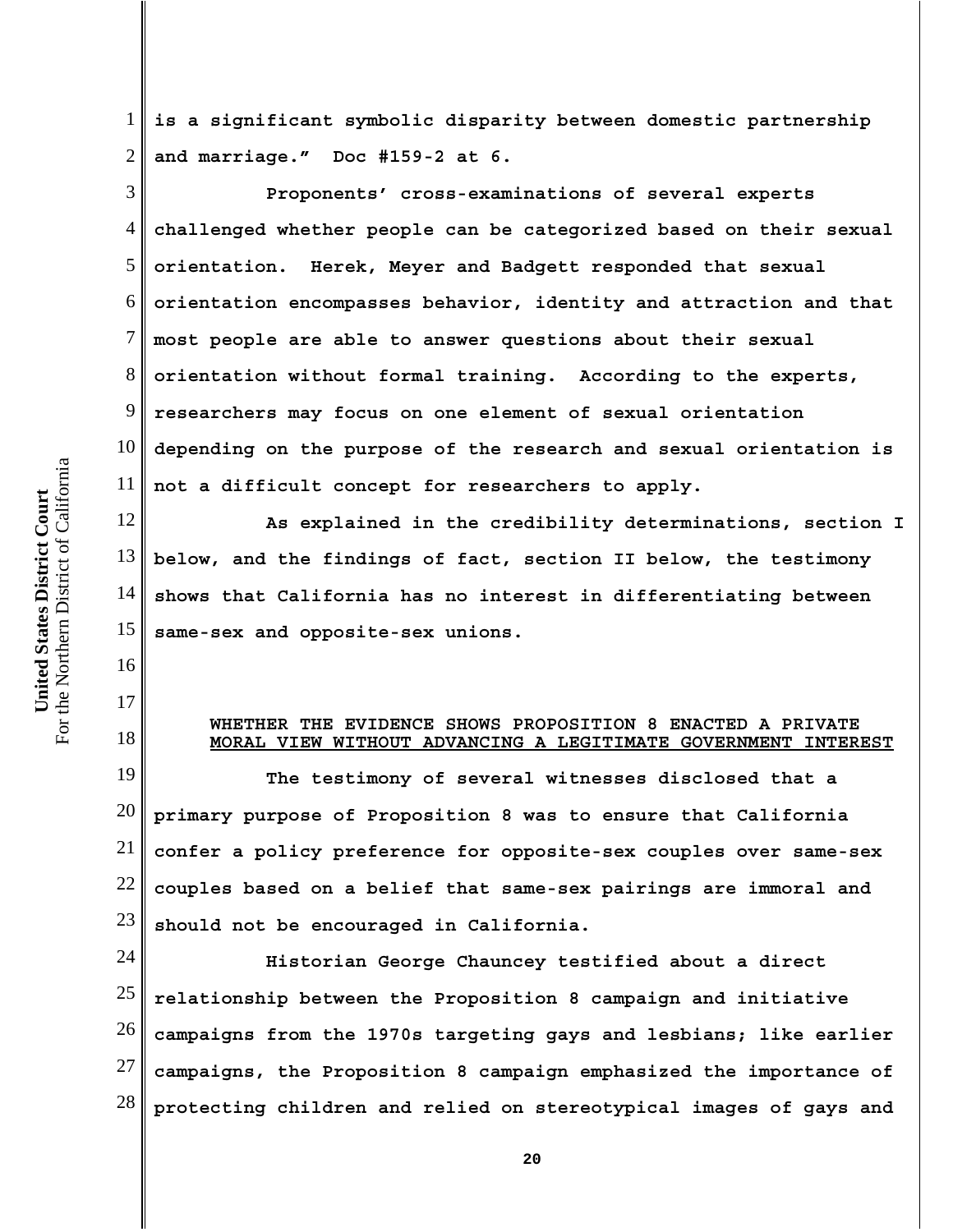For the Northern District of California For the Northern District of California United States District Court **United States District Court**

1 2 3 4 5 **lesbians, despite the lack of any evidence showing that gays and lesbians pose a danger to children. Chauncey concluded that the Proposition 8 campaign did not need to explain what children were to be protected from; the advertisements relied on a cultural understanding that gays and lesbians are dangerous to children.**

6 7 8 9 10 11 12 13 14 15 16 **This understanding, Chauncey observed, is an artifact of the discrimination gays and lesbians faced in the United States in the twentieth century. Chauncey testified that because homosexual conduct was criminalized, gays and lesbians were seen as criminals; the stereotype of gay people as criminals therefore became pervasive. Chauncey noted that stereotypes of gays and lesbians as predators or child molesters were reinforced in the mid-twentieth century and remain part of current public discourse. Lamb explained that this stereotype is not at all credible, as gays and lesbians are no more likely than heterosexuals to pose a threat to children.**

17 18 19 20 21 22 23 24 25 26 27 28 **Political scientist Gary Segura provided many examples of ways in which private discrimination against gays and lesbians is manifested in laws and policies. Segura testified that negative stereotypes about gays and lesbians inhibit political compromise with other groups: "It's very difficult to engage in the give-andtake of the legislative process when I think you are an inherently bad person. That's just not the basis for compromise and negotiation in the political process." Tr 1561:6-9. Segura identified religion as the chief obstacle to gay and lesbian political advances. Political scientist Kenneth Miller disagreed with Segura's conclusion that gays and lesbians lack political power, Tr 2482:4-8, pointing to some successes on the state and**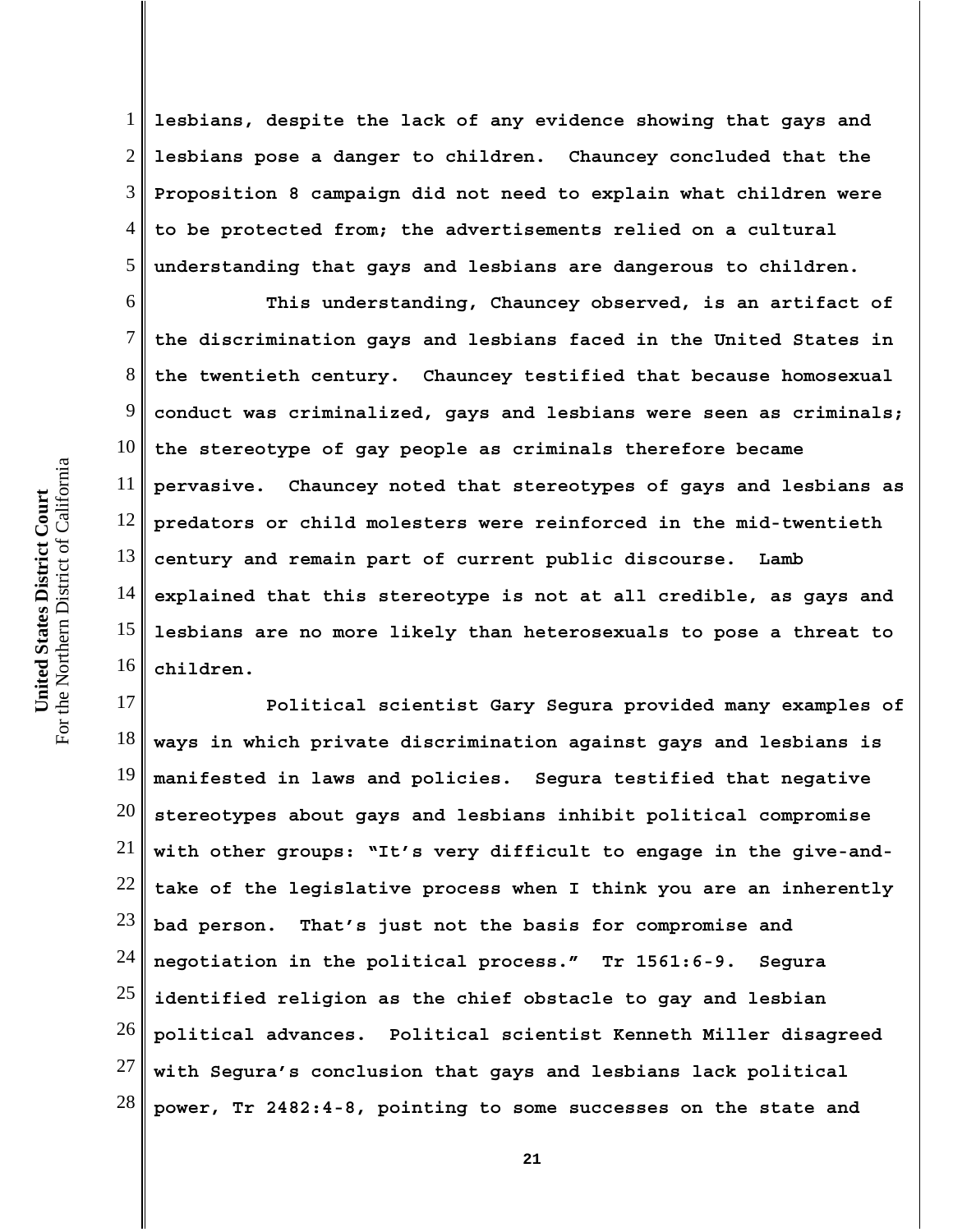1 2 3 4 **national level and increased public support for gays and lesbians, but agreed that popular initiatives can easily tap into a strain of antiminority sentiment and that at least some voters supported Proposition 8 because of anti-gay sentiment.**

5 6 7 8 9 10 11 12 13 14 15 16 17 18 19 20 21 22 23 24 25 26 27 28 **Proponent Hak-Shing William Tam testified about his role in the Proposition 8 campaign. Tam spent substantial time, effort and resources campaigning for Proposition 8. As of July 2007, Tam was working with Protect Marriage to put Proposition 8 on the November 2008 ballot. Tr 1900:13-18. Tam testified that he is the secretary of the America Return to God Prayer Movement, which operates the website "1man1woman.net." Tr 1916:3-24. 1man1woman.net encouraged voters to support Proposition 8 on grounds that homosexuals are twelve times more likely to molest children, Tr 1919:3-1922:21, and because Proposition 8 will cause states one-by-one to fall into Satan's hands, Tr 1928:6-13. Tam identified NARTH (the National Association for Research and Therapy of Homosexuality) as the source of information about homosexuality, because he "believe[s] in what they say." Tr 1939:1-9. Tam identified "the internet" as the source of information connecting same-sex marriage to polygamy and incest. Tr 1957:2-12. Protect Marriage relied on Tam and, through Tam, used the website 1man1woman.net as part of the Protect Marriage Asian/Pacific Islander outreach. Tr 1976:10-15; PX2599 (Email from Sarah Pollo, Account Executive, Schubert Flint Public Affairs (Aug 22, 2008) attaching meeting minutes). Tam signed a Statement of Unity with Protect Marriage, PX2633, in which he agreed not to put forward "independent strategies for public messaging." Tr 1966:16-1967:16. \\**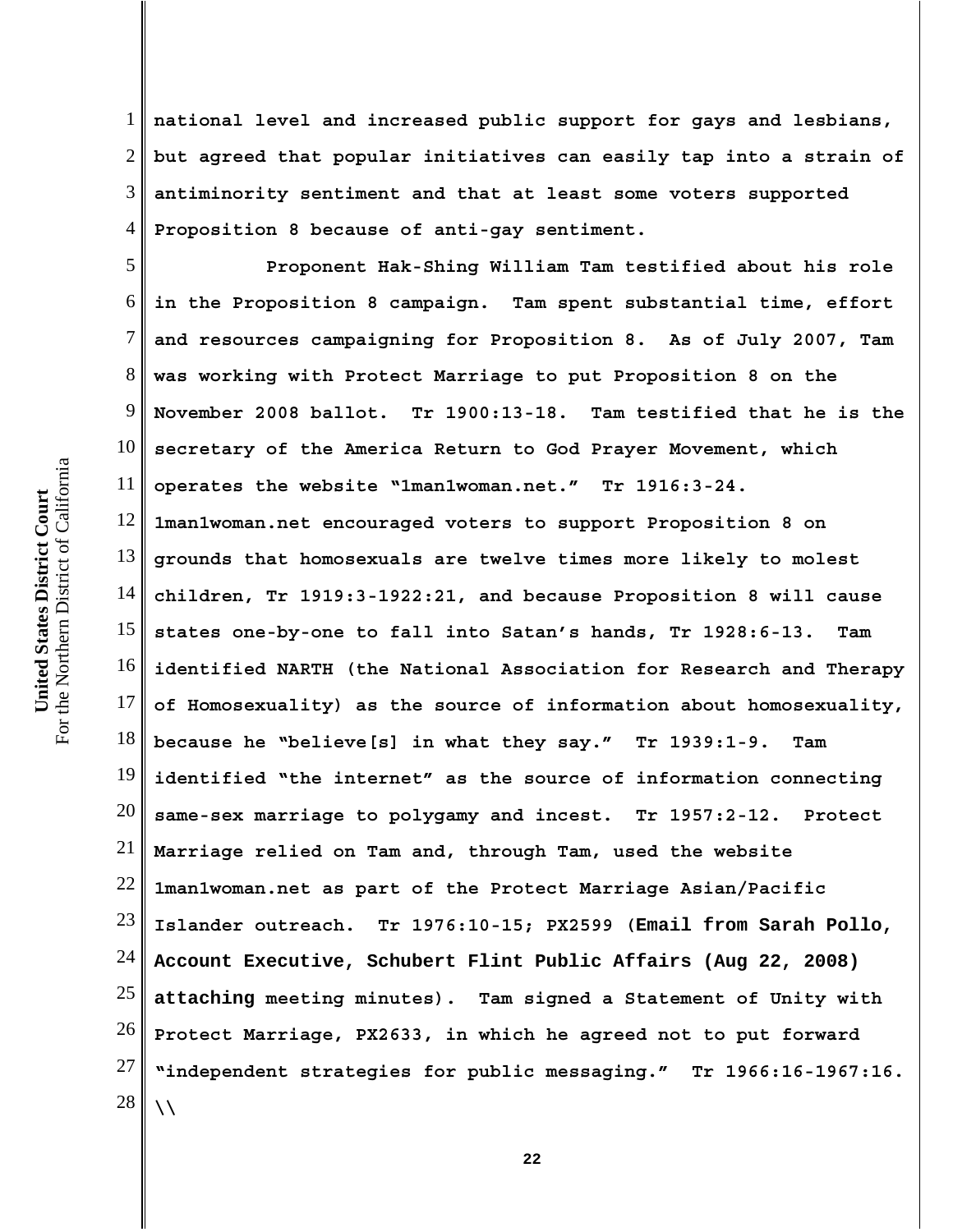1 2 3 4 5 6 7 8 9 10 11 12 13 14 15 16 17 **Katami and Stier testified about the effect Proposition 8 campaign advertisements had on their well-being. Katami explained that he was angry and upset at the idea that children needed to be protected from him. After watching a Proposition 8 campaign message, PX0401 (Video, Tony Perkins, Miles McPherson, and Ron Prentice Asking for Support of Proposition 8), Katami stated that "it just demeans you. It just makes you feel like people are putting efforts into discriminating against you." Tr 108:14-16. Stier, as the mother of four children, was especially disturbed at the message that Proposition 8 had something to do with protecting children. She felt the campaign messages were "used to sort of try to educate people or convince people that there was a great evil to be feared and that evil must be stopped and that evil is us, I guess. \* \* \* And the very notion that I could be part of what others need to protect their children from was just —— it was more than upsetting. It was sickening, truly. I felt sickened by that campaign." Tr 177:9-18.**

18 19 20 21 22 23 24 25 26 27 28 **Egan and Badgett testified that Proposition 8 harms the State of California and its local governments economically. Egan testified that San Francisco faces direct and indirect economic harms as a consequence of Proposition 8. Egan explained that San Francisco lost and continues to lose money because Proposition 8 slashed the number of weddings performed in San Francisco. Egan explained that Proposition 8 decreases the number of married couples in San Francisco, who tend to be wealthier than single people because of their ability to specialize their labor, pool resources and access state and employer-provided benefits. Proposition 8 also increases the costs associated with**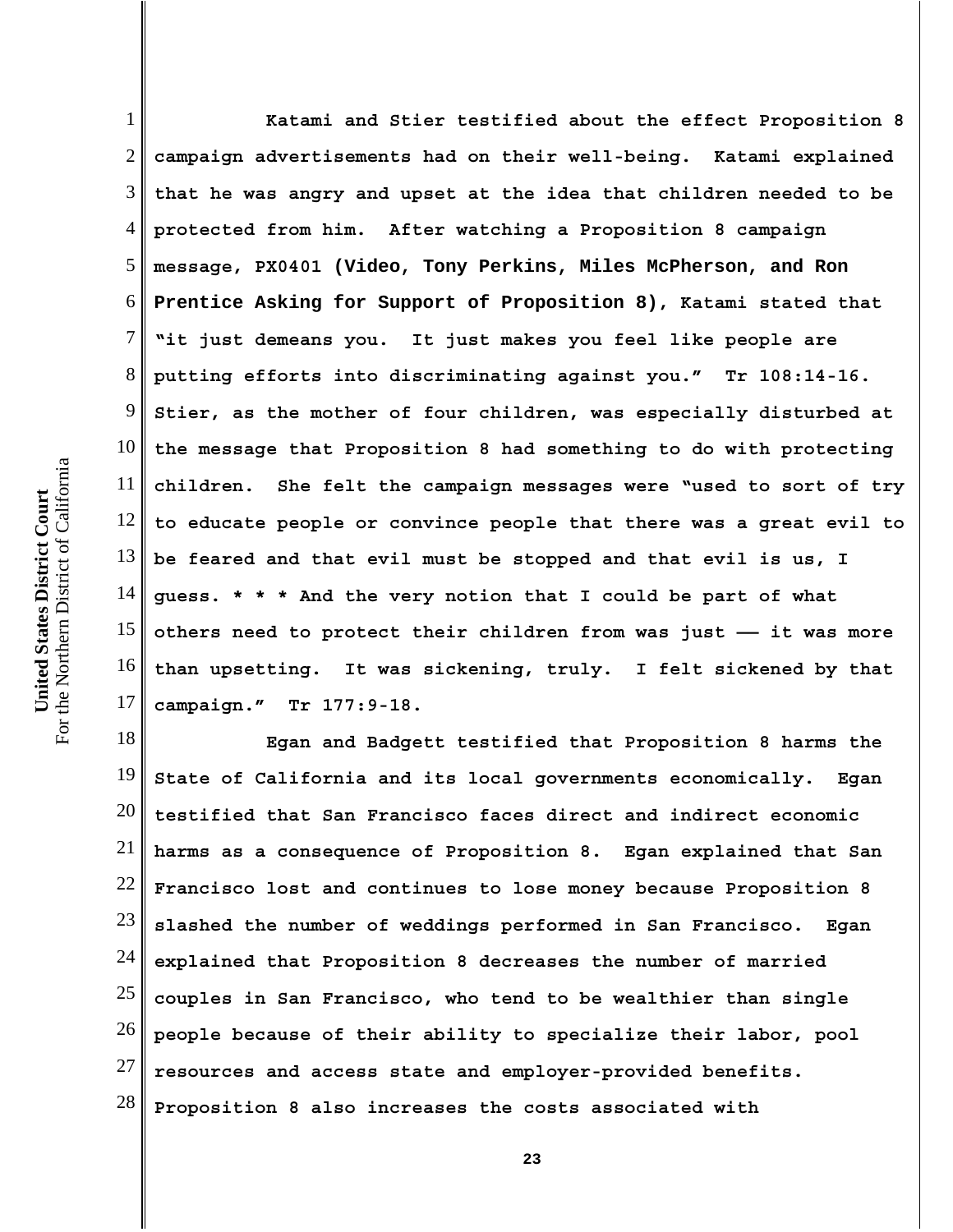1 2 3 4 5 **discrimination against gays and lesbians. Proponents challenged only the magnitude and not the existence of the harms Egan identified. Badgett explained that municipalities throughout California and the state government face economic disadvantages similar to those Egan identified for San Francisco.**

6 7 8 9 10 11 12 13 14 15 16 17 18 19 20 21 **For the reasons stated in the sections that follow, the evidence presented at trial fatally undermines the premises underlying proponents' proffered rationales for Proposition 8. An initiative measure adopted by the voters deserves great respect. The considered views and opinions of even the most highly qualified scholars and experts seldom outweigh the determinations of the voters. When challenged, however, the voters' determinations must find at least some support in evidence. This is especially so when those determinations enact into law classifications of persons. Conjecture, speculation and fears are not enough. Still less will the moral disapprobation of a group or class of citizens suffice, no matter how large the majority that shares that view. The evidence demonstrated beyond serious reckoning that Proposition 8 finds support only in such disapproval. As such, Proposition 8 is beyond the constitutional reach of the voters or their representatives.**

For the Northern District of California For the Northern District of California United States District Court **United States District Court**

> 23 **\\**

**\\**

22

- 24 25 **\\**
- **\\**
- 26 **\\**
- 27 **\\**
- 28 **\\**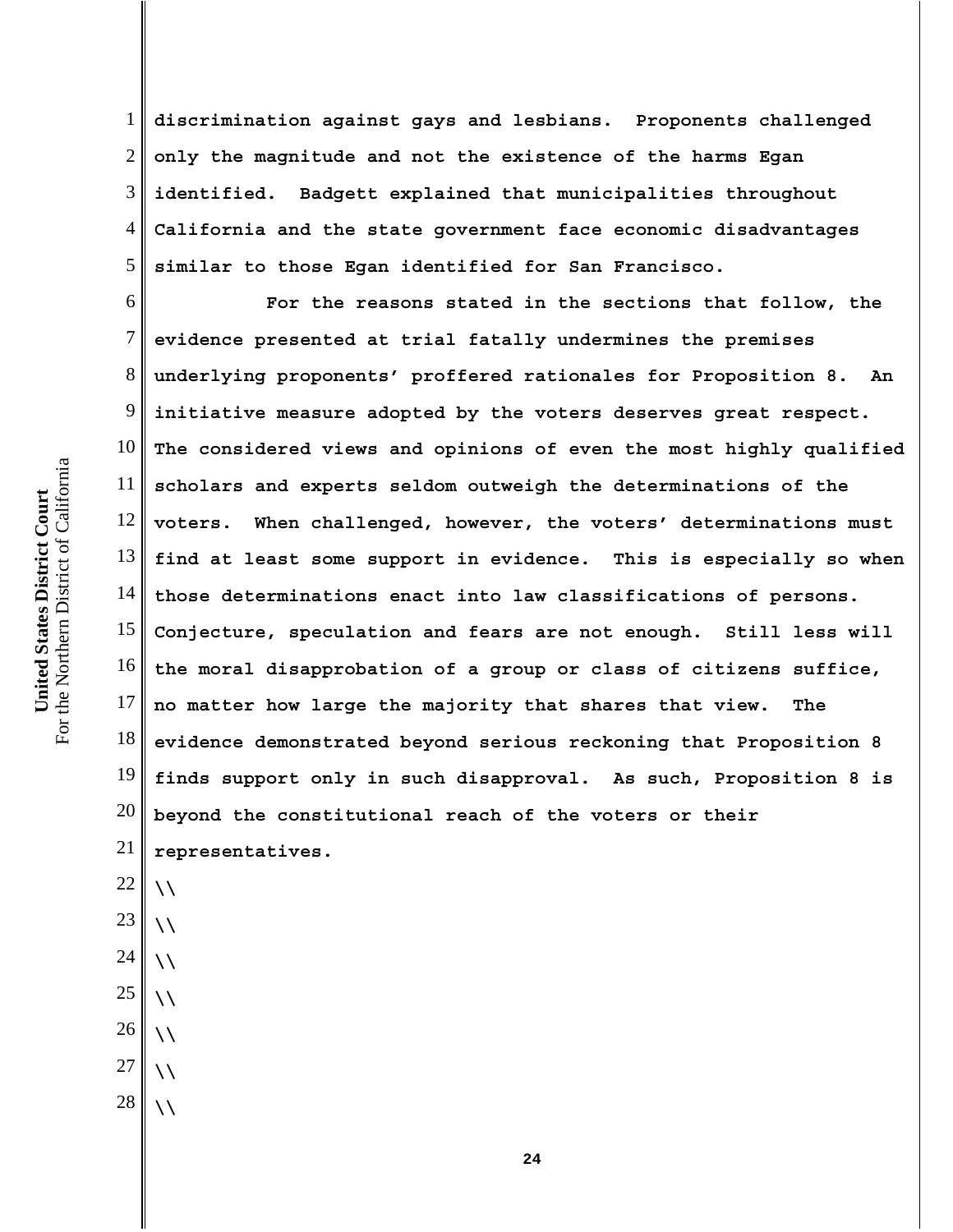1 2 3 4 5 6 7 8 9 10 11 12 13 14 15 16 17 18 19 20 21 22 23 24 25 26 27 28 **I CREDIBILITY DETERMINATIONS PLAINTIFFS' WITNESSES Plaintiffs presented the testimony of the four plaintiffs, four lay witnesses and nine expert witnesses. Proponents did not challenge the credibility of the lay witnesses or the qualifications of the expert witnesses to offer opinion testimony. Having observed and considered the testimony presented, the court concludes that plaintiffs' lay witnesses provided credible testimony: 1. Jeffrey Zarrillo, a plaintiff, testified about coming out as a gay man. (Tr 77:12-15: "Coming out is a very personal and internal process. \* \* \* You have to get to the point where you're comfortable with yourself, with your own identity and who you are.") Zarrillo described his nine-year relationship with Katami. (Tr 79:20-21: "He's the love of my life. I love him probably more than I love myself.") 2. Paul Katami, a plaintiff, testified about his reasons for wanting to marry Zarrillo. (Tr 89:1-3: "Being able to call him my husband is so definitive, it changes our relationship." Tr 90:24-91:2: "I can safely say that if I were married to Jeff, that I know that the struggle that we have validating ourselves to other people would be diminished and potentially eradicated.") Katami explained why it was difficult for him**

For the Northern District of California For the Northern District of California United States District Court **United States District Court**

**25**

**to tell others about his sexual orientation even though he has**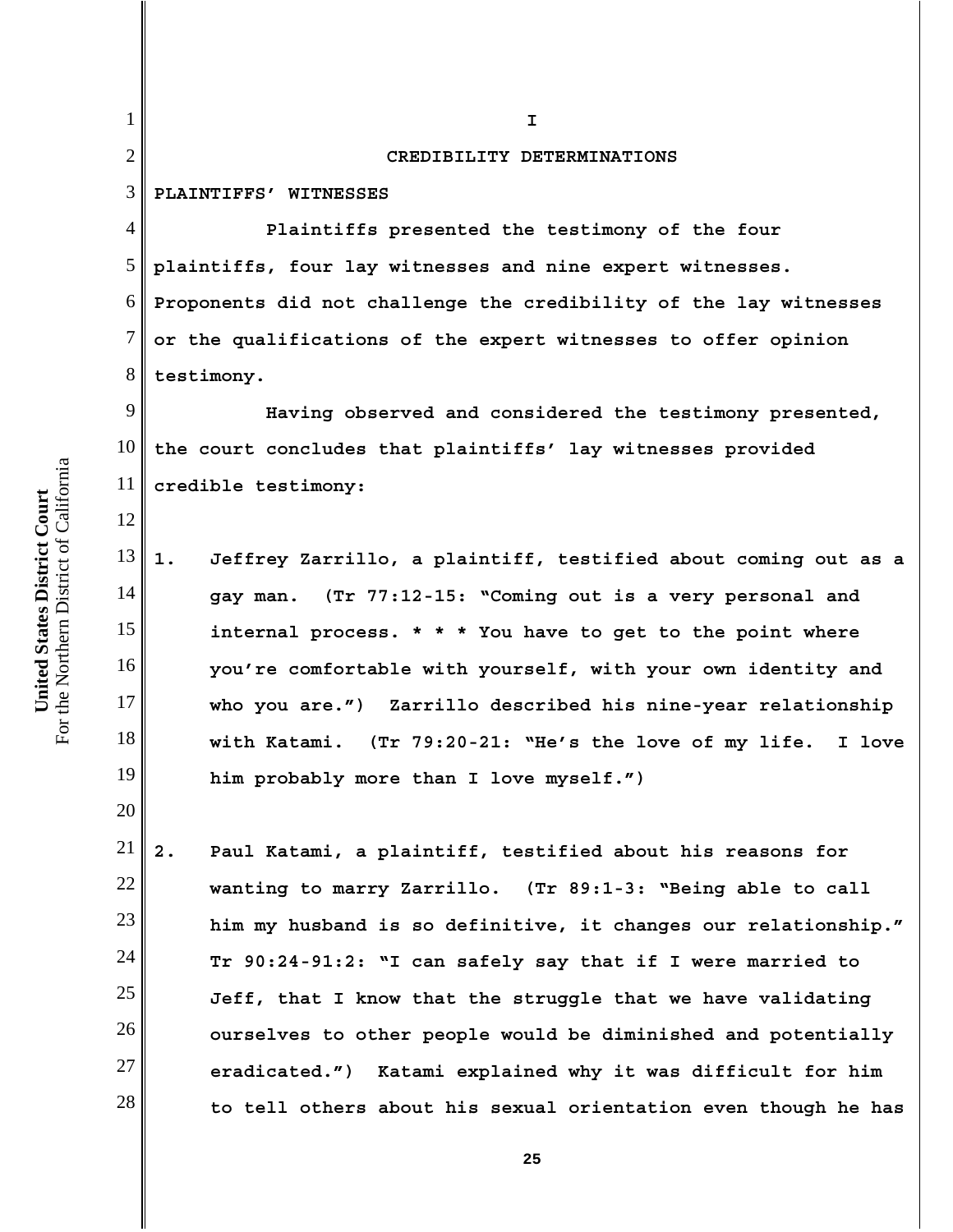**been gay for "as long as [he] can remember." (Tr 91:17-92:2: "I struggled with it quite a bit. Being surrounded by what seemed everything heterosexual \* \* \* you tend to try and want to fit into that.") Katami described how the Proposition 8 campaign messages affected him. (Tr 97:1-11: "[P]rotect the children is a big part of the [Proposition 8] campaign. And when I think of protecting your children, you protect them from people who will perpetrate crimes against them, people who might get them hooked on a drug, a pedophile, or some person that you need protecting from. You don't protect yourself from an amicable person or a good person. You protect yourself from things that can harm you physically, emotionally. And so insulting, even the insinuation that I would be part of that category.")**

16 17 18 19 20 21 22 23 24 25 26 27 **3. Kristin Perry, a plaintiff, testified about her relationship with Stier. (Tr 139:16-17; 140:13-14: Stier is "maybe the sparkliest person I ever met. \* \* \* [T]he happiest I feel is in my relationship with [Stier.]") Perry described why she wishes to marry. (Tr 141:22-142:1: "I want to have a stable and secure relationship with her that then we can include our children in. And I want the discrimination we are feeling with Proposition 8 to end and for a more positive, joyful part of our lives to \* \* \* begin.") Perry described the reason she and Stier registered as domestic partners. (Tr 153:16-17: "[W]e are registered domestic partners based on just legal advice that we received for creating an estate plan.")** 

28 **\\**

For the Northern District of California For the Northern District of California United States District Court **United States District Court**

1

2

3

4

5

6

7

8

9

10

11

12

13

14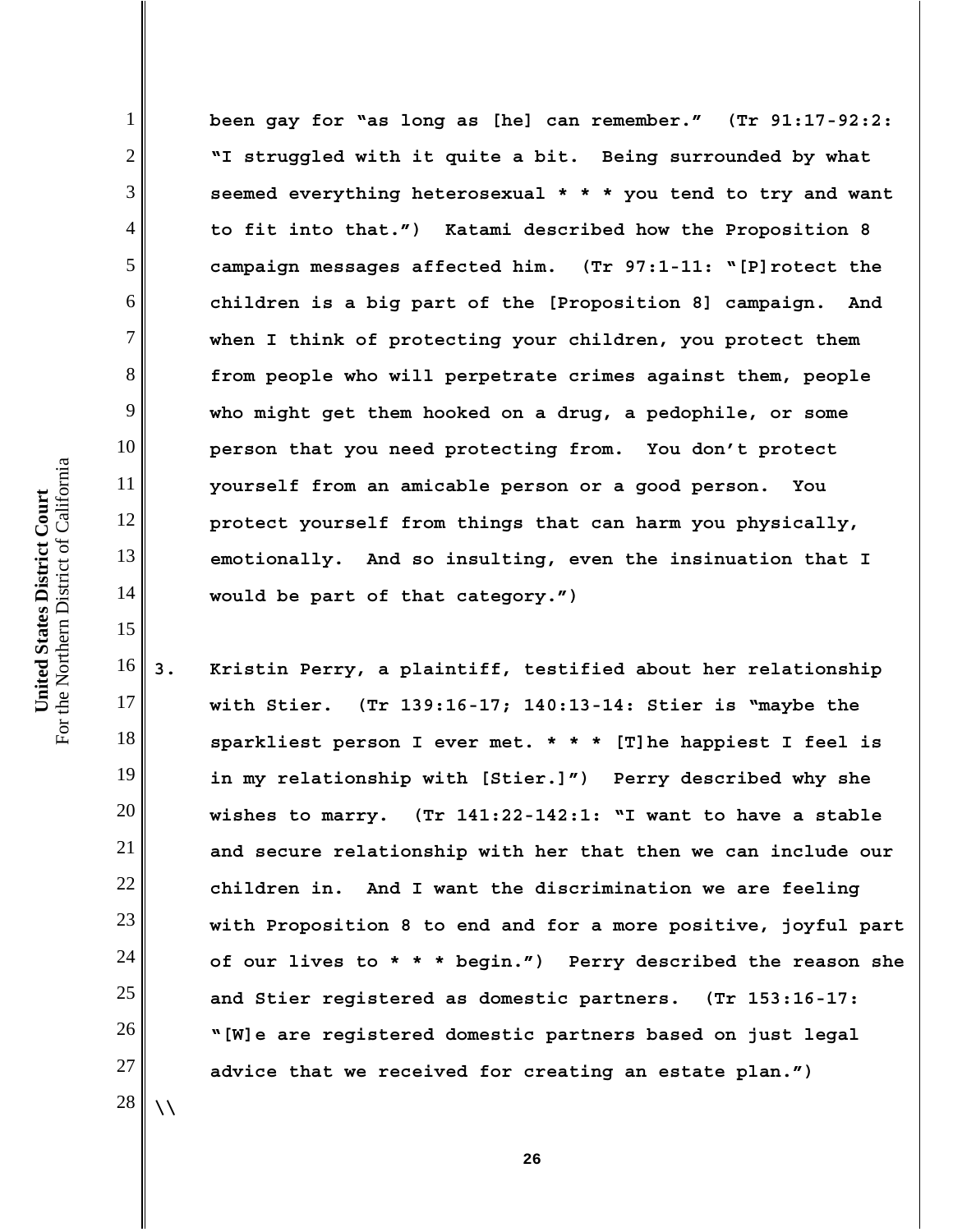**4. Sandra Stier, a plaintiff, testified about her relationship with Perry, with whom she raises their four children. (Tr 167:3-5: "I have fallen in love one time and it's with [Perry]."). Stier explained why she wants to marry Perry despite their domestic partnership. (Tr 171:8-13: "[T]here is certainly nothing about domestic partnership as an institution —— not even as an institution, but as a legal agreement that indicates the love and commitment that are inherent in marriage, and [domestic partnership] doesn't have anything to do for us with the nature of our relationship and the type of enduring relationship we want it to be.")**

**5. Helen Zia, a lay witness, testified regarding her experiences with discrimination and about how her life changed when she married her wife in 2008. (Tr 1235:10-13: "I'm beginning to understand what I've always read —— marriage is the joining of two families.")**

19 20 21 22 23 24 25 **6. Jerry Sanders, the mayor of San Diego and a lay witness, testified regarding how he came to believe that domestic partnerships are discriminatory. (Tr 1273:10-17: On a lastminute decision not to veto a San Diego resolution supporting same-sex marriage: "I was saying that one group of people did not deserve the same dignity and respect, did not deserve the same symbolism about marriage.")**

27 28 **7. Ryan Kendall, a lay witness, testified about his experience as a teenager whose parents placed him in therapy to change his**

1

2

3

4

5

6

7

8

9

10

11

12

13

14

15

16

17

18

26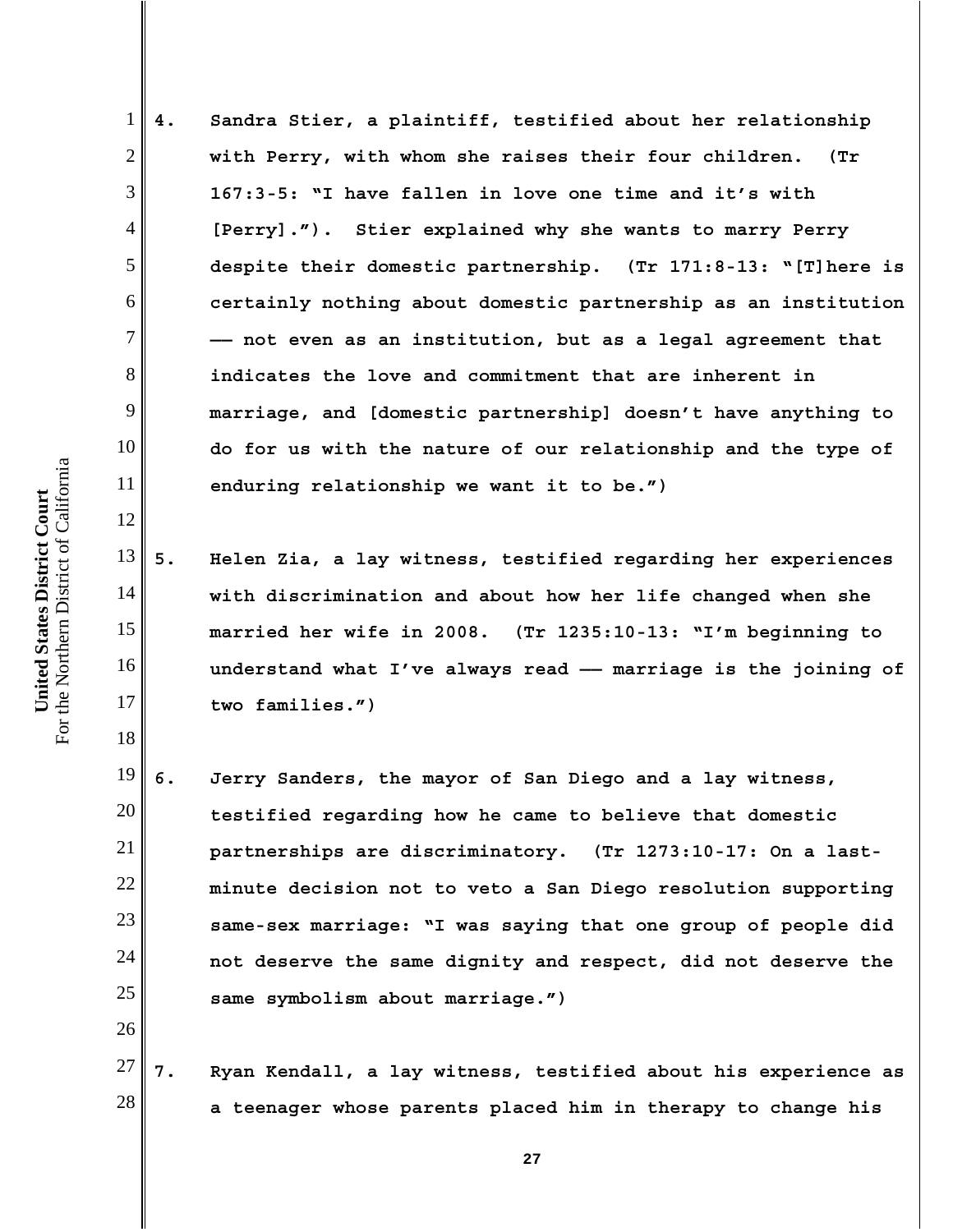**sexual orientation from homosexual to heterosexual. (Tr 1521:20: "I knew I was gay. I knew that could not be changed.") Kendall described the mental anguish he endured because of his family's disapproval of his sexual orientation. (Tr 1508:9-10, 1511:2-16: "I remember my mother looking at me and telling me that I was going to burn in hell. \* \* \* [M]y mother would tell me that she hated me, or that I was disgusting, or that I was repulsive. Once she told me that she wished she had had an abortion instead of a gay son.")**

13 14 16 **8. Hak-Shing William Tam, an official proponent of Proposition 8 and an intervening defendant, was called as an adverse witness and testified about messages he disseminated during the Proposition 8 campaign. (Tr 1889:23-25: "Q: Did you invest substantial time, effort, and personal resources in campaigning for Proposition 8? A: Yes.")**

18 19 20 21 22 23 24 25 **Plaintiffs called nine expert witnesses. As the education and experience of each expert show, plaintiffs' experts were amply qualified to offer opinion testimony on the subjects identified. Moreover, the experts' demeanor and responsiveness showed their comfort with the subjects of their expertise. For those reasons, the court finds that each of plaintiffs' proffered experts offered credible opinion testimony on the subjects identified.**

26

27 28 **1. Nancy Cott, a historian, testified as an expert in the history of marriage in the Untied States. Cott testified that**

1

2

3

4

5

6

7

8

9

10

11

12

15

17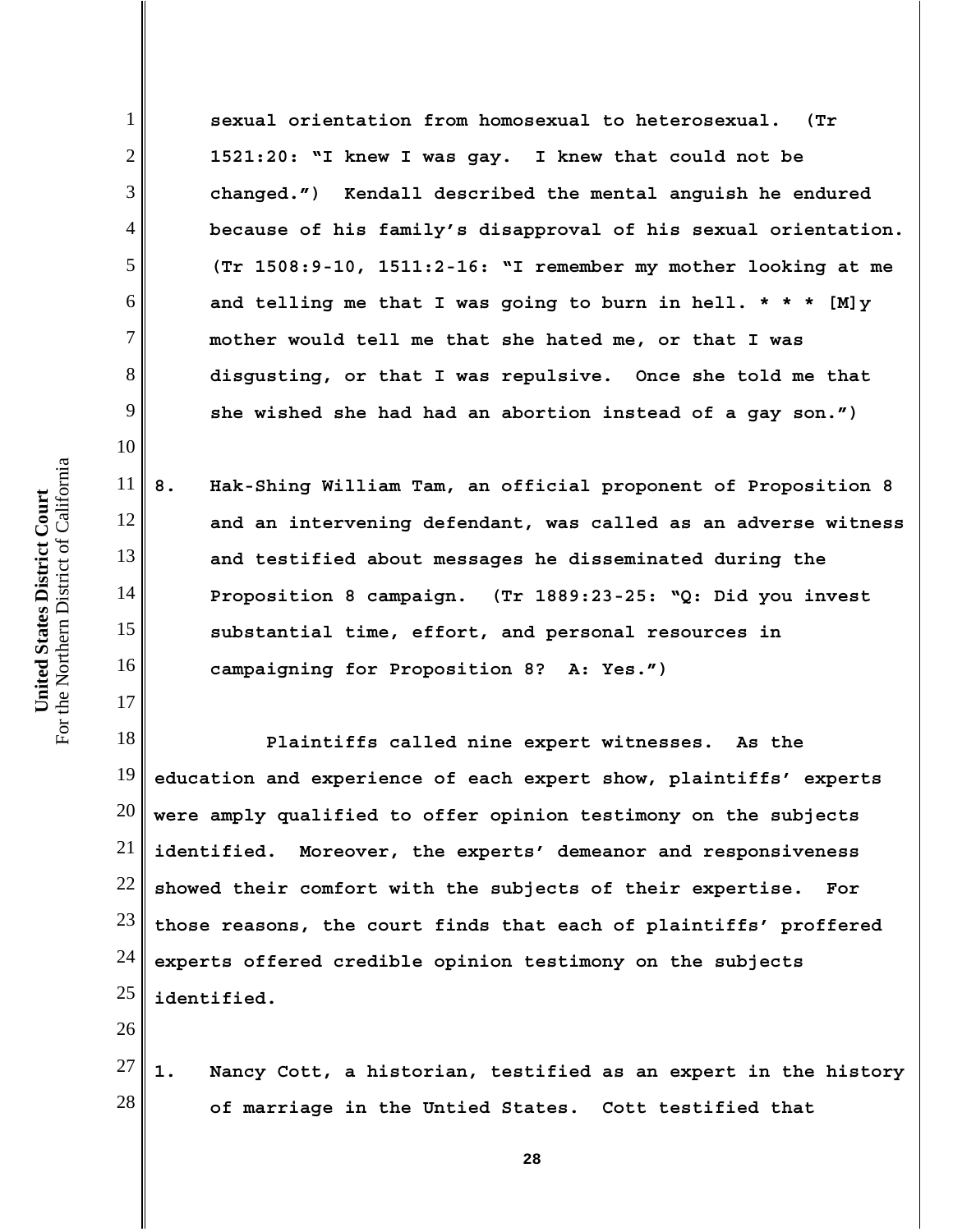**marriage has always been a secular institution in the United States, that regulation of marriage eased the state's burden to govern an amorphous populace and that marriage in the United States has undergone a series of transformations since the country was founded.**

- **a. PX2323 Cott CV: Cott is a professor of American history at Harvard University and the director of the Schlesinger Library on the History of Women in America;**
- **b. PX2323: In 1974, Cott received a PhD from Brandeis University in the history of American civilization;**
- **c. PX2323: Cott has published eight books, including Public Vows: A History of Marriage and the Nation (2000), and has published numerous articles and essays;**
- **d. Tr 186:5-14: Cott devoted a semester in 1998 to researching and teaching a course at Yale University in the history of marriage in the United States;**
- **e. Tr 185:9-13; 188:6-189:10: Cott's marriage scholarship focuses on marriage as a public institution and as a structure regulated by government for social benefit.**
- 16 17 18 19 20 21 22 23 **2. George Chauncey, a historian, was qualified to offer testimony on social history, especially as it relates to gays and lesbians. Chauncey testified about the widespread private and public discrimination faced by gays and lesbians in the twentieth century and the ways in which the Proposition 8 campaign echoed that discrimination and relied on stereotypes against gays and lesbians that had developed in the twentieth century.**
	- **a. PX2322 Chauncey CV: Chauncey is a professor of history and American studies at Yale University; from 1991-2006, Chauncey was a professor of history at the University of Chicago;**
		- **b. Tr 357:15-17: Chauncey received a PhD in history from Yale University in 1989;**

1

2

3

4

5

6

7

8

9

10

11

12

13

14

15

24

25

26

27

28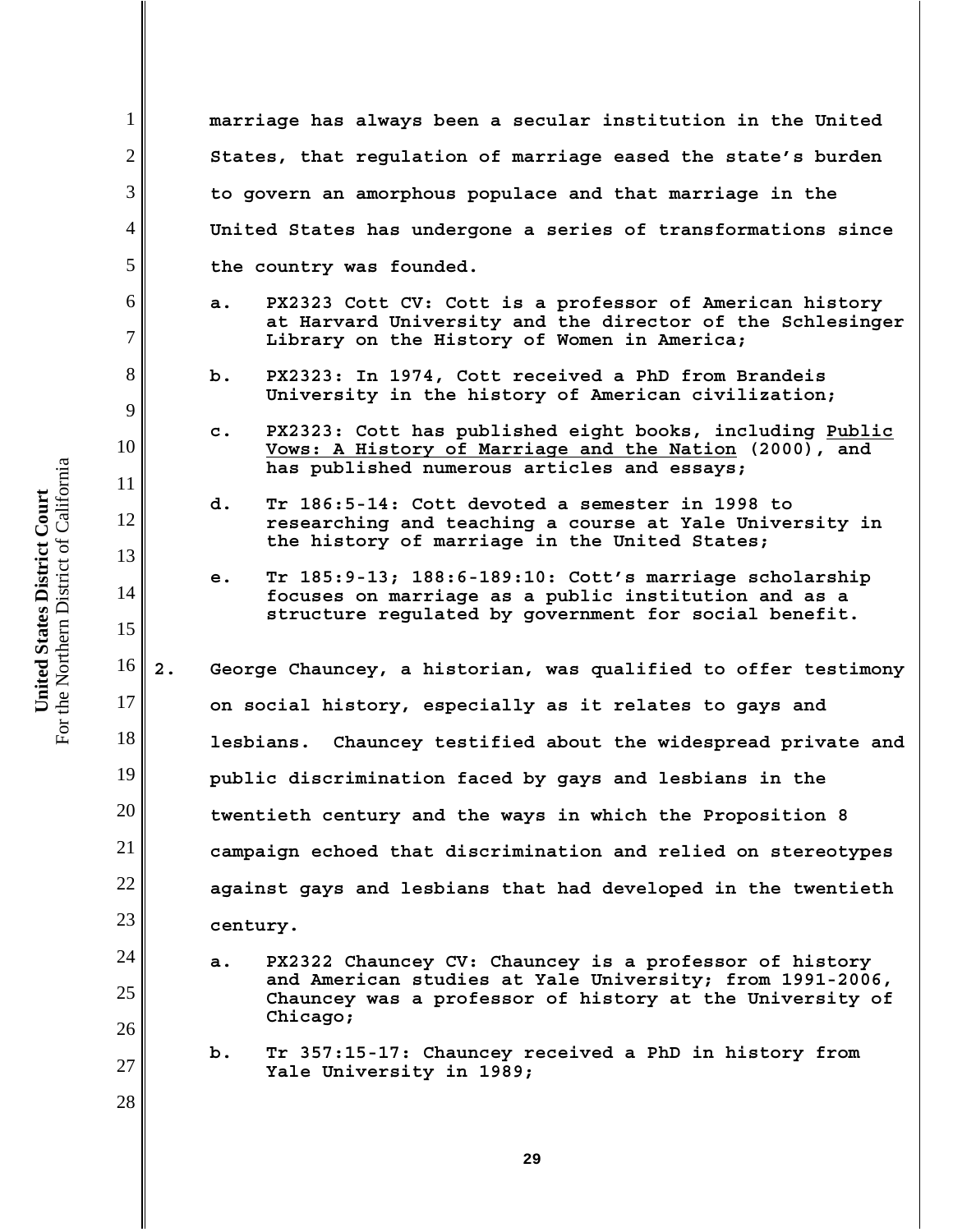- **c. PX2322: Chauncey has authored or edited books on the subject of gay and lesbian history, including Gay New York: Gender, Urban Culture, and the Making of the Gay Male World, 1890-1940 (1994) and Hidden from History: Reclaiming the Gay and Lesbian Past (1989, ed);**
- **d. Tr 359:17-360:11: Chauncey relies on government records, interviews, diaries, films and advertisements along with studies by other historians and scholars in conducting his research;**
- **e. Tr 360:12-21: Chauncey teaches courses in twentieth century United States history, including courses on lesbian and gay history.**

9 10 11 12 13 14 15 16 17 18 19 20 21 22 23 **3. Lee Badgett, an economist, testified as an expert on demographic information concerning gays and lesbians, same-sex couples and children raised by gays and lesbians, the effects of the exclusion of same-sex couples from the institution of marriage and the effect of permitting same-sex couples to marry on heterosexual society and the institution of marriage. Badgett offered four opinions: (1) Proposition 8 has inflicted substantial economic harm on same-sex couples and their children; (2) allowing same-sex couples to marry would not have any adverse effect on the institution of marriage or on opposite-sex couples; (3) same-sex couples are very similar to opposite-sex couples in most economic and demographic respects; and (4) Proposition 8 has imposed economic losses on the State of California and on California counties and municipalities. Tr 1330:9-1331:5.**

- **a. PX2321 Badgett CV: Badgett is a professor of economics at UMass Amherst and the director of the Williams Institute at UCLA School of Law;**
- **b. PX2321: Badgett received her PhD in economics from UC Berkeley in 1990;**
- **c. Tr 1325:2-17; PX2321: Badgett has written two books on gay and lesbian relationships and same-sex marriage:**

For the Northern District of California For the Northern District of California United States District Court **United States District Court**

1

2

3

4

5

6

7

8

24

25

26

27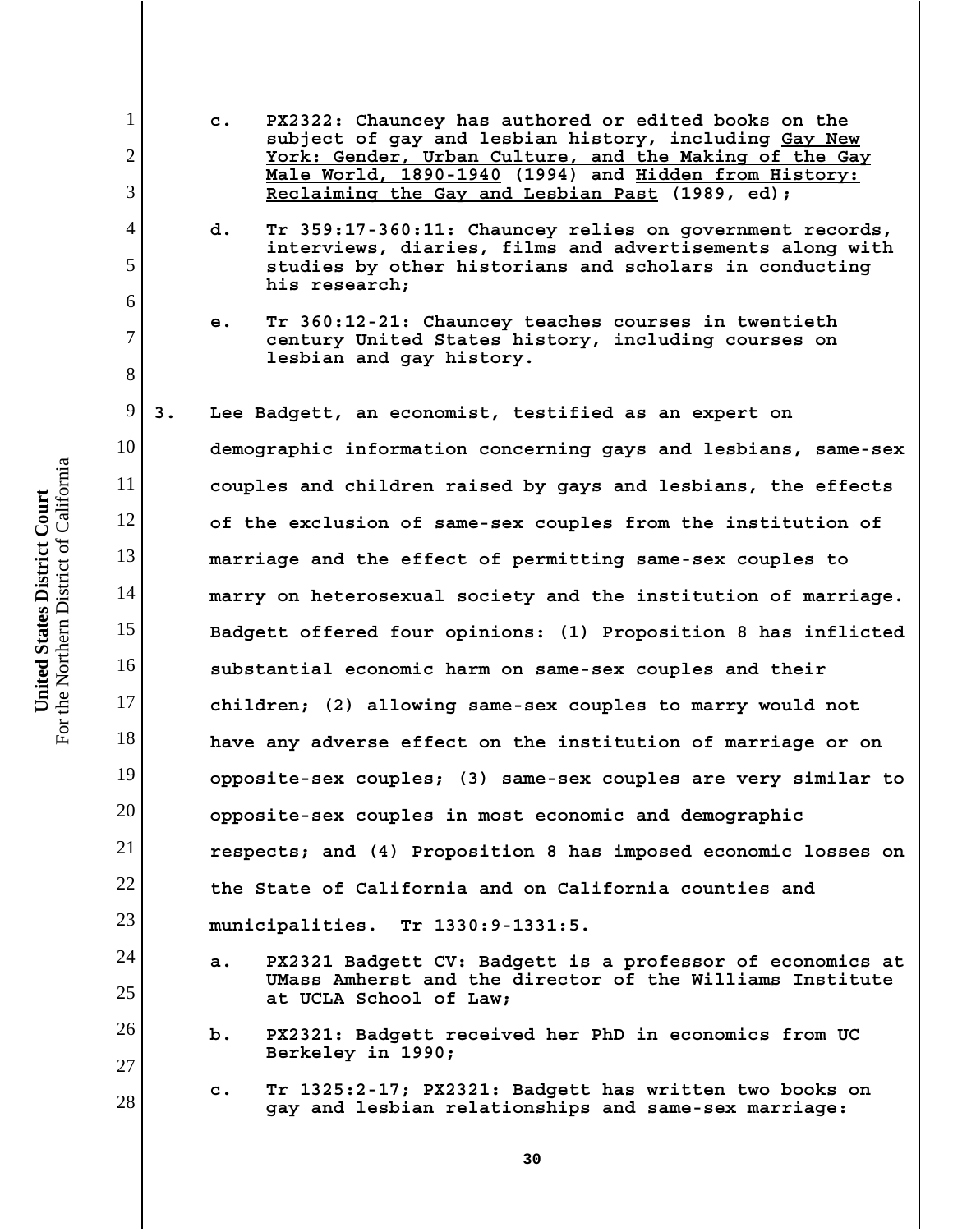**Money, Myths, and Change: The Economic Lives of Lesbians and Gay Men (2001) and When Gay People Get Married: What Happens When Societies Legalize Same-Sex Marriage (2009); Badgett has also published several articles on the same subjects;**

- **d. Tr 1326:4-13: Badgett co-authored two reports (PX1268 Brad Sears and M V Lee Badgett, The Impact of Extending Marriage to Same-Sex Couples on the California Budget, The Williams Institute (June 2008) and PX1283 M V Lee Badgett and R Bradley Sears, Putting a Price on Equality? The Impact of Same-Sex Marriage on California's Budget, 16 Stan L & Pol Rev 197 (2005)) analyzing the fiscal impact of allowing same-sex couples to marry in California;**
- **e. Tr 1326:18-1328:4: Badgett has been invited to speak at many universities and at the American Psychological Association convention on the economics of same-sex relationships;**
- **f. Tr 1329:6-22: Badgett has testified before federal and state government bodies about domestic partner benefits and antidiscrimination laws.**
- 14 15 16 17 18 19 20 21 **4. Edmund A Egan, the chief economist in the San Francisco Controller's Office, testified for CCSF as an expert in urban and regional economic policy. Egan conducted an economic study of the prohibition of same-sex marriage on San Francisco's economy and concluded that the prohibition negatively affects San Francisco's economy in many ways. Tr 683:19-684:19. a. Tr 678:1-7: As the chief economist for CCSF, Egan directs**
	- **the Office of Economic Analysis and prepares economic impact analysis reports for pending legislation;**
	- **b. Tr 681:16-682:25: In preparing economic impact reports, Egan relies on government data and reports, private reports and independent research to determine whether legislation has "real regulatory power" and the effects of the legislation on private behavior;**
	- **c. PX2324 Egan CV: Egan received a PhD in city and regional planning from UC Berkeley in 1997;**

1

2

3

4

5

6

7

8

9

10

11

12

13

22

23

24

25

26

27

28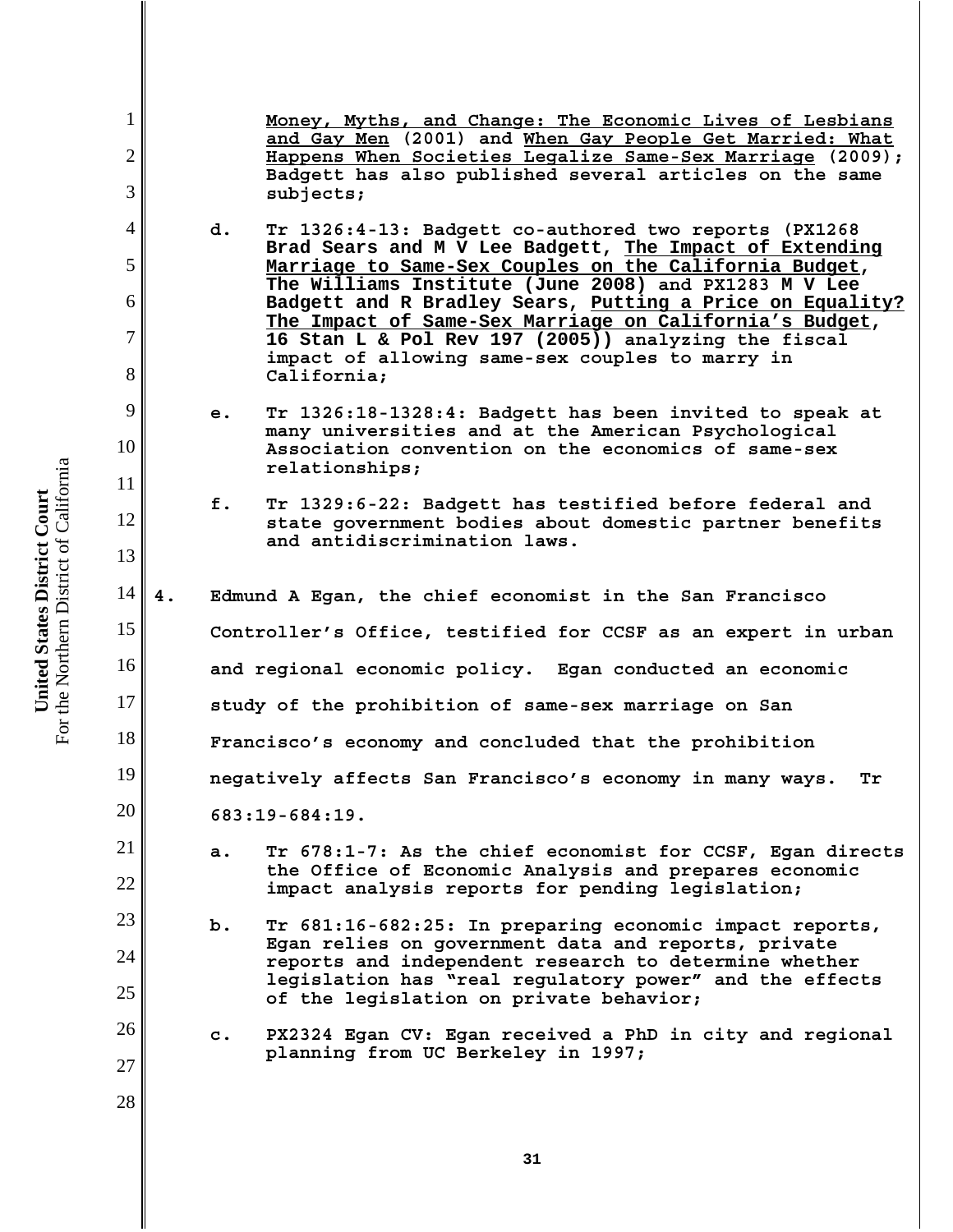1 2 3 4 5 6 7 8 9 10 11 12 13 14 15 16 17 18 19 20 21 22 23 24 25 26 27 28 **d. Tr 679:1-14: Egan is an adjunct faculty member at UC Berkeley and teaches graduate students on regional and urban economics and regional and city planning. 5. Letitia Anne Peplau, a psychologist, was qualified as an expert on couple relationships within the field of psychology. Peplau offered four opinions: (1) for adults who choose to enter marriage, that marriage is often associated with many important benefits; (2) research has shown remarkable similarities between same-sex and opposite-sex couples; (3) if same-sex couples are permitted to marry, they will likely experience the same benefits from marriage as opposite-sex couples; and (4) permitting same-sex marriage will not harm opposite-sex marriage. Tr 574:6-19. a. PX2329 Peplau CV: Peplau is a professor of psychology and vice chair of graduate studies in psychology at UCLA; b. Tr 569:10-12: Peplau's research focuses on social psychology, which is a branch of psychology that focuses on human relationships and social influence; specifically, Peplau studies close personal relationships, sexual orientation and gender; c. Tr 571:13: Peplau began studying same-sex relationships in the 1970s; d. Tr 571:19-572:13; PX2329: Peplau has published or edited about ten books, authored about 120 peer-reviewed articles and published literature reviews on psychology, relationships and sexuality. 6. Ilan Meyer, a social epidemiologist, testified as an expert in public health with a focus on social psychology and psychiatric epidemiology. Meyer offered three opinions: (1) gays and lesbians experience stigma, and Proposition 8 is an example of stigma; (2) social stressors affect gays and lesbians; and (3) social stressors negatively affect the mental health of gays and lesbians. Tr 817:10-19.** 

For the Northern District of California For the Northern District of California United States District Court **United States District Court**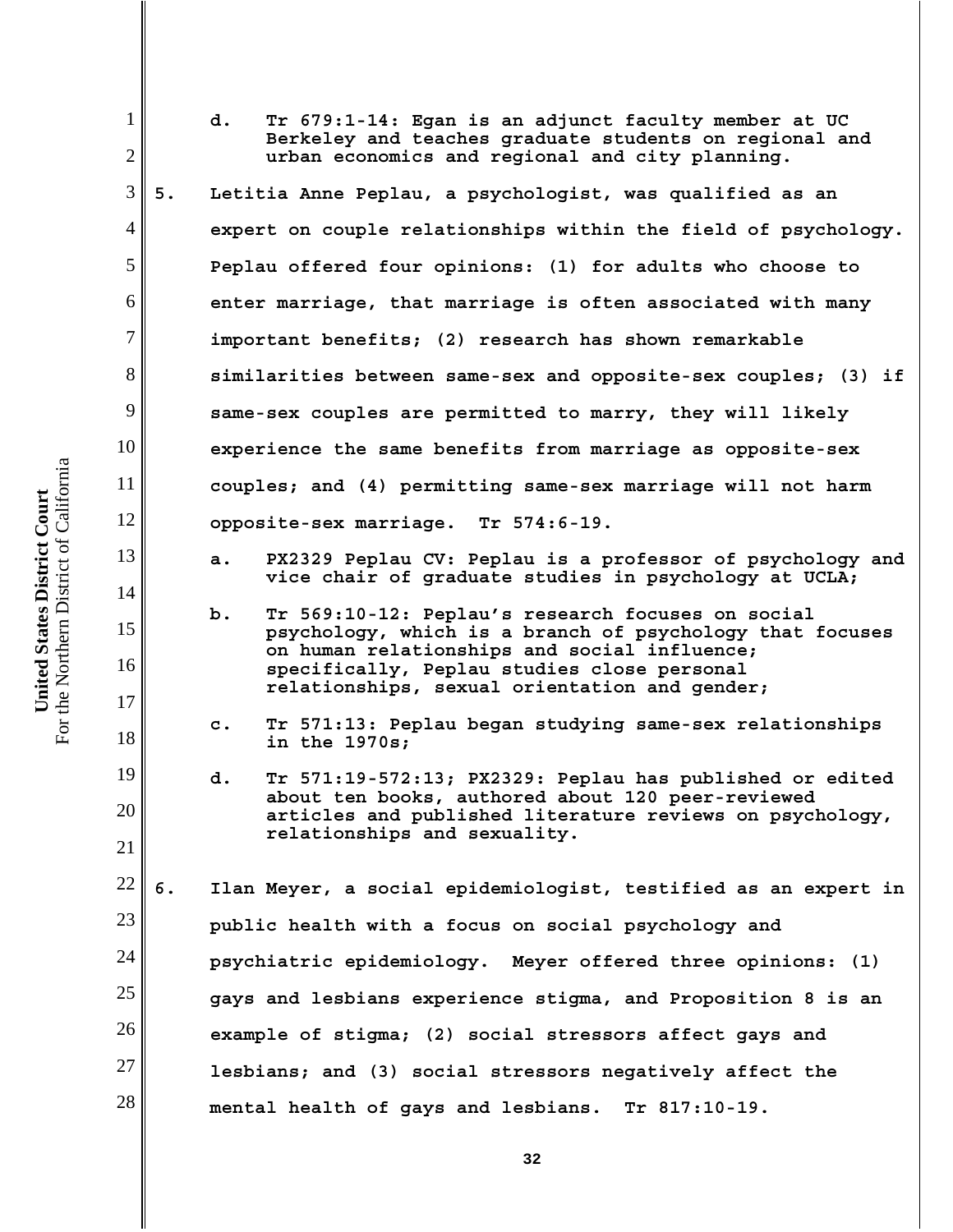| $\mathbf{1}$   |    | a.                                                             | PX2328 Meyer CV: Meyer is an associate professor of<br>sociomedical sciences at Columbia University's Mailman                             |  |  |  |
|----------------|----|----------------------------------------------------------------|-------------------------------------------------------------------------------------------------------------------------------------------|--|--|--|
| $\overline{2}$ |    |                                                                | School of Public Health;                                                                                                                  |  |  |  |
| 3              |    | b.                                                             | PX2328; Tr 807:20-808:7: Meyer received a PhD in<br>sociomedical sciences from Columbia University in 1993;                               |  |  |  |
| $\overline{4}$ |    | $\mathbf c$ .                                                  | Tr 810:19-811:16: Meyer studies the relationship between                                                                                  |  |  |  |
| 5<br>6         |    |                                                                | social issues and structures and patterns of mental<br>health outcomes with a specific focus on lesbian, gay and<br>bisexual populations; |  |  |  |
| $\overline{7}$ |    |                                                                |                                                                                                                                           |  |  |  |
|                |    | d.                                                             | Tr 812:9-814:22: Meyer has published about forty peer-<br>reviewed articles, teaches a course on gay and lesbian                          |  |  |  |
| 8              |    |                                                                | issues in public health, has received numerous awards for<br>his professional work and has edited and reviewed                            |  |  |  |
| 9              |    |                                                                | journals and books.                                                                                                                       |  |  |  |
| 10             | 7. | Gregory Herek, a psychologist, testified as an expert in       |                                                                                                                                           |  |  |  |
| 11             |    | social psychology with a focus on sexual orientation and       |                                                                                                                                           |  |  |  |
| 12             |    | stigma. Herek offered opinions concerning: (1) the nature of   |                                                                                                                                           |  |  |  |
| 13             |    | sexual orientation and how sexual orientation is understood in |                                                                                                                                           |  |  |  |
| 14             |    | the fields of psychology and psychiatry; (2) the amenability   |                                                                                                                                           |  |  |  |
| 15             |    | of sexual orientation to change through intervention; and (3)  |                                                                                                                                           |  |  |  |
| 16             |    | the nature of stigma and prejudice as they relate to sexual    |                                                                                                                                           |  |  |  |
| 17             |    | orientation and Proposition 8. Tr 2023:8-14.                   |                                                                                                                                           |  |  |  |
| 18             |    | a.                                                             | PX2326 Herek CV: Herek is a professor of psychology at UC<br>Davis;                                                                       |  |  |  |
| 19             |    |                                                                |                                                                                                                                           |  |  |  |
| 20             |    | b.                                                             | PX2326: Herek received a PhD in personality and social<br>psychology from UC Davis in 1983;                                               |  |  |  |
| 21             |    | $\mathbf{c}$ .                                                 | Tr 2018:5-13: Social psychology is the intersection of                                                                                    |  |  |  |
| 22             |    |                                                                | psychology and sociology in that it focuses on human<br>behavior within a social context; Herek's dissertation                            |  |  |  |
| 23             |    |                                                                | focused on heterosexuals' attitudes towards lesbians and<br>gay men;                                                                      |  |  |  |
| 24             | d. | Tr 2020:1-5: Herek regularly teaches a course on sexual        |                                                                                                                                           |  |  |  |
| 25             |    |                                                                | orientation and prejudice;                                                                                                                |  |  |  |
| 26             |    | е.                                                             | PX2326; Tr 2021:12-25; Tr 2022:11-14: Herek serves on<br>editorial boards of peer-reviewed journals and has                               |  |  |  |
| 27             |    |                                                                | published over 100 articles and chapters on sexual<br>orientation, stigma and prejudice.                                                  |  |  |  |
| 28             |    |                                                                |                                                                                                                                           |  |  |  |
|                |    |                                                                |                                                                                                                                           |  |  |  |

**United States District Court**<br>For the Northern District of California For the Northern District of California **United States District Court**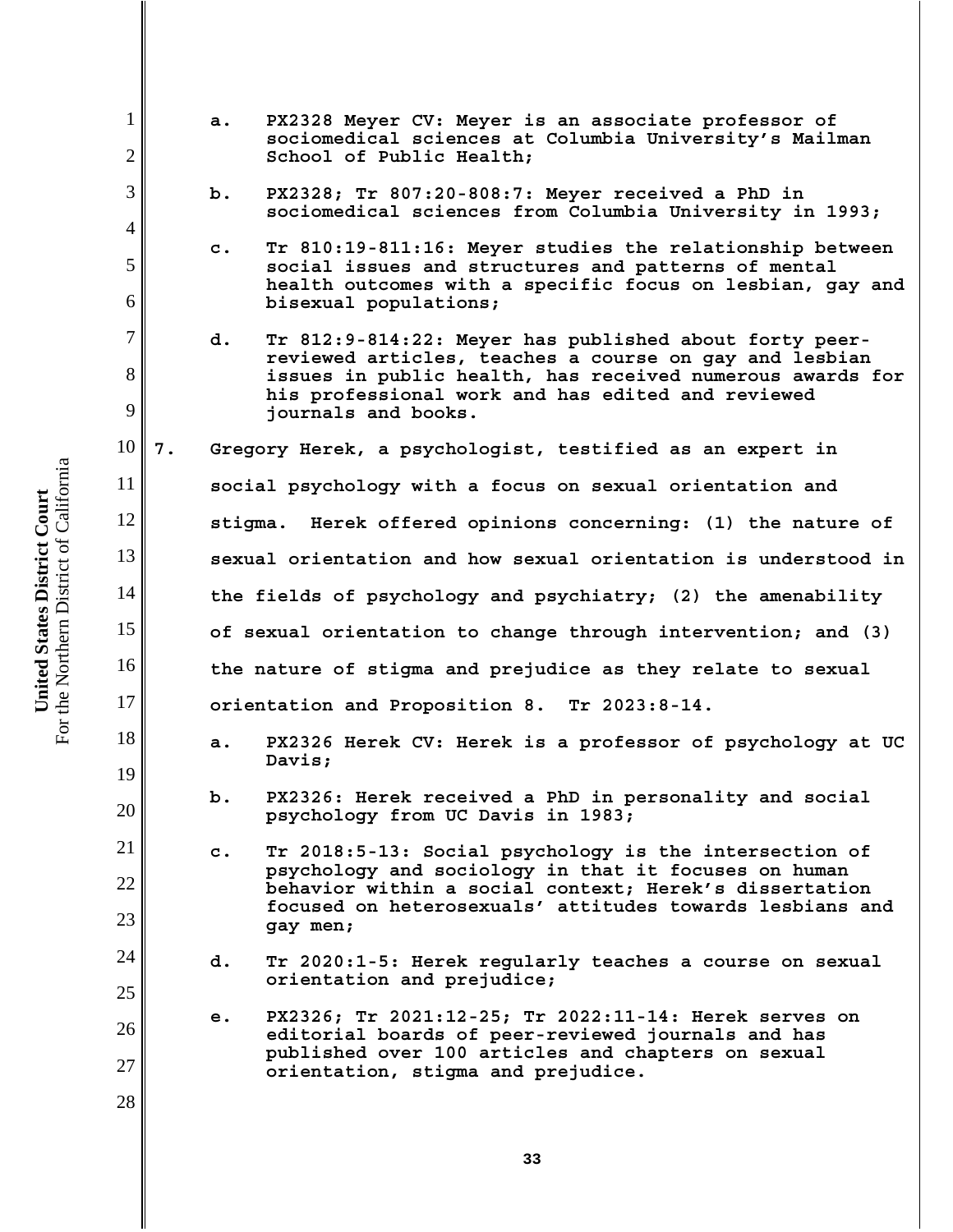- 6 **8. Michael Lamb, a psychologist, testified as an expert on the developmental psychology of children, including the developmental psychology of children raised by gay and lesbian parents. Lamb offered two opinions: (1) children raised by gays and lesbians are just as likely to be well-adjusted as children raised by heterosexual parents; and (2) children of gay and lesbian parents would benefit if their parents were able to marry. Tr 1009:23-1010:4.**
	- **a. PX2327 Lamb CV: Lamb is a professor and head of the Department of Social and Developmental Psychology at the University of Cambridge in England;**
	- **b. Tr 1003:24-1004:6; PX2327: Lamb was the head of the section on social and emotional development of the National Institute of Child Health and Human Development in Washington DC for seventeen years;**
	- **c. Tr 1007:2-1008:8; PX2327: Lamb has published approximately 500 articles, many about child adjustment, has edited 40 books in developmental psychology, reviews about 100 articles a year and serves on editorial boards on several academic journals;**

**d. PX2327: Lamb received a PhD from Yale University in 1976.**

18 19 20 21 22 23 24 25 **9. Gary Segura, a political scientist, testified as an expert on the political power or powerlessness of minority groups in the United States, and of gays and lesbians in particular. Segura offered three opinions: (1) gays and lesbians do not possess a meaningful degree of political power; (2) gays and lesbians possess less power than groups granted judicial protection; and (3) the conclusions drawn by proponents' expert Miller are troubling and unpersuasive. Tr 1535:3-18.**

**a. PX2330 Segura CV: Segura is a professor of political science at Stanford University and received a PhD in political science from the University of Illinois in 1992;**

1

2

3

4

5

7

8

9

10

11

12

13

14

15

16

17

26

27

28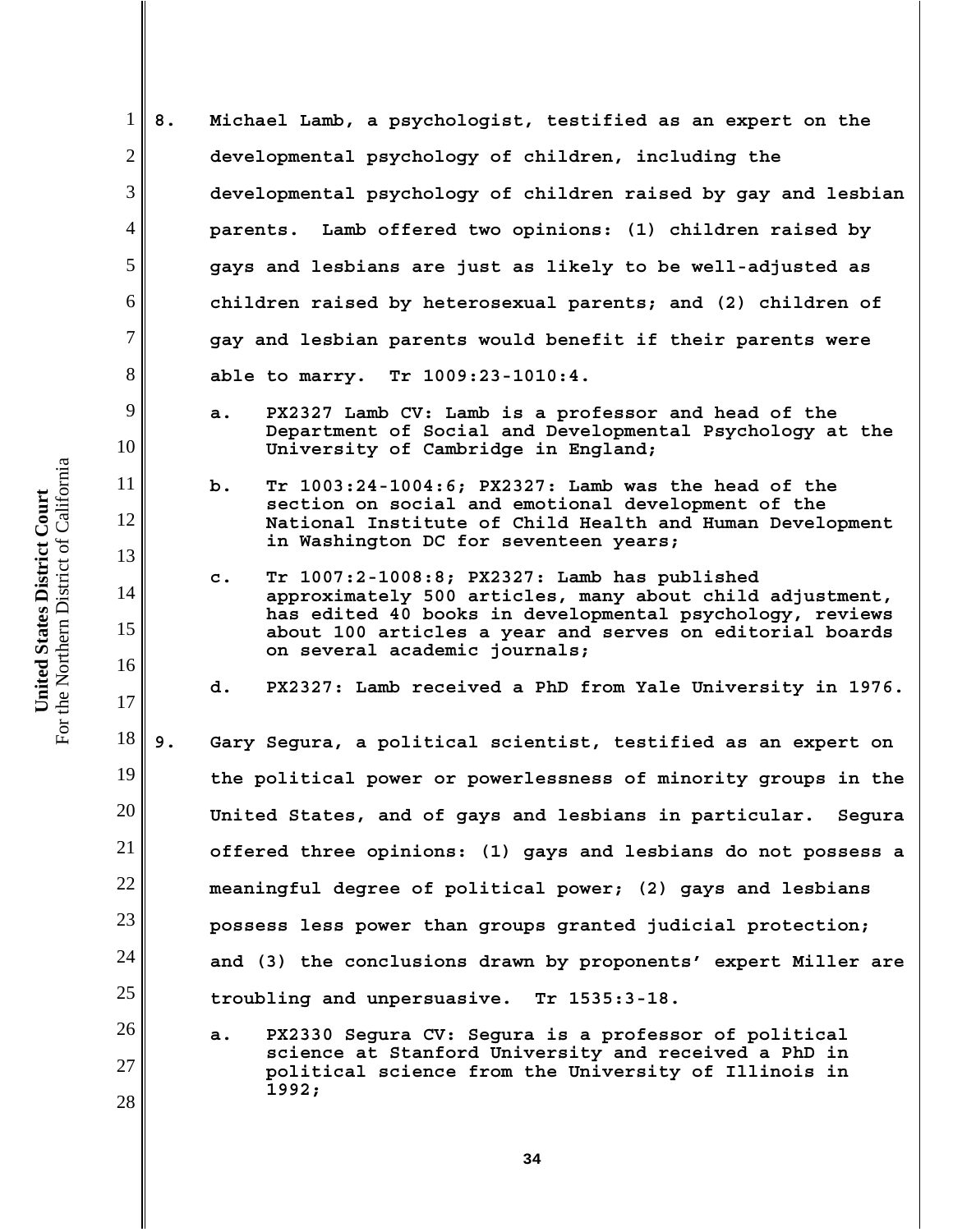For the Northern District of California For the Northern District of California United States District Court **United States District Court**

1

2

3

4

5

6

7

8

9

10

11

12

13

14

15

16

17

18

**b. Tr 1525:1-10: Segura and a colleague, through the Stanford Center for Democracy, operate the American National Elections Studies, which provides political scientists with data about the American electorate's views about politics;**

- **c. Tr 1525:11-19: Segura serves on the editorial boards of major political science journals;**
- **d. Tr 1525:22-1526:24: Segura's work focuses on political representation and whether elected officials respond to the voting public; within the field of political representation, Segura focuses on minorities;**
- **e. PX2330; Tr 1527:25-1528:14: Segura has published about twenty-five peer-reviewed articles, authored about fifteen chapters in edited volumes and has presented at between twenty and forty conferences in the past ten years;**
	- **f. PX2330; Tr 1528:21-24: Segura has published three pieces specific to gay and lesbian politics and political issues;**
- **g. Tr 1532:11-1533:17: Segura identified the methods he used and materials he relied on to form his opinions in this case. Relying on his background as a political scientist, Segura read literature on gay and lesbian politics, examined the statutory status of gays and lesbians and public attitudes about gays and lesbians, determined the presence or absence of gays and lesbians in political office and considered ballot initiatives about gay and lesbian issues.**

### 19 **PROPONENTS' WITNESSES**

20 21 22 23 24 25 26 27 28 **Proponents elected not to call the majority of their designated witnesses to testify at trial and called not a single official proponent of Proposition 8 to explain the discrepancies between the arguments in favor of Proposition 8 presented to voters and the arguments presented in court. Proponents informed the court on the first day of trial, January 11, 2010, that they were withdrawing Loren Marks, Paul Nathanson, Daniel N Robinson and Katherine Young as witnesses. Doc #398 at 3. Proponents' counsel stated in court on Friday, January 15, 2010, that their witnesses**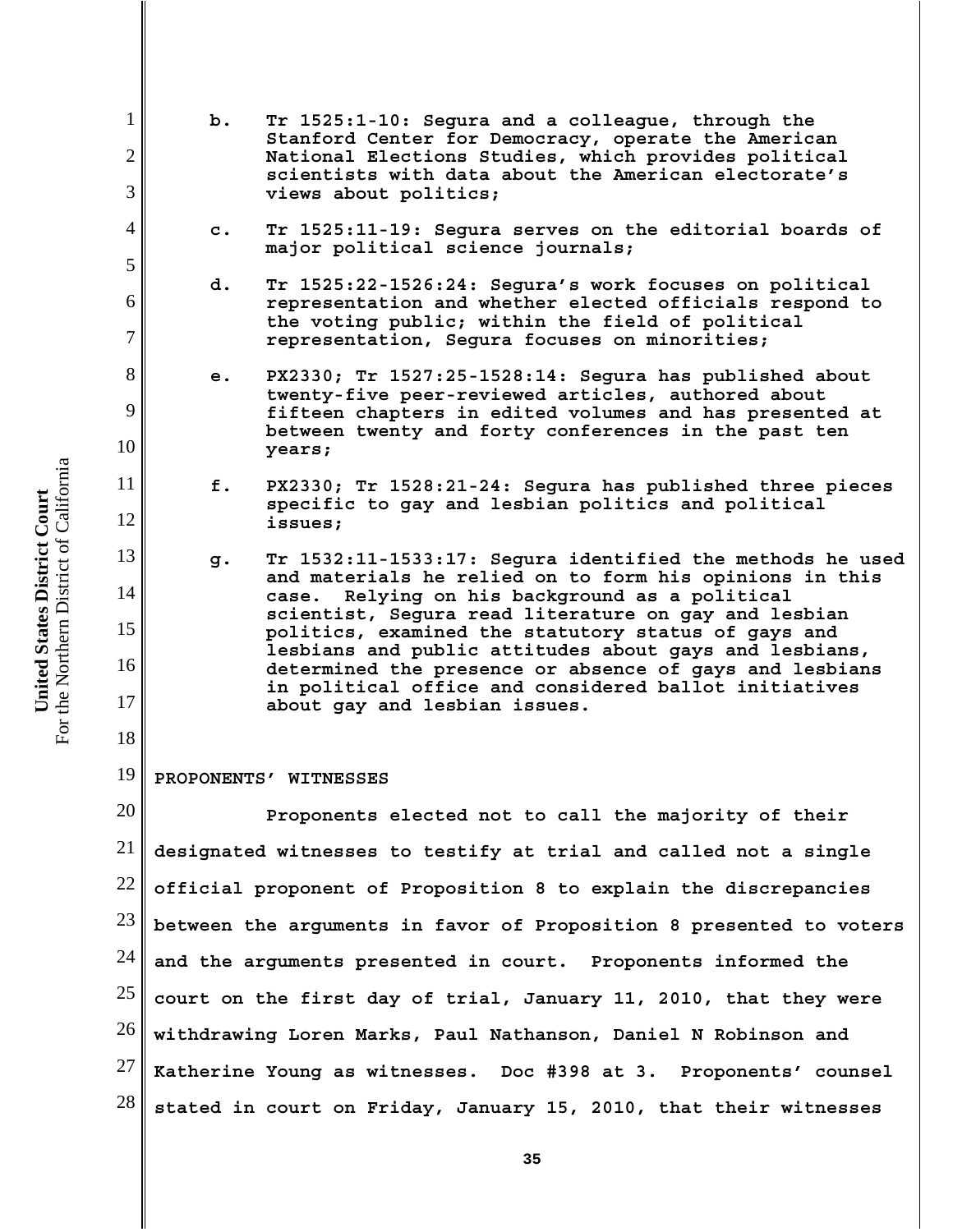1 2 3 **because they "were extremely concerned about their personal safety, and did not want to appear with any recording of any sort, whatsoever." Tr 1094:21-23.**

4 5 6 7 8 9 10 11 12 13 14 15 **The timeline shows, however, that proponents failed to make any effort to call their witnesses after the potential for public broadcast in the case had been eliminated. The Supreme Court issued a temporary stay of transmission on January 11, 2010 and a permanent stay on January 13, 2010. See Hollingsworth v Perry, 130 SCt 1132 (Jan 11, 2010); Hollingsworth v Perry, 130 SCt 705 (Jan 13, 2010). The court withdrew the case from the Ninth Circuit's pilot program on broadcasting on January 15, 2010. Doc #463. Proponents affirmed the withdrawal of their witnesses that same day. Tr 1094:21-23. Proponents did not call their first witness until January 25, 2010. The record does not reveal the reason behind proponents' failure to call their expert witnesses.**

16 17 18 19 20 21 22 23 **Plaintiffs entered into evidence the deposition testimony of two of proponents' withdrawn witnesses, as their testimony supported plaintiffs' claims. Katherine Young was to testify on comparative religion and the universal definition of marriage. Doc #292 at 4 (proponents' December 7 witness list) Doc #286-4 at 2 (expert report). Paul Nathanson was to testify on religious attitudes towards Proposition 8. Doc #292 at 4 (proponents' December 7 witness list); Doc #280-4 at 2 (expert report).**

24 25 26 27 28 **Young has been a professor of religious studies at McGill University since 1978. PX2335 Young CV. She received her PhD in history of religions and comparative religions from McGill in 1978. Id. Young testified at her deposition that homosexuality is a normal variant of human sexuality and that same-sex couples possess**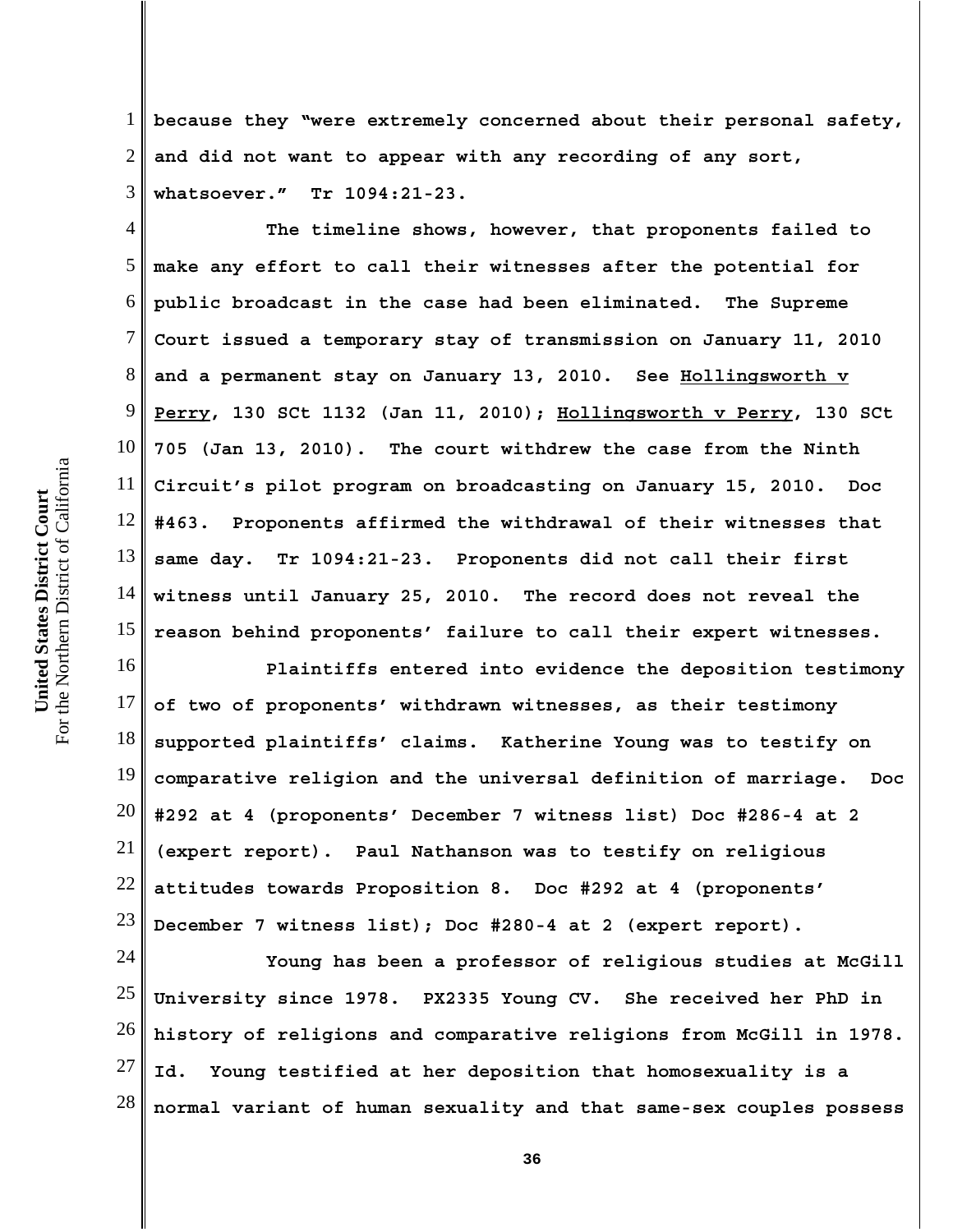7 8 9 10 For the Northern District of California For the Northern District of California 11 United States District Court **United States District Court** 12 13 14 15

19

27

28

1 2 3 4 **the same desire for love and commitment as opposite-sex couples. PX2545 (dep tr); PX2544 (video of same). Young also explained that several cultures around the world and across centuries have had variations of marital relationships for same-sex couples. Id.**

5 6 **Nathanson has a PhD in religious studies from McGill University and is a researcher at McGill's Faculty for Religious Studies. PX2334 Nathanson CV. Nathanson is also a frequent lecturer on consequences of marriage for same-sex couples and on gender and parenting. Id. Nathanson testified at his deposition that religion lies at the heart of the hostility and violence directed at gays and lesbians and that there is no evidence that children raised by same-sex couples fare worse than children raised by opposite-sex couples. PX2547 (dep tr); PX2546 (video of same).**

16 17 18 **Proponents made no effort to call Young or Nathanson to explain the deposition testimony that plaintiffs had entered into the record or to call any of the withdrawn witnesses after potential for contemporaneous broadcast of the trial proceedings had been eliminated. Proponents called two witnesses:**

20 21 22 23 24 25 26 **1. David Blankenhorn, founder and president of the Institute for American Values, testified on marriage, fatherhood and family structure. Plaintiffs objected to Blankenhorn's qualification as an expert. For the reasons explained hereafter, Blankenhorn lacks the qualifications to offer opinion testimony and, in any event, failed to provide cogent testimony in support of proponents' factual assertions.**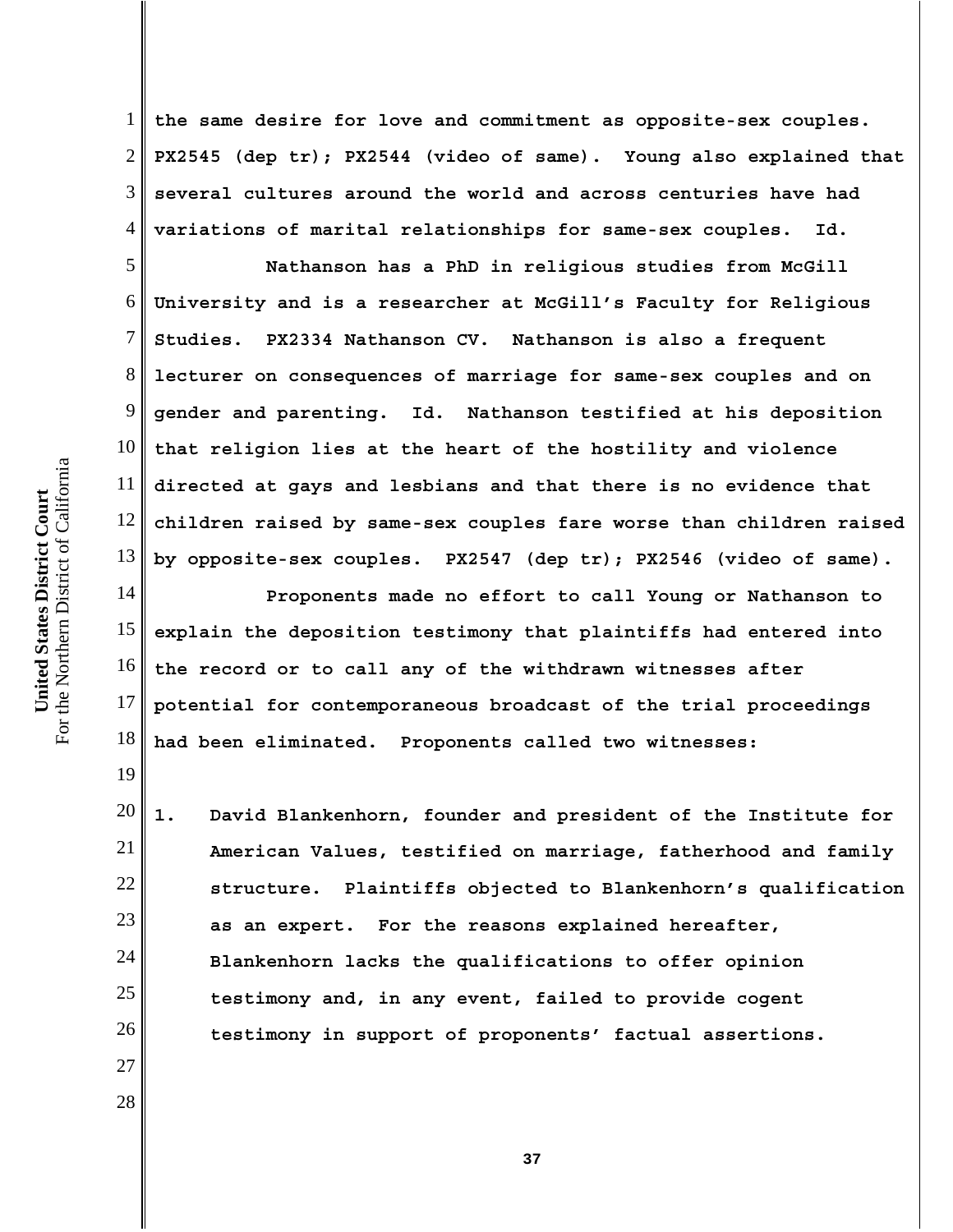**2. Kenneth P Miller, a professor of government at Claremont McKenna College, testified as an expert in American and California politics. Plaintiffs objected that Miller lacked sufficient expertise specific to gays and lesbians. Miller's testimony sought to rebut only a limited aspect of plaintiffs' equal protection claim relating to political power.**

#### 8 **David Blankenhorn**

1

2

3

4

5

6

7

9 10 11 12 13 14 15 16 17 18 19 20 21 22 23 24 25 26 **Proponents called David Blankenhorn as an expert on marriage, fatherhood and family structure. Blankenhorn received a BA in social studies from Harvard College and an MA in comparative social history from the University of Warwick in England. Tr 2717:24-2718:3; DIX2693 (Blankenhorn CV). After Blankenhorn completed his education, he served as a community organizer in lowincome communities, where he developed an interest in community and family institutions after "seeing the weakened state" of those institutions firsthand, "especially how children were living without their fathers." Tr 2719:3-18. This experience led Blankenhorn in 1987 to found the Institute for American Values, which he describes as "a nonpartisan think tank" that focuses primarily on "issues of marriage, family, and child well-being." Tr 2719:20-25. The Institute commissions research and releases reports on issues relating to "fatherhood, marriage, family structure [and] child well-being." Tr 2720:6-19. The Institute also produces an annual report "on the state of marriage in America." Tr 2720:24-25.** 

27 28 **Blankenhorn has published two books on the subjects of marriage, fatherhood and family structure: Fatherless America:**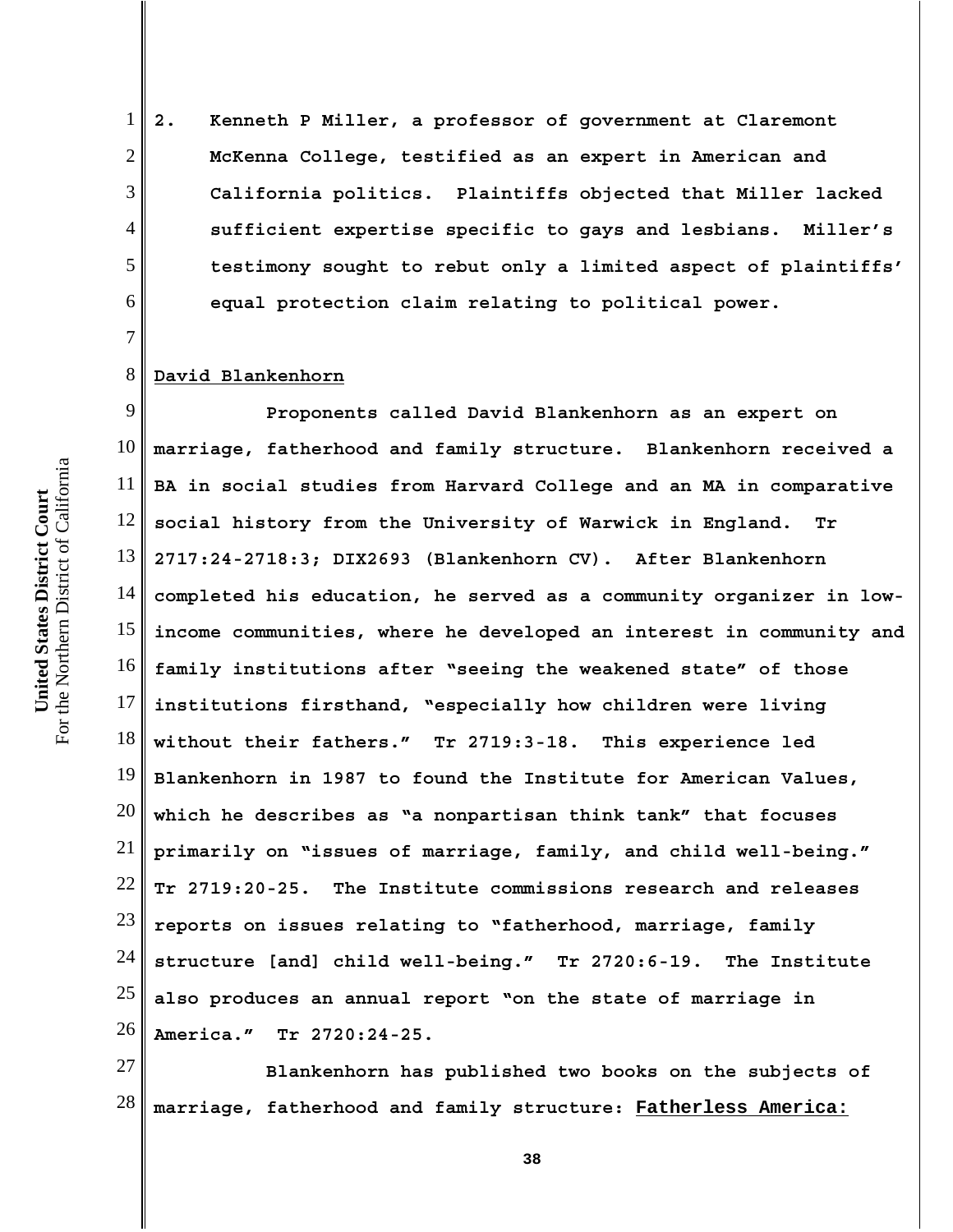1 2 3 4 5 **Confronting Our Most Urgent Social Problem (HarperCollins 1995), DIX0108, and The Future of Marriage (Encounter Books 2006), DIX0956. Tr 2722:2-12. Blankenhorn has edited four books about family structure and marriage, Tr 2728:13-22, and has co-edited or co-authored several publications about marriage. Doc #302 at 21.**

6 7 8 9 10 11 12 13 14 15 16 17 18 19 **Plaintiffs challenge Blankenhorn's qualifications as an expert because none of his relevant publications has been subject to a traditional peer-review process, Tr 2733:2-2735:4, he has no degree in sociology, psychology or anthropology despite the importance of those fields to the subjects of marriage, fatherhood and family structure, Tr 2735:15-2736:9, and his study of the effects of same-sex marriage involved "read[ing] articles and ha[ving] conversations with people, and tr[ying] to be an informed person about it," Tr 2736:13-2740:3. See also Doc #285 (plaintiffs' motion in limine). Plaintiffs argue that Blankenhorn's conclusions are not based on "objective data or discernible methodology," Doc #285 at 25, and that Blankenhorn's conclusions are instead based on his interpretation of selected quotations from articles and reports, id at 26.**

20 21 22 23 24 **The court permitted Blankenhorn to testify but reserved the question of the appropriate weight to give to Blankenhorn's opinions. Tr 2741:24-2742:3. The court now determines that Blankenhorn's testimony constitutes inadmissible opinion testimony that should be given essentially no weight.** 

25 26 27 28 **Federal Rule of Evidence 702 provides that a witness may be qualified as an expert "by knowledge, skill, experience, training, or education." The testimony may only be admitted if it "is based upon sufficient facts or data" and "is the product of**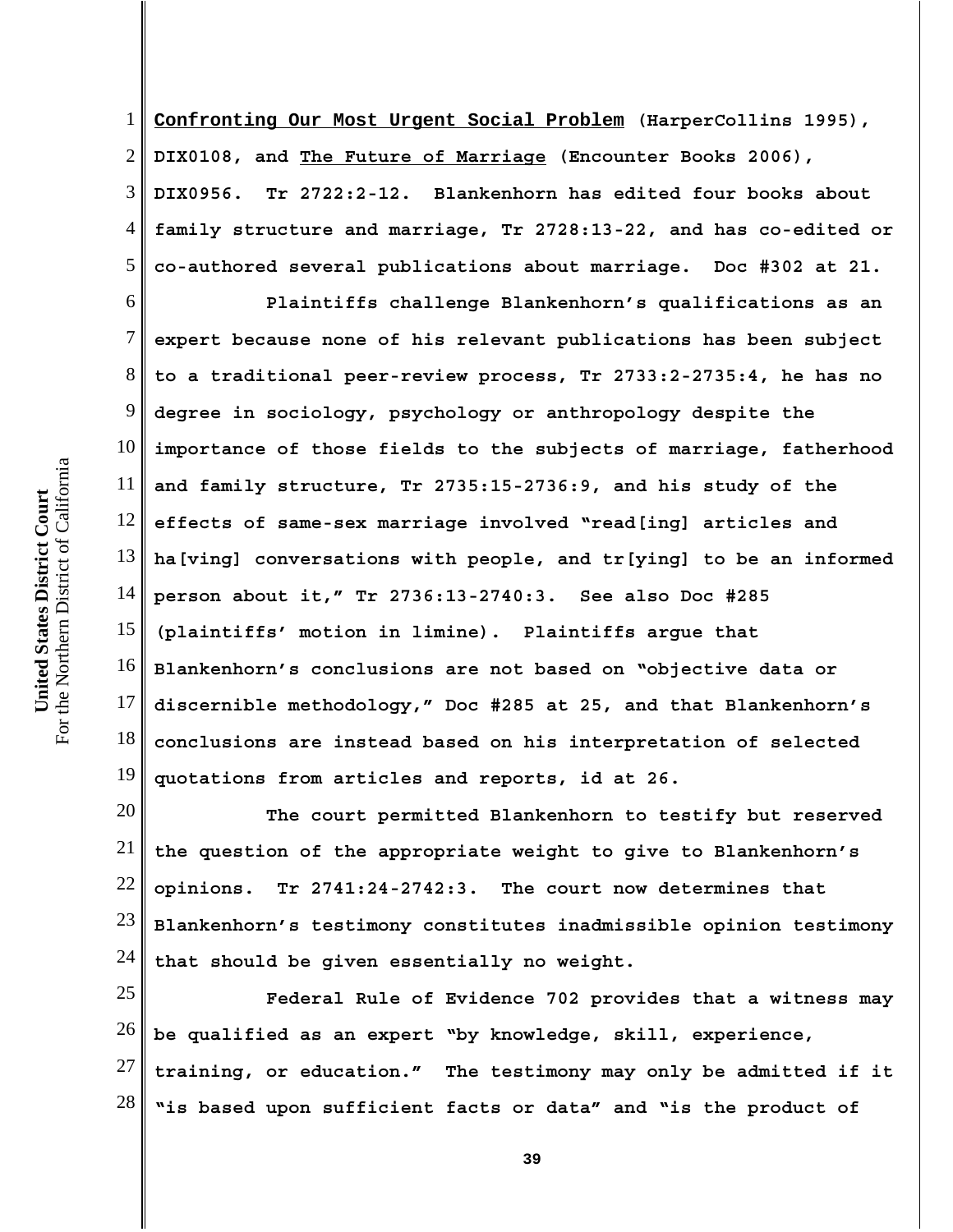1 2 3 4 5 **reliable principles and methods." Id. Expert testimony must be both relevant and reliable, with a "basis in the knowledge and experience of [the relevant] discipline." Kumho Tire Co v Carmichael, 526 US 137, 147, 149 (1999) (citing Daubert v Merrell Dow Pharm, 509 US 579, 589, 592 (1993)).**

6 7 8 9 10 11 12 13 14 15 16 17 18 **While proponents correctly assert that formal training in the relevant disciplines and peer-reviewed publications are not dispositive of expertise, education is nevertheless important to ensure that "an expert, whether basing testimony upon professional studies or personal experience, employs in the courtroom the same level of intellectual rigor that characterizes the practice of an expert in the relevant field." Kumho Tire, 526 US at 152. Formal training shows that a proposed expert adheres to the intellectual rigor that characterizes the field, while peer-reviewed publications demonstrate an acceptance by the field that the work of the proposed expert displays "at least the minimal criteria" of intellectual rigor required in that field. Daubert v Merrell Dow Pharm, 43 F3d 1311, 1318 (9th Cir 1995) (on remand) ("Daubert II").**

19 20 21 22 23 24 25 26 27 28 **The methodologies on which expert testimony may be based are "not limited to what is generally accepted," Daubert II at 1319 n11, but "nothing in either Daubert or the Federal Rules of Evidence requires a district court to admit opinion evidence that is connected to existing data only by the ipse dixit of the expert." General Electric Co v Joiner, 522 US 136, 146 (1997). The party proffering the evidence "must explain the expert's methodology and demonstrate in some objectively verifiable way that the expert has both chosen a reliable \* \* \* method and followed it faithfully." Daubert II, 43 F3d at 1319 n11.**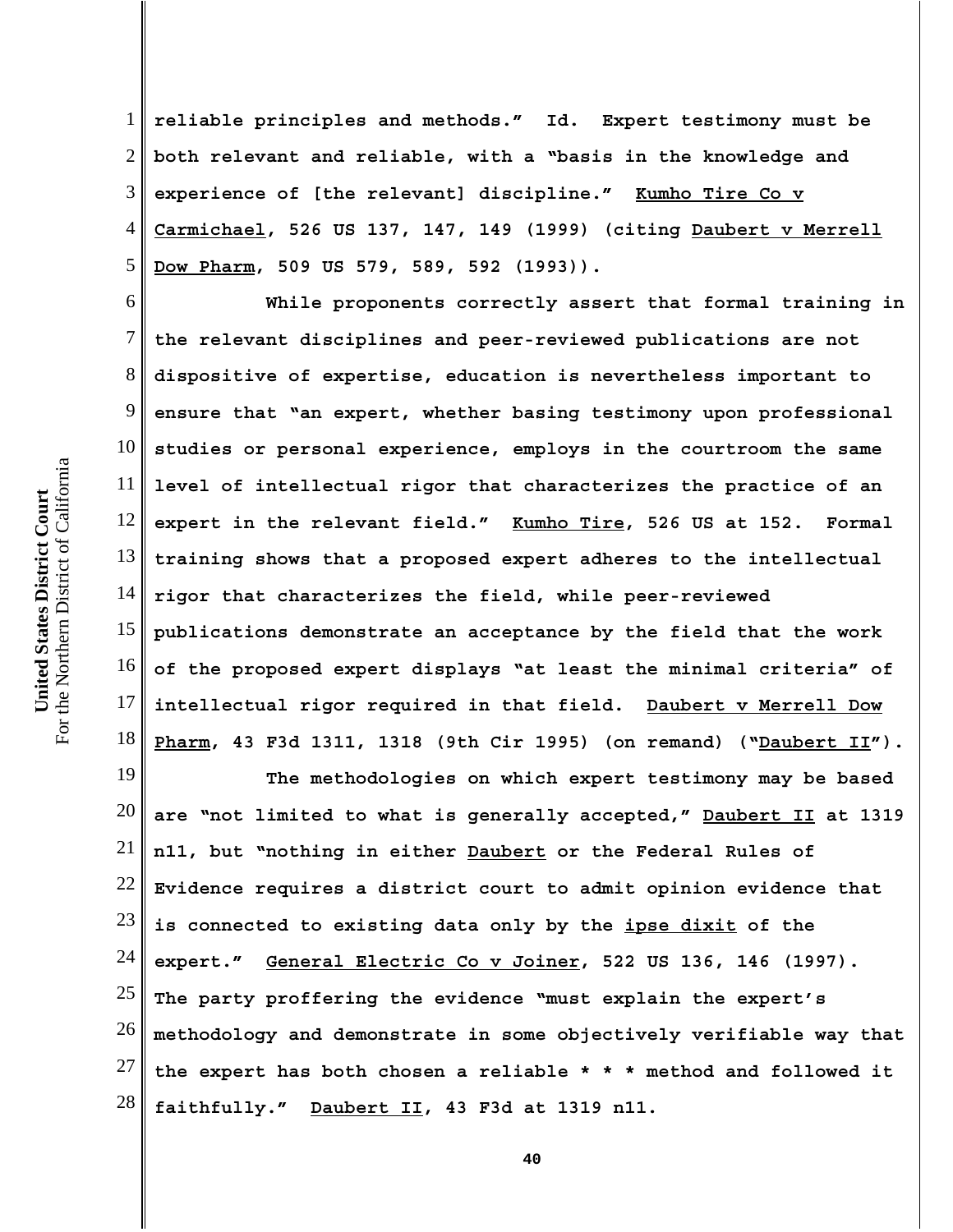For the Northern District of California For the Northern District of California United States District Court **United States District Court**

1 2 3 4 5 6 7 8 9 10 11 12 13 14 15 16 17 18 19 20 **Several factors are relevant to an expert's reliability: (1) "whether [a method] can be (and has been) tested"; (2) "whether the [method] has been subjected to peer review and publication"; (3) "the known or potential rate of error"; (4) "the existence and maintenance of standards controlling the [method's] operation"; (5) "a \* \* \* degree of acceptance" of the method within "a relevant \* \* \* community," Daubert, 509 US at 593-94; (6) whether the expert is "proposing to testify about matters growing naturally and directly out of research they have conducted independent of the litigation," Daubert II, 43 F3d at 1317; (7) whether the expert has unjustifiably extrapolated from an accepted premise to an unfounded conclusion, see Joiner, 522 US at 145-146; (8) whether the expert has adequately accounted for obvious alternative explanations, see generally Claar v Burlington Northern RR Co, 29 F3d 499 (9th Cir 1994); (9) whether the expert "employs in the courtroom the same level of intellectual rigor that characterizes the practice of an expert in the relevant field," Kumho Tire, 526 US at 152; and (10) whether the field of expertise claimed by the expert is known to reach reliable results for the type of opinion the expert would give, see id at 151.**

21 22 23 24 **Blankenhorn offered opinions on the definition of marriage, the ideal family structure and potential consequences of state recognition of marriage for same-sex couples. None of Blankenhorn's opinions is reliable.**

25 26 27 28 **Blankenhorn's first opinion is that marriage is "a socially-approved sexual relationship between a man and a woman." Tr 2742:9-10. According to Blankenhorn, the primary purpose of marriage is to "regulate filiation." Tr 2742:18. Blankenhorn**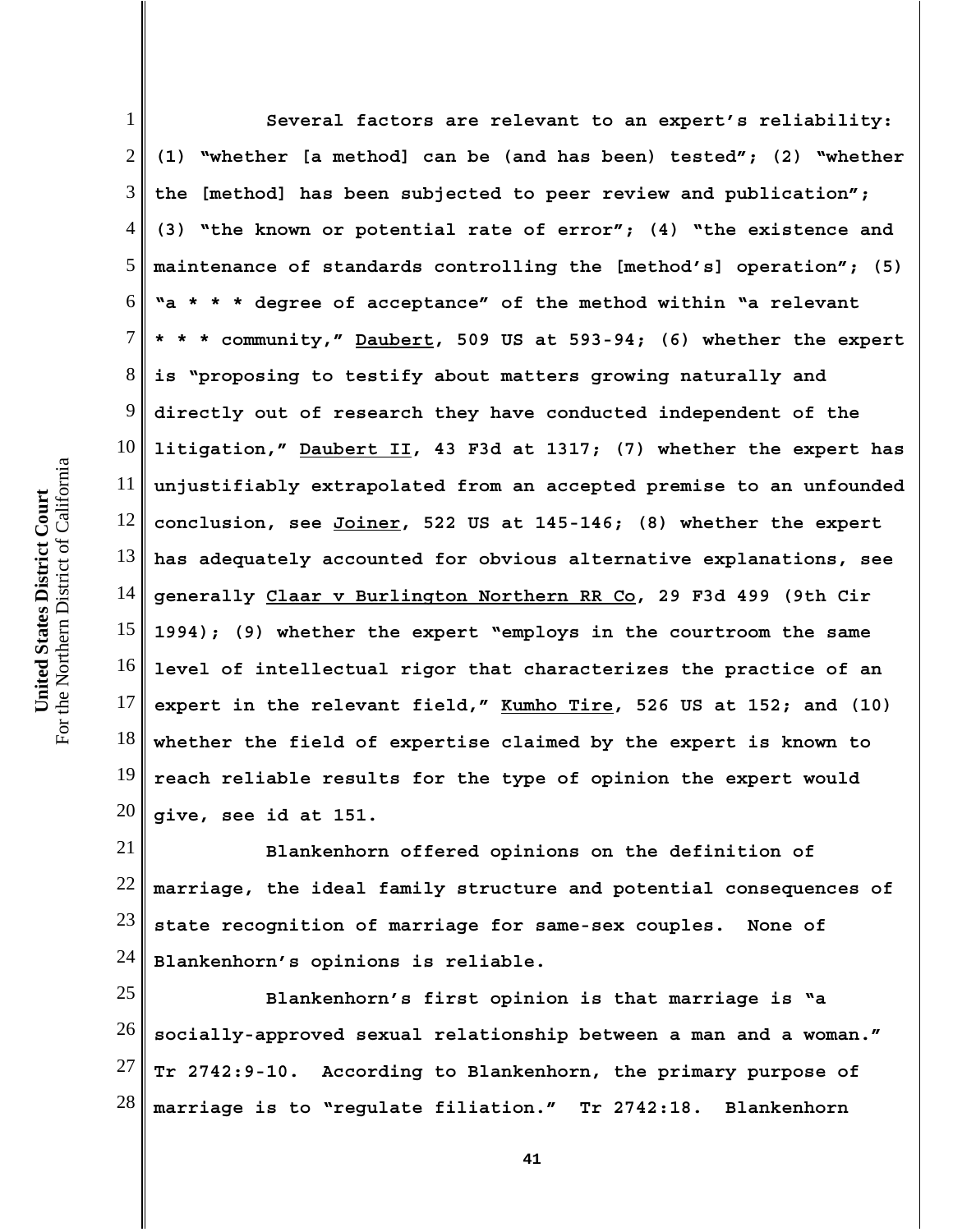1 2 3 4 5 6 7 8 9 **testified that the alternative and contradictory definition of marriage is that "marriage is fundamentally a private adult commitment." Tr 2755:25-2756:1; Tr 2756:4-2757:17 (DIX0093 Law Commission of Canada, Beyond Conjugality: Recognizing and Supporting Close Personal Adult Relationships (2001)). He described this definition as focused on "the tender feelings that spouses have for one another," Tr 2761:5-6. Blankenhorn agrees this "affective dimension" of marriage exists but asserts that marriage developed independently of affection. Tr 2761:9-2762:3.**

10 11 12 13 14 15 16 17 18 19 20 21 22 23 24 25 **Blankenhorn thus sets up a dichotomy for the definition of marriage: either marriage is defined as a socially approved sexual relationship between a man and a woman for the purpose of bearing and raising children biologically related to both spouses, or marriage is a private relationship between two consenting adults. Blankenhorn did not address the definition of marriage proposed by plaintiffs' expert Cott, which subsumes Blankenhorn's dichotomy. Cott testified that marriage is "a couple's choice to live with each other, to remain committed to one another, and to form a household based on their own feelings about one another, and their agreement to join in an economic partnership and support one another in terms of the material needs of life." Tr 201:9-14. There is nothing in Cott's definition that limits marriage to its "affective dimension" as defined by Blankenhorn, and yet Cott's definition does not emphasize the biological relationship linking dependents to both spouses.** 

26 27 28 **Blankenhorn relied on the quotations of others to define marriage and provided no explanation of the meaning of the passages he cited or their sources. Tr 2744:4-2755:16. Blankenhorn's mere**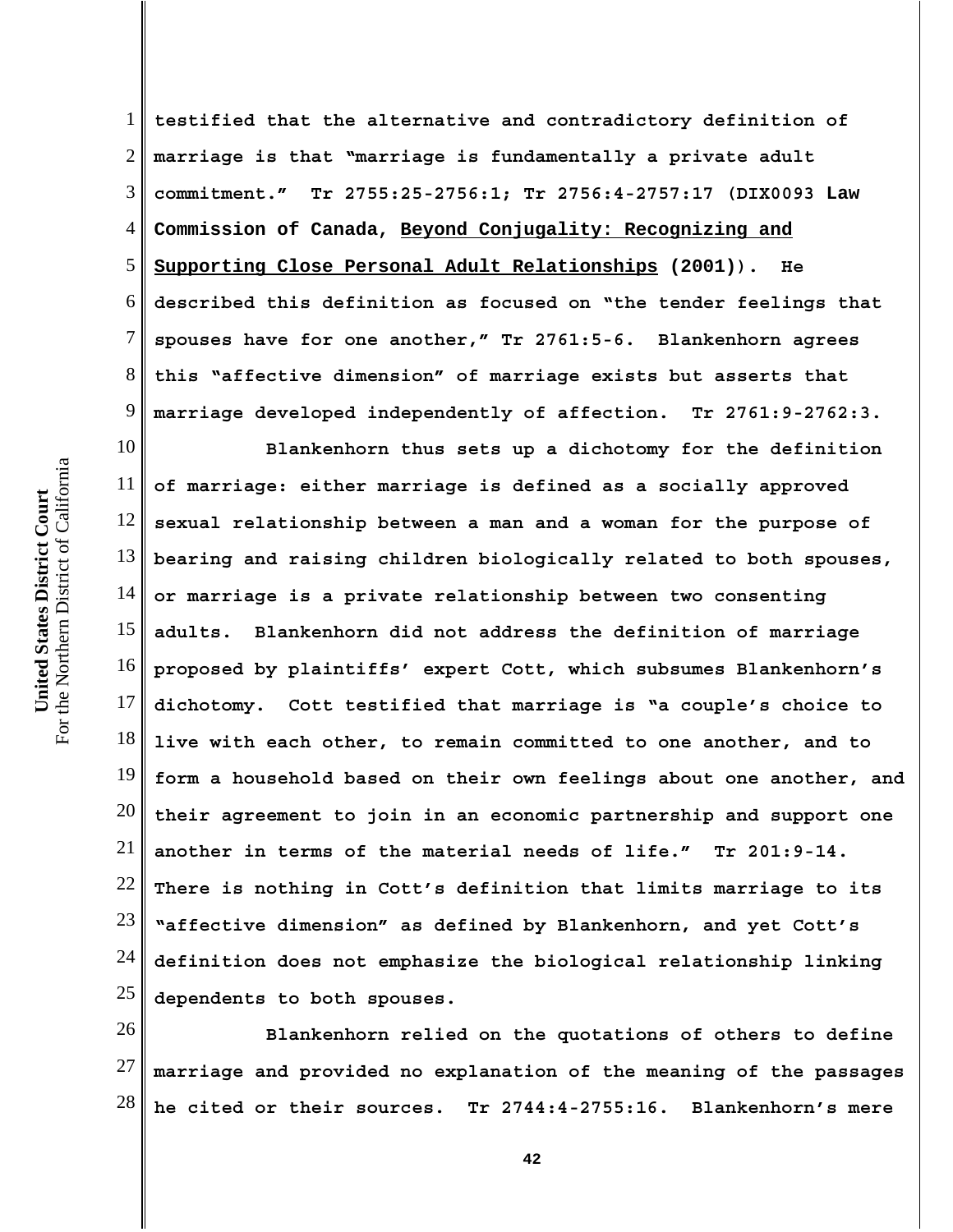1 2 3 4 **recitation of text in evidence does not assist the court in understanding the evidence because reading, as much as hearing, "is within the ability and experience of the trier of fact." Beech Aircraft Corp v United States, 51 F3d 834, 842 (9th Cir 1995).**

5 6 7 8 9 10 11 12 13 14 15 16 17 18 19 20 21 22 23 24 25 **Blankenhorn testified that his research has led him to conclude there are three universal rules that govern marriage: (1) the rule of opposites (the "man/woman" rule); (2) the rule of two; and (3) the rule of sex. Tr 2879:17-25. Blankenhorn explained that there are "no or almost no exceptions" to the rule of opposites, Tr 2882:14, despite some instances of ritualized samesex relationships in some cultures, Tr 2884:25-2888:16. Blankenhorn explained that despite the widespread practice of polygamy across many cultures, the rule of two is rarely violated, because even within a polygamous marriage, "each marriage is separate." Tr 2892:1-3; Tr 2899:16-2900:4 ("Q: Is it your view that that man who has married one wife, and then another wife, and then another wife, and then another wife, and then another wife, and now has five wives, and they are all his wives at the same time, that that marriage is consistent with your rule of two? \* \* \* A: I concur with Bronislaw Malinowski, and others, who say that that is consistent with the two rule of marriage."). Finally, Blankenhorn could only hypothesize instances in which the rule of sex would be violated, including where "[h]e's in prison for life, he's married, and he is not in a system in which any conjugal visitation is allowed." Tr 2907:13-19.** 

26 27 28 **Blankenhorn's interest and study on the subjects of marriage, fatherhood and family structure are evident from the record, but nothing in the record other than the "bald assurance"**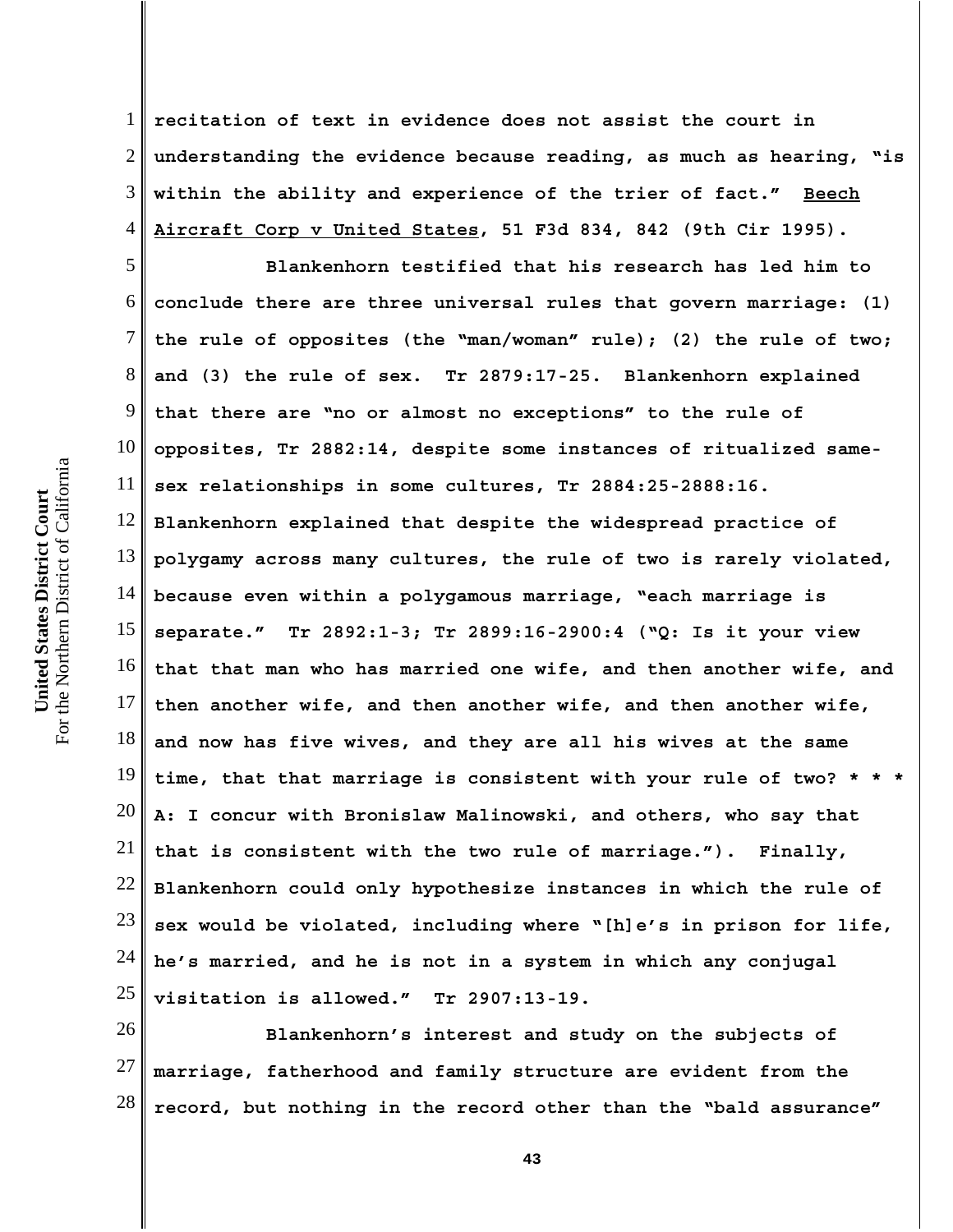1 2 3 4 5 6 7 8 9 10 **of Blankenhorn, Daubert II, 43 F3d at 1316, suggests that Blankenhorn's investigation into marriage has been conducted to the "same level of intellectual rigor" characterizing the practice of anthropologists, sociologists or psychologists. See Kumho Tire, 526 US at 152. Blankenhorn gave no explanation of the methodology that led him to his definition of marriage other than his review of others' work. The court concludes that Blankenhorn's proposed definition of marriage is "connected to existing data only by the ipse dixit" of Blankenhorn and accordingly rejects it. See Joiner, 522 US at 146.**

11 12 13 14 15 16 17 18 19 20 21 22 23 **Blankenhorn's second opinion is that a body of evidence supports the conclusion that children raised by their married, biological parents do better on average than children raised in other environments. Tr 2767:11-2771:11. The evidence Blankenhorn relied on to support his conclusion compares children raised by married, biological parents with children raised by single parents, unmarried mothers, step families and cohabiting parents. Tr 2769:14-24 (referring to DIX0026 Kristin Anderson Moore, Susan M Jekielek, and Carol Emig, Marriage from a Child's Perspective: How Does Family Structure Affect Children, and What Can We Do about It, Child Trends (June 2002)); Tr 2771:1-11 (referring to DIX0124 Sara McLanahan and Gary Sandefur, Growing Up with a Single Parent: What Hurts, What Helps (Harvard 1994)).**

24 25 26 27 28 **Blankenhorn's conclusion that married biological parents provide a better family form than married non-biological parents is not supported by the evidence on which he relied because the evidence does not, and does not claim to, compare biological to non-biological parents. Blankenhorn did not in his testimony**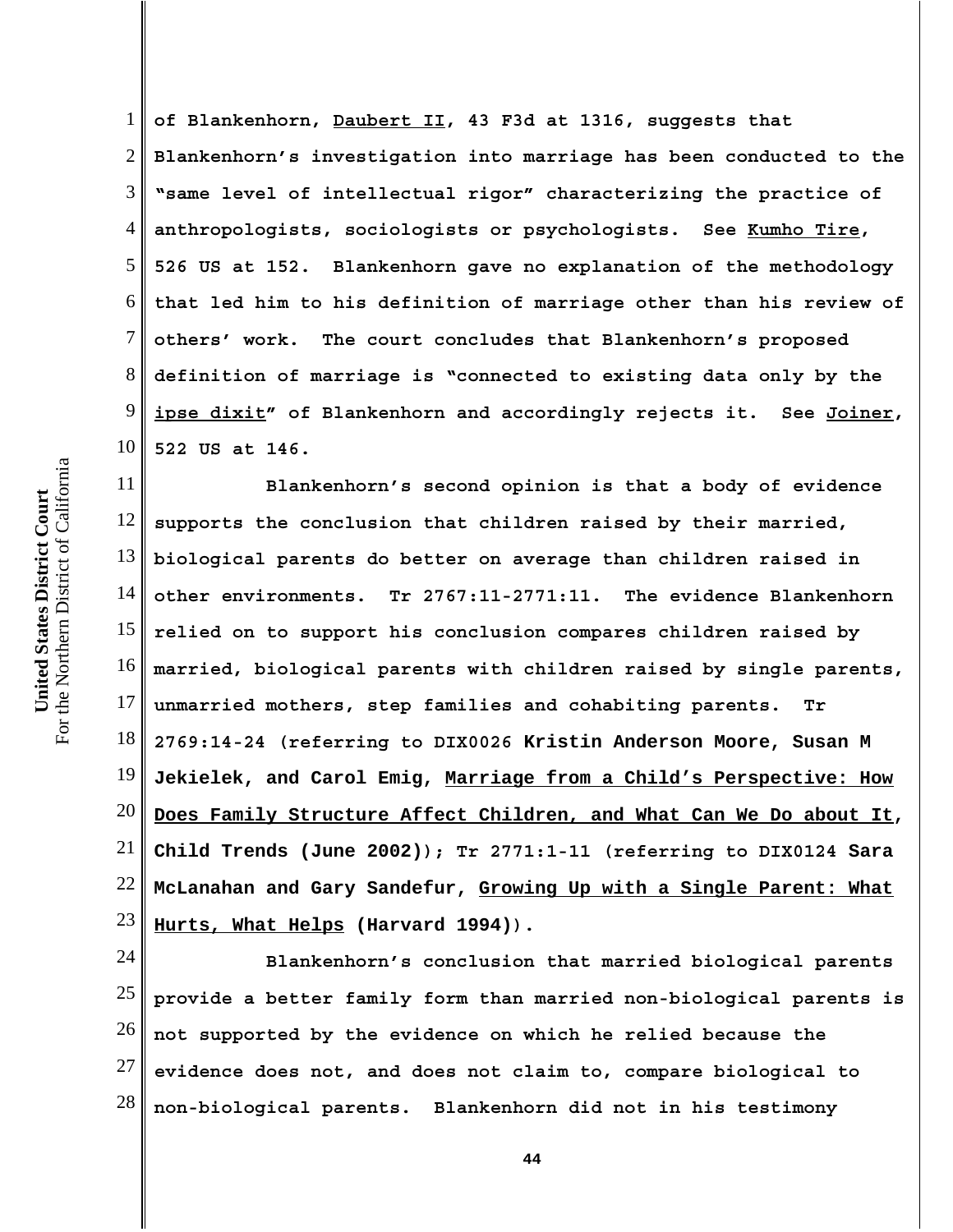1 2 3 4 5 6 7 8 9 10 11 12 13 14 15 16 **consider any study comparing children raised by their married biological parents to children raised by their married adoptive parents. Blankenhorn did not testify about a study comparing children raised by their married biological parents to children raised by their married parents who conceived using an egg or sperm donor. The studies Blankenhorn relied on compare various family structures and do not emphasize biology. Tr 2768:9-2772:6. The studies may well support a conclusion that parents' marital status may affect child outcomes. The studies do not, however, support a conclusion that the biological connection between a parent and his or her child is a significant variable for child outcomes. The court concludes that "there is simply too great an analytical gap between the data and the opinion proffered." Joiner, 522 US at 146. Blankenhorn's reliance on biology is unsupported by evidence, and the court therefore rejects his conclusion that a biological link between parents and children influences children's outcomes.** 

17 18 19 20 21 22 23 24 25 26 27 28 **Blankenhorn's third opinion is that recognizing same-sex marriage will lead to the deinstitutionalization of marriage. Tr 2772:21-2775:23. Blankenhorn described deinstitutionalization as a process through which previously stable patterns and rules forming an institution (like marriage) slowly erode or change. Tr 2773:4- 24. Blankenhorn identified several manifestations of deinstitutionalization: out-of-wedlock childbearing, rising divorce rates, the rise of non-marital cohabitation, increasing use of assistive reproductive technologies and marriage for same-sex couples. Tr 2774:20-2775:23. To the extent Blankenhorn believes that same-sex marriage is both a cause and a symptom of deinstitutionalization, his opinion is tautological. Moreover, no**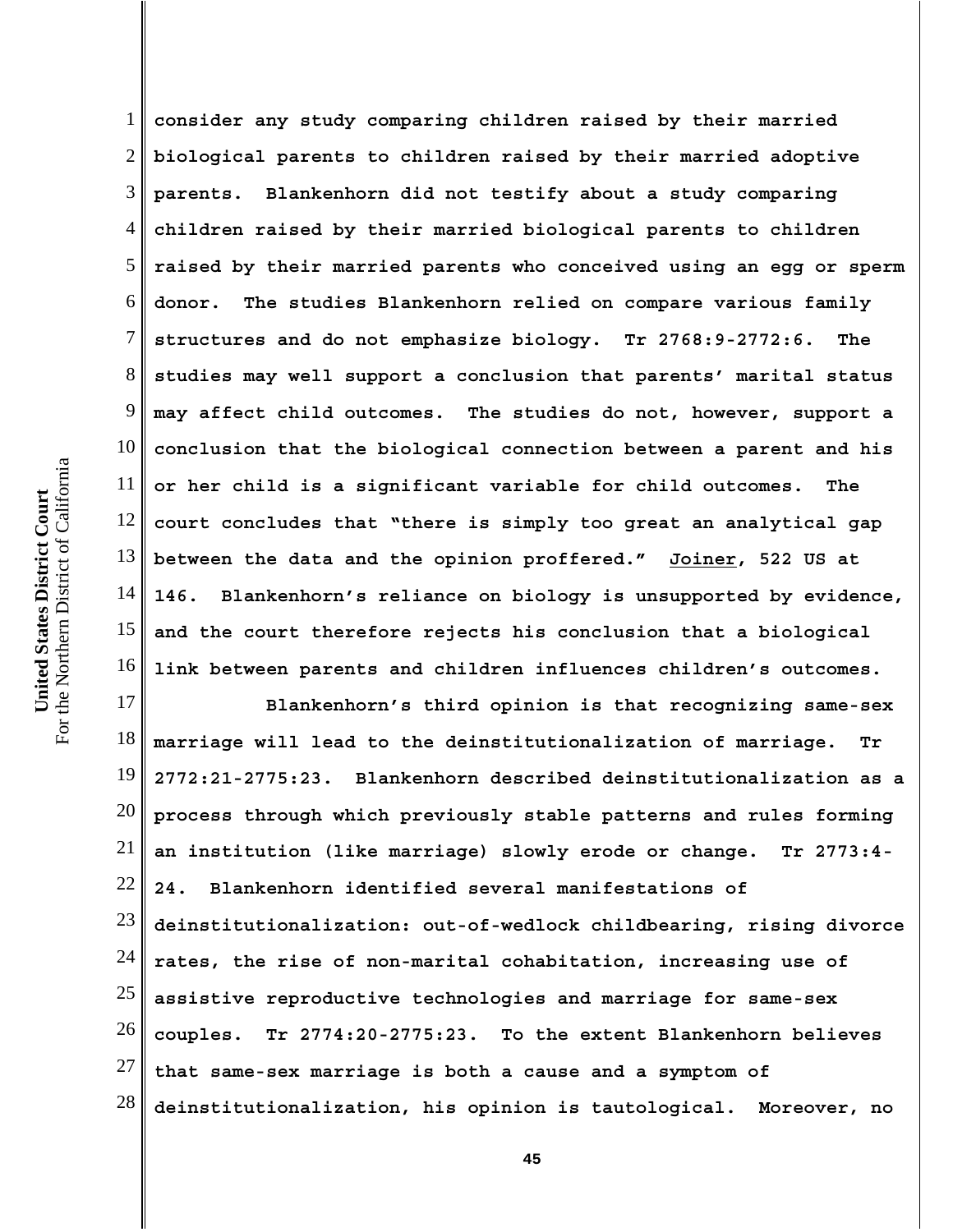For the Northern District of California For the Northern District of California United States District Court **United States District Court**

1 2 3 **credible evidence supports Blankenhorn's conclusion that same-sex marriage could lead to the other manifestations of deinstitutionalization.**

4 5 6 7 8 9 10 11 12 13 14 15 16 **Blankenhorn relied on sociologist Andrew Cherlin (DIX0049 The Deinstitutionalization of American Marriage, 66 J Marriage & Family 848 (Nov 2004)) and sociologist Norval Glen (DIX0060 The Struggle for Same-Sex Marriage, 41 Society 25 (Sept/Oct 2004)) to support his opinion that same-sex marriage may speed the deinstitutionalization of marriage. Neither of these sources supports Blankenhorn's conclusion that same-sex marriage will further deinstitutionalize marriage, as neither source claims samesex marriage as a cause of divorce or single parenthood. Nevertheless, Blankenhorn testified that "the further deinstitutionalization of marriage caused by the legalization of same-sex marriage," Tr 2782:3-5, would likely manifest itself in "all of the consequences [already discussed]." Tr 2782:15-16.** 

17 18 19 20 21 22 23 24 25 26 **Blankenhorn's book, The Future of Marriage, DIX0956, lists numerous consequences of permitting same-sex couples to marry, some of which are the manifestations of deinstitutionalization listed above. Blankenhorn explained that the list of consequences arose from a group thought experiment in which an idea was written down if someone suggested it. Tr 2844:1- 12; DIX0956 at 202. Blankenhorn's group thought experiment began with the untested assumption that "gay marriage, like almost any major social change, would be likely to generate a diverse range of consequences." DIX0956 at 202. The group failed to consider that**

27 28 **recognizing the marriage of same-sex couples might lead only to minimal, if any, social consequences.**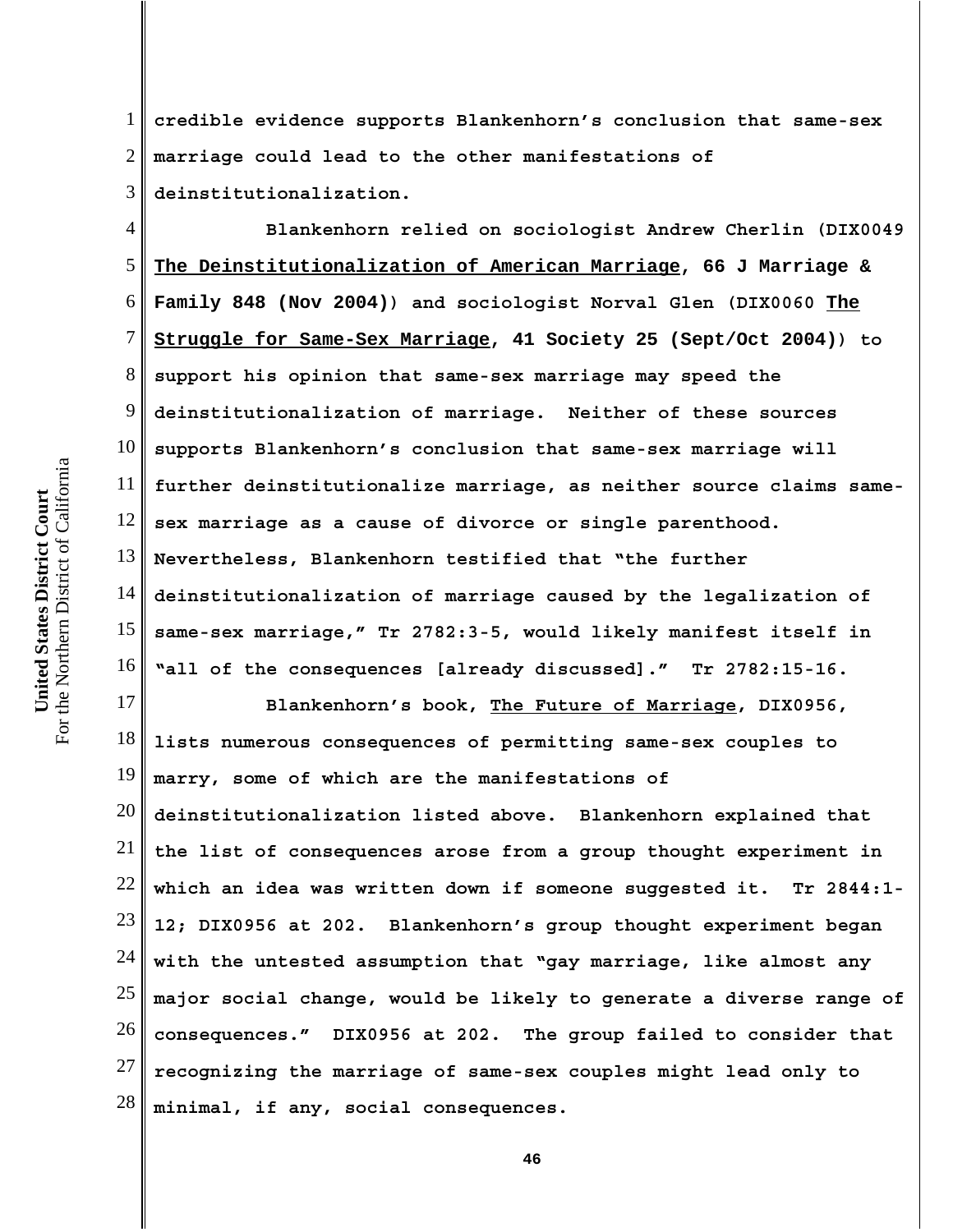1 2 3 4 5 6 7 8 9 10 11 12 13 14 15 16 **During trial, Blankenhorn was presented with a study that posed an empirical question whether permitting marriage or civil unions for same-sex couples would lead to the manifestations Blankenhorn described as indicative of deinstitutionalization. After reviewing and analyzing available evidence, the study concludes that "laws permitting same-sex marriage or civil unions have no adverse effect on marriage, divorce, and abortion rates, the percent of children born out of wedlock, or the percent of households with children under 18 headed by women." PX2898 (Laura Langbein & Mark A Yost, Jr, Same-Sex Marriage and Negative Externalities, 90 Soc Sci Q 2 (June 2009) at 305-306). Blankenhorn had not seen the study before trial and was thus unfamiliar with its methods and conclusions. Nevertheless, Blankenhorn dismissed the study and its results, reasoning that its authors "think that [the conclusion is] so self-evident that anybody who has an opposing point of view is not a rational person." Tr 2918:19-21.**

17 18 19 20 21 22 23 24 25 26 27 28 **Blankenhorn's concern that same-sex marriage poses a threat to the institution of marriage is further undermined by his testimony that same-sex marriage and opposite-sex marriage operate almost identically. During cross-examination, Blankenhorn was shown a report produced by his Institute in 2000 explaining the six dimensions of marriage: (1) legal contract; (2) financial partnership; (3) sacred promise; (4) sexual union; (5) personal bond; and (6) family-making bond. PX2879 (Coalition for Marriage, Family and Couples Education, et al, The Marriage Movement: A Statement of Principles (Institute for American Values 2000)). Blankenhorn agreed that same-sex marriages and opposite-sex marriages would be identical across these six dimensions. Tr**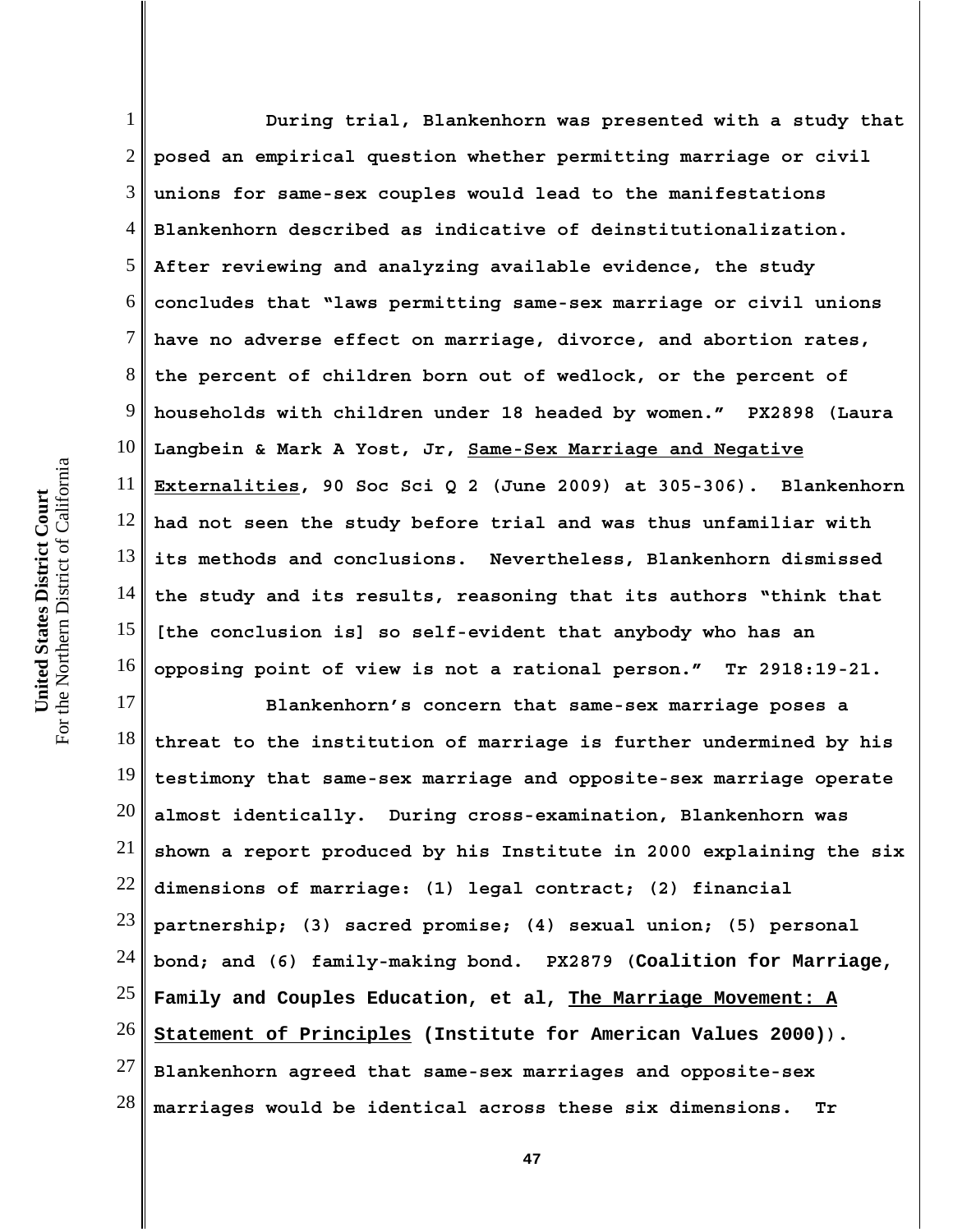1 2 3 **2913:8-2916:18. When referring to the sixth dimension, a familymaking bond, Blankenhorn agreed that same-sex couples could "raise" children. Tr 2916:17.** 

4 5 6 7 8 9 **Blankenhorn gave absolutely no explanation why manifestations of the deinstitutionalization of marriage would be exacerbated (and not, for example, ameliorated) by the presence of marriage for same-sex couples. His opinion lacks reliability, as there is simply too great an analytical gap between the data and the opinion Blankenhorn proffered. See Joiner, 522 US at 146.**

10 11 12 13 14 15 16 17 18 19 20 21 22 23 **Blankenhorn was unwilling to answer many questions directly on cross-examination and was defensive in his answers. Moreover, much of his testimony contradicted his opinions. Blankenhorn testified on cross-examination that studies show children of adoptive parents do as well or better than children of biological parents. Tr 2794:12-2795:5. Blankenhorn agreed that children raised by same-sex couples would benefit if their parents were permitted to marry. Tr 2803:6-15. Blankenhorn also testified he wrote and agrees with the statement "I believe that today the principle of equal human dignity must apply to gay and lesbian persons. In that sense, insofar as we are a nation founded on this principle, we would be more American on the day we permitted samesex marriage than we were the day before." DIX0956 at 2; Tr 2805:6-2806:1.** 

24 25 26 27 28 **Blankenhorn stated he opposes marriage for same-sex couples because it will weaken the institution of marriage, despite his recognition that at least thirteen positive consequences would flow from state recognition of marriage for same-sex couples, including: (1) by increasing the number of married couples who**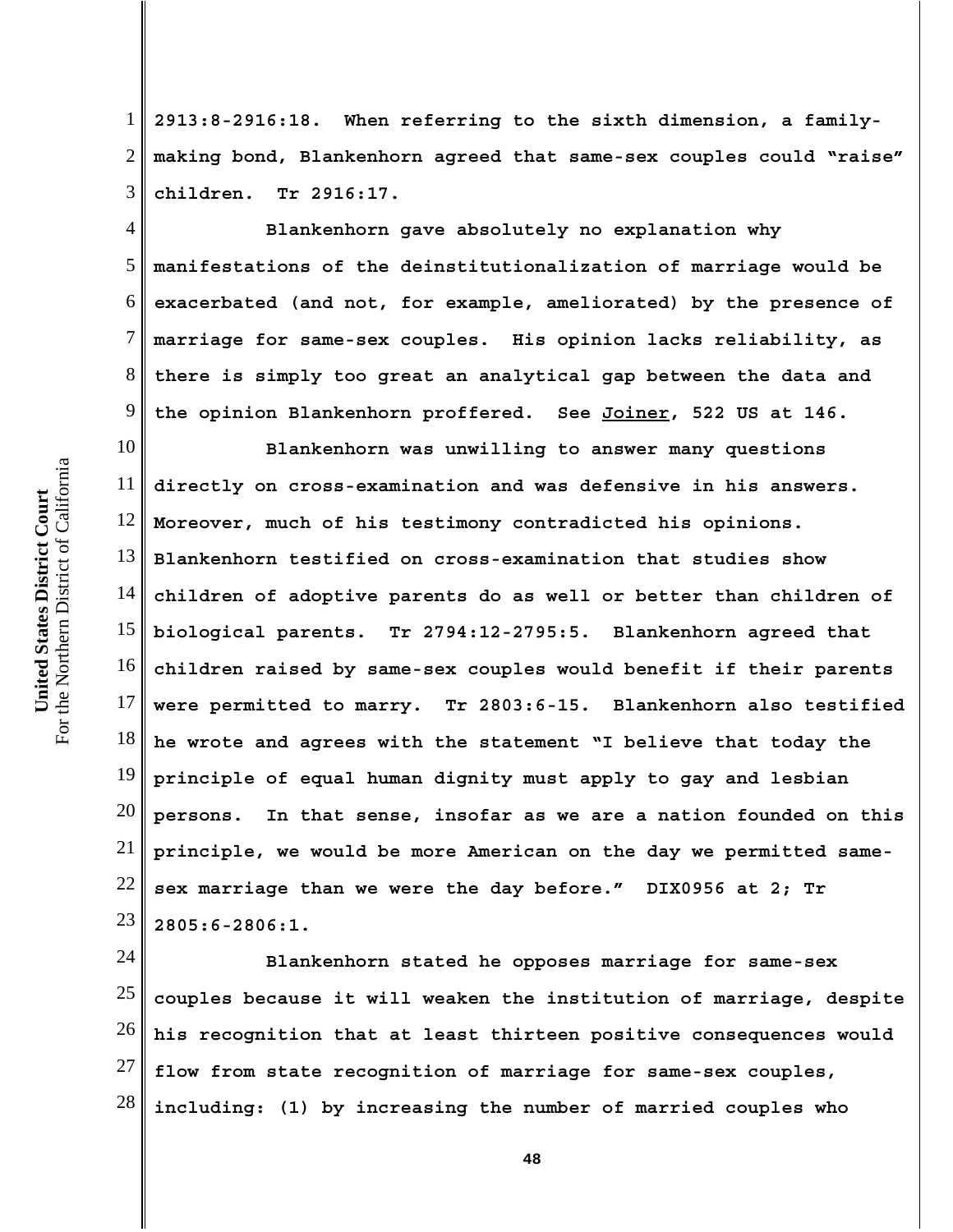6 7 8 9 10 For the Northern District of California For the Northern District of California 11 United States District Court **United States District Court** 12 13 14 15 16

1 2 3 4 5 **might be interested in adoption and foster care, same-sex marriage might well lead to fewer children growing up in state institutions and more children growing up in loving adoptive and foster families; and (2) same-sex marriage would signify greater social acceptance of homosexual love and the worth and validity of samesex intimate relationships. Tr 2839:16-2842:25; 2847:1-2848:3; DIX0956 at 203-205.** 

**Blankenhorn's opinions are not supported by reliable evidence or methodology and Blankenhorn failed to consider evidence contrary to his view in presenting his testimony. The court therefore finds the opinions of Blankenhorn to be unreliable and entitled to essentially no weight.**

## **Kenneth P Miller**

17 18 19 20 21 22 23 24 **Proponents called Kenneth P Miller, a professor of government at Claremont McKenna College, as an expert in American and California politics. Tr 2427:10-12. Plaintiffs conducted voir dire to examine whether Miller had sufficient expertise to testify authoritatively on the subject of the political power of gays and lesbians. Tr 2428:3-10. Plaintiffs objected to Miller's qualification as an expert in the areas of discrimination against gays and lesbians and gay and lesbian political power but did not object to his qualification as an expert on initiatives. Tr 2435:21-2436:4.** 

25 26 27 28 **Miller received a PhD from the University of California (Berkeley) in 2002 in political science and is a professor of government at Claremont McKenna College. Doc #280-6 at 39-44 (Miller CV). Plaintiffs contend that Miller lacks sufficient**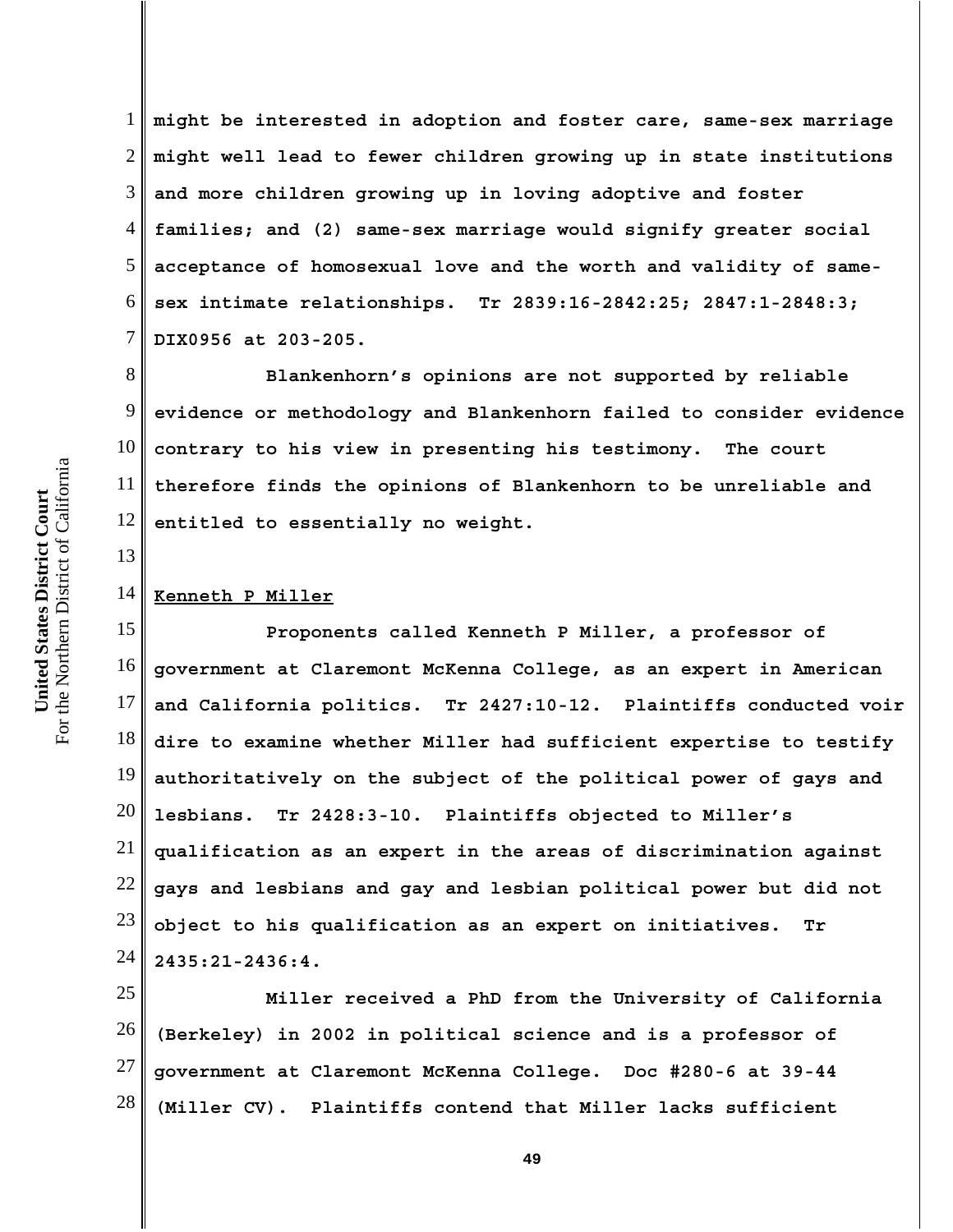1 2 3 4 5 6 **expertise to offer an opinion on the relative political power of gay men and lesbians. Having considered Miller's background, experience and testimony, the court concludes that, while Miller has significant experience with politics generally, he is not sufficiently familiar with gay and lesbian politics specifically to offer opinions on gay and lesbian political power.**

7 8 9 10 11 12 **Miller testified that factors determining a group's political power include money, access to lawmakers, the size and cohesion of a group, the ability to attract allies and form coalitions and the ability to persuade. Tr 2437:7-14. Miller explained why, in his opinion, these factors favor a conclusion that gays and lesbians have political power. Tr 2442-2461.**

13 14 15 16 17 18 19 20 21 22 **Miller described religious, political and corporate support for gay and lesbian rights. Miller pointed to failed initiatives in California relating to whether public school teachers should be fired for publicly supporting homosexuality and whether HIV-positive individuals should be quarantined or reported as examples of political successes for gays and lesbians. Tr 2475:21-2477:16. Miller testified that political powerlessness is the inability to attract the attention of lawmakers. Tr 2487:1-2. Using that test, Miller concluded that gays and lesbians have political power both nationally and in California. Tr 2487:10-21.**

23 24 25 26 27 28 **Plaintiffs cross-examined Miller about his knowledge of the relevant scholarship and data underlying his opinions. Miller admitted that proponents' counsel provided him with most of the "materials considered" in his expert report. Tr 2497:13-2498:22; PX0794A (annotated index of materials considered). See also Doc #280 at 23-35 (Appendix to plaintiffs' motion in limine listing 158**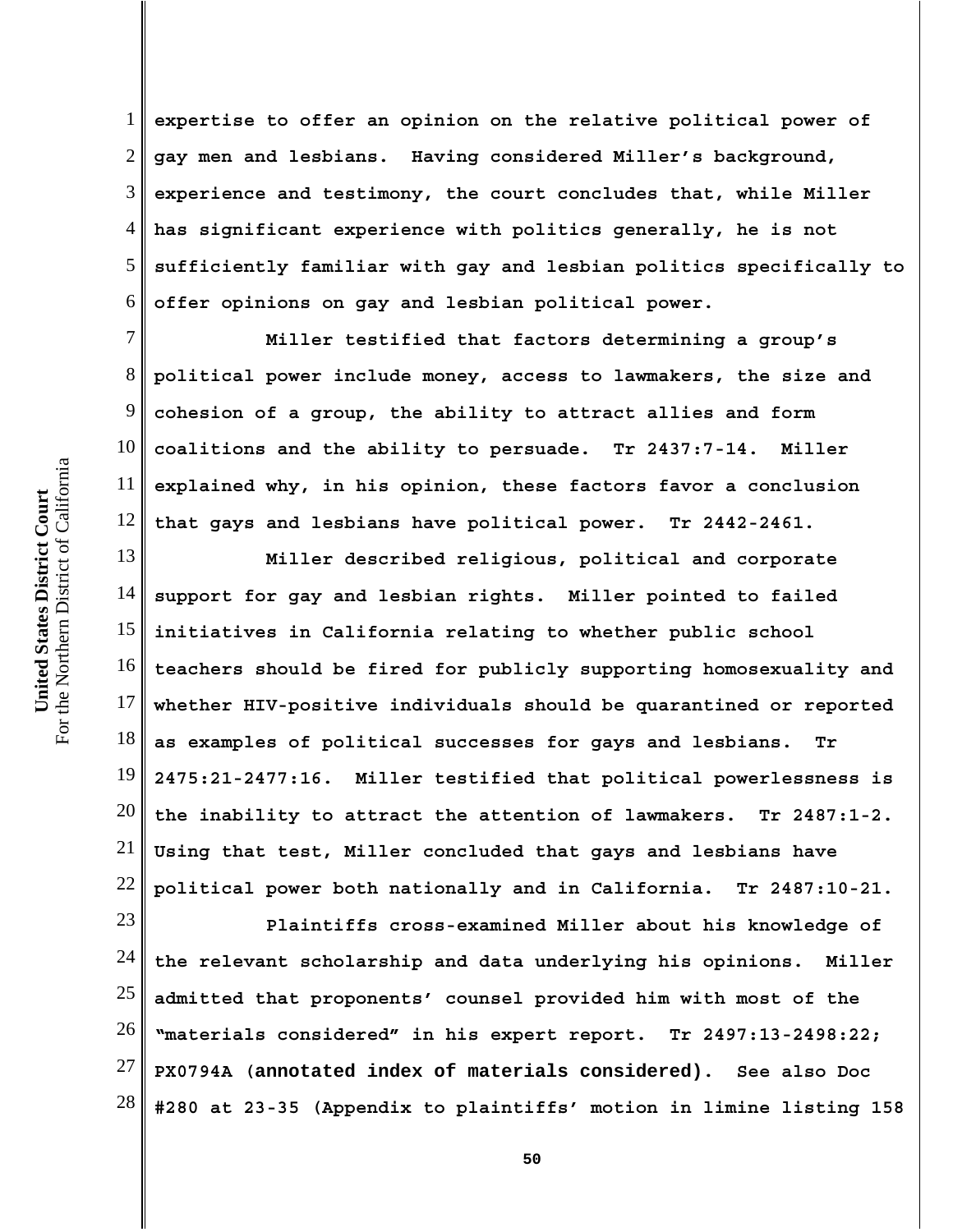1 2 3 4 5 6 7 8 9 10 11 12 13 **sources that appear on both Miller's list of materials considered and the list of proponents' withdrawn expert, Paul Nathanson, including twenty-eight websites listing the same "last visited" date). Miller stated that he did not know at the time of his deposition the status of antidiscrimination provisions to protect gays and lesbians at the state and local level, Tr 2506:3-2507:1, could only identify Don't Ask, Don't Tell and the federal Defense of Marriage Act as examples of official discrimination against gays and lesbians, Tr 2524:4-2525:2, and that he has read no or few books or articles by George Chauncey, Miriam Smith, Shane Phelan, Ellen Riggle, Barry Tadlock, William Eskridge, Mark Blasius, Urvashi Vaid, Andrew Sullivan and John D'Emilio, Tr 2518:15- 2522:25.** 

14 15 16 17 18 19 20 21 22 23 **Miller admitted he had not investigated the scope of private employment discrimination against gays and lesbians and had no reason to dispute the data on discrimination presented in PX0604 (The Employment Non-Discrimination Act of 2009, Hearings on HR 3017 before the House Committee on Education and Labor, 111 Cong, 1st Sess (Sept 23, 2009) (testimony of R Bradley Sears, Executive Director of the Williams Institute)). Tr 2529:15-2530:24. Miller did not know whether gays and lesbians have more or less political power than African Americans, either in California or nationally, because he had not researched the question. Tr 2535:9-2539:13.**

24 25 26 27 28 **Plaintiffs questioned Miller on his earlier scholarship criticizing the California initiative process because initiatives eschew compromise and foster polarization, undermine the authority and flexibility of representative government and violate norms of openness, accountability, competence and fairness. Tr 2544:10-**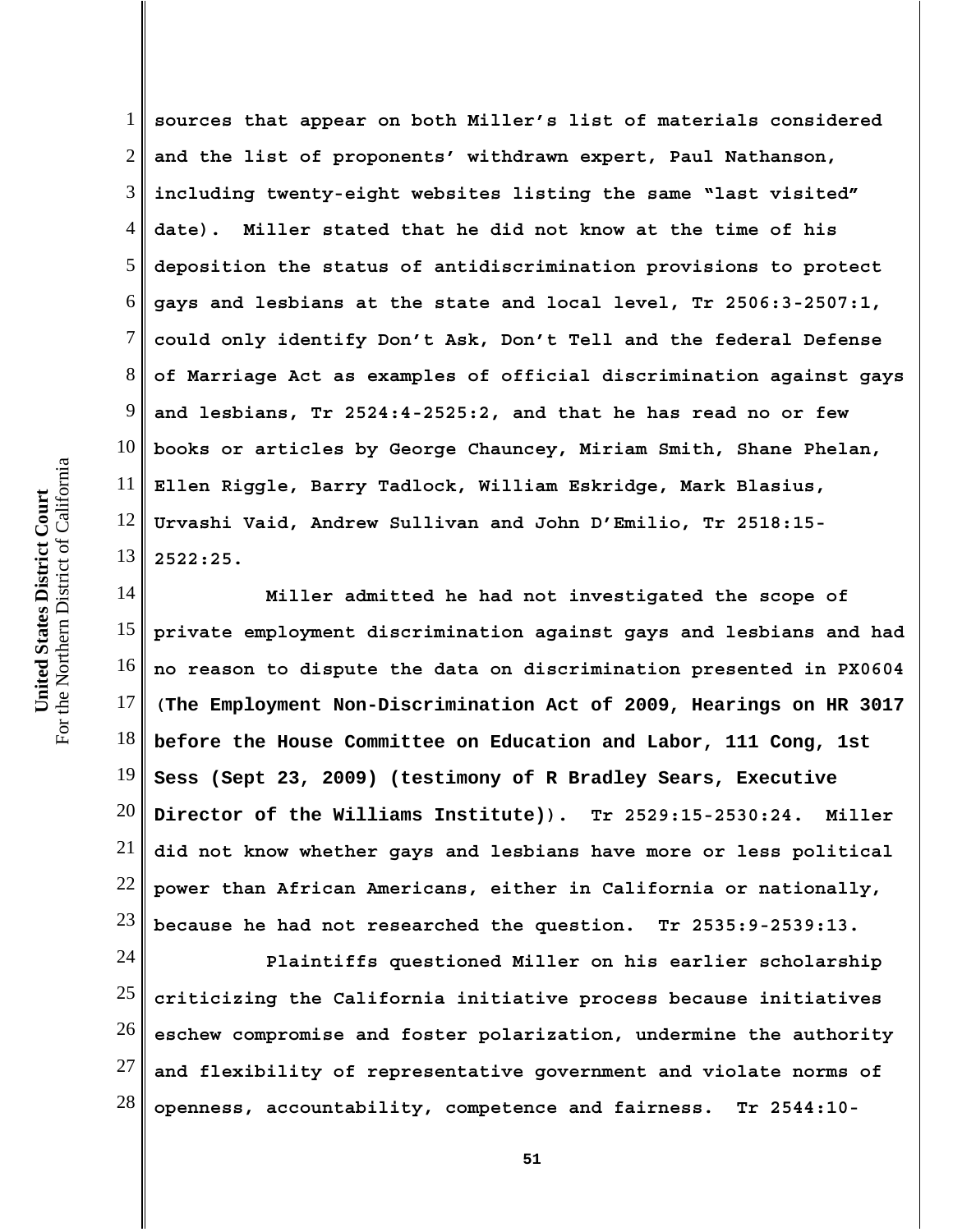1 2 3 **2547:7. In 2001 Miller wrote that he was especially concerned that initiative constitutional amendments undermine representative democracy. Tr 2546:14-2548:15.**

4 5 6 7 8 9 10 11 12 13 14 15 **Plaintiffs questioned Miller on data showing 84 percent of those who attend church weekly voted yes on Proposition 8, 54 percent of those who attend church occasionally voted no on Proposition 8 and 83 percent of those who never attend church voted no on Proposition 8. Tr 2590:10-2591:7; PX2853 at 9 Proposition 8 Local Exit Polls - Election Center 2008, CNN). Plaintiffs also asked about polling data showing 56 percent of those with a union member in the household voted yes on Proposition 8. Tr 2591:25- 2592:6; PX2853 at 13. Miller stated he had no reason to doubt the accuracy of the polling data. Tr 2592:7-8. Miller did not explain how the data in PX2853 are consistent with his conclusion that many religious groups and labor unions are allies of gays and lesbians.**

16 17 18 19 20 21 22 **Miller testified that he did not investigate the extent of anti-gay harassment in workplaces or schools. Tr 2600:7-17, 2603:9-24. Miller stated he had not investigated the ways in which anti-gay stereotypes may have influenced Proposition 8 voters. Tr 2608:19-2609:1. Miller agreed that a principle of political science holds that it is undesirable for a religious majority to impose its religious views on a minority. Tr 2692:16-2693:7.**

23 24 25 26 27 28 **Miller explained on redirect that he had reviewed "most" of the materials listed in his expert report and that he "tried to review all of them." Tr 2697:11-16. Miller testified that he believes initiatives relating to marriage for same-sex couples arise as a check on the courts and do not therefore implicate a fear of the majority imposing its will on the minority. Tr**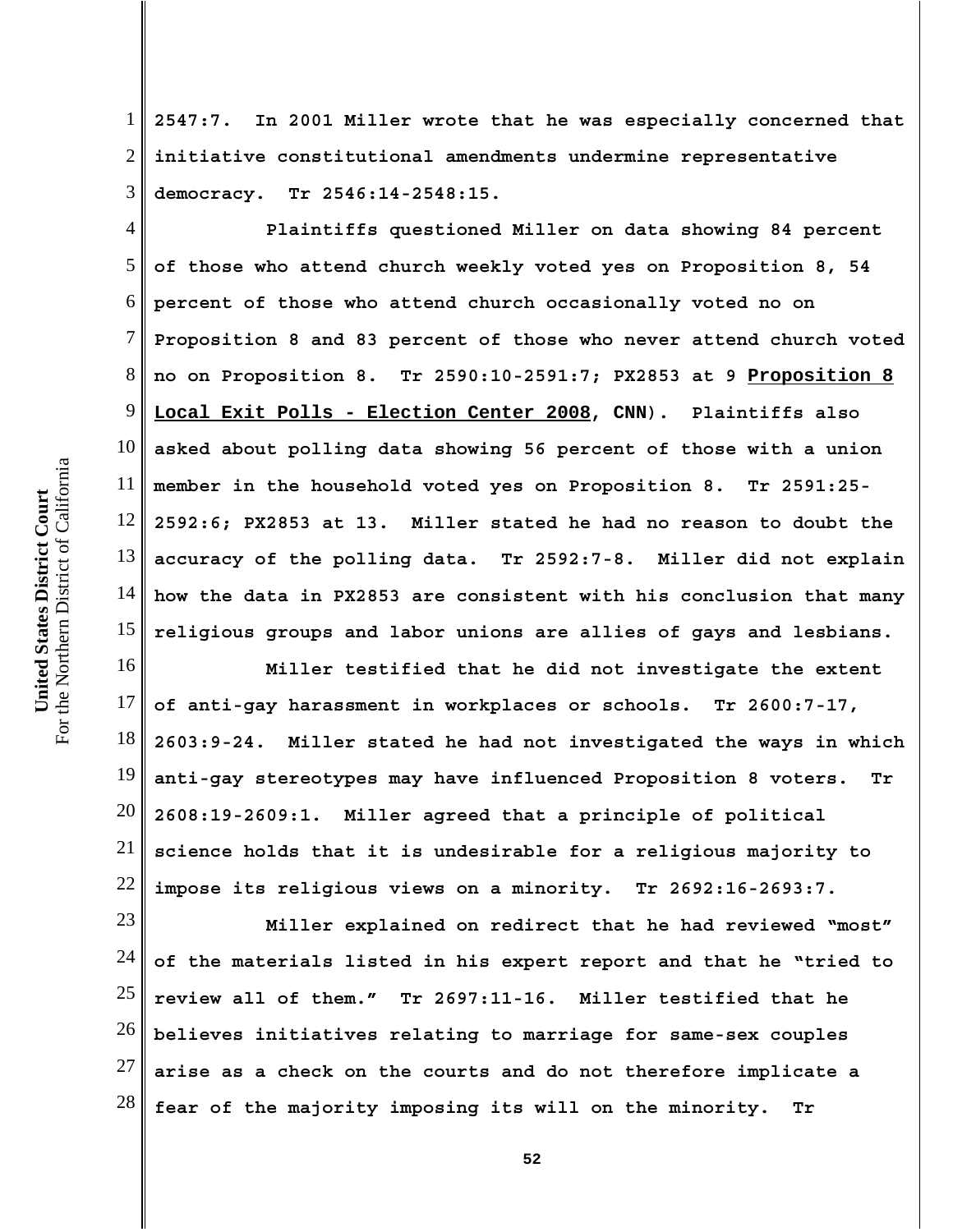1 2 3 **2706:17-2707:6. Miller explained that prohibiting same-sex couples from marriage "wasn't necessarily invidious discrimination against" gays and lesbians. Tr 2707:20-24.**

4 5 6 7 8 9 10 11 12 13 14 15 16 **The credibility of Miller's opinions relating to gay and lesbian political power is undermined by his admissions that he: (1) has not focused on lesbian and gay issues in his research or study; (2) has not read many of the sources that would be relevant to forming an opinion regarding the political power of gays and lesbians; (3) has no basis to compare the political power of gays and lesbians to the power of other groups, including African-Americans and women; and (4) could not confirm that he personally identified the vast majority of the sources that he cited in his expert report, see PX0794A. Furthermore, Miller undermined the credibility of his opinions by conceding that gays and lesbians currently face discrimination and that current discrimination is relevant to a group's political power.** 

17 18 19 20 21 22 23 24 25 26 27 28 **Miller's credibility was further undermined because the opinions he offered at trial were inconsistent with the opinions he expressed before he was retained as an expert. Specifically, Miller previously wrote that gays and lesbians, like other minorities, are vulnerable and powerless in the initiative process, see PX1869 (Kenneth Miller, Constraining Populism: The Real Challenge of Initiative Reform, 41 Santa Clara L Rev 1037 (2001)), contradicting his trial testimony that gays and lesbians are not politically vulnerable with respect to the initiative process. Miller admitted that at least some voters supported Proposition 8 based on anti-gay sentiment. Tr 2606:11-2608:18. \\**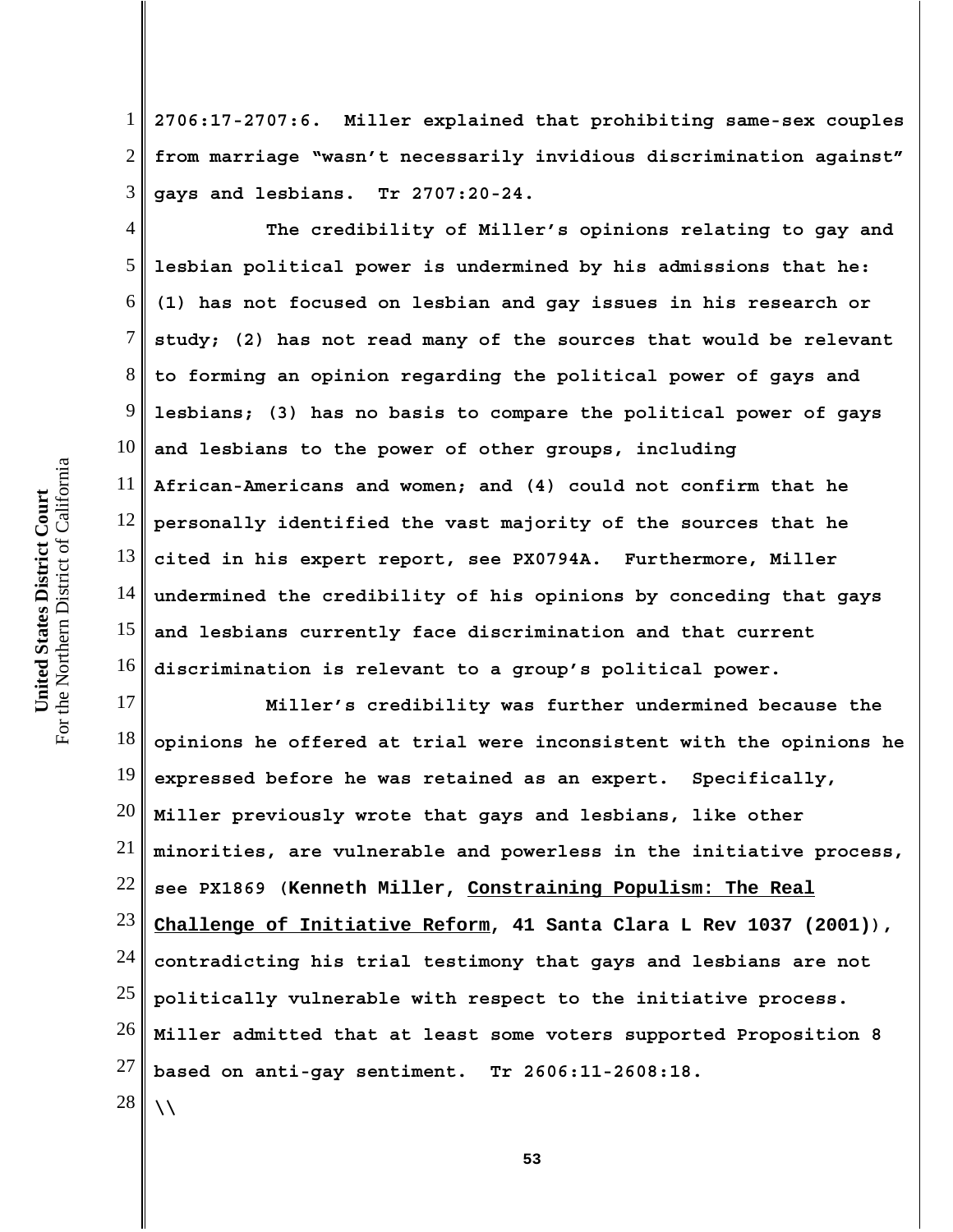For the Northern District of California For the Northern District of California United States District Court **United States District Court**

13

14

15

17

# 1 2 3 4 5 6 7 8 9 10 11 12 **For the foregoing reasons, the court finds that Miller's opinions on gay and lesbian political power are entitled to little weight and only to the extent they are amply supported by reliable evidence. II FINDINGS OF FACT2 Having considered the evidence presented at trial, the credibility of the witnesses and the legal arguments presented by counsel, the court now makes the following findings of fact pursuant to FRCP 52(a). The court relies primarily on the**

**testimony and exhibits cited herein, although uncited cumulative documentary evidence in the record and considered by the court also supports the findings.**

### 16 **THE PARTIES**

## **Plaintiffs**

18 19 20 21 22 23 24 **1. Kristin Perry and Sandra Stier reside together in Alameda County, California and are raising four children. They are lesbians in a committed relationship who seek to marry. 2. On May 21, 2009, Perry and Stier applied for a marriage license from defendant O'Connell, the Alameda County Clerk-Recorder, who denied them a license due to Proposition 8 because they are of the same sex.**

<sup>26</sup> 27

<sup>28</sup> **<sup>2</sup> To the extent any of the findings of fact should more properly be considered conclusions of law, they shall be deemed as such.**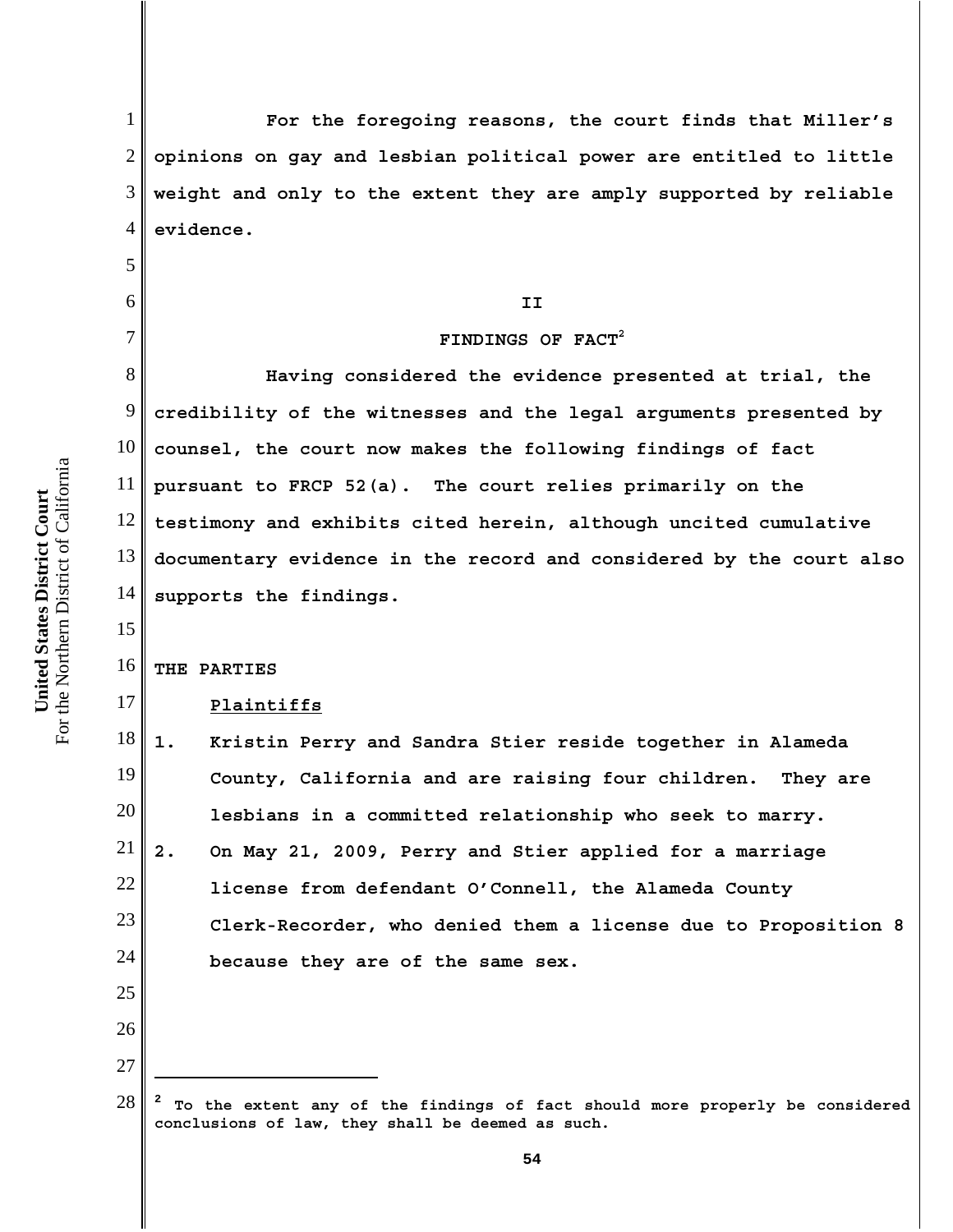- 1 2 3 4 5 6 7 8 9 10 11 12 13 14 15 16 17 18 19 20 21 22 23 24 25 26 27 28 **3. Paul Katami and Jeffrey Zarrillo reside together in Los Angeles County, California. They are gay men in a committed relationship who seek to marry. 4. On May 20, 2009, Katami and Zarrillo applied for a marriage license from defendant Logan, the Los Angeles County Clerk, who denied them a license due to Proposition 8 because they are of the same sex. Plaintiff-Intervenor 5. San Francisco is a charter city and county under the California Constitution and laws of the State of California. Cal Const Art XI, § 5(a); SF Charter Preamble. 6. San Francisco is responsible for issuing marriage licenses, performing civil marriage ceremonies and maintaining vital records of marriages. Cal Fam Code §§ 350(a), 401(a), 400(b). Defendants 7. Arnold Schwarzenegger is the Governor of California. 8. Edmund G Brown, Jr is the Attorney General of California. 9. Mark B Horton is the Director of the California Department of Public Health and the State Registrar of Vital Statistics of the State of California. In his official capacity, Horton is responsible for prescribing and furnishing the forms for marriage license applications, the certificate of registry of marriage, including the license to marry, and the marriage certificate. See Doc #46 ¶ 15 (admitting Doc #1 ¶ 15). 10. Linette Scott is the Deputy Director of Health Information & Strategic Planning for the California Department of Public**
- For the Northern District of California For the Northern District of California United States District Court **United States District Court**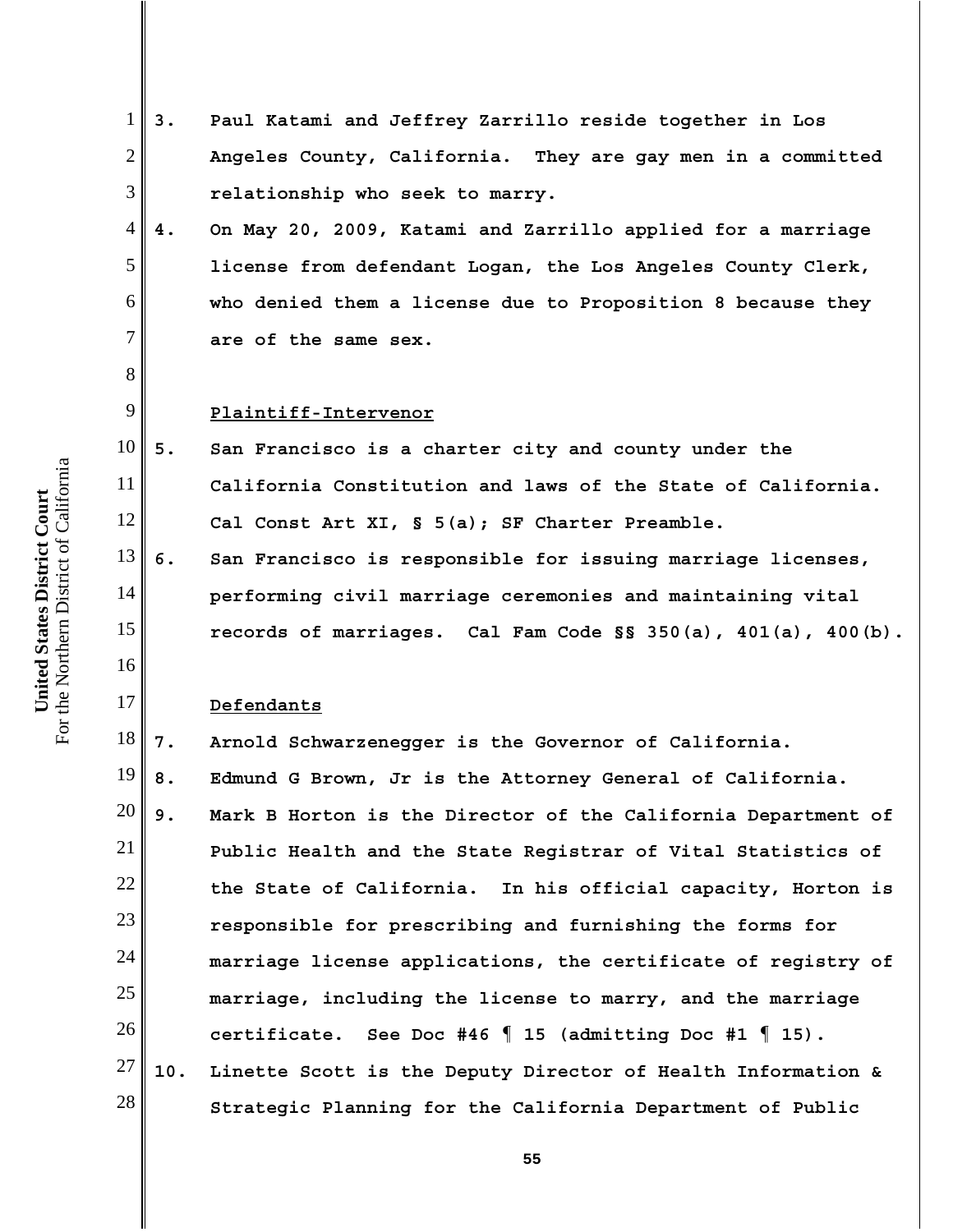1 2 3 4 5 6 7 8 9 10 11 12 13 14 15 16 17 18 19 20 21 22 23 24 25 26 27 28 **Health. Scott reports to Horton and is the official responsible for prescribing and furnishing the forms for marriage license applications, the certificate of registry of marriage, including the license to marry, and the marriage certificate. See Doc #46 ¶ 16 (admitting Doc #1 ¶ 16). 11. Patrick O'Connell is the Alameda County Clerk-Registrar and is responsible for maintaining vital records of marriages, issuing marriage licenses and performing civil marriage ceremonies. See Doc #42 ¶ 17 (admitting Doc #1 ¶ 17). 12. Dean C Logan is the Los Angeles County Registrar-Recorder/County Clerk and is responsible for maintaining vital records of marriages, issuing marriage licenses and performing civil marriage ceremonies. Doc #41 ¶ 13 (admitting Doc #1 ¶ 18). Defendant-Intevenors (Proponents) 13. Dennis Hollingsworth, Gail J Knight, Martin F Gutierrez, Hak-Shing William Tam and Mark A Jansson are the "official proponents" of Proposition 8 under California law. a. Doc #8-6 at ¶ 19 (Decl of David Bauer); b. Doc #8 at 14 (Proponents' motion to intervene: "Proponents complied with a myriad of legal requirements to procure Proposition 8's enactment, such as (1) filing forms prompting the State to prepare Proposition 8's Title and Summary, (2) paying the initiative filing fee, (3) drafting legally compliant signature petitions, (4) overseeing the collection of more than 1.2 million signatures, (5) instructing signature-collectors on state-law guidelines, and (6) obtaining certifications from supervising signature-gatherers.").**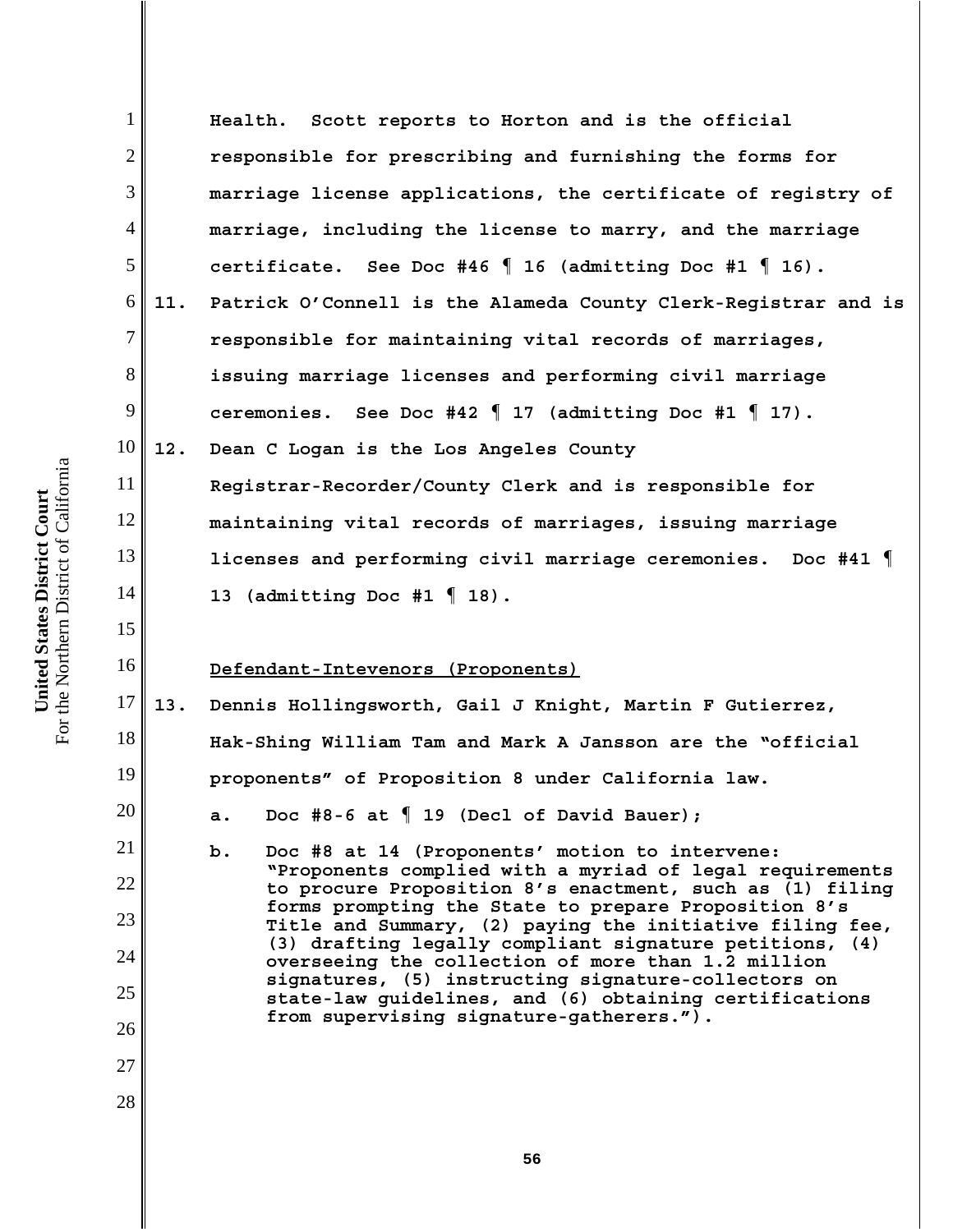1 2 3 4 5 6 7 8 9 10 11 12 13 14 15 16 17 18 19 20 21 22 23 24 25 26 27 28 **14. Proponents dedicated substantial time, effort, reputation and personal resources in campaigning for Proposition 8. a. Tr 1889:23-1893:15: Tam spent the majority of his hours in 2008 working to pass Proposition 8; b. Doc #8-1 at ¶ 27 (Decl of Dennis Hollingsworth); c. Doc #8-2 at ¶ 27 (Decl of Gail J Knight); d. Doc #8-3 (Decl of Martin F Gutierrez: describing activities to pass and enforce Proposition 8); e. Doc #8-4 at ¶ 27 (Decl of Hak-Shing William Tam); f. Doc #8-5 at ¶ 27 (Decl of Mark A Jansson). 15. Proponents established ProtectMarriage.com —— Yes on 8, a Project of California Renewal ("Protect Marriage") as a "primarily formed ballot measure committee" under California law. a. Doc #8-1 at ¶ 13 (Decl of Dennis Hollingsworth); b. Doc #8-2 at ¶ 13 (Decl of Gail J Knight); c. Doc #8-3 at ¶ 13 (Decl of Martin F Gutierrez); d. Doc #8-4 at ¶ 13 (Decl of Hak-Shing William Tam); e. Doc #8-5 at ¶ 13 (Decl of Mark A Jansson). 16. The Protect Marriage Executive Committee includes Ron Prentice, Edward Dolejsi, Mark A Jansson and Doug Swardstrom. Andrew Pugno acts as General Counsel. David Bauer is the Treasurer and officer of record for Protect Marriage. a. Doc #372 at 4 (identifying the above individuals based on the declaration of Ron Prentice, submitted under seal on November 6, 2009); b. PX0209 Letter from Protect Marriage to Jim Abbott (Oct 20, 2008): Letter to a business that donated money to a group opposing Proposition 8 demanding "a donation of a like amount" to Protect Marriage. The letter is signed by: Ron Prentice, Protect Marriage Chairman; Andrew Pugno, Protect Marriage General Counsel; Edward Dolejsi, Executive Director, California Catholic Conference; and**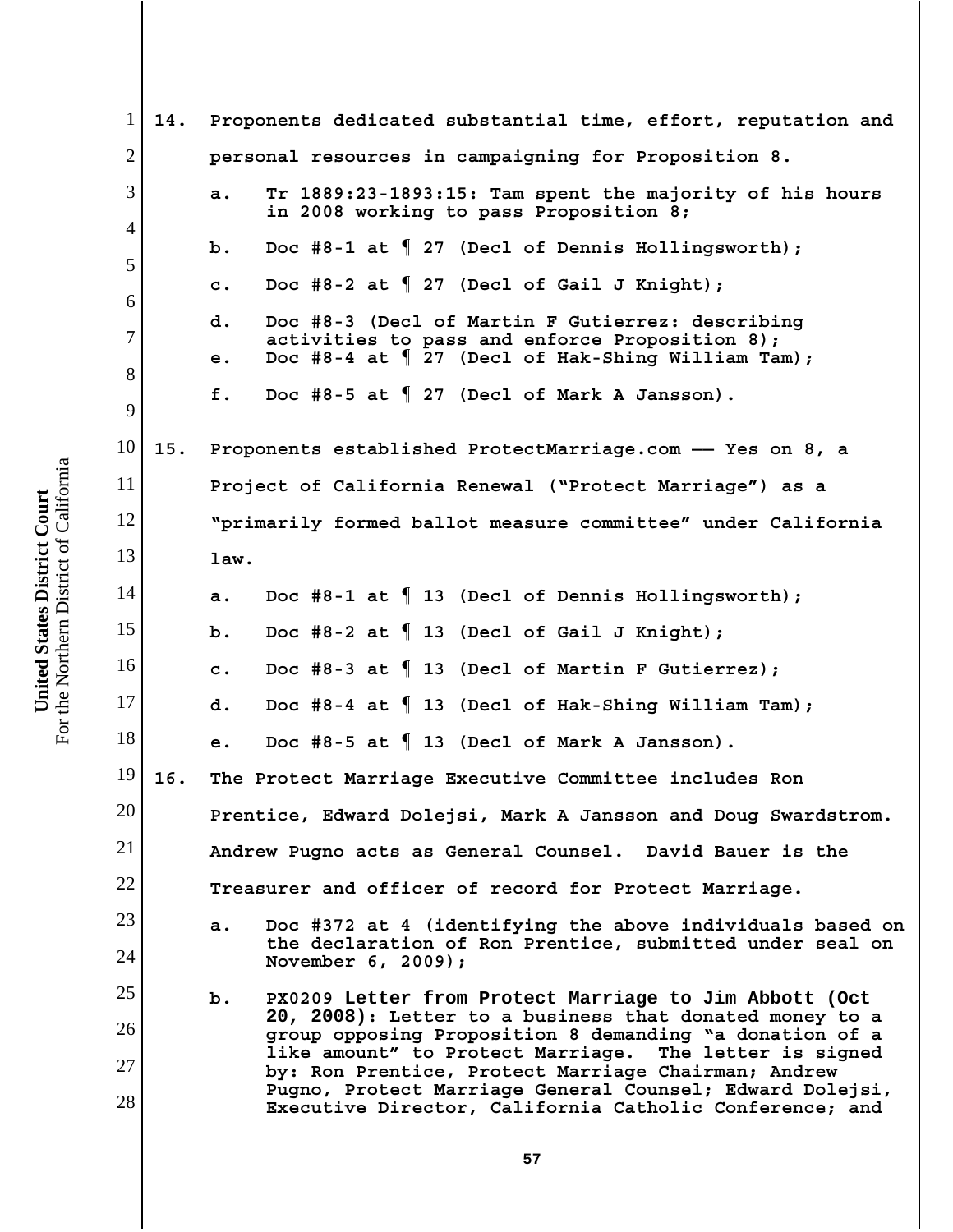1 2 3 4 5 6 7 8 9 10 11 12 13 14 15 16 17 18 19 20 21 22 23 24 25 26 27 28 **Mark Jansson, a Protect Marriage Executive Committee Member. 17. Protect Marriage was responsible for all aspects of the campaign to qualify Proposition 8 for the ballot and enact it into law. a. Doc #8-6 at ¶¶ 4, 6, 10, 11 (Decl of David Bauer); b. PX2403 Email from Kenyn Cureton, Vice-President, Family Research Council, to Prentice at 1 (Aug 25, 2008): Cureton attaches a kit to be distributed to Christian voters through churches to help them promote Proposition 8. Cureton explains to Prentice that Family Research Council ("FRC") found out from Pugno that FRC "need[s] to take FRC logos off of the CA version of the videos (legal issues) and just put ProtectMarriage.com on everything" and FRC is "making those changes."; c. PX2640 Email from Pugno to Tam (Feb 5, 2008) at 2: "I do not think it is likely, but in the event you are contacted by the media or anyone else regarding the Marriage Amendment [Proposition 8], I would encourage you to please refer all calls to the campaign phone number. \* \* \* It is crucial that our public message be very specific."; d. PX2640 Email from Pugno to Tam (Feb 5, 2008) at 2: Pugno explains that Tam is "an exception" to Protect Marriage's press strategy and should speak on behalf of the campaign directly to the Chinese press. See Tr 1906:9-12; e. Tr 1892:9-12 (Tam: In October 2007, Tam was waiting for instructions from Protect Marriage regarding when he should start collecting signatures to place Proposition 8 on the ballot.); f. Tr 1904:3-5 (Tam: Tam participated in a debate because Protect Marriage told him to do so.); g. Tr 1998:23-1999:11 (Tam: Protect Marriage reimbursed individuals who ran print and television ads in support of Proposition 8.); h. Tr 1965:15-1966:4 (Tam: Tam signed a "Statement of Unity with respect to the Proposition 8 campaign" both "[o]n behalf of [him]self and on behalf of the Traditional Family Coalition."); i. PX2476 Email from Tam to list of supporters (Oct 22, 2007): "I'm still waiting for ProtectMarriage.com for**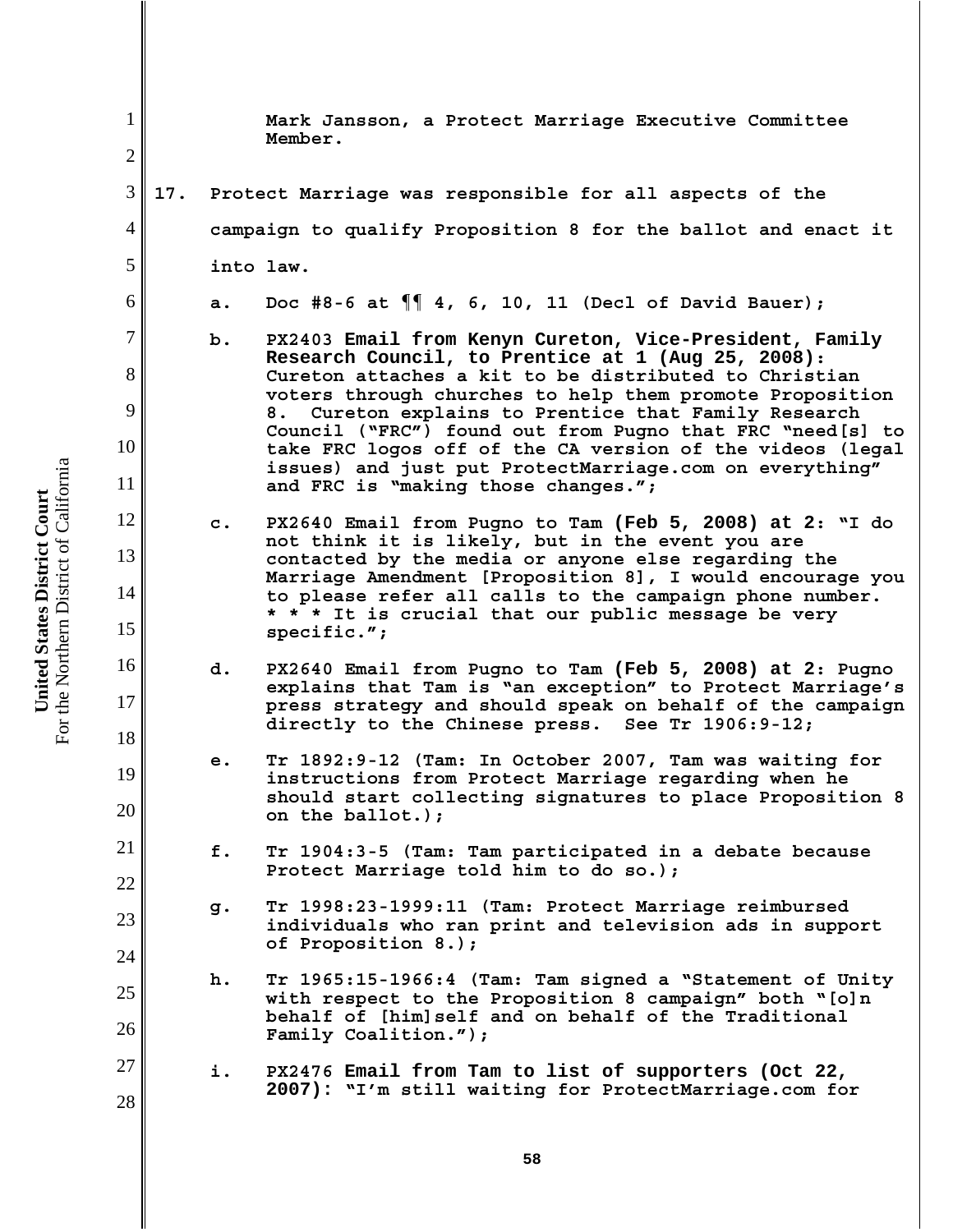| $\mathbf{1}$<br>$\overline{2}$ |     |                                                               | instructions of when we would start the signature<br>collection for [Proposition 8]."                                                                                         |  |  |  |
|--------------------------------|-----|---------------------------------------------------------------|-------------------------------------------------------------------------------------------------------------------------------------------------------------------------------|--|--|--|
|                                |     |                                                               |                                                                                                                                                                               |  |  |  |
| 3                              | 18. |                                                               | Protect Marriage is a "broad coalition" of individuals and                                                                                                                    |  |  |  |
| $\overline{4}$                 |     | organizations, including the Church of Jesus Christ of        |                                                                                                                                                                               |  |  |  |
| 5                              |     | Latter-Day Saints (the "LDS Church"), the California Catholic |                                                                                                                                                                               |  |  |  |
| 6                              |     | Conference and a large number of evangelical churches.        |                                                                                                                                                                               |  |  |  |
| $\tau$<br>8                    |     | a.                                                            | PX2310 About ProtectMarriage.com, Protect Marriage<br>(2008): Protect Marriage "about" page identifies a<br>"broad-based coalition" in support of Proposition 8;              |  |  |  |
| 9<br>10                        |     | b.                                                            | PX0577 Frank Schubert and Jeff Flint, Passing Prop 8,<br>Politics (Feb 2009) at 47: "We had the support of<br>virtually the entire faith community in California.";           |  |  |  |
| 11                             |     | $\mathbf{c}$ .                                                | Tr 1585:20-1590:2 (Segura: Churches, because of their                                                                                                                         |  |  |  |
| 12                             |     |                                                               | hierarchical structure and ability to speak to<br>congregations once a week, have a "very strong<br>communication network" with churchgoers. A network of                     |  |  |  |
| 13                             |     |                                                               | "1700 pastors" working with Protect Marriage in support<br>of Proposition 8 is striking because of "the sheer                                                                 |  |  |  |
| 14                             |     |                                                               | breadth of the [religious] organization and its level of<br>coordination with Protect Marriage.");                                                                            |  |  |  |
| 15<br>16                       |     | d.                                                            | Tr 1590:23-1591:12 (Segura: An "organized effort" and<br>"formal association" of religious groups formed the<br>"broad-based coalition" of Protect Marriage.);                |  |  |  |
| 17<br>18                       |     | e.                                                            | Tr 1609:12-1610:6 (Segura: The coalition between the<br>Catholic Church and the LDS Church against a minority<br>group was "unprecedented.");                                 |  |  |  |
| 19<br>20                       |     | f.                                                            | PX2597 Email from Prentice to Lynn Vincent (June 19,                                                                                                                          |  |  |  |
| 21                             |     |                                                               | 2008): Prentice explains that "[f]rom the initial efforts<br>in 1998 for the eventual success of Prop 22 in 2000, a<br>coalition of many organizations has existed, including |  |  |  |
| 22                             |     |                                                               | evangelical, Catholic and Mormon groups" and identifies<br>Catholic and evangelical leaders working to pass                                                                   |  |  |  |
| 23                             |     |                                                               | Proposition 8;                                                                                                                                                                |  |  |  |
| 24                             |     | g.                                                            | PX0390A Video, Ron Prentice Addressing Supporters of<br>Proposition 8, Excerpt: Prentice explains the importance<br>of contributions from the LDS Church, Catholic bishops    |  |  |  |
| 25                             |     |                                                               | and evangelical ministers to the Protect Marriage<br>campaign;                                                                                                                |  |  |  |
| 26                             |     |                                                               |                                                                                                                                                                               |  |  |  |
| 27                             |     | h.                                                            | PX0577 Frank Schubert and Jeff Flint, Passing Prop 8,<br>Politics at 46 (Feb 2009): "By this time, leaders of the                                                             |  |  |  |
| 28                             |     |                                                               | Church of Jesus Christ of Latter Day Saints had endorsed<br>Prop 8 and joined the campaign executive committee.<br>Even                                                       |  |  |  |

**United States District Court**<br>For the Northern District of California For the Northern District of California **United States District Court**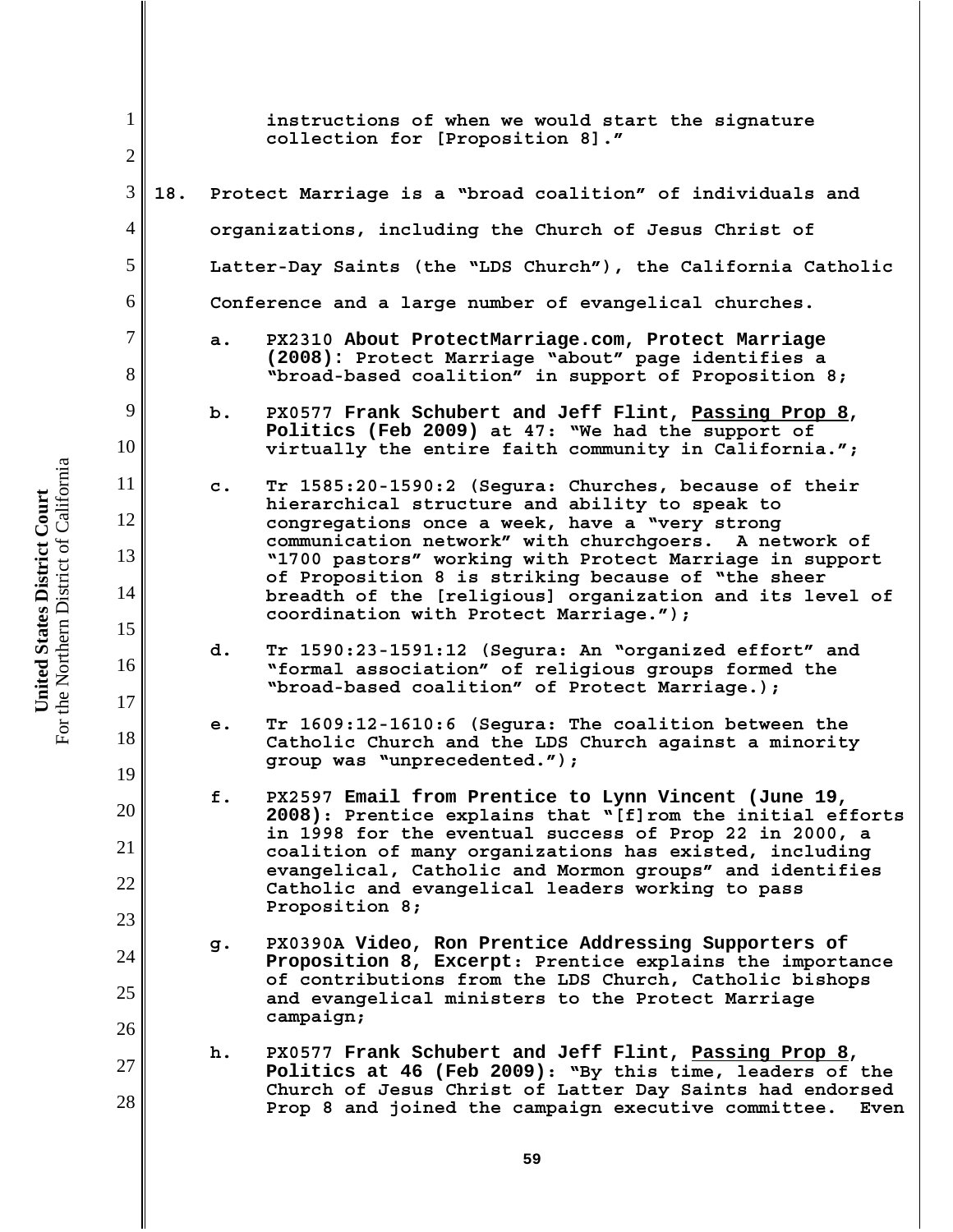1 2 3 4 5 6 7 8 9 10 11 12 13 14 15 16 17 18 19 20 21 22 23 24 25 26 27 28 **though the LDS were the last major denomination to join the campaign, their members were immensely helpful in early fundraising, providing much-needed contributions while we were busy organizing Catholic and Evangelical fundraising efforts."** **WHETHER ANY EVIDENCE SUPPORTS CALIFORNIA'S REFUSAL TO RECOGNIZE MARRIAGE BETWEEN TWO PEOPLE BECAUSE OF THEIR SEX 19. Marriage in the United States has always been a civil matter. Civil authorities may permit religious leaders to solemnize marriages but not to determine who may enter or leave a civil marriage. Religious leaders may determine independently whether to recognize a civil marriage or divorce but that recognition or lack thereof has no effect on the relationship under state law. a. Tr 195:13-196:21 (Cott: "[C]ivil law has always been supreme in defining and regulating marriage. \* \* \* [Religious practices and ceremonies] have no particular bearing on the validity of marriages. Any clerics, ministers, rabbis, et cetera, that were accustomed to \* \* \* performing marriages, only do so because the state has given them authority to do that."); b. Cal Fam Code §§ 400, 420. 20. A person may not marry unless he or she has the legal capacity to consent to marriage. a. Tr 202:2-15 (Cott: Marriage "is a basic civil right. It expresses the right of a person to have the liberty to be able to consent validly."); b. Cal Fam Code §§ 300, 301. 21. California, like every other state, has never required that individuals entering a marriage be willing or able to procreate. a. Cal Fam Code § 300 et seq; b. In re Marriage Cases, 183 P3d 384, 431 (Cal 2008) ("This contention [that marriage is limited to opposite-sex couples because only a man and a woman can produce**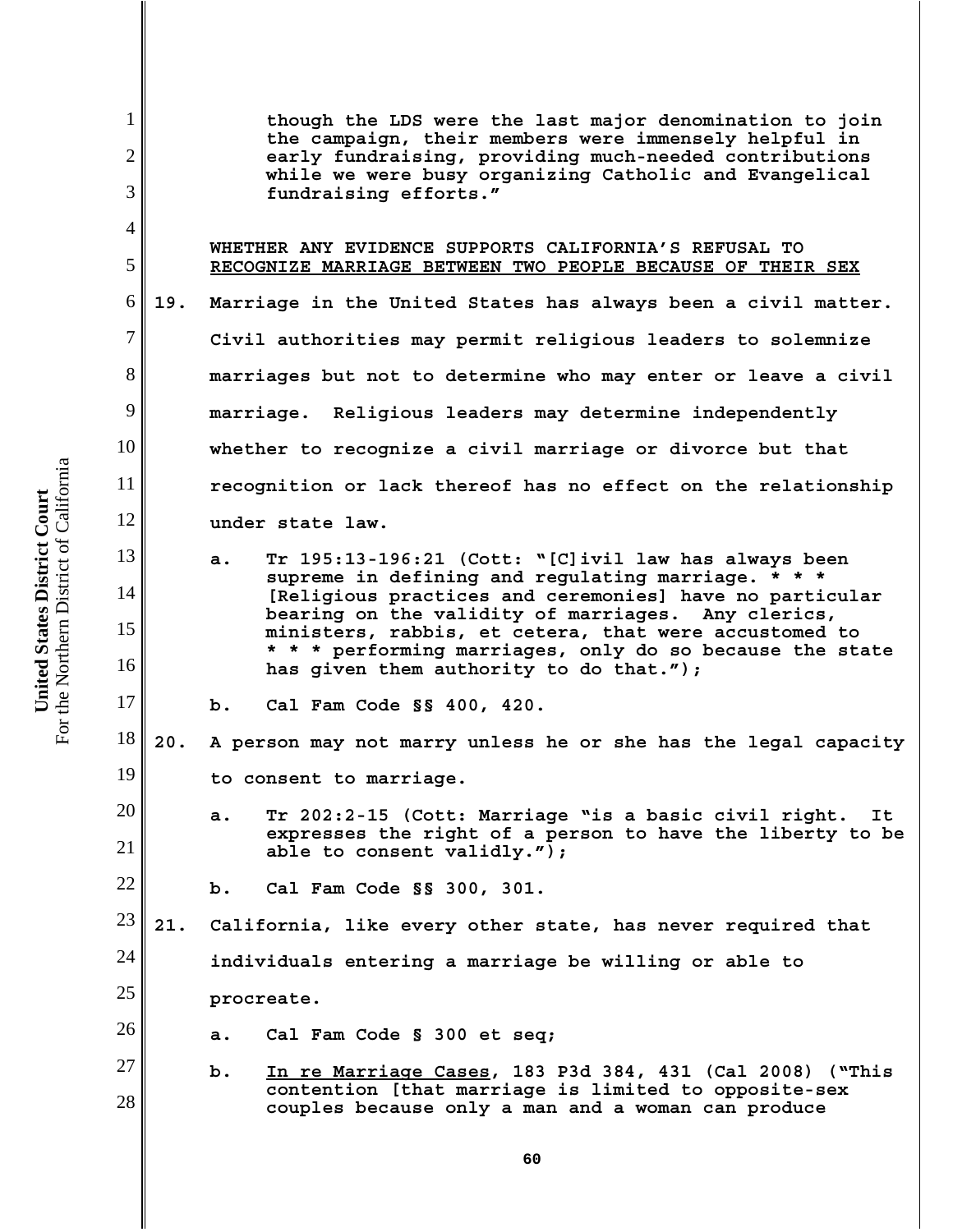**children biologically related to both] is fundamentally flawed[.]");**

- **c. Lawrence v Texas, 539 US 558, 604-05 (2003) (Scalia, J, dissenting) ("If moral disapprobation of homosexual conduct is 'no legitimate state interest' for purposes of proscribing that conduct \* \* \* what justification could there possibly be for denying the benefits of marriage to homosexual couples exercising 'the liberty protected by the Constitution'? Surely not the encouragement of procreation, since the sterile and the elderly are allowed to marry.");**
- **d. Tr 222:22-223:22 (Cott: "There has never been a requirement that a couple produce children in order to have a valid marriage. Of course, people beyond procreative age have always been allowed to marry. \* \* \* [P]rocreative ability has never been a qualification for marriage.").**

11 12 13 14 15 16 17 **22. When California became a state in 1850, marriage was understood to require a husband and a wife. See Cal Const, Art XI § 14 (1849); In re Marriage Cases, 183 P3d at 407. 23. The states have always required the parties to give their free consent to a marriage. Because slaves were considered property of others at the time, they lacked the legal capacity to consent and were thus unable to marry. After emancipation,**

- 18 19 20 **former slaves viewed their ability to marry as one of the most important new rights they had gained. Tr 202:2-203:12 (Cott). 24. Many states, including California, had laws restricting the**
	- **race of marital partners so that whites and non-whites could not marry each other.**
		- **a. Tr 228:9-231:3 (Cott: In "[a]s many as 41 states and territories," laws placed restrictions on "marriage between a white person and a person of color.");**
	- **b. Tr 236:17-238:23 (Cott: Racially restrictive marriage laws "prevented individuals from having complete choice on whom they married, in a way that designated some groups as less worthy than other groups[.]" Defenders of race restrictions argued the laws were "naturally-based and God's plan just being put into positive law, the efforts to undo them met extreme alarm among those who**

For the Northern District of California For the Northern District of California United States District Court **United States District Court**

1

2

3

4

5

6

7

8

9

10

21

22

23

24

25

26

27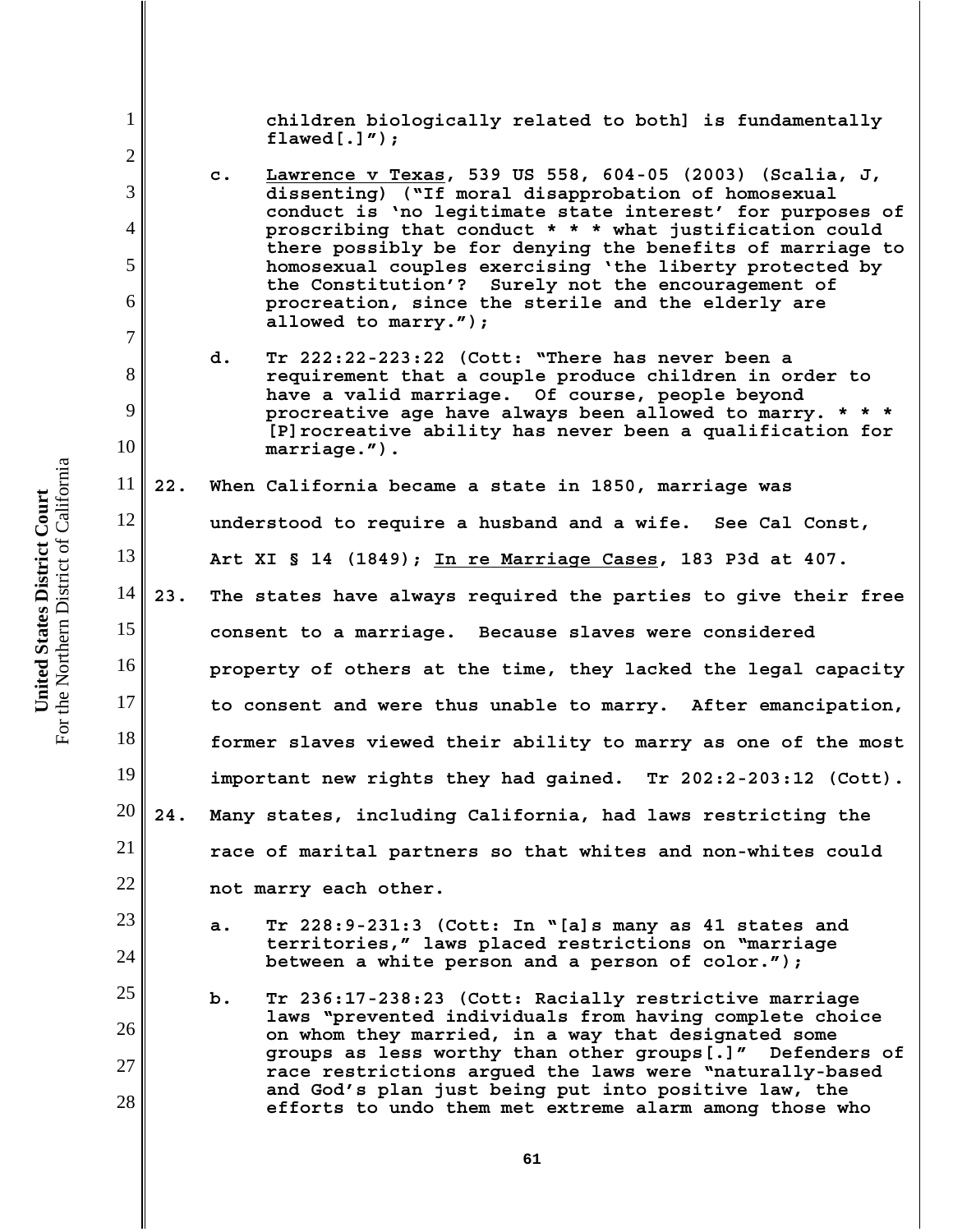**thought these laws were correct. \* \* \* [P]eople who supported [racially restrictive marriage laws] saw these as very important definitional features of who could and should marry, and who could not and should not.");**

- **c. Tr 440:9-13 (Chauncey: Jerry Falwell criticized Brown v Board of Education, because school integration could "lead to interracial marriage, which was then sort of the ultimate sign of black and white equality.");**
- **d. PX2547 (Nathanson Nov 12, 2009 Dep Tr 108:12-23: Defenders of race restrictions in marriage argued that such discrimination was protective of the family); PX2546 (video of same);**
- **e. Pace v Alabama, 106 US 583, 585 (1883) (holding that anti-miscegenation laws did not violate the Constitution because they treated African-Americans and whites the same);**
- **f. PX0710 at RFA No 11: Attorney General admits that California banned interracial marriage until the California Supreme Court invalidated the prohibition in Perez v Sharp, 198 P2d 17 (Cal 1948);**
- **g. PX0707 at RFA No 11: Proponents admit that California banned certain interracial marriages from early in its history as a state until the California Supreme Court invalidated those restrictions in Perez, 198 P2d 17.**
- 16 17 18 19 20 21 **25. Racial restrictions on an individual's choice of marriage partner were deemed unconstitutional under the California Constitution in 1948 and under the United States Constitution in 1967. An individual's exercise of his or her right to marry no longer depends on his or her race nor on the race of his or her chosen partner.**
	- **a. Loving v Virginia, 388 US 1 (1967);**
		- **b. Perez v Sharp, 198 P2d 17 (Cal 1948).**
- 24 25 26 27 **26. Under coverture, a woman's legal and economic identity was subsumed by her husband's upon marriage. The husband was the legal head of household. Coverture is no longer part of the marital bargain.**

For the Northern District of California For the Northern District of California United States District Court **United States District Court**

1

2

3

4

5

6

7

8

9

10

11

12

13

14

15

22

23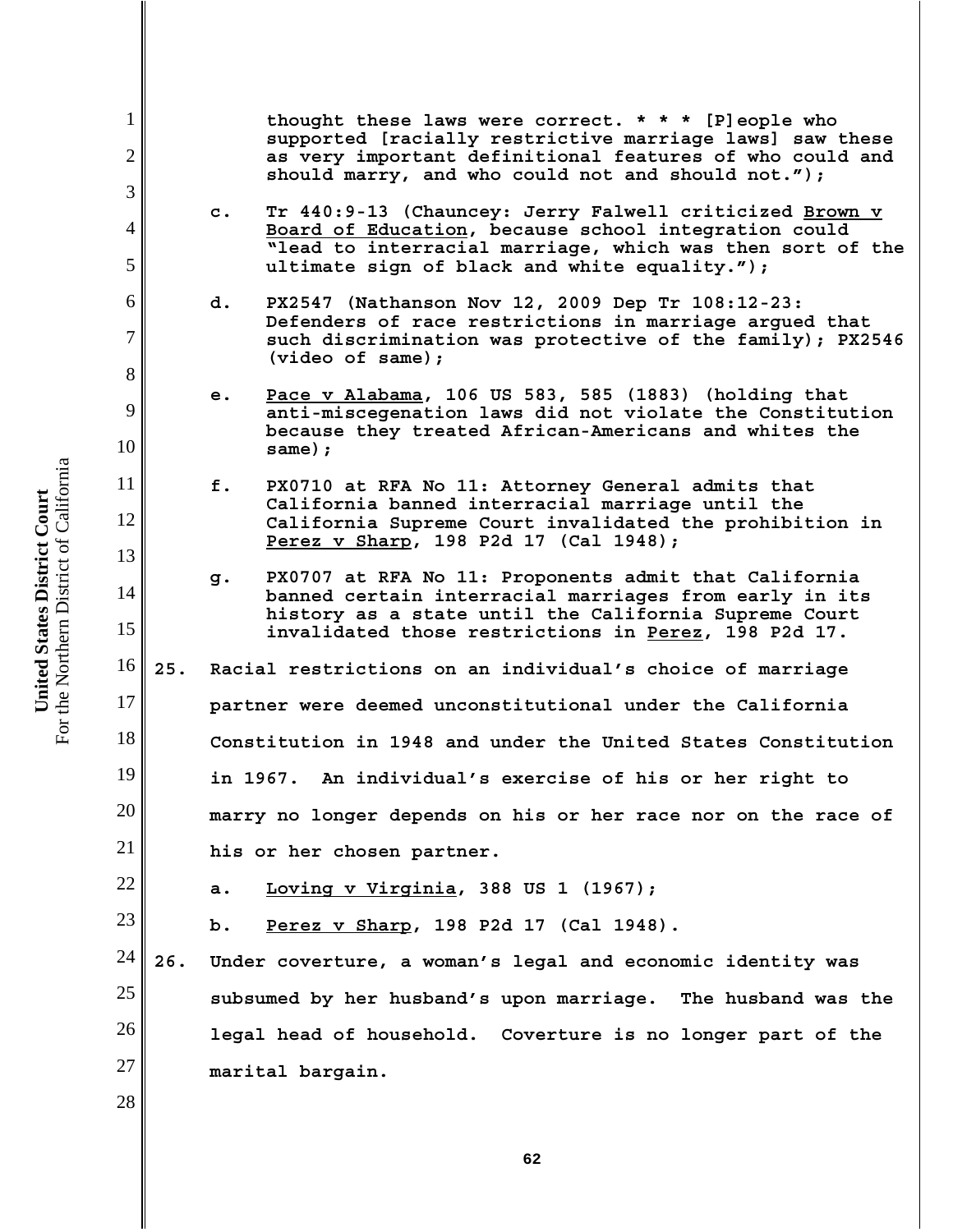For the Northern District of California For the Northern District of California United States District Court **United States District Court**

1

2

3

4

5

6

7

8

9

10

11

12

13

14

15

16

17

18

19

20

21

22

28

- **a. PX0710 at RFA No 12: Attorney General admits that the doctrine of coverture, under which women, once married, lost their independent legal identity and became the property of their husbands, was once viewed as a central component of the civil institution of marriage;**
- **b. Tr 240:11-240:15 (Cott: Under coverture, "the wife was covered, in effect, by her husband's legal and economic identity. And she —— she lost her independent legal and economic individuality.");**
- **c. Tr 240:22-241:6 (Cott: Coverture "was the marital bargain to which both spouses consented. And it was a reciprocal bargain in which the husband had certain very important \* \* \* obligations that were enforced by the state. His obligation was to support his wife, provide her with the basic material goods of life, and to do so for their dependents. And her part of the bargain was to serve and obey him, and to lend to him all of her property, and also enable him to take all of her earnings, and represent her in court or in any sort of legal or economic transaction.");**
- **d. Tr 241:7-11 (Cott: Coverture "was a highly-asymmetrical bargain that, to us today, appears to enforce inequality. \* \* \* But I do want to stress it was not simply domination and submission. It was a mutual bargain, a reciprocal bargain joined by consent.");**
- **e. Tr 243:5-244:10 (Cott: The sexual division of roles of spouses began to shift in the late nineteenth century and came fully to an end under the law in the 1970s. Currently, the state's assignment of marital roles is gender-neutral. "[B]oth spouses are obligated to support one another, but they are not obligated to one another with a specific emphasis on one spouse being the provider and the other being the dependent.");**
- **f. Follansbee v Benzenberg, 122 Cal App 2d 466, 476 (2d Dist 1954) ("The legal status of a wife has changed. Her legal personality is no longer merged in that of her husband.").**

23 24 25 26 27 **27. Marriage between a man and a woman was traditionally organized based on presumptions of a division of labor along gender lines. Men were seen as suited for certain types of work and women for others. Women were seen as suited to raise children and men were seen as suited to provide for the family.**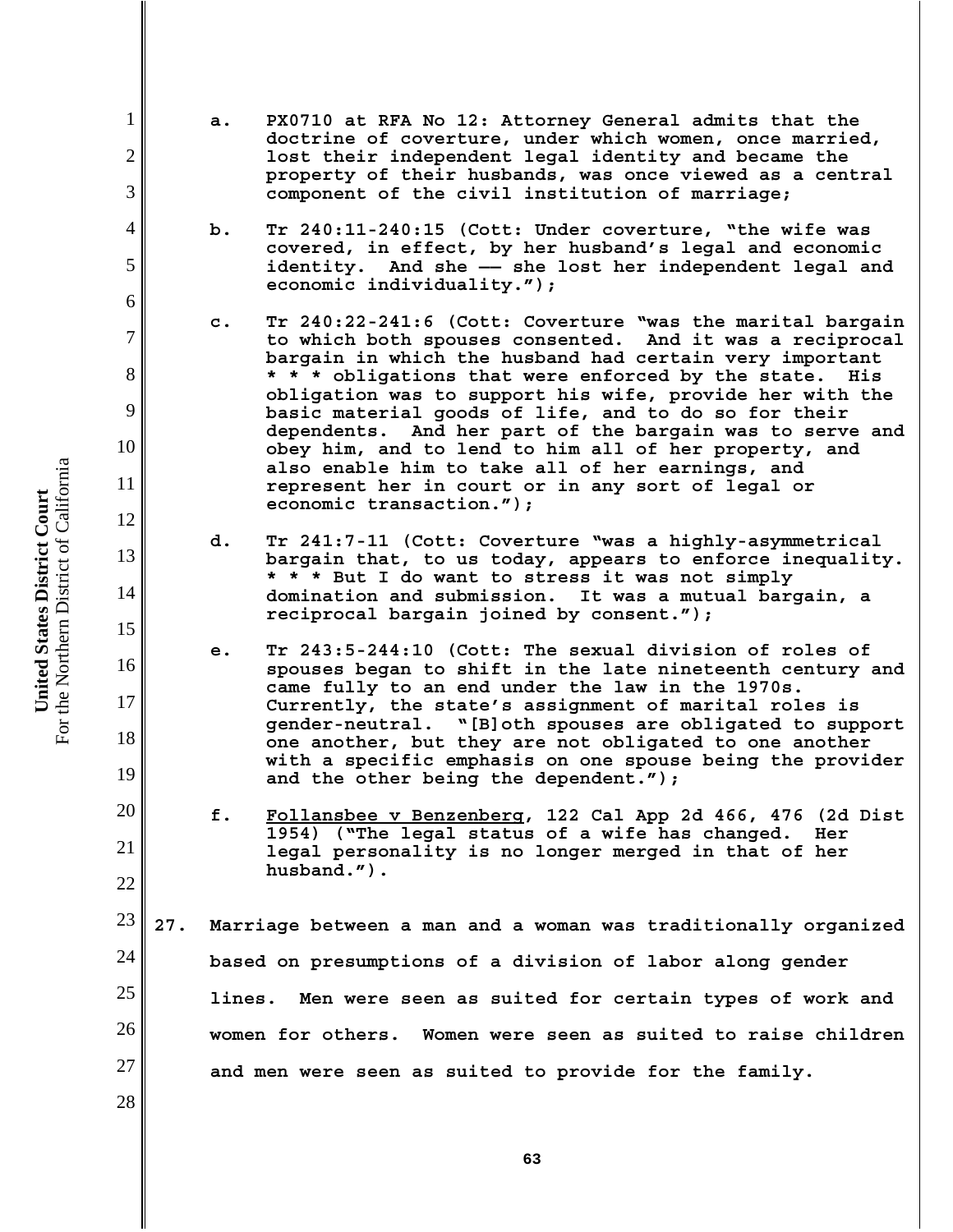For the Northern District of California For the Northern District of California United States District Court **United States District Court**

1

2

3

4

5

6

7

8

9

10

11

12

13

14

15

16

17

18

19

20

23

24

25

26

**a. Tr 239:25-245:8, 307:14-308:9, 340:14-342:12 (Cott: Marriage laws historically have been used to dictate the roles of spouses. Under coverture, a wife's legal and economic identity was merged into that of her husband's. The coverture system was based on assumptions of what was then considered a natural division of labor between men and women.);**

- **b. Tr 241:19-23 (Cott: "[A]ssumptions were, at the time, that men were suited to be providers \* \* \* whereas, women, the weaker sex, were suited to be dependent.");**
- **c. PX1245 Letitia Anne Peplau and Adam W Fingerhut, The Close Relationships of Lesbians and Gay Men, 58 Annual Rev Pschol 405, 408 (2007): "Traditional heterosexual marriage is organized around two basic principles: a division of labor based on gender and a norm of greater male power and decision-making authority.";**
- **d. PX2547 (Nathanson Nov 12, 2009 Dep Tr 108:24-109:9: Defenders of prejudice or stereotypes against women argued that such discrimination was meant to be protective of the family. (PX2546 video of same); see also PX2545 (Young Nov 13, 2009 Dep Tr 214:19-215:13: same, PX2544 video of same);**
- **e. PX1319 Hendrik Hartog, Lecture, Marital Exits and Marital Expectations in Nineteenth Century America, 80 Georgetown L J 95, 101, 128-129 (1991): "Even in equity, a wife could not usually sue under her own name." And "the most important feature of marriage was the public assumption of a relationship of rights and duties, of men acting as husbands and women acting as wives.";**
- **f. PX1328 Note, A Reconsideration of Husband's Duty to Support and Wife's Duty to Render Services, 29 Va L Rev 857, 858 (1943): "Marriage deprived [the wife] of her legal capacity in most matters affecting property."**
- 21 22 **28. The development of no-fault divorce laws made it simpler for spouses to end marriages and allowed spouses to define their**

**own roles within a marriage.** 

- **a. Tr 338:5-14 (Cott: No-fault divorce "was an indication of the shift \* \* \* [that] spousal roles used to be dictated by the state. Now they are dictated by the couple themselves. There's no requirement that they do X or Y if they are one spouse or the other.");**
- 27 28 **b. Tr 339:10-14 (Cott: The move to no-fault divorce underlines the fact that marriage no longer requires**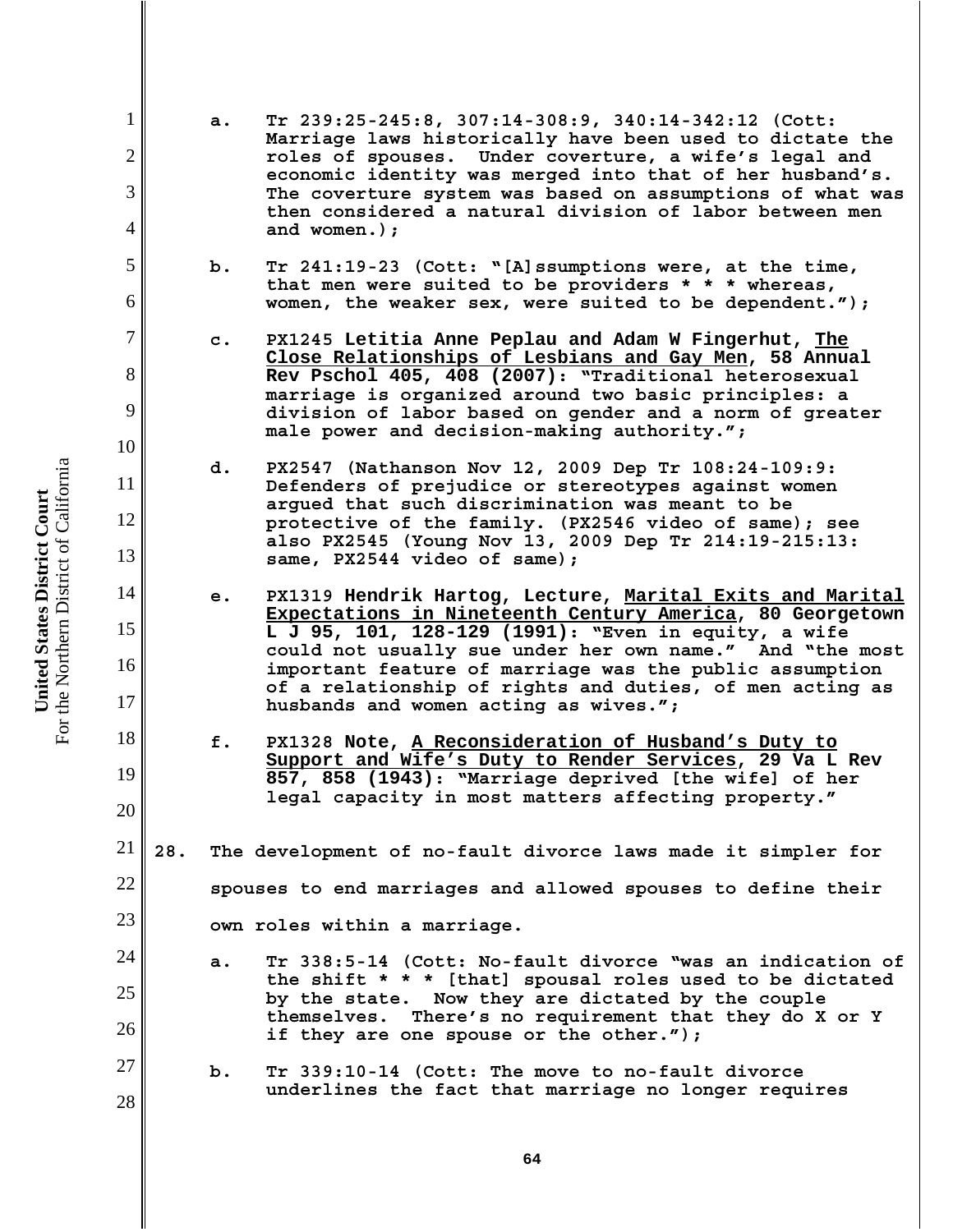1 2 3 4 5 6 7 8 9 10 11 12 13 14 15 16 17 18 19 20 21 22 23 24 25 26 27 28 **specific performance of one marital role or another based on gender.); c. PX1319 Hendrik Hartog, Lecture, Marital Exits and Marital Expectations in Nineteenth Century America, 80 Georgetown L J 95, 97, 121 (1991): In nineteenth century America, marriage was permanent, spousal roles were non-negotiable and divorce "punished the guilty for criminal conduct" and "provided a form of public punishment for a spouse who had knowingly and criminally violated his or her public vows of marriage."; d. PX1308 Betsey Stevenson and Justin Wolfers, Marriage and Divorce: Changes and their Driving Forces, Institute for the Study of Labor at 2-3, Fig 1 (Feb 2007): Current divorce rates are consistent with trends that developed before states adopted no-fault divorce. 29. In 1971, California amended Cal Civ Code § 4101, which had previously set the age of consent to marriage at twenty-one years for males and eighteen years for females, to read "[a]ny unmarried person of the age of 18 years or upwards, and not otherwise disqualified, is capable of consenting to and consummating marriage." Cal Civ Code § 4101 (1971); In re Marriage Cases, 183 P3d at 408. 30. In the 1970s, several same-sex couples sought marriage licenses in California, relying on the amended language in Cal Civ Code § 4101. In re Marriage Cases, 183 P3d at 409. In response, the legislature in 1977 amended the marriage statute, former Cal Civ Code § 4100, to read "[m]arriage is a personal relation arising out of a civil contract between a man and a woman \* \* \*." Id. That provision became Cal Fam Code § 300. The legislative history of the enactment supports a conclusion that unique roles of a man and a woman in marriage motivated legislators to enact the amendment. See In re Marriage Cases, 183 P3d at 409.** 

the Northern District of California For the Northern District of California United States District Court **United States District Court**  $For 1$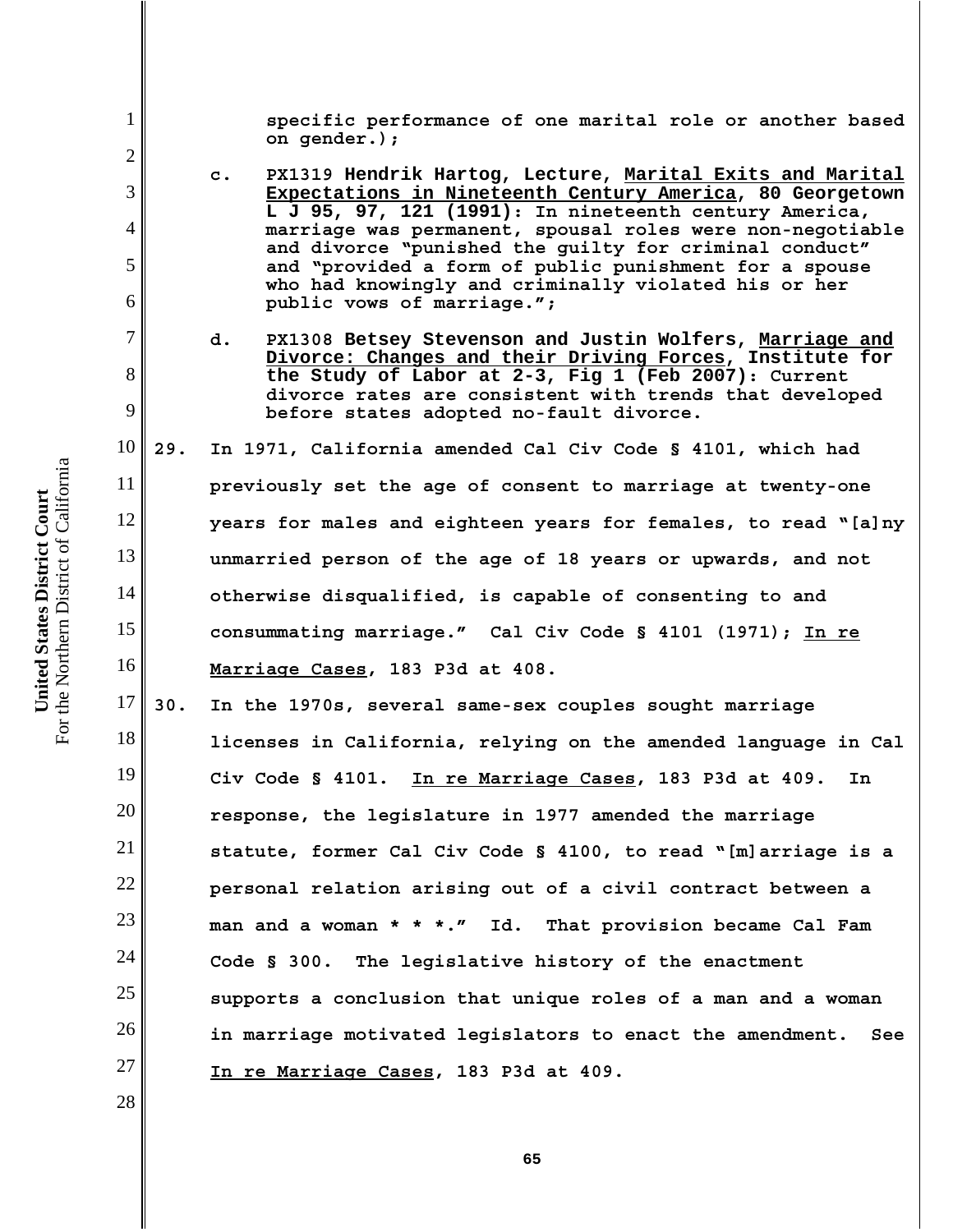1 2 3 4 5 6 7 8 9 10 11 12 13 14 15 16 17 18 19 20 21 22 23 24 25 26 27 28 **31. In 2008, the California Supreme Court held that certain provisions of the Family Code violated the California Constitution to the extent the statutes reserve the designation of marriage to opposite-sex couples. In re Marriage Cases, 183 P3d at 452. The language "between a man and a woman" was stricken from section 300, and section 308.5 (Proposition 22) was stricken in its entirety. Id at 453. 32. California has eliminated marital obligations based on the gender of the spouse. Regardless of their sex or gender, marital partners share the same obligations to one another and to their dependants. As a result of Proposition 8, California nevertheless requires that a marriage consist of one man and one woman. a. Cal Const Art, I § 7.5 (Proposition 8); b. Cal Fam Code § 720. 33. Eliminating gender and race restrictions in marriage has not deprived the institution of marriage of its vitality. a. PX0707 at RFA No 13: Proponents admit that eliminating the doctrine of coverture has not deprived marriage of its vitality and importance as a social institution; b. PX0710 at RFA No 13: Attorney General admits that gender-based reforms in civil marriage law have not deprived marriage of its vitality and importance as a social institution; c. Tr 245:9-247:3 (Cott: "[T]he primacy of the husband as the legal and economic representative of the couple, and the protector and provider for his wife, was seen as absolutely essential to what marriage was" in the nineteenth century. Gender restrictions were slowly removed from marriage, but "because there were such alarms about it and such resistance to change in this what had been seen as quite an essential characteristic of marriage, it took a very very long time before this trajectory of the removal of the state from prescribing these rigid spousal roles was complete." The removal of gender inequality in marriage is now complete "to no**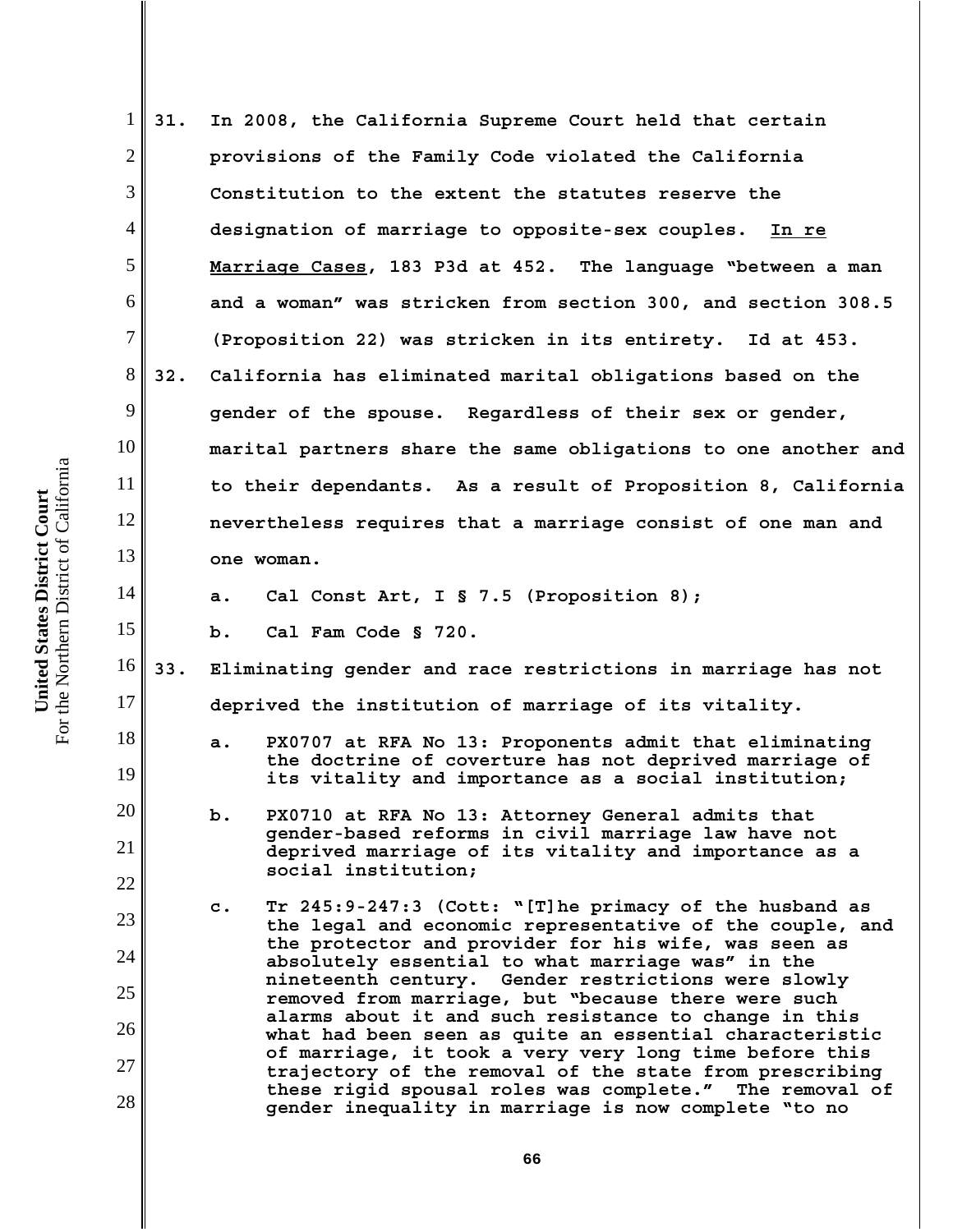1 2 3 4 5 6 7 8 9 10 11 12 13 14 15 16 17 18 19 20 21 22 23 24 25 26 27 28 **apparent damage to the institution. And, in fact, I think to the benefit of the institution."); d. PX0707 at RFA No 13: Proponents admit that eliminating racial restrictions on marriage has not deprived marriage of its vitality and importance as a social institution; e. PX0710 at RFA No 13: Attorney General admits that race-based reforms in civil marriage law have not deprived marriage of its vitality and importance as a social institution; f. Tr 237:9-239:24 (Cott: When racial restrictions on marriage across color lines were abolished, there was alarm and many people worried that the institution of marriage would be degraded and devalued. But "there has been no evidence that the institution of marriage has become less popular because \* \* \* people can marry whoever they want."). 34. Marriage is the state recognition and approval of a couple's choice to live with each other, to remain committed to one another and to form a household based on their own feelings about one another and to join in an economic partnership and support one another and any dependents. Tr 187:11-16; 188:16- 189:2; 201:9-14 (Cott). 35. The state has many purposes in licensing and fostering marriage. Some of the state's purposes benefit the persons married while some benefit the state: a. Facilitating governance and public order by organizing individuals into cohesive family units. Tr 222:13-17 (Cott: "[T]he purpose of the state in licensing and incentivizing marriage is to create stable households in which the adults who reside there and are committed to one another by their own consents will support one another as well as their dependents."); b. Developing a realm of liberty, intimacy and free decision-making by spouses, Tr 189:7-15 (Cott: "[T]he realm created by marriage, that private realm has been repeatedly reiterated as a —— as a realm of liberty for intimacy and free decision making by the parties[.]"); c. Creating stable households. Tr 226:8-15 (Cott: The government's aim is "to create stable and enduring unions between couples.);**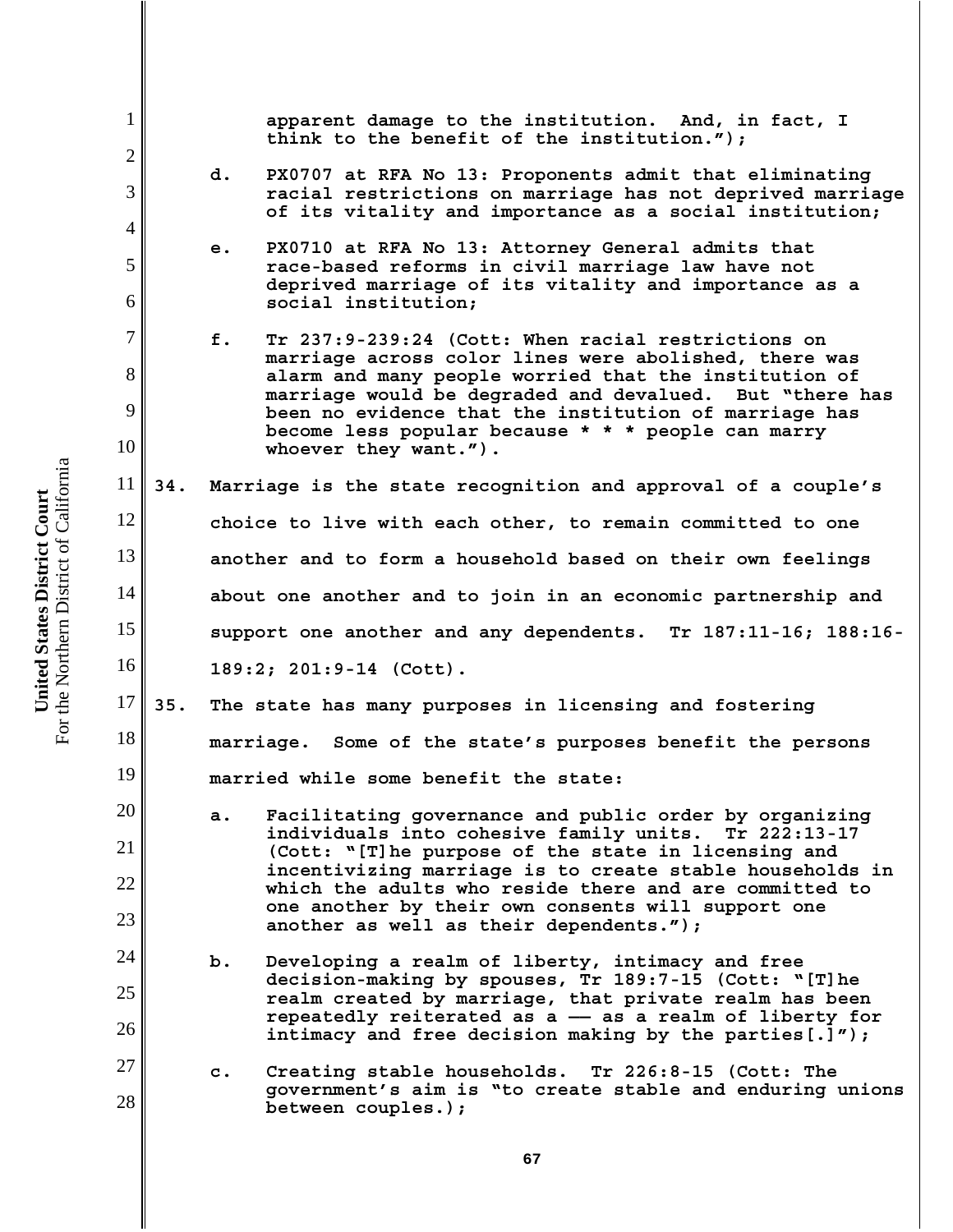1 2 3 4 5 6 7 8 9 10 11 12 13 14 15 16 17 18 19 20 21 22 23 24 25 26 27 28 **d. Legitimating children. Tr 225:16-227:4 (Cott: Historically, legitimating children was a very important function of marriage, especially among propertied families. Today, legitimation is less important, although unmarried couples' children still have to show "that they deserve these inheritance rights and other benefits of their parents."); e. Assigning individuals to care for one another and thus limiting the public's liability to care for the vulnerable. Tr 226:8-227:4 (Cott: Marriage gives private actors responsibility over dependents.); Tr 222:18-20 ("The institution of marriage has always been at least as much about supporting adults as it has been about supporting minors."); f. Facilitating property ownership. Tr 188:20-22 (Marriage is "the foundation of the private realm of \* \* \* property transmission."). 36. States and the federal government channel benefits, rights and responsibilities through marital status. Marital status affects immigration and citizenship, tax policy, property and inheritance rules and social benefit programs. a. Tr 1341:2-16 (Badgett: Specific tangible economic harms flow from being unable to marry, including lack of access to health insurance and other employment benefits, higher income taxes and taxes on domestic partner benefits.); b. Tr 235:24-236:16 (Cott: The government has historically channeled many benefits through marriage; as an example, the Social Security Act had "a very distinct marital advantage for those who were married couples as compared to either single individuals or unmarried couples."); c. PX1397 US General Accounting Office Report at 1, Jan 23, 2004: Research identified "a total of 1138 federal statutory provisions classified in the United States Code in which marital status is a factor in determining or receiving benefits, rights, and privileges.". 37. Marriage creates economic support obligations between consenting adults and for their dependents. a. Tr 222:13-17 (Cott: "[T]he purpose of the state in licensing and incentivizing marriage is to create stable households in which the adults who reside there and are**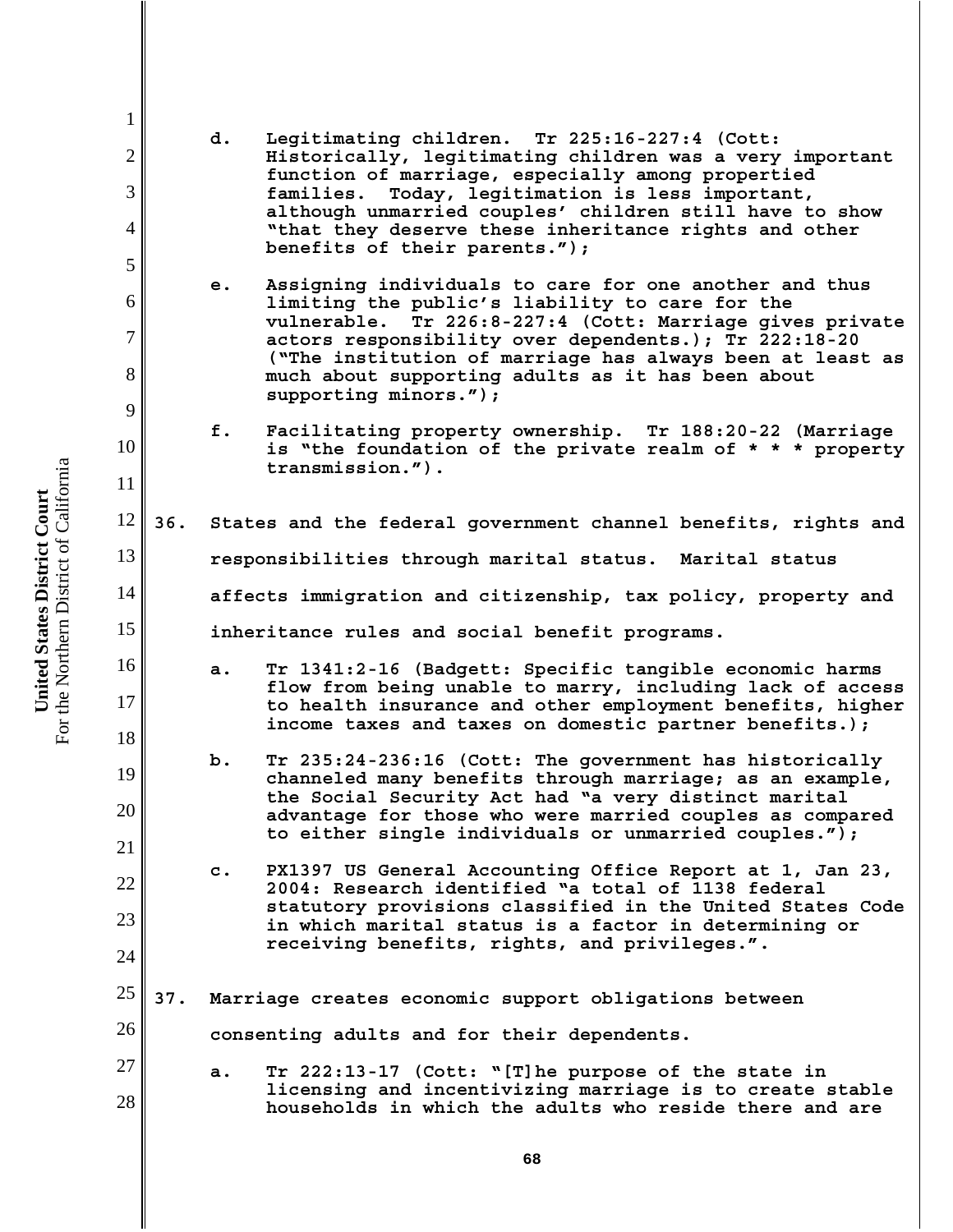1 2 3 4 5 6 7 8 9 10 11 12 13 14 15 16 17 18 19 20 21 22 23 24 25 26 27 28 **committed to one another by their own consents will support one another as well as their dependents."); b. Cal Fam Code § 720. 38. Marriage benefits both spouses by promoting physical and psychological health. Married individuals are less likely to engage in behaviors detrimental to health, like smoking or drinking heavily. Married individuals live longer on average than unmarried individuals. a. Tr 578:11-579:9 (Peplau: A recent, large-scale study by the Centers for Disease Control found that married individuals, on average, fare better on "virtually every measure" of health compared to non-married individuals.); b. PX0708 at RFA No 84: Proponents admit that opposite-sex couples who are married experience, on average, less anxiety and depression and greater happiness and satisfaction with life than do non-married opposite-sex couples or persons not involved in an intimate relationship; c. Tr 578:2-10 (Peplau: "[T]he very consistent findings from [a very large body of research on the impact of marriage on health] are that, on average, married individuals fare better. They are physically healthier. They tend to live longer. They engage in fewer risky behaviors. They look better on measures of psychological well-being."); d. Tr 688:10-12 (Egan: "[M]arried individuals are healthier, on average, and, in particular, behave themselves in healthier ways than single individuals."); e. PX1043 Charlotte A Schoenborn, Marital Status and Health: United States, 1999-2002, US Department of Health and Human Services at 1 (Dec 15, 2004): "Regardless of population subgroup (age, sex, race, Hispanic origin, education, income, or nativity) or health indicator (fair or poor health, limitations in activities, low back pain, headaches, serious psychological distress, smoking, or leisure-time physical inactivity), married adults were generally found to be healthier than adults in other marital status categories."; f. PX0803 California Health Interview Survey (2009): Married individuals are less likely to have psychological distress than individuals who are single and never married, divorced, separated, widowed or living with their partner;**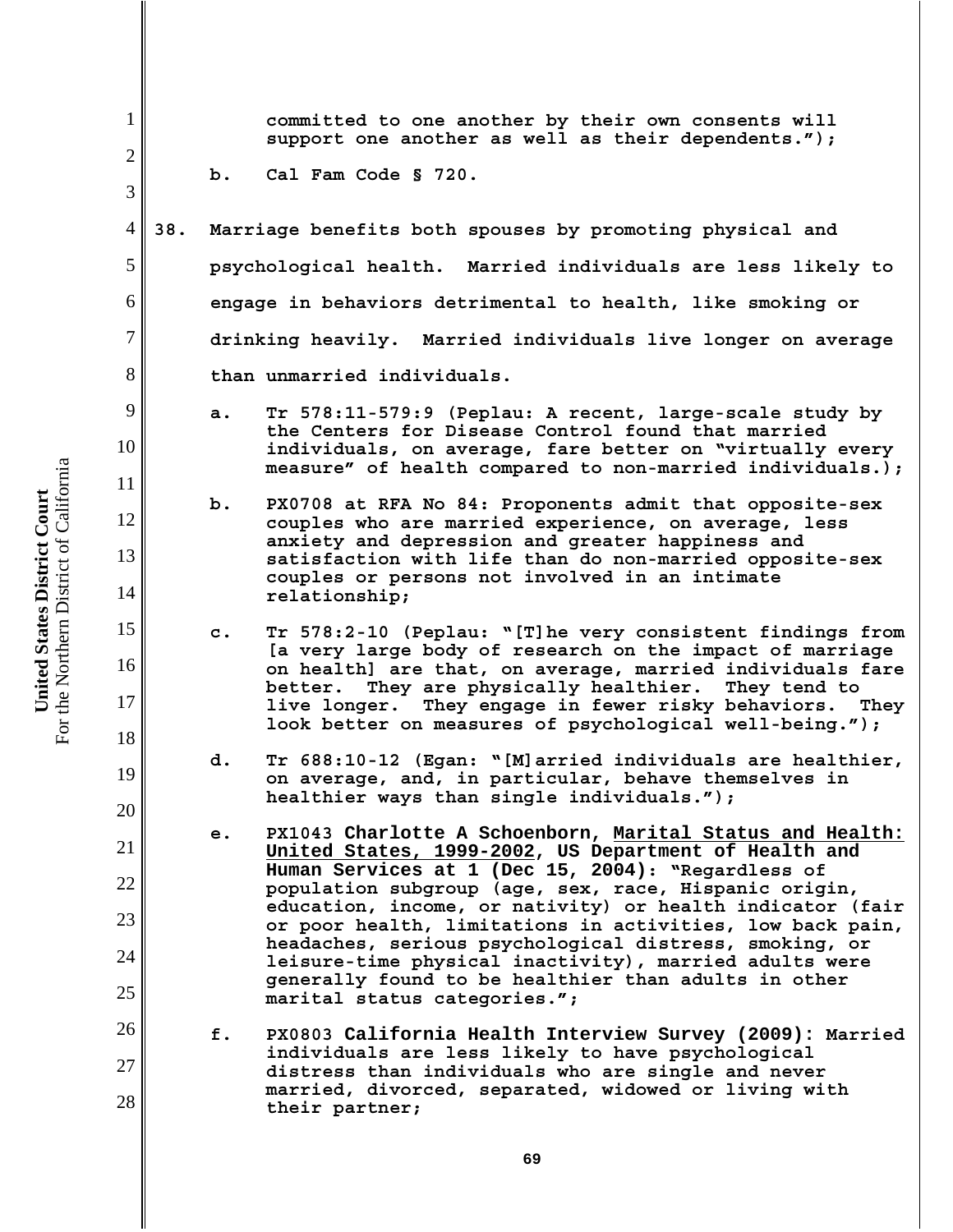| $\mathbf{1}$        |                |                                                        |                                                                                                                                                                                                                             |  |  |
|---------------------|----------------|--------------------------------------------------------|-----------------------------------------------------------------------------------------------------------------------------------------------------------------------------------------------------------------------------|--|--|
| $\mathfrak{2}$<br>3 |                | g.                                                     | PX0807 Press Release, Agency for Healthcare Research and<br>Quality, Marriage Encourages Healthy Behaviors among the<br>Elderly, Especially Men (Oct 26, 1998): Marriage<br>encourages healthy behaviors among the elderly. |  |  |
| $\overline{4}$      | 39.            |                                                        | Material benefits, legal protections and social support                                                                                                                                                                     |  |  |
|                     |                |                                                        |                                                                                                                                                                                                                             |  |  |
| 5                   |                |                                                        | resulting from marriage can increase wealth and improve                                                                                                                                                                     |  |  |
| 6                   |                | psychological well-being for married spouses.          |                                                                                                                                                                                                                             |  |  |
| 7<br>8              |                | a.                                                     | PX0809 Joseph Lupton and James P Smith, Marriage, Assets,<br>and Savings, RAND (Nov 1999): Marriage is correlated with<br>wealth accumulation;                                                                              |  |  |
| 9                   |                | b.                                                     | Tr 1332:19-1337:2 (Badgett: Marriage confers numerous                                                                                                                                                                       |  |  |
| 10                  |                |                                                        | economic benefits, including greater specialization of<br>labor and economies of scale, reduced transactions costs,                                                                                                         |  |  |
| 11                  |                |                                                        | health and insurance benefits, stronger statement of<br>commitment, greater validation and social acceptance of                                                                                                             |  |  |
| 12                  |                |                                                        | the relationship and more positive workplace outcomes.<br>Some benefits are not quantifiable but are nevertheless                                                                                                           |  |  |
| 13                  |                |                                                        | $substantial.)$ ;                                                                                                                                                                                                           |  |  |
| 14                  | $\mathbf{c}$ . |                                                        | PX0708 at RFA No 85: Proponents admit that societal<br>support is central to the institution of marriage and                                                                                                                |  |  |
| 15                  |                |                                                        | that marital relationships are typically entered in the                                                                                                                                                                     |  |  |
| 16                  |                |                                                        | presence of family members, friends and civil or<br>religious authorities;                                                                                                                                                  |  |  |
| 17                  |                | d.                                                     | PX0708 at RFA No 87: Proponents admit that marriage                                                                                                                                                                         |  |  |
| 18                  |                |                                                        | between a man and a woman can be a source of relationship<br>stability and commitment, including by creating barriers<br>and constraints on dissolving the relationship.                                                    |  |  |
| 19                  | 40.            |                                                        | The long-term nature of marriage allows spouses to specialize                                                                                                                                                               |  |  |
| 20                  |                |                                                        | their labor and encourages spouses to increase household                                                                                                                                                                    |  |  |
| 21                  |                | efficiency by dividing labor to increase productivity. |                                                                                                                                                                                                                             |  |  |
| 22                  |                | a.                                                     | Tr 1331:15-1332:9; 1332:25-1334:17 (Badgett);                                                                                                                                                                               |  |  |
| 23                  |                | $b$ .                                                  | PX0708 at RFA No 88: Proponents admit that marriage<br>between a man and a woman encourages spouses to increase<br>household efficiency, including by dividing their labor                                                  |  |  |
| 24                  |                |                                                        |                                                                                                                                                                                                                             |  |  |
| 25                  |                |                                                        | in ways that increase the family's productivity in<br>producing goods and services for family members.                                                                                                                      |  |  |
| 26                  |                |                                                        |                                                                                                                                                                                                                             |  |  |
| 27                  |                |                                                        |                                                                                                                                                                                                                             |  |  |
| 28                  |                |                                                        |                                                                                                                                                                                                                             |  |  |
|                     |                |                                                        |                                                                                                                                                                                                                             |  |  |

**United States District Court**<br>For the Northern District of California For the Northern District of California **United States District Court**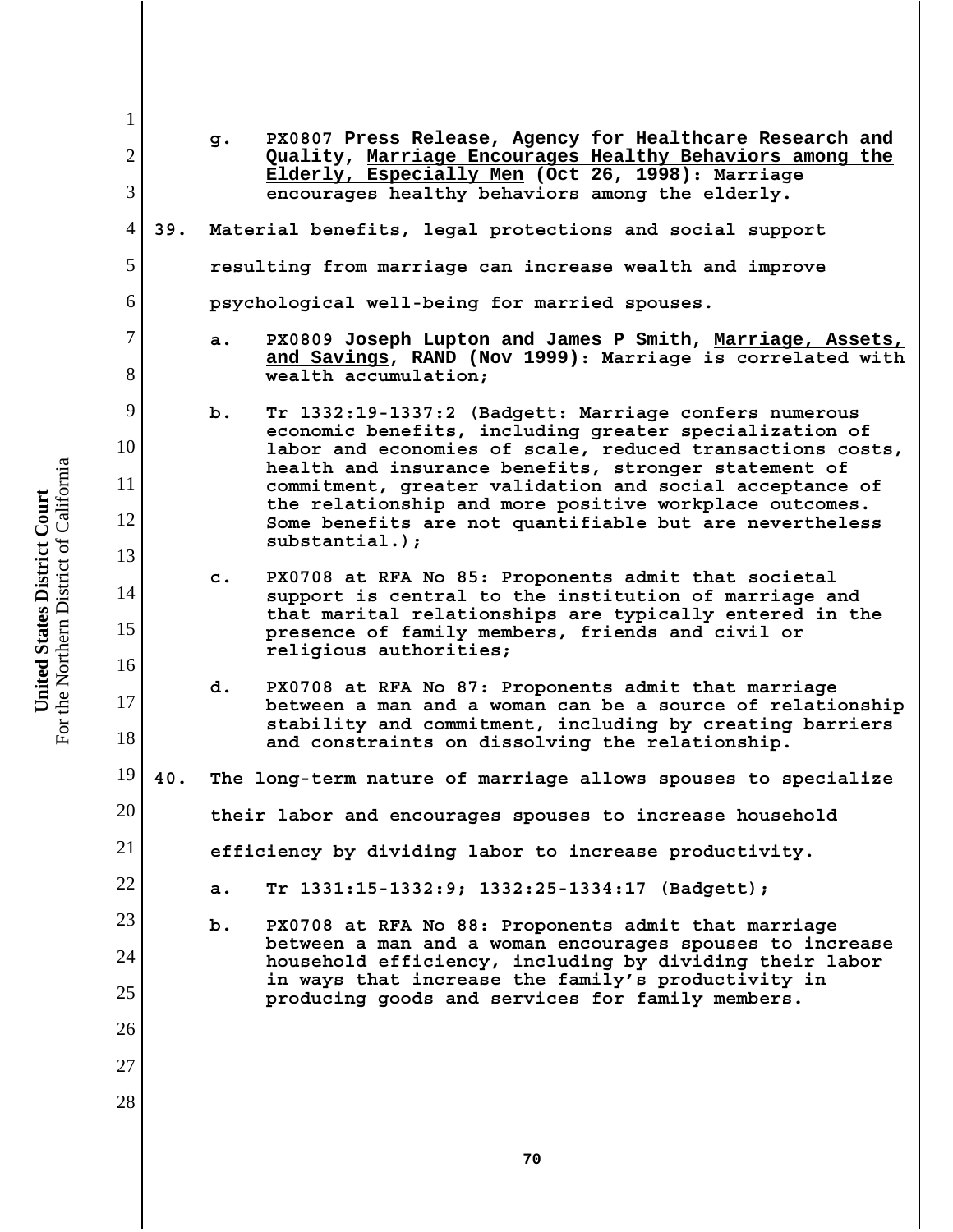1 2 3 4 5 6 7 8 9 10 11 12 13 14 15 16 17 18 19 20 21 22 23 24 25 26 27 28 **41. The tangible and intangible benefits of marriage flow to a married couple's children. a. Tr 1042:20-1043:8 (Lamb: explaining that when a cohabiting couple marries, that marriage can improve the adjustment outcomes of the couple's child because of "the advantages that accrue to marriage."); b. PX0886 Position Statement, American Psychiatric Association, Support of Legal Recognition of Same-Sex Civil Marriage (July 2005): Marriage benefits children of that couple. WHETHER ANY EVIDENCE SHOWS CALIFORNIA HAS AN INTEREST IN DIFFERENTIATING BETWEEN SAME-SEX AND OPPOSITE-SEX UNIONS 42. Same-sex love and intimacy are well-documented in human history. The concept of an identity based on object desire; that is, whether an individual desires a relationship with someone of the opposite sex (heterosexual), same sex (homosexual) or either sex (bisexual), developed in the late nineteenth century. a. Tr 531:25-533:24 (Chauncey: The categories of heterosexual and homosexual emerged in the late nineteenth century, although there were people at all time periods in American history whose primary erotic and emotional attractions were to people of the same sex.); b. Tr 2078:10-12 (Herek: "[H]eterosexual and homosexual behaviors alike have been common throughout human history[.]"); c. Tr 2064:22-23 (Herek: In practice, we generally refer to three groups: homosexuals, heterosexuals and bisexuals.); d. Tr 2027:4-9 (Herek: "[S]exual orientation is at its heart a relational construct, because it is all about a relationship of some sort between one individual and another, and a relationship that is defined by the sex of the two persons involved[.]"). 43. Sexual orientation refers to an enduring pattern of sexual, affectional or romantic desires for and attractions to men, women or both sexes. An individual's sexual orientation can**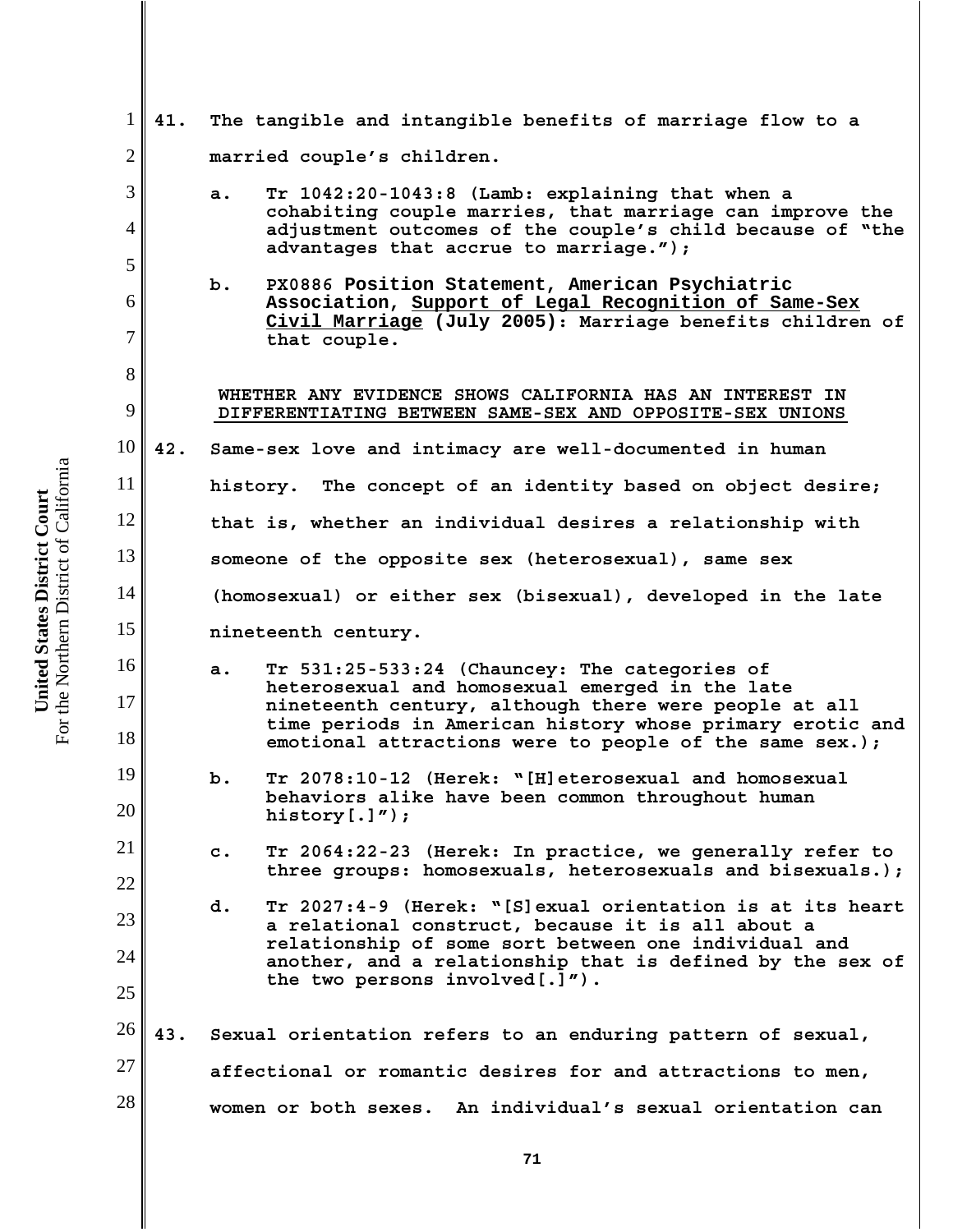**be expressed through self-identification, behavior or attraction. The vast majority of people are consistent in self-identification, behavior and attraction throughout their adult lives.**

- **a. Tr 2025:3-12 (Herek: "Sexual orientation is a term that we use to describe an enduring sexual, romantic, or intensely affectional attraction to men, to women, or to both men and women. It's also used to refer to an identity or a sense of self that is based on one's enduring patterns of attraction. And it's also sometimes used to describe an enduring pattern of behavior.");**
- **b. Tr 2060:7-11 (Herek: Most social science and behavioral research has assessed sexual orientation in terms of attraction, behavior or identity, or some combination thereof.);**
- **c. Tr 2072:19-2073:4 (Herek: "[T]he vast majority of people are consistent in their behavior, their identity, and their attractions.");**
- **d. Tr 2086:13-21 (Herek: The Laumann study (PX0943 Edward O Laumann, et al, The Social Organization of Sexuality: Sexual Practices in the United States (Chicago 1994)) shows that 90 percent of people in Laumann's sample were consistently heterosexual in their behavior, identity and attraction, and a core group of one to two percent of the sample was consistently lesbian, gay or bisexual in their behavior, identity and attraction.);**
- **e. Tr 2211:8-10 (Herek: "[I]f I were a betting person, I would say that you would do well to bet that [a person's] future sexual behavior will correspond to [his or her] current identity.").**
- 21 22 23 24 25 26 **44. Sexual orientation is commonly discussed as a characteristic of the individual. Sexual orientation is fundamental to a person's identity and is a distinguishing characteristic that defines gays and lesbians as a discrete group. Proponents' assertion that sexual orientation cannot be defined is contrary to the weight of the evidence.**
	- **a. Tr 2026:7-24 (Herek: In his own research, Herek has asked ordinary people if they are heterosexual, straight, gay,**

1

2

3

4

5

6

7

8

9

10

11

12

13

14

15

16

17

18

19

20

27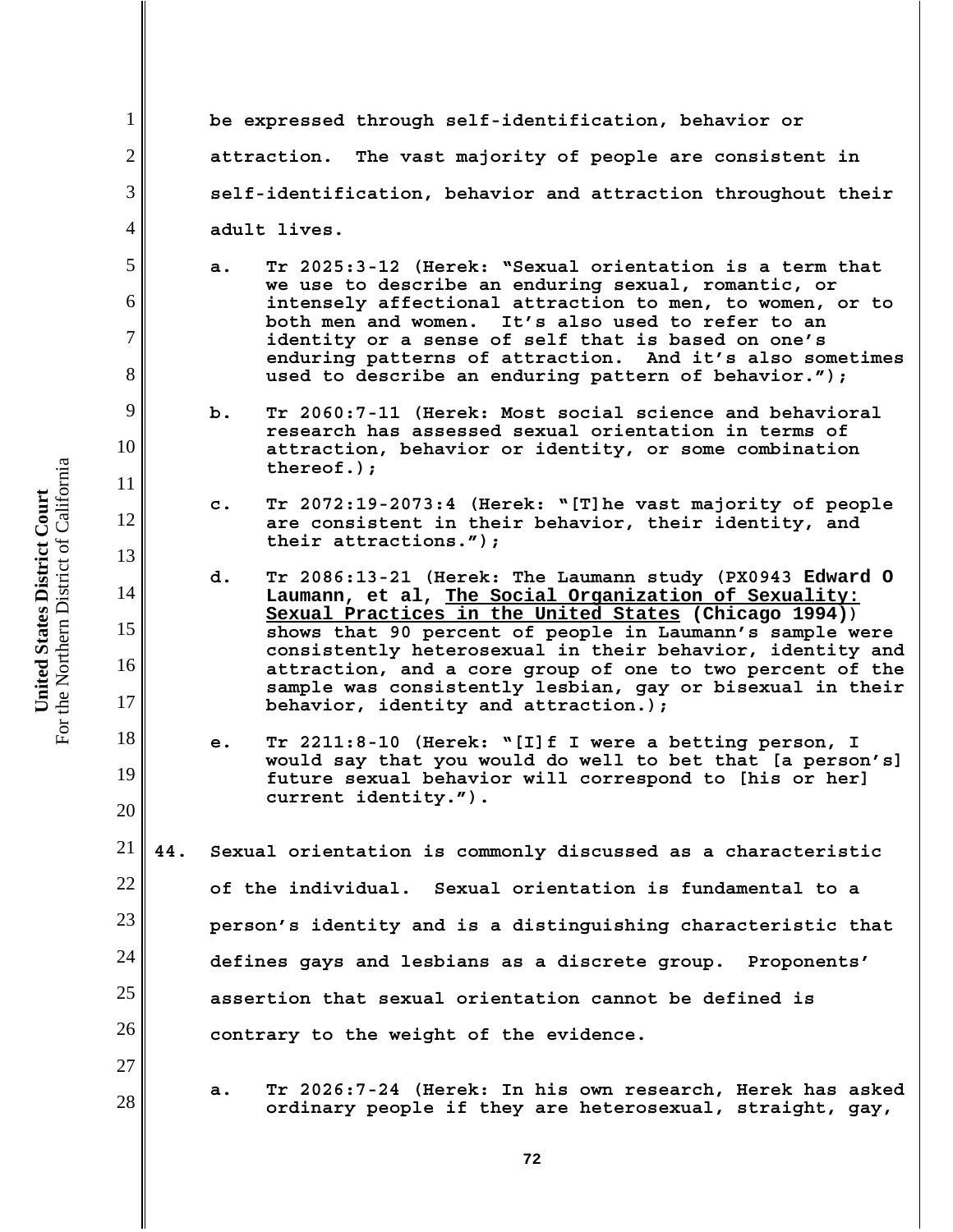**lesbian or bisexual, and that is a question people generally are able to answer.);**

- **b. Tr 858:24-859:5 (Meyer: Sexual orientation is perceived as "a core thing about who you are." People say: "This is who I am. \* \* \* [I]t is a central identity that is important.");**
- **c. Tr 2027:14-18 (Herek: These sorts of relationships, that need for intimacy and attachment is a very core part of the human experience and a very fundamental need that people have.);**
- **d. Tr 2324:8-13 (Herek: If two women wish to marry each other, it is reasonable to assume that they are lesbians. And if two men want to marry each other, it is reasonable to assume that they are gay.);**
- **e. Tr 2304:9-2309:1 (Herek: Researchers may define sexual orientation based on behavior, identity or attraction based on the purpose of a study, so that an individual studying sexually transmitted infections may focus on behavior while a researcher studying child development may focus on identity. Researchers studying racial and ethnic minorities similarly focus their definition of the population to be studied based on the purpose of the study. Most people are nevertheless consistent in their behavior, identity and attraction.);**
- **f. Tr 2176:23-2177:14 (Herek, responding to crossexamination that sexual orientation is a socially constructed classification and not a "valid concept": "[Social constructionists] are talking about the construction of [sexual orientation] at the cultural level, in the same way that we have cultural constructions of race and ethnicity and social class. \* \* \* But to say that there's no such thing as class or race or ethnicity or sexual orientation is to, I think, minimize the importance of that construction.);**
- **g. Tr 1372:10-1374:7 (Badgett: DIX1108 The Williams Institute, Best Practices for Asking Questions about Sexual Orientation on Surveys (Nov 2009), includes a discussion about methods for conducting surveys; it does not conflict with the substantial evidence demonstrating that sexual orientation is a distinguishing characteristic that defines gay and lesbian individuals as a discrete group.).**
- 26 27 28 **45. Proponents' campaign for Proposition 8 assumed voters understood the existence of homosexuals as individuals distinct from heterosexuals.**

1

2

3

4

5

6

7

8

9

10

11

12

13

14

15

16

17

18

19

20

21

22

23

24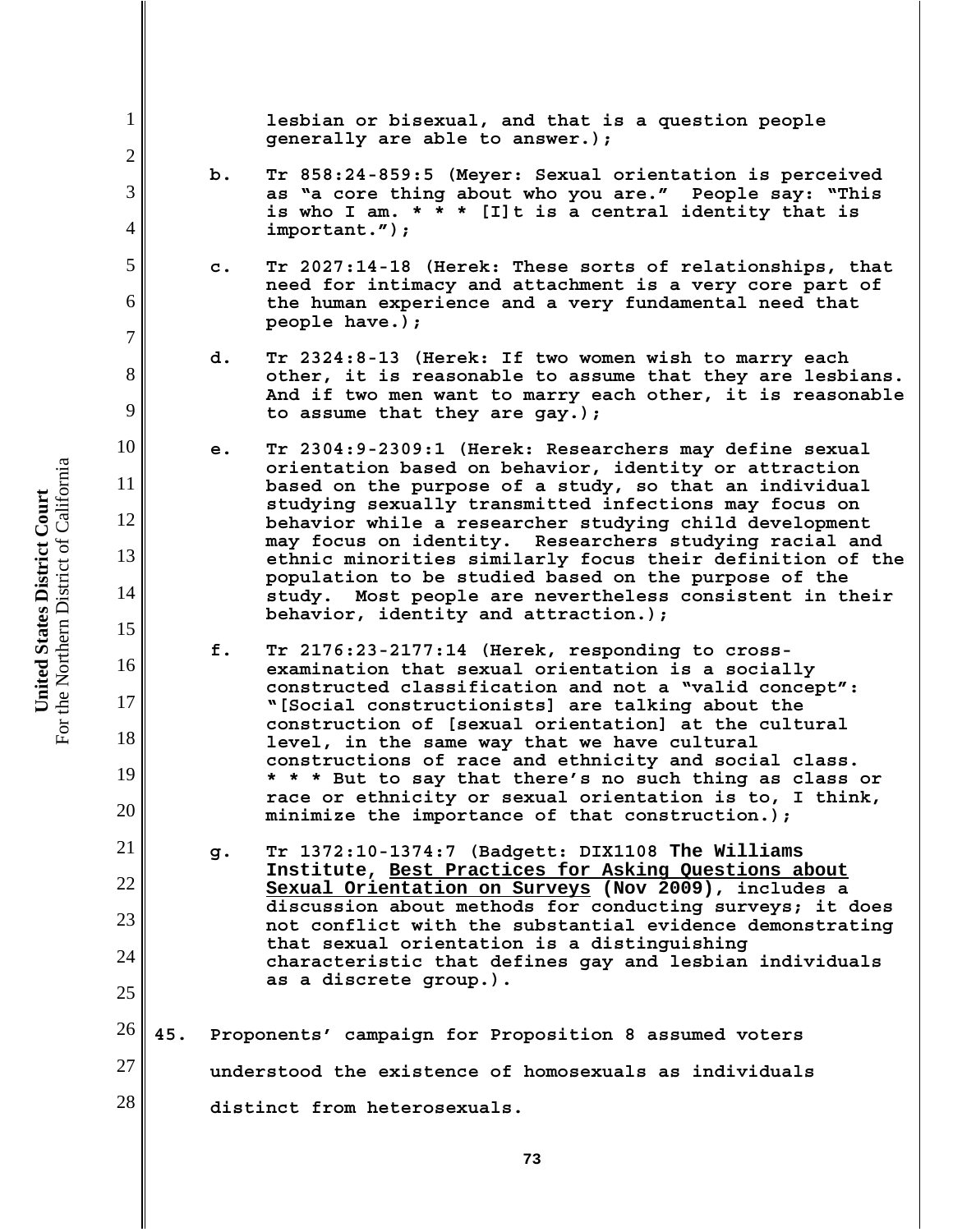- **a. PX0480A Video supporting Proposition 8: Supporters of Proposition 8 identified "homosexuals and those sympathetic to their demands" as supporters of marriage for same-sex couples;**
- **b. PX2153 Advertisement, Honest Answers to Questions Many Californians Are Asking About Proposition 8, Protect Marriage (2008): "The 98% of Californians who are not gay should not have their religious freedoms and freedom of expression be compromised to afford special legal rights for the 2% of Californians who are gay.";**
- **c. PX2156 Protect Marriage, Myths and Facts About Proposition 8: "Proposition 8 does not interfere with gays living the lifestyle they choose. However, while gays can live as they want, they should not have the right to redefine marriage for the rest of society.";**
- **d. PX0021 Leaflet, California Family Council, The California Marriage Protection Act ("San Diego County's 'Tipping Point'") at 2: The leaflet asserts that "homosexuals" do not want to marry; instead, the goal of the "homosexual community" is to annihilate marriage;**
- **e. PX0577 Frank Schubert and Jeff Flint, Passing Prop 8, Politics at 45 (Feb 2009): The Proposition 8 campaign was organized in light of the fact that many Californians are "tolerant" of gays;**
- **f. PX0001 California Voter Information Guide, California General Election, Tuesday, November 4, 2008 at PM 3365: "[W]hile gays have the right to their private lives, they do not have the right to redefine marriage for everyone else" (emphasis in original).**
- 19 20 21 22 **46. Individuals do not generally choose their sexual orientation. No credible evidence supports a finding that an individual may, through conscious decision, therapeutic intervention or any other method, change his or her sexual orientation.**
	- **a. Tr 2032:15-22 (Herek: Herek has conducted research in which he has found that the vast majority of lesbians and gay men, and most bisexuals as well, when asked how much choice they have about their sexual orientation say that they have "no choice" or "very little choice" about it.);**
- 26 27 28 **b. Tr 2054:12-2055:24 (Herek: PX0928 at 39 contains a table that reports data on approximately 2,200 people who responded to questions about how much choice they had about being lesbian, gay or bisexual. Among gay men, 87 percent said that they experienced no or little choice**

For the Northern District of California For the Northern District of California United States District Court **United States District Court**

1

2

3

4

5

6

7

8

9

10

11

12

13

14

15

16

17

18

23

24

25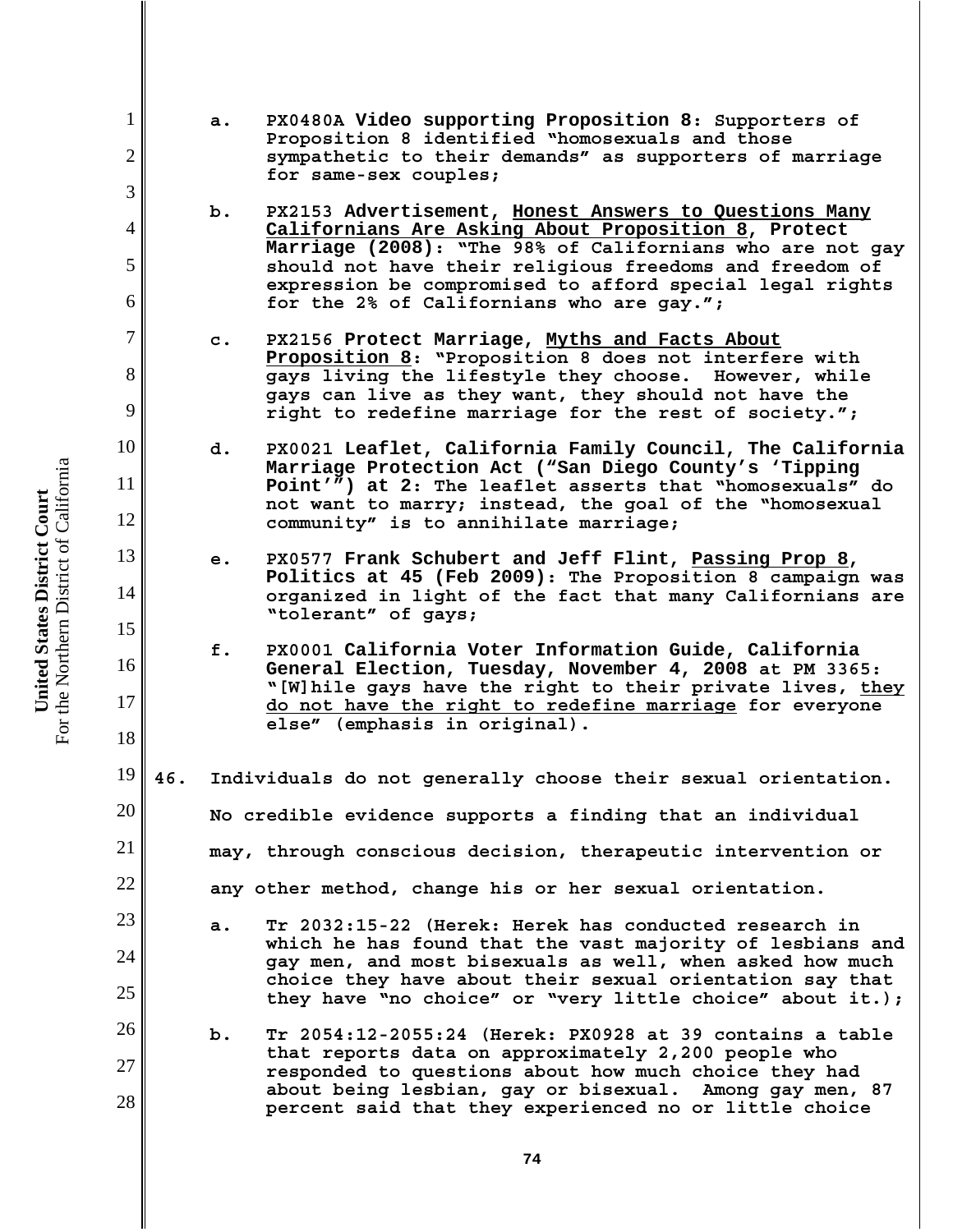**about their sexual orientation. Among lesbians, 70 percent said that they had no or very little choice about their sexual orientation.); Tr 2056:4-25 (Herek: PX0930 demonstrates that 88 percent of gay men reported that they had "no choice at all" about their sexual orientation, and 68 percent of lesbians said they had "no choice at all," and another 15 percent reported a small amount of choice.);**

- **c. Tr 2252:1-10 (Herek: "It is certainly the case that there have been many people who, most likely because of societal stigma, wanted very much to change their sexual orientation and were not able to do so.");**
- **d. Tr 2314:3-17 (Herek: Herek agrees with Peplau's statement that "[c]laims about the potential erotic plasticity of women do not mean that most women will actually exhibit change over time. At a young age, many women adopt patterns of heterosexuality that are stable across their lifetime. Some women adopt enduring patterns of same-sex attractions and relationships.");**
- **e. Tr 2202:8-22 (Herek: "[M]ost people are brought up in society assuming that they will be heterosexual. Little boys are taught that they will grow up and marry a girl. Little girls are taught they will grow up and marry a boy. And growing up with those expectations, it is not uncommon for people to engage in sexual behavior with someone of the other sex, possibly before they have developed their real sense of who they are, of what their sexual orientation is. And I think that's one of the reasons why \* \* \* [gay men and lesbians have] experience[d] heterosexual intercourse. \* \* \* [I]t is not part of their identity. It's not part of who they are, and not indicative of their current attractions.");**
- **f. Tr 2033:6-2034:20 (Herek: Therapies designed to change an individual's sexual orientation have not been found to be effective in that they have not been shown to consistently produce the desired outcome without causing harm to the individuals involved.); Tr 2039:1-3 (Herek: Herek is not aware of any major mental health organizations that have endorsed the use of such therapies.);**
- **g. Tr 140:6, 141:14-19 (Perry: Perry is a lesbian and feels that she was born with her sexual orientation. At 45 years old, she does not think that it might somehow change.);**
- **h. Tr 166:24-167:9 (Stier: Stier is 47 years old and has** fallen in love one time in her life -- with Perry.);
	- **i. Tr 77:4-5 (Zarrillo: Zarrillo has been gay "as long as [he] can remember.");**

For the Northern District of California For the Northern District of California United States District Court **United States District Court**

1

2

3

4

5

6

7

8

9

10

11

12

13

14

15

16

17

18

19

20

21

22

23

24

25

26

27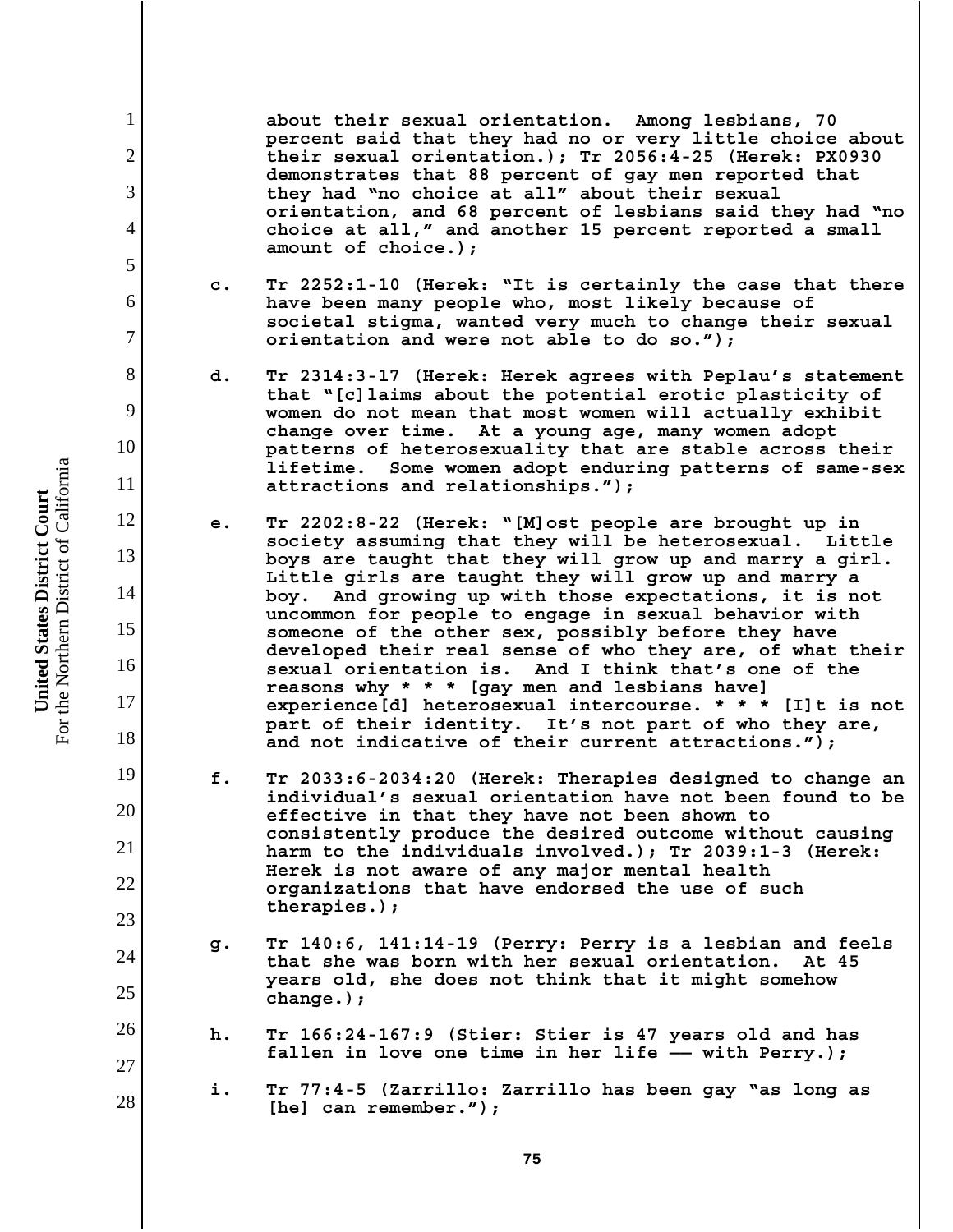**United States District Court**<br>For the Northern District of California For the Northern District of California **United States District Court**

| $\mathbf{1}$   |     | j.             | Tr 91:15-17 (Katami: Katami has been a "natural-born gay"<br>"as long as he can remember.");                                                                                                                                          |
|----------------|-----|----------------|---------------------------------------------------------------------------------------------------------------------------------------------------------------------------------------------------------------------------------------|
| $\overline{2}$ |     | k.             | Tr 1506:2-11 (Kendall: "When I was a little kid, I knew I                                                                                                                                                                             |
| 3              |     |                | liked other boys. But I didn't realize that meant I was<br>gay until I was, probably, 11 or 12 years old. * * * I<br>ended up looking up the word 'homosexual' in the<br>dictionary. And I remember reading the definition[.]         |
| $\overline{4}$ |     |                |                                                                                                                                                                                                                                       |
| 5<br>6         |     |                | * * * And it slowly dawned on me that that's what I<br>was. $'$ );                                                                                                                                                                    |
| 7              |     | 1.             | Tr 1510:6-8 (Kendall: "I knew I was gay just like I knew                                                                                                                                                                              |
| 8              |     |                | I'm short and I'm half Hispanic. And I just never<br>thought that those facts would change.").                                                                                                                                        |
| 9              | 47. |                |                                                                                                                                                                                                                                       |
|                |     |                | California has no interest in asking gays and lesbians to                                                                                                                                                                             |
| 10             |     |                | change their sexual orientation or in reducing the number of                                                                                                                                                                          |
| 11             |     |                | gays and lesbians in California.                                                                                                                                                                                                      |
| 12             |     | a.             | PX0707 at RFA No 21: Proponents admit that same-sex                                                                                                                                                                                   |
| 13             |     |                | sexual orientation does not result in any impairment in<br>judgment or general social and vocational capabilities;                                                                                                                    |
| 14             |     | b.             | PX0710 at RFA No 19: Attorney General admits that sexual                                                                                                                                                                              |
| 15             |     |                | orientation bears no relation to a person's ability to<br>perform in or contribute to society;                                                                                                                                        |
| 16             |     | $\mathbf{c}$ . | PX0710 at RFA No 22: Attorney General admits that the                                                                                                                                                                                 |
| 17             |     |                | laws of California recognize no relationship between a<br>person's sexual orientation and his or her ability to<br>raise children; to his or her capacity to enter into a<br>relationship that is analogous to marriage; or to his or |
| 18             |     |                |                                                                                                                                                                                                                                       |
| 19             |     |                | her ability to participate fully in all economic and<br>social institutions, with the exception of civil                                                                                                                              |
| 20             |     |                | marriage;                                                                                                                                                                                                                             |
| 21             |     | d.             | Tr 1032:6-12 (Lamb: Gay and lesbian sexual orientations<br>are "normal variation[s] and are considered to be aspects                                                                                                                  |
| 22             |     |                | of well-adjusted behavior.");                                                                                                                                                                                                         |
| 23             |     | е.             | Tr 2027:19-2028:2 (Herek: Homosexuality is not considered<br>The American Psychiatric Association,<br>a mental disorder.                                                                                                              |
| 24             |     |                | the American Psychological Association and other major<br>professional mental health associations have all gone on                                                                                                                    |
| 25             |     |                | record affirming that homosexuality is a normal<br>expression of sexuality and that it is not in any way a                                                                                                                            |
| 26             |     |                | form of pathology.);                                                                                                                                                                                                                  |
| 27             |     | f.             | Tr 2530:25-2532:25 (Miller: Miller agrees that "[c]ourts                                                                                                                                                                              |
| 28             |     |                | and legal scholars have concluded that sexual orientation<br>is not related to an individual's ability to contribute<br>to society or perform in the workplace.").                                                                    |
|                |     |                |                                                                                                                                                                                                                                       |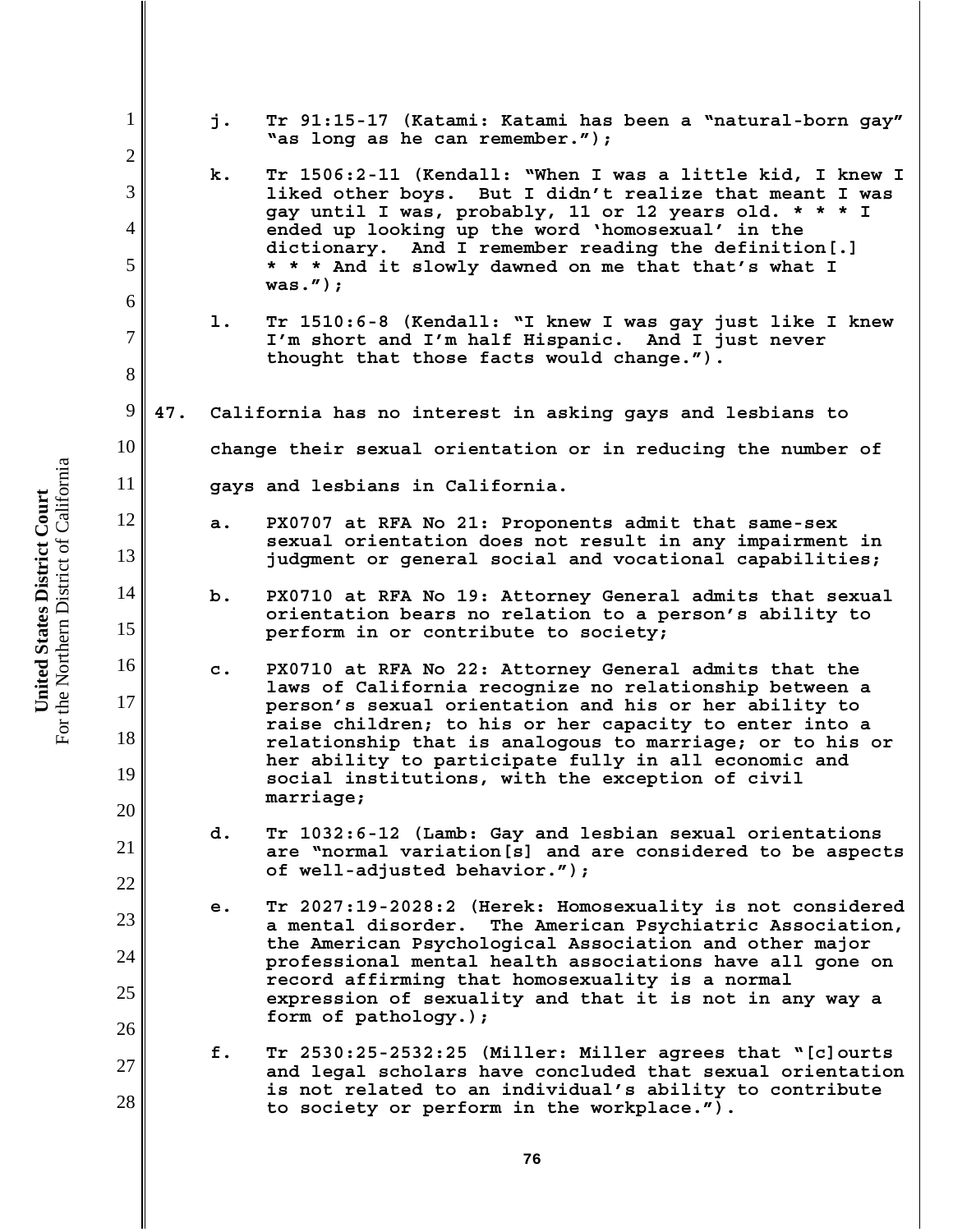**48. Same-sex couples are identical to opposite-sex couples in the characteristics relevant to the ability to form successful marital unions. Like opposite-sex couples, same-sex couples have happy, satisfying relationships and form deep emotional bonds and strong commitments to their partners. Standardized measures of relationship satisfaction, relationship adjustment and love do not differ depending on whether a couple is samesex or opposite-sex.**

- **a. PX0707 at RFA No 65: Proponents admit that gay and lesbian individuals, including plaintiffs, have formed lasting, committed and caring relationships with persons of the same sex and same-sex couples share their lives and participate in their communities together;**
- **b. PX0707 at RFA No 58: Proponents admit that many gay men and lesbians have established loving and committed relationships;**
- **c. PX0710 at RFA No 65: Attorney General admits that gay men and lesbians have formed lasting, committed and caring same-sex relationships and that same-sex couples share their lives and participate in their communities together;**
- **d. PX0710 at RFA No 58: Attorney General admits that California law implicitly recognizes an individual's capacity to establish a loving and long-term committed relationship with another person that does not depend on the individual's sexual orientation;**
- **e. Tr 583:12-585:21 (Peplau: Research that has compared the quality of same-sex and opposite-sex relationships and the processes that affect those relationships consistently shows "great similarity across couples, both same-sex and heterosexual.");**
- **f. Tr 586:22-587:1 (Peplau: Reliable research shows that "a substantial proportion of lesbians and gay men are in relationships, that many of those relationships are long-term.");**
- **g. PX2545 (Young Nov 13 2009 Dep Tr 122:17-123:1: Young agrees with the American Psychoanalytic Association's statement that "gay men and lesbians possess the same potential and desire for sustained loving and lasting relationships as heterosexuals."); PX2544 at 12:40-14:15 (video of same);**

For the Northern District of California For the Northern District of California United States District Court **United States District Court**

1

2

3

4

5

6

7

8

9

10

11

12

13

14

15

16

17

18

19

20

21

22

23

24

25

26

27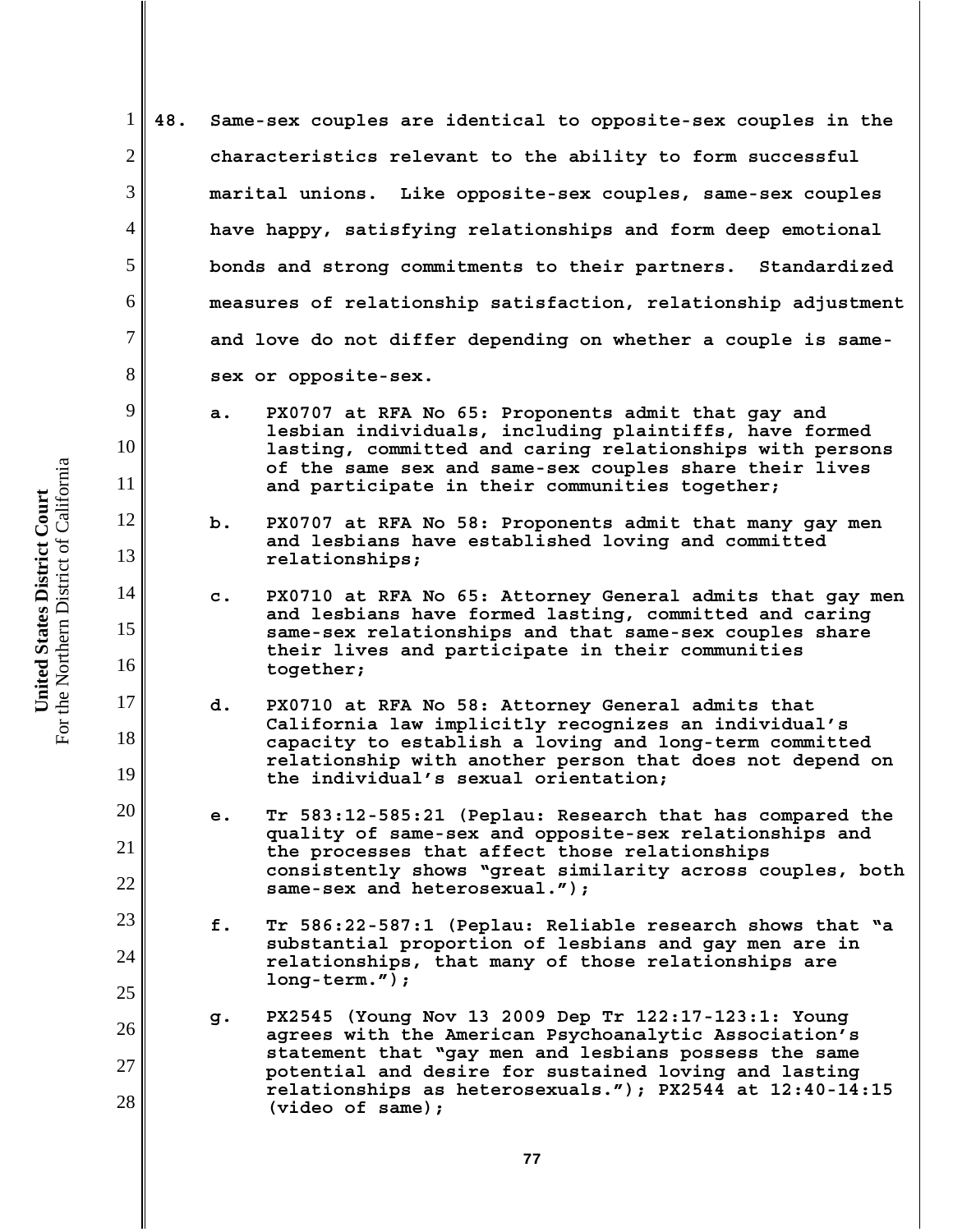1 2 3 4 5 6 7 8 9 10 11 12 13 14 15 16 17 18 19 20 21 22 23 24 25 26 27 28 **h. PX2545 (Young Nov 13, 2009 Dep Tr 100:17-101:5: Young agrees that love and commitment are reasons both gay people and heterosexuals have for wanting to marry.); PX2544 at 10:35-10:55 (video of same); i. Tr 1362:17-21 (Badgett: Same-sex couples wish to marry for many of the same reasons that opposite-sex couples marry.); j. Tr 1362:5-10 (Badgett: Same-sex couples have more similarities than differences with opposite-sex couples, and any differences are marginal.); k. PX2096 Adam Romero, et al, Census Snapshot: California, The Williams Institute at 1 (Aug 2008): "In many ways, the more than 107,000 same-sex couples living in California are similar to married couples. According to Census 2000, they live throughout the state, are racially and ethnically diverse, have partners who depend upon one another financially, and actively participate in California's economy. Census data also show that 18% of same-sex couples in California are raising children." 49. California law permits and encourages gays and lesbians to become parents through adoption, foster parenting or assistive reproductive technology. Approximately eighteen percent of same-sex couples in California are raising children. a. PX0707 at RFA No 66: Proponents admit that gay and lesbian individuals raise children together; b. PX0710 at RFA No 22: Attorney General admits that the laws of California recognize no relationship between a person's sexual orientation and his or her ability to raise children; c. PX0709 at RFA No 22: Governor admits that California law does not prohibit individuals from raising children on the basis of sexual orientation; d. PX0710 at RFA No 57: Attorney General admits that California law protects the right of gay men and lesbians in same-sex relationships to be foster parents and to adopt children by forbidding discrimination on the basis of sexual orientation; e. Cal Welf & Inst Code § 16013(a): "It is the policy of this state that all persons engaged in providing care and services to foster children \* \* \* shall not be subjected to discrimination or harassment on the basis of their**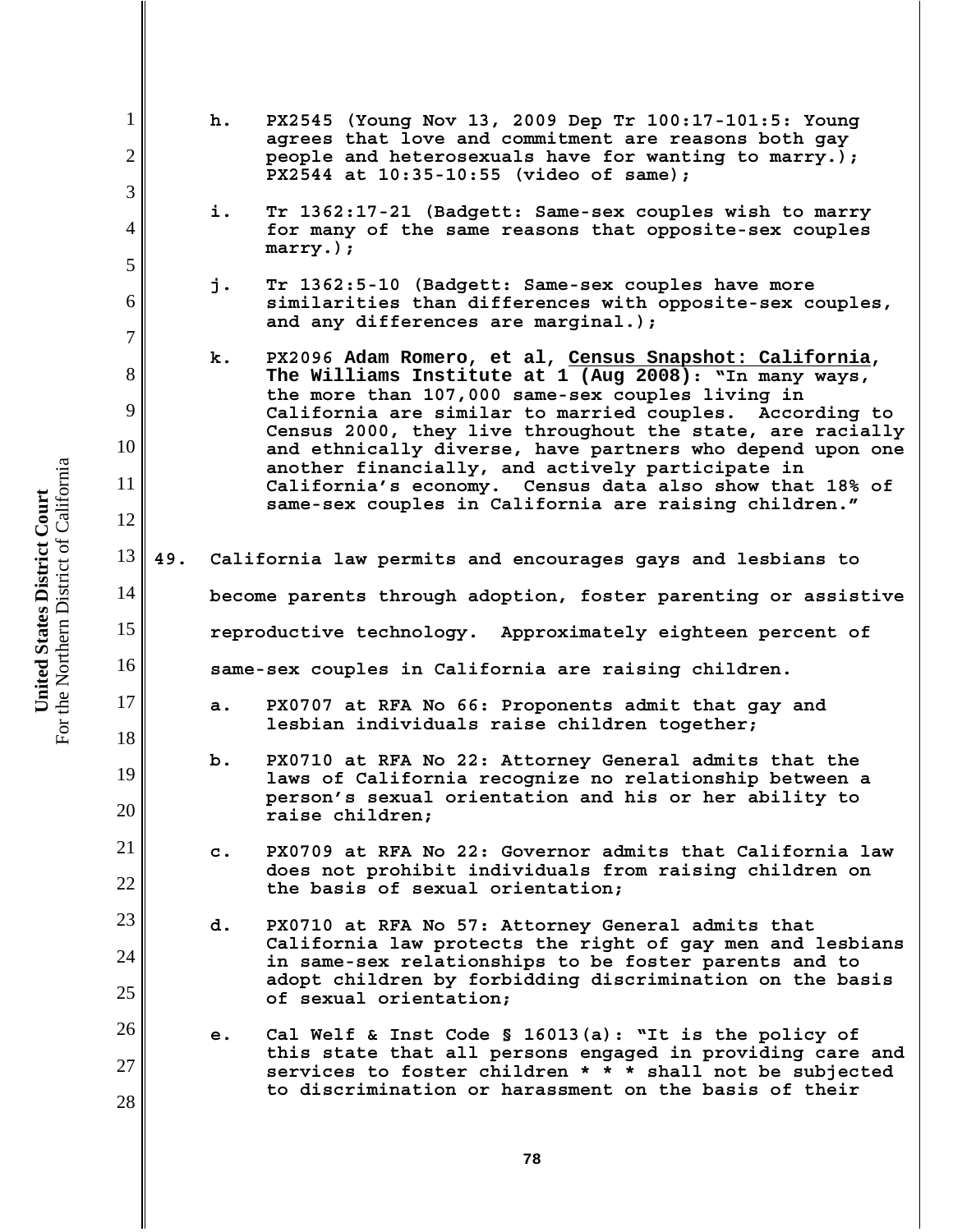1 2 3 4 5 6 7 8 9 10 11 12 13 14 15 16 17 18 19 20 21 22 23 24 25 26 27 28 **clients' or their own actual or perceived \* \* \* sexual orientation."; f. Cal Fam Code § 297.5(d): "The rights and obligations of registered domestic partners with respect to a child of either of them shall be the same as those of spouses."; g. Elisa B v Superior Court, 117 P3d 660, 670 (Cal 2005) (holding that under the Uniform Parentage Act, a parent may have two parents of the same sex); h. PX2096 Adam Romero, et al, Census Snapshot: California, The Williams Institute at 2 (Aug 2008): "18% of same-sex couples in California are raising children under the age of 18."; i. Tr 1348:23-1350:2 (Badgett: Same-sex couples in California are raising 37,300 children under the age of 18.). 50. Same-sex couples receive the same tangible and intangible benefits from marriage that opposite-sex couples receive. a. Tr 594:17-20 (Peplau: "My opinion, based on the great similarities that have been documented between same-sex couples and heterosexual couples, is th[at] if same-sex couples were permitted to marry, that they also would enjoy the same benefits [from marriage]."); b. Tr 598:1-599:19 (Peplau: Married same-sex couples in Massachusetts have reported various benefits from marriage including greater commitment to the relationship, more acceptance from extended family, less worry over legal problems, greater access to health benefits and benefits for their children.); c. PX0787 Position Statement, American Psychiatric Association, Support of Legal Recognition of Same-Sex Civil Marriage at 1 (July 2005): "In the interest of maintaining and promoting mental health, the American Psychiatric Association supports the legal recognition of same-sex civil marriage with all rights, benefits, and responsibilities conferred by civil marriage, and opposes restrictions to those same rights, benefits, and responsibilities." 51. Marrying a person of the opposite sex is an unrealistic option for gay and lesbian individuals. a. PX0707 at RFA No 9: Proponents admit that for many gay and lesbian individuals, marriage to an individual of the opposite sex is not a meaningful alternative;**

For the Northern District of California For the Northern District of California United States District Court **United States District Court**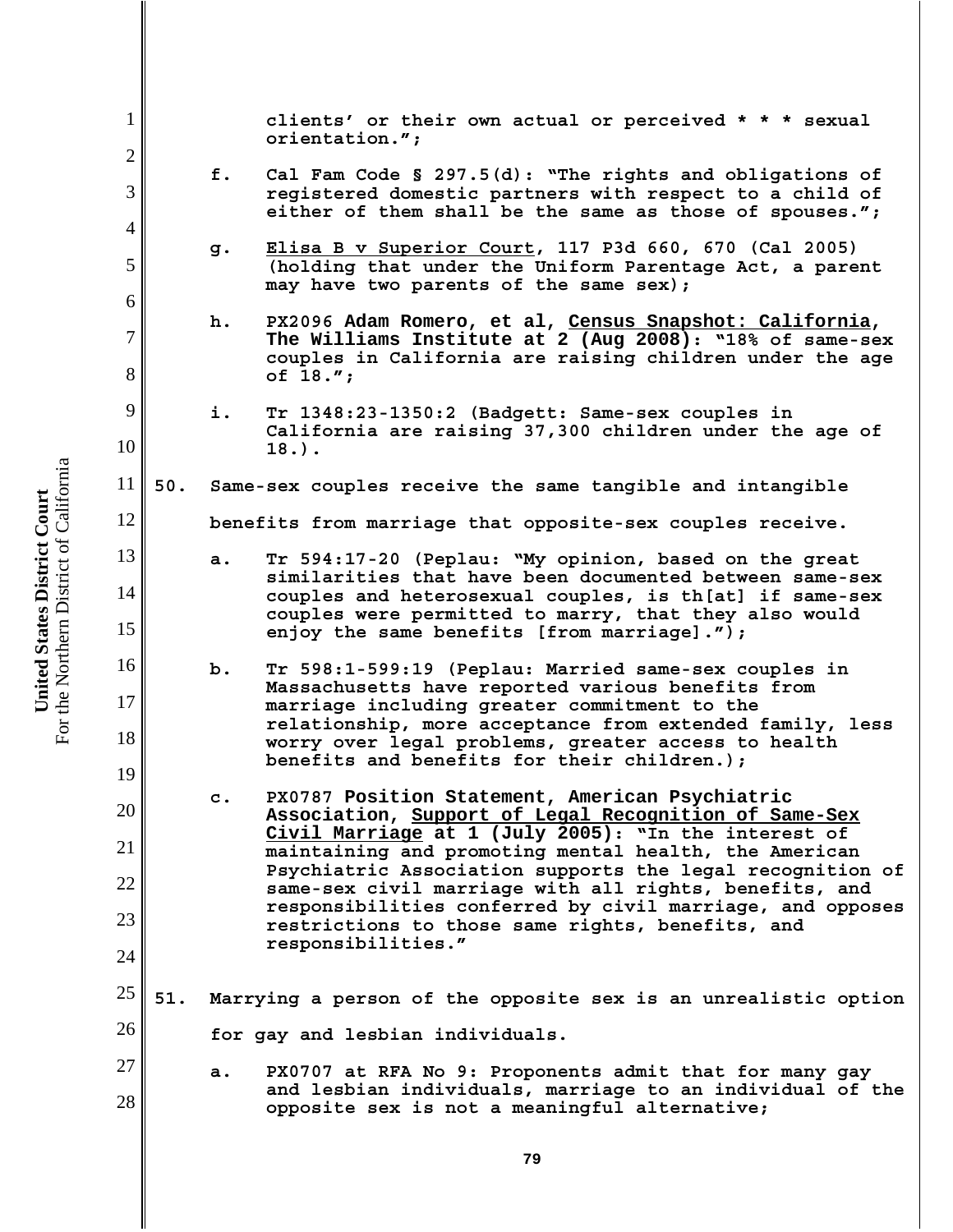For the Northern District of California For the Northern District of California United States District Court **United States District Court**

1

2

3

4

5

6

7

8

9

10

11

12

13

14

17

18

19

20

21

22

23

24

25

26

27

28

- **b. PX0710 at RFA No 9: Attorney General admits that for gay men and lesbians, opposite-sex marriage may not be a meaningful alternative to same-sex marriage to the extent that it would compel them to negate their sexual orientation and identity;**
	- **c. Tr 85:9-21 (Zarrillo: "I have no attraction, desire, to be with a member of the opposite sex.");**
- **d. Tr 2042:14-25 (Herek: While gay men and lesbians in California are permitted to marry, they are only permitted to marry a member of the opposite sex. For the vast majority of gay men and lesbians, that is not a realistic option. This is true because sexual orientation is about the relationships people form —— it defines the universe of people with whom one is able to form the sort of intimate, committed relationship that would be the basis for marriage.);**
- **e. Tr 2043:1-2044:10 (Herek: Some gay men and lesbians have married members of the opposite sex, but many of those marriages dissolve, and some of them experience considerable problems simply because one of the partners is gay or lesbian. A gay or lesbian person marrying a person of the opposite sex is likely to create a great deal of conflict and tension in the relationship.).**
- 15 16 **52. Domestic partnerships lack the social meaning associated with marriage, and marriage is widely regarded as the definitive**

**expression of love and commitment in the United States.**

- **a. PX0707 at RFA No 38: Proponents admit that there is a significant symbolic disparity between domestic partnership and marriage;**
- **b. PX0707 at RFA No 4: Proponents admit that the word "marriage" has a unique meaning;**
	- **c. Tr 207:9-208:6 (Cott, describing the social meaning of marriage in our culture: Marriage has been the "happy ending to the romance." Marriage "is the principal happy ending in all of our romantic tales"; the "cultural polish on marriage" is "as a destination to be gained by any couple who love one another.");**
- **d. Tr 208:9-17 (Cott: "Q. Let me ask you this. How does the cultural value and the meaning, social meaning of marriage, in your view, compare with the social meaning of domestic partnerships and civil unions? A. I appreciate the fact that several states have extended — maybe it's many states now, have extended most of the material rights and benefits of marriage to people who**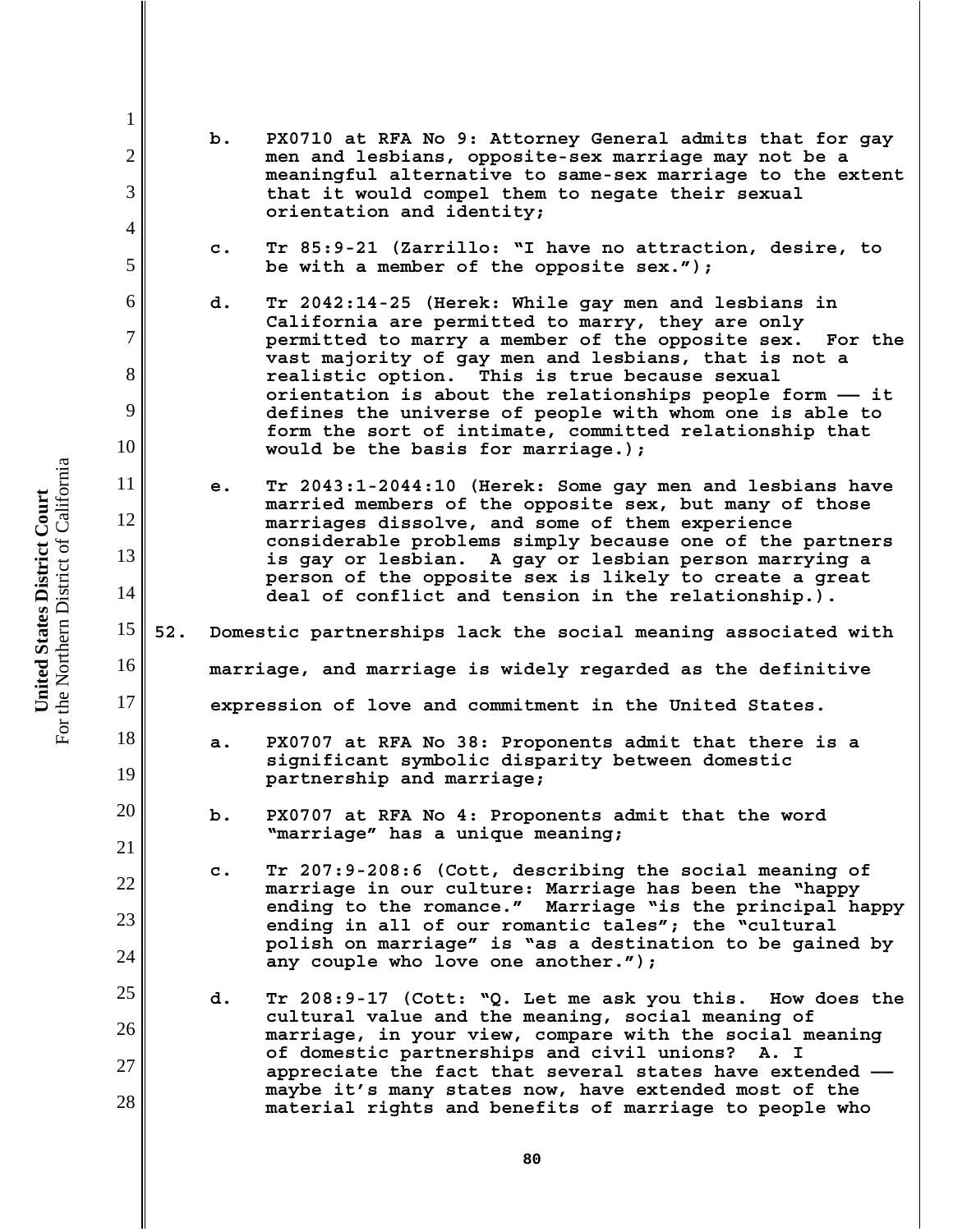**have civil unions or domestic partnerships. But there really is no comparison, in my historical view, because there is nothing that is like marriage except marriage.");**

- **e. Tr 611:1-7 (Peplau: "I have great confidence that some of the things that come from marriage, believing that you are part of the first class kind of relationship in this country, that you are \* \* \* in the status of relationships that this society most values, most esteems, considers the most legitimate and the most appropriate, undoubtedly has benefits that are not part of domestic partnerships.");**
- **f. Tr 1342:14-1343:12 (Badgett: Some same-sex couples who might marry would not register as domestic partners because they see domestic partnership as a second class status.);**
- **g. Tr 1471:1-1472:8 (Badgett: Same-sex couples value the social recognition of marriage and believe that the alternative status conveys a message of inferiority.);**
- **h. Tr 1963:3-8 (Tam: "If 'domestic partner' is defined as it is now, then we can explain to our children that, yeah, there are some same-sex person wants to have a lifetime together as committed partners, and that is called 'domestic partner,' but it is not 'marriage.'" (as stated)).**
- 16 **53. Domestic partners are not married under California law.**

**California domestic partnerships may not be recognized in**

**other states and are not recognized by the federal government.**

- **a. Cal Fam Code §§ 297-299.6 (establishing domestic partnership as separate from marriage);**
- **b. Compare Doc #686 at 39 with Doc #687 at 47: The court asked the parties to identify which states recognize California domestic partnerships. No party could identify with certainty the states that recognize them. Plaintiffs and proponents agree only that Connecticut, New Jersey and Washington recognize California domestic partnerships. See also #688 at 2: "To the best of the Administrative Defendants' knowledge," Connecticut, Washington DC, Washington, Nevada, New Hampshire and New Jersey recognize California domestic partnerships;**
- 26 27 28 **c. Gill v Office of Personnel Management et al, No 09-10309- JLT at Doc #70 (July 8, 2010) (holding the federal Defense of Marriage Act ("DOMA") unconstitutional as applied to plaintiffs who are married under state law. (Domestic partnerships are not available in Massachusetts**

1

2

3

4

5

6

7

8

9

10

11

12

13

14

15

17

18

19

20

21

22

23

24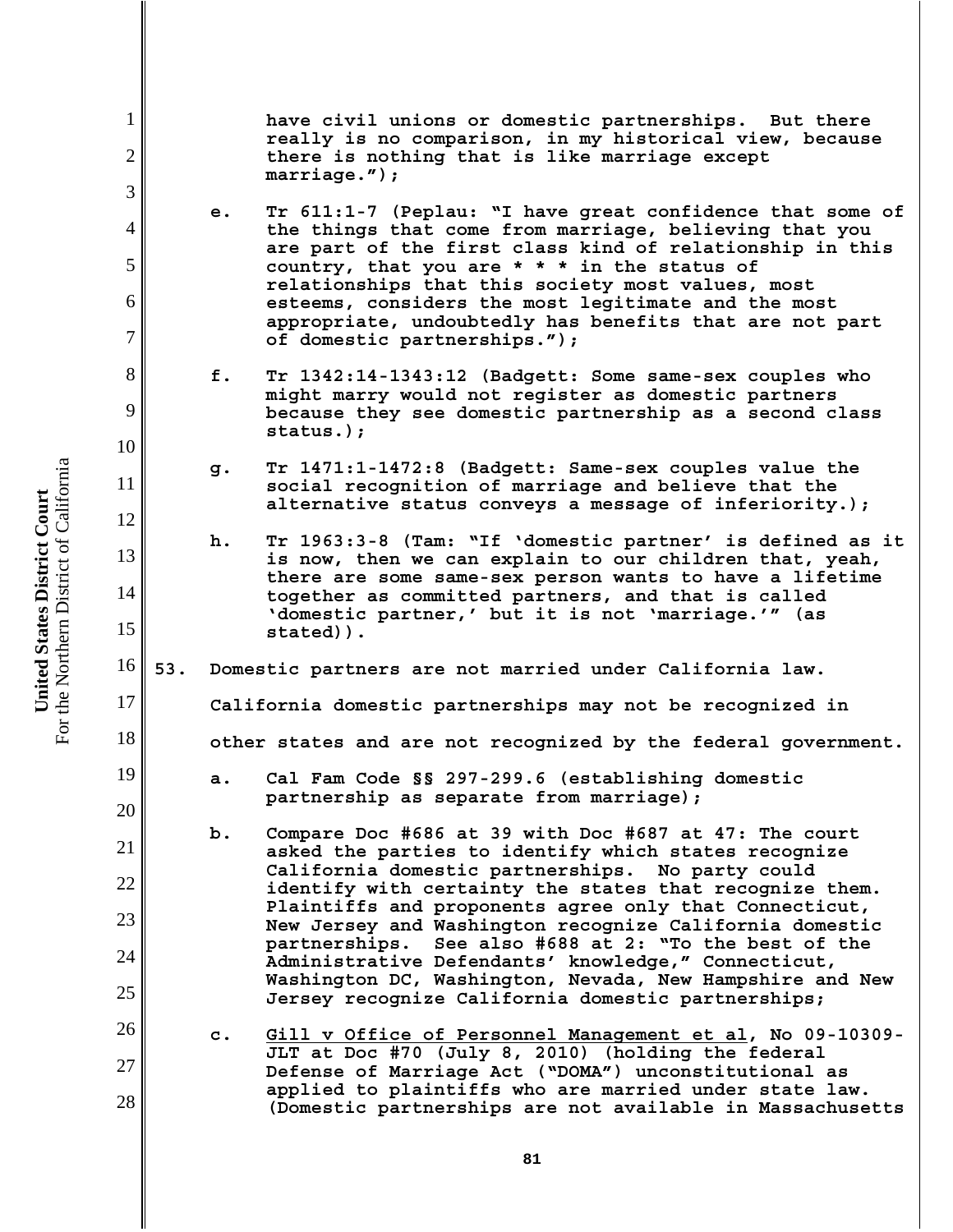For the Northern District of California For the Northern District of California United States District Court **United States District Court**

1 2 3 4 5 6 7 8 9 10 11 12 13 14 15 16 17 18 19 20 21 22 23 24 25 26 27 28 **82 and thus the court did not address whether a person in a domestic partnership would have standing to challenge DOMA.)); see also In re Karen Golinski, 587 F3d 901, 902 (9th Cir 2009) (finding that Golinski could obtain coverage for her wife under the Federal Employees Health Benefits Act without needing to consider whether the result would be the same for a federal employee's domestic partner). 54. The availability of domestic partnership does not provide gays and lesbians with a status equivalent to marriage because the cultural meaning of marriage and its associated benefits are intentionally withheld from same-sex couples in domestic partnerships. a. Tr 613:23-614:12 (Peplau: There is a significant symbolic disparity between marriage and domestic partnerships; a domestic partnership is "not something that is necessarily understood or recognized by other people in your environment."); b. Tr 659:8-15 (Peplau: As a result of the different social meanings of a marriage and a domestic partnership, there is a greater degree of an enforceable trust in a marriage than a domestic partnership.); c. Tr 2044:20-2045:22 (Herek: The difference between domestic partnerships and marriage is much more than simply a word. "[J]ust the fact that we're here today suggests that this is more than just a word \* \* \* clearly, [there is] a great deal of strong feeling and emotion about the difference between marriage and domestic partnerships."); d. Tr 964:1-3 (Meyer: Domestic partnerships reduce the value of same-sex relationships.); e. PX0710 at RFA No 37: Attorney General admits that establishing a separate legal institution for state recognition and support of lesbian and gay families, even if well-intentioned, marginalizes and stigmatizes gay families; f. Tr 142:2-13 (Perry: When you are married, "you are honored and respected by your family. Your children know what your relationship is. And when you leave your home and you go to work or you go out in the world, people know what your relationship means.");**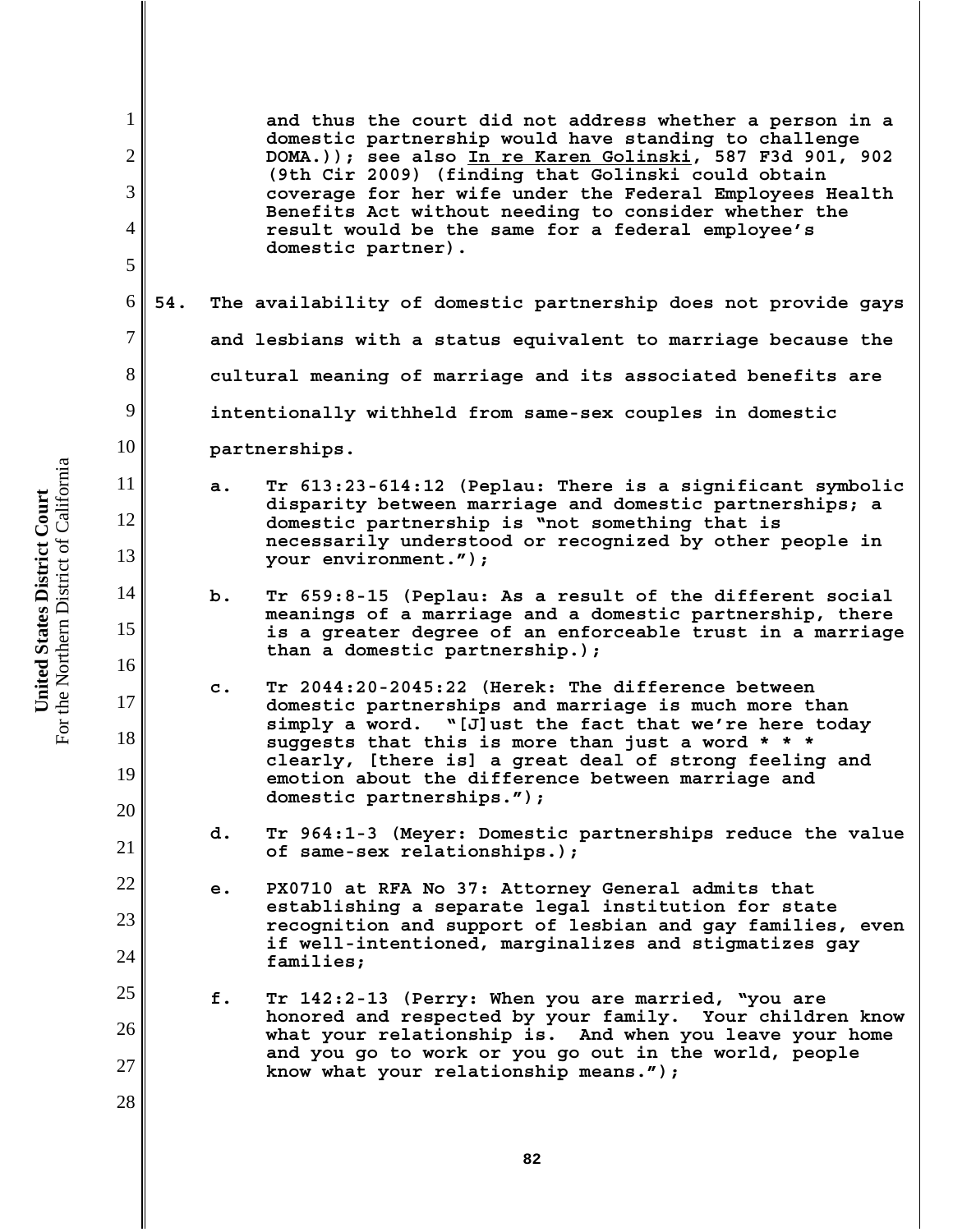For the Northern District of California For the Northern District of California United States District Court **United States District Court**

1

2

3

4

5

6

7

8

9

10

11

12

13

14

15

16

17

18

19

27

- **g. Tr 153:4-155:5 (Perry: Stier and Perry completed documents to register as domestic partners and mailed them in to the state. Perry views domestic partnership as an agreement; it is not the same as marriage, which symbolizes "maybe the most important decision you make as an adult, who you choose [as your spouse].");**
- **h. Tr 170:12-171:14 (Stier: To Stier, domestic partnership feels like a legal agreement between two parties that spells out responsibilities and duties. Nothing about domestic partnership indicates the love and commitment that are inherent in marriage, and for Stier and Perry, "it doesn't have anything to do \* \* \* with the nature of our relationship and the type of enduring relationship we want it to be. It's just a legal document.");**
- **i. Tr 172:6-21 (Stier: Marriage is about making a public commitment to the world and to your spouse, to your family, parents, society and community. It is the way to tell them and each other that this is a lifetime commitment. "And I have to say, having been married for 12 years and been in a domestic partnership for 10 years, it's different. It's not the same. I want —— I don't want to have to explain myself.");**
- **j. Tr 82:9-83:1 (Zarrillo: "Domestic partnership would relegate me to a level of second class citizenship. \* \* \* It's giving me part of the pie, but not the whole thing \* \* \* [I]t doesn't give due respect to the relationship that we have had for almost nine years.");**
- **k. Tr 115:3-116:1 (Katami: Domestic partnerships "make[]you into a second, third, and \* \* \* fourth class citizen now that we actually recognize marriages from other states. \* \* \* None of our friends have ever said, 'Hey, this is my domestic partner.'").**
- 20 21 22 23 24 25 26 **55. Permitting same-sex couples to marry will not affect the number of opposite-sex couples who marry, divorce, cohabit, have children outside of marriage or otherwise affect the stability of opposite-sex marriages. a. Tr 596:13-597:3 (Peplau: Data from Massachusetts on the "annual rates for marriage and for divorce" for "the four years prior to same-sex marriage being legal and the four years after" show "that the rates of marriage and divorce are no different after [same-sex] marriage was permitted than they were before.");**
	- **b. Tr 605:18-25 (Peplau: Massachusetts data are "very consistent" with the argument that permitting same-sex**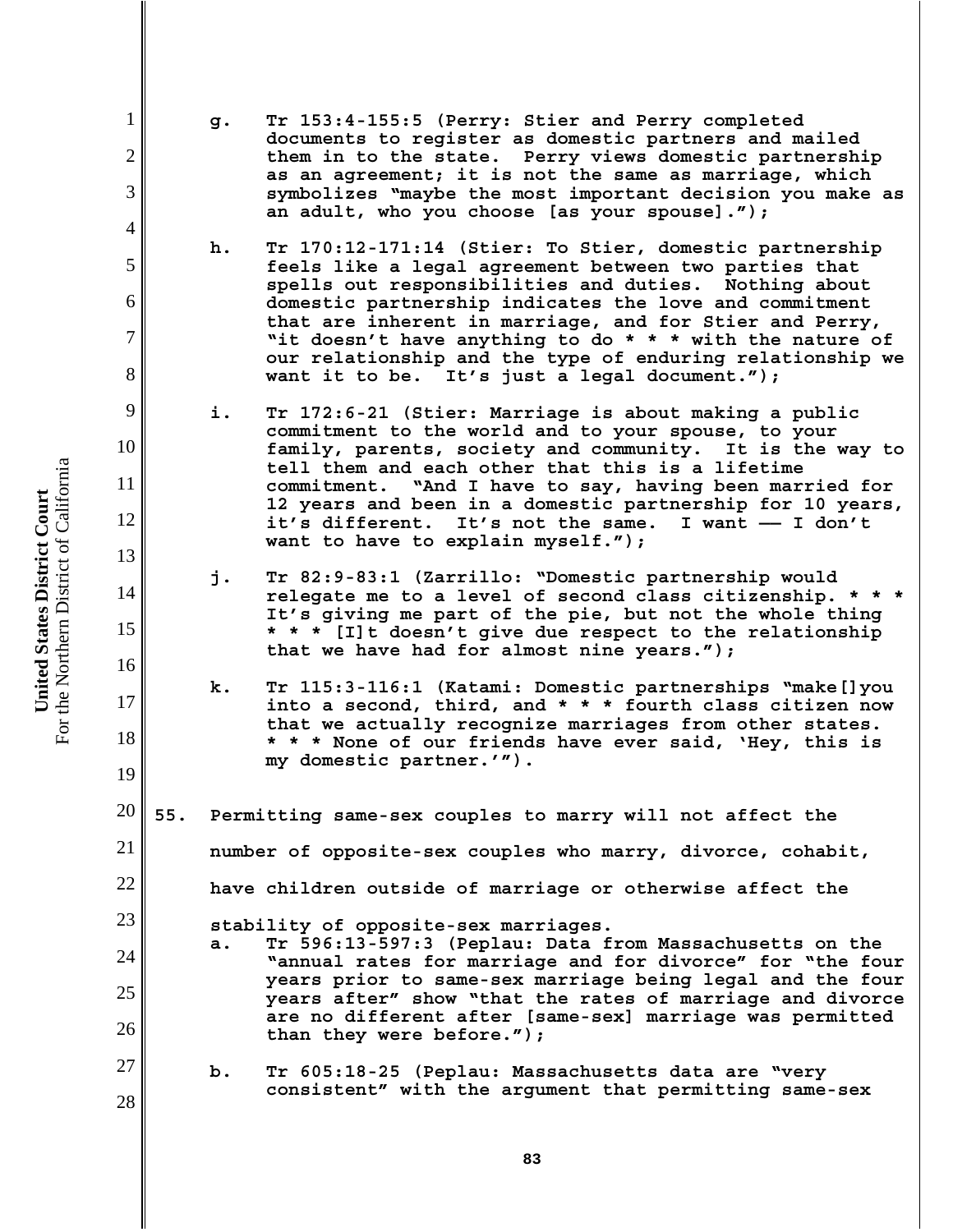1 2 3 4 5 6 7 8 9 10 11 12 13 14 15 16 17 18 19 20 21 22 23 24 25 26 27 28 **couples to marry will not have an adverse effect on the institution of marriage.); c. Tr 600:12-602:15 (Peplau: Allowing same-sex couples to marry will have "no impact" on the stability of marriage.); d. PX1145 Matthew D Bramlett and William D Mosher, First Marriage Dissolution, Divorce, and Remarriage: United States, US Department of Health and Human Services at 2 (May 31, 2001): Race, employment status, education, age at marriage and other similar factors affect rates of marriage and divorce; e. PX1195 Matthew D Bramlett and William D Mosher, Cohabitation, Marriage, Divorce, and Remarriage in the United States, Vital and Health Statistics 23:22, US Department of Health and Human Services at 12 (July 2002): Race and socioeconomic status, among other factors, are correlated with rates of marital stability; f. PX0754 American Anthropological Association, Statement on Marriage and the Family: The viability of civilization or social order does not depend upon marriage as an exclusively heterosexual institution. 56. The children of same-sex couples benefit when their parents can marry. a. Tr 1332:19-1337:25 (Badgett: Same-sex couples and their children are denied all of the economic benefits of marriage that are available to married couples.); b. PX0787 Position Statement, American Psychiatric Association, Support of Legal Recognition of Same-Sex Civil Marriage at 1 (July 2005): "The children of unmarried gay and lesbian parents do not have the same protection that civil marriage affords the children of heterosexual couples."; c. Tr 1964:17-1965:2 (Tam: It is important to children of same-sex couples that their parents be able to marry.); d. Tr 599:12-19 (Peplau: A survey of same-sex couples who married in Massachusetts shows that 95 percent of same-sex couples raising children reported that their children had benefitted from the fact that their parents were able to marry.).**

For the Northern District of California For the Northern District of California United States District Court **United States District Court**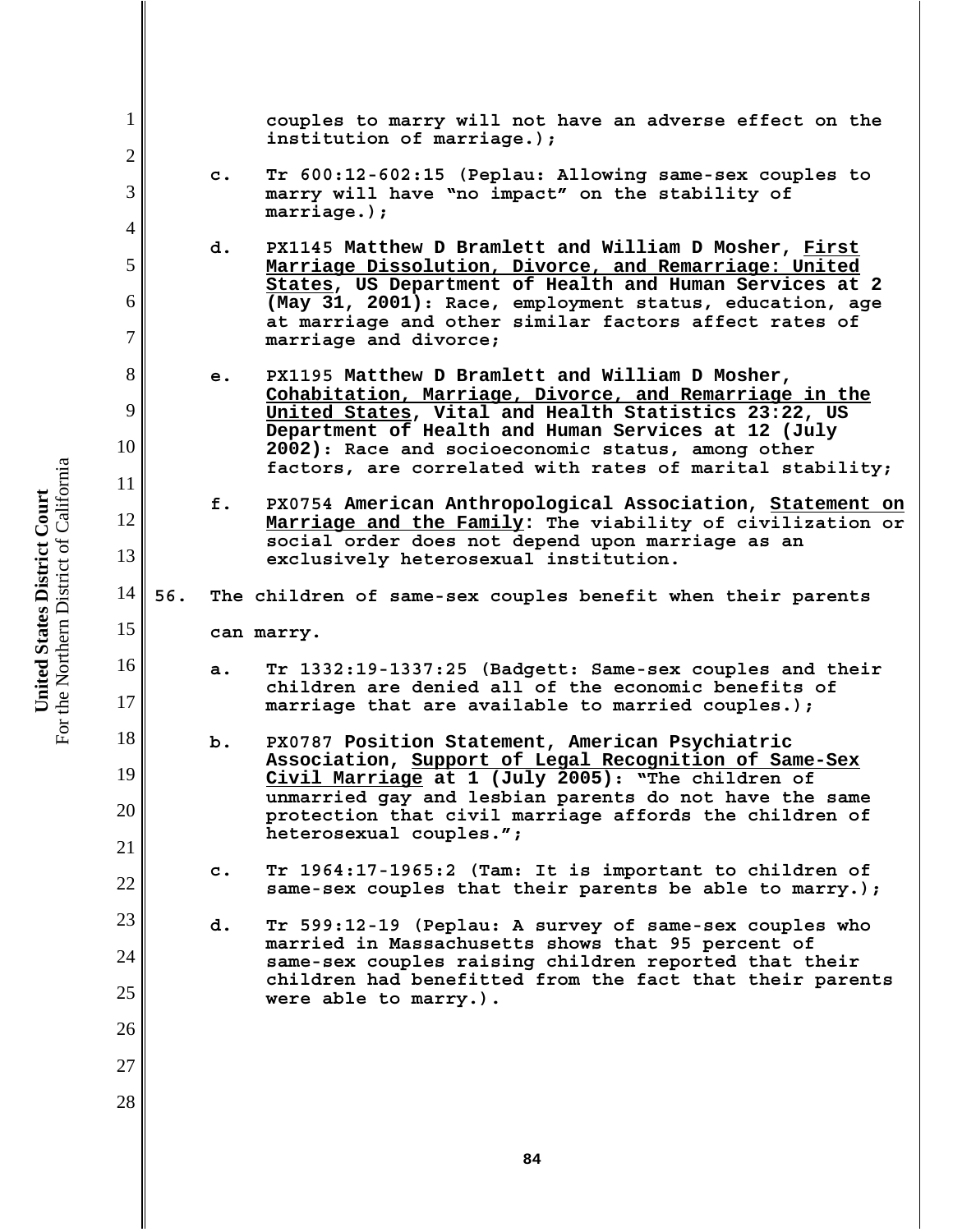| 1 <sup>1</sup><br>$\overline{2}$ | WHETHER THE EVIDENCE SHOWS THAT PROPOSITION 8 ENACTED A PRIVATE<br>MORAL VIEW WITHOUT ADVANCING A LEGITIMATE GOVERNMENT INTEREST                                                                                                 |  |  |
|----------------------------------|----------------------------------------------------------------------------------------------------------------------------------------------------------------------------------------------------------------------------------|--|--|
| 3                                | 57.<br>Under Proposition 8, whether a couple can obtain a marriage                                                                                                                                                               |  |  |
| $\overline{4}$                   | license and enter into marriage depends on the genders of the                                                                                                                                                                    |  |  |
| 5                                | two parties relative to one another. A man is permitted to                                                                                                                                                                       |  |  |
| 6                                | marry a woman but not another man. A woman is permitted to                                                                                                                                                                       |  |  |
| $\overline{7}$                   | marry a man but not another woman. Proposition 8 bars state                                                                                                                                                                      |  |  |
| 8                                | and county officials from issuing marriage licenses to same-                                                                                                                                                                     |  |  |
| 9                                | sex couples. It has no other legal effect.                                                                                                                                                                                       |  |  |
| 10                               | Cal Const Art I, § 7.5 (Proposition 8);<br>а.                                                                                                                                                                                    |  |  |
| 11<br>12                         | PX0001 California Voter Information Guide, California<br>b.<br>General Election, Tuesday, November 4, 2008: Proposition<br>8 "eliminates right of same-sex couples to marry."                                                    |  |  |
| 13                               | 58.<br>Proposition 8 places the force of law behind stigmas against                                                                                                                                                              |  |  |
| 14                               | gays and lesbians, including: gays and lesbians do not have                                                                                                                                                                      |  |  |
| 15                               | intimate relationships similar to heterosexual couples; gays                                                                                                                                                                     |  |  |
| 16                               | and lesbians are not as good as heterosexuals; and gay and                                                                                                                                                                       |  |  |
| 17                               | lesbian relationships do not deserve the full recognition of                                                                                                                                                                     |  |  |
| 18                               | society.                                                                                                                                                                                                                         |  |  |
| 19<br>20 <sup>1</sup>            | Tr 611:13-19 (Peplau: "[B]eing prevented by the<br>a.<br>government from being married is no different than other<br>kinds of stigma and discrimination that have been<br>studied, in terms of their impact on relationships."); |  |  |
| 21                               | $b$ .<br>Tr 529:21-530:23 (Chauncey: The campaign for Proposition                                                                                                                                                                |  |  |
| 22<br>23                         | 8 presented marriage for same-sex couples as an adult<br>issue, although children are frequently exposed to                                                                                                                      |  |  |
| 24                               | romantic fairy tales or weddings featuring opposite-sex<br>$couplies.)$ ;                                                                                                                                                        |  |  |
| 25                               | Tr 854:5-14 (Meyer: "Proposition 8, in its social<br>$\mathbf{c}$ .<br>meaning, sends a message that gay relationships are not                                                                                                   |  |  |
| 26<br>27                         | to be respected; that they are of secondary value, if of<br>any value at all; that they are certainly not equal to<br>those of heterosexuals.");                                                                                 |  |  |
| 28                               | d.<br>Tr 2047:13-2048:13 (Herek: In 2004, California enacted<br>legislation that increased the benefits and                                                                                                                      |  |  |
|                                  |                                                                                                                                                                                                                                  |  |  |

**United States District Court**<br>For the Northern District of California For the Northern District of California **United States District Court**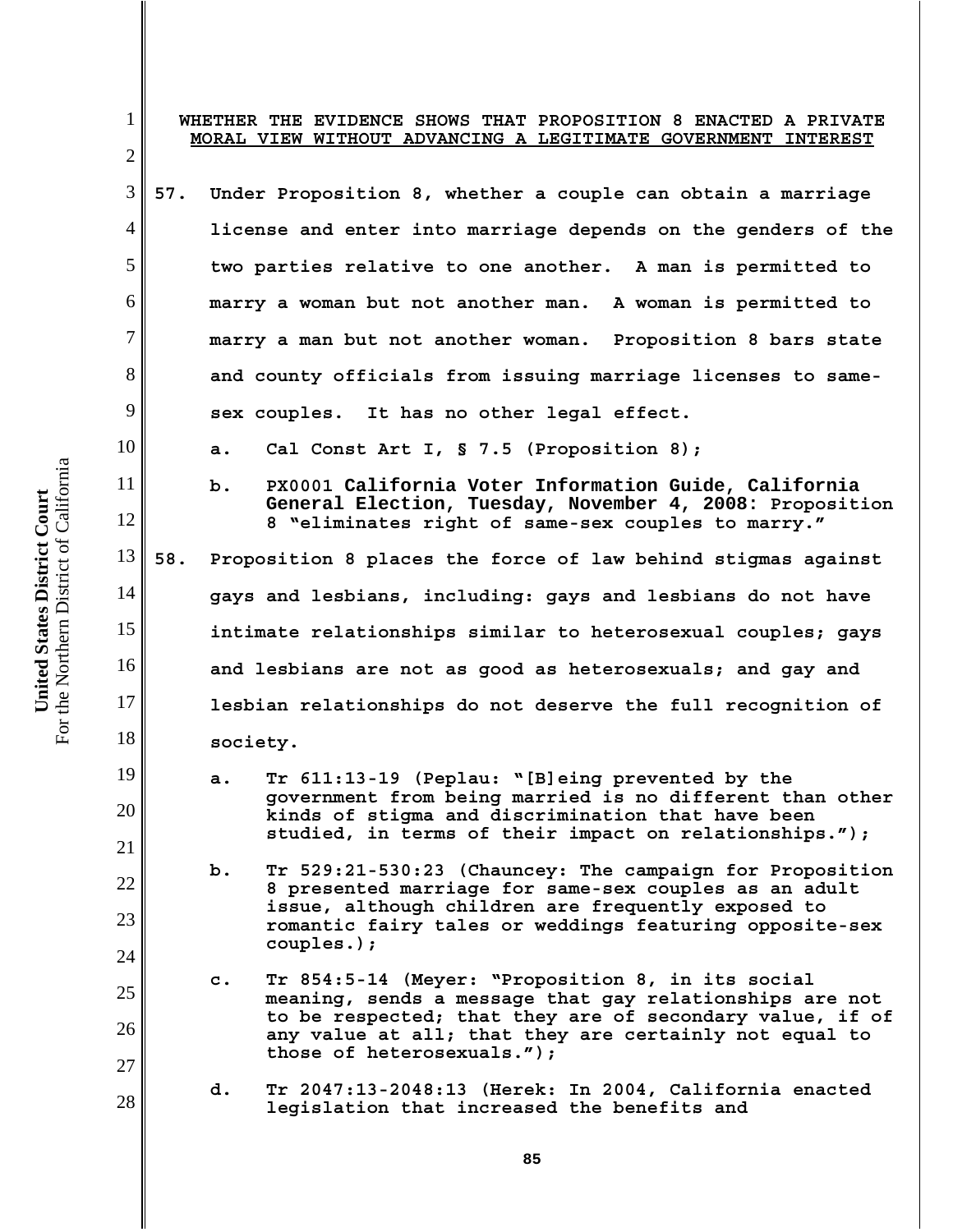**responsibilities associated with domestic partnership, which became effective in 2005. In the second half of 2004, the California Secretary of State mailed a letter to all registered domestic partners advising them of the changes and telling recipients to consider whether to dissolve their partnership. Herek "find[s] it difficult to imagine that if there were changes in tax laws that were going to affect married couples, that you would have the state government sending letters to people suggesting that they consider whether or not they want to get divorced before this new law goes into effect. I think that —— that letter just illustrates the way in which domestic partnerships are viewed differently than marriage.");**

- **e. PX2265 Letter from Kevin Shelley, California Secretary of State, to Registered Domestic Partners: Shelley explains domestic partnership law will change on January 1, 2005 and suggests that domestic partners dissolve their partnership if they do not wish to be bound by the new structure of domestic partnership;**
- **f. Tr 972:14-17 (Meyer: "Laws are perhaps the strongest of social structures that uphold and enforce stigma.");**
- **g. Tr 2053:8-18 (Herek: Structural stigma provides the context and identifies which members of society are devalued. It also gives a level of permission to denigrate or attack particular groups, or those who are perceived to be members of certain groups in society.);**
	- **h. Tr 2054:7-11 (Herek: Proposition 8 is an instance of structural stigma.).**
- 18 **59. Proposition 8 requires California to treat same-sex couples**
	- **differently from opposite-sex couples.**
	- **a. See PX0710 at RFA No 41: Attorney General admits that because two types of relationships —— one for same-sex couples and one for opposite-sex couples —— exist in California, a gay or lesbian individual may be forced to disclose his or her sexual orientation when responding to a question about his or her marital status;**
		- **b. Compare Cal Fam Code §§ 300-536 (marriage) with Cal Fam Code §§ 297-299.6 (registered domestic partnerships).**
- 25 **60. Proposition 8 reserves the most socially valued form of**
	- **relationship (marriage) for opposite-sex couples.**
- 27 28 **a. Tr 576:15-577:14 (Peplau: Study by Gary Gates, Lee Badgett and Deborah Ho suggests that same-sex couples are**

For the Northern District of California For the Northern District of California United States District Court **United States District Court**

1

2

3

4

5

6

7

8

9

10

11

12

13

14

15

16

17

19

20

21

22

23

24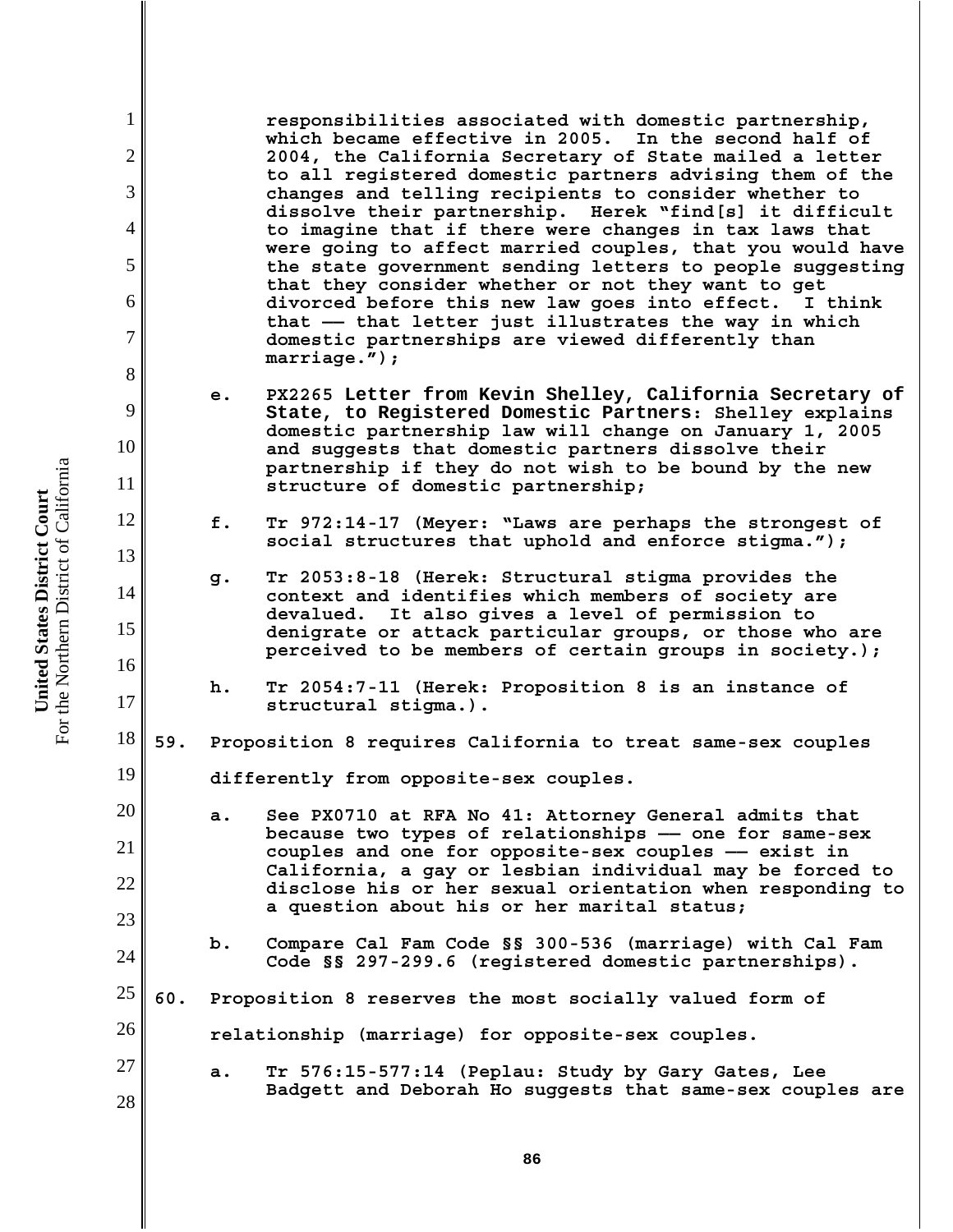**"three times more likely to get married than to enter into" domestic partnerships or civil unions.);**

- **b. PX1273 M V Lee Badgett, When Gay People Get Married at 58, 59, 60 (NYU 2009): "Many Dutch couples saw marriage as better because it had an additional social meaning that registered partnership, as a recent political invention, lacked." "In some places, the cultural and political trappings of statuses that are not marriage send a very clear message of difference and inferiority to gay and lesbian couples." "[W]hen compared to marriage, domestic partnerships may become a mark of second-class citizenship and are less understood socially. In practice, these legal alternatives to marriage are limited because they do not map onto a well-developed social institution that gives the act of marrying its social and cultural meaning.";**
- **c. Tr 2044:20-2045:22 (Herek: The difference between domestic partnerships and marriage is more than simply a word. If we look at public opinion data, for example, there is a sizable proportion of the public, both in California and the United States, who say that they are willing to let same-sex couples have domestic partnerships or civil unions, but not marriage. This suggests a distinction in the minds of a large number of Americans —— it is not simply a word. In addition, looking at the recent history of California, when it became possible for same-sex couples to marry, thousands of them did. And many of those were domestic partners. So, clearly, they thought there was something different about being married.);**
- **d. PX0504B Video, Satellite Simulcast in Defense of Marriage, Excerpt at 0:38-0:56: Speaker warns that if Proposition 8 does not pass, children will be taught "that gay marriage is not just a different type of a marriage, they're going to be taught that it's a good thing."**
- 21 **61. Proposition 8 amends the California Constitution to codify**

**distinct and unique roles for men and women in marriage.**

- **a. Tr 1087:5-18 (Lamb: The "traditional family" refers to a family with a married mother and father who are both biologically related to their children where the mother stays at home and the father is the bread winner.);**
- **b. PX0506 Protect Marriage, The Fine Line Transcript (Oct 1, 2008) at 13: "Children need a loving family and yes they need a mother and father. Now going on what Sean was saying here about the consequences of this, if Prop 8 doesn't pass then it will be illegal to distinguish between heterosexual and same sex couples when it comes**

1

2

3

4

5

6

7

8

9

10

11

12

13

14

15

16

17

18

19

20

22

23

24

25

26

27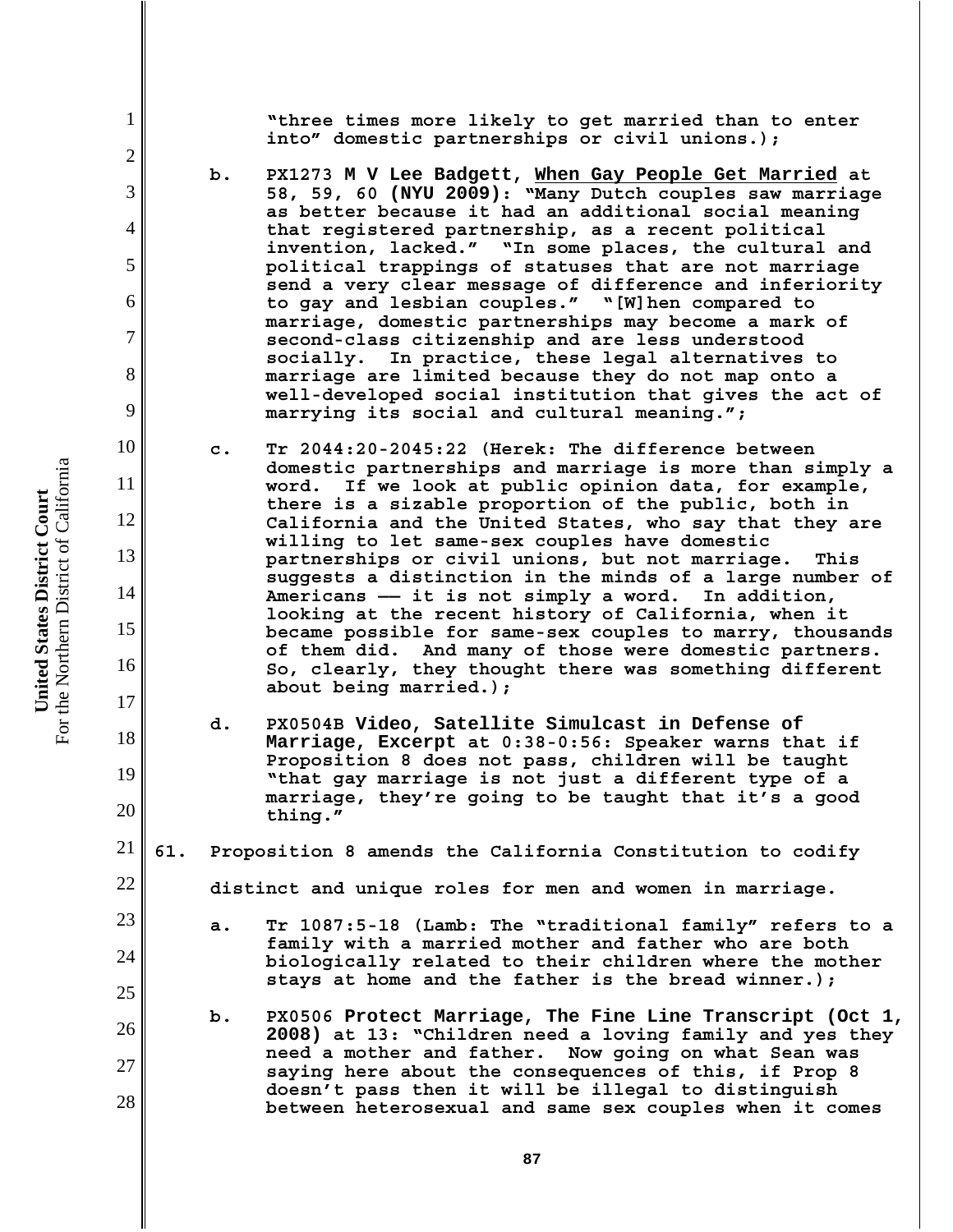**to adoption. Um Yvette just mentioned some statistics about growing up in families without a mother and father at home. How important it is to have that kind of thing. I'm not a sociologist. I'm not a psychologist. I'm just a human being but you don't need to be wearing a white coat to know that kids need a mom and dad. I'm a dad and I know that I provide something different than my wife does in our family and my wife provides something entirely different than I do in our family and both are vital.";**

- **c. PX0506 Protect Marriage, The Fine Line Transcript at 6 (Oct 1, 2008): "When moms are in the park taking care of their kids they always know where those kids are. They have like a, like a radar around them. They know where those kids are and there's just a, there's a bond between a mom and a kid different from a dad. I'm not saying dads don't have that bond but they don't. It's just different. You know middle of the night mom will wake up. Dad will just sleep you know if there's a little noise in the room. And, and when kids get scared they run to mommy. Why? They spent 9 months in mommy. They go back to where they came.";**
- **d. PX390 Video, Ron Prentice Addressing Supporters of Proposition 8, Part I at 5:25-6:04: Prentice tells people at a religious rally that marriage is not about love but instead about women civilizing men: "Again, because it's not about two people in love, it's about men becoming civilized frankly, and I can tell you this from personal experience and every man in this audience can do the same if they've chosen to marry, because when you do find the woman that you love you are compelled to listen to her, and when the woman that I love prior to my marrying her told me that my table manners were less than adequate I became more civilized; when she told me that my rust colored corduroy were never again to be worn, I became more civilized.";**
- **e. PX0506 Protect Marriage, The Fine Line Transcript (Oct 1, 2008) at 15: "Skin color is morally trivial as you pointed out but sex is fundamental to everything. There is no difference between a white or a black human being but there's a big difference between a man and a woman.";**
- **f. PX1867 Transcript, ABC Protecting Marriage at 27:6-9: Dr Jennifer Roback Morse states that "[t]he function of marriage is to attach mothers and fathers to one another and mothers and fathers to their children, especially fathers to children.";**
- **g. PX0480A Video supporting Proposition 8 at 2:00-2:24: Prentice states that "[c]hildren need the chance to have both mother love and father love. And that moms and dads, male and female, complement each other. They don't**

1

2

3

4

5

6

7

8

9

10

11

12

13

14

15

16

17

18

19

20

21

22

23

24

25

26

27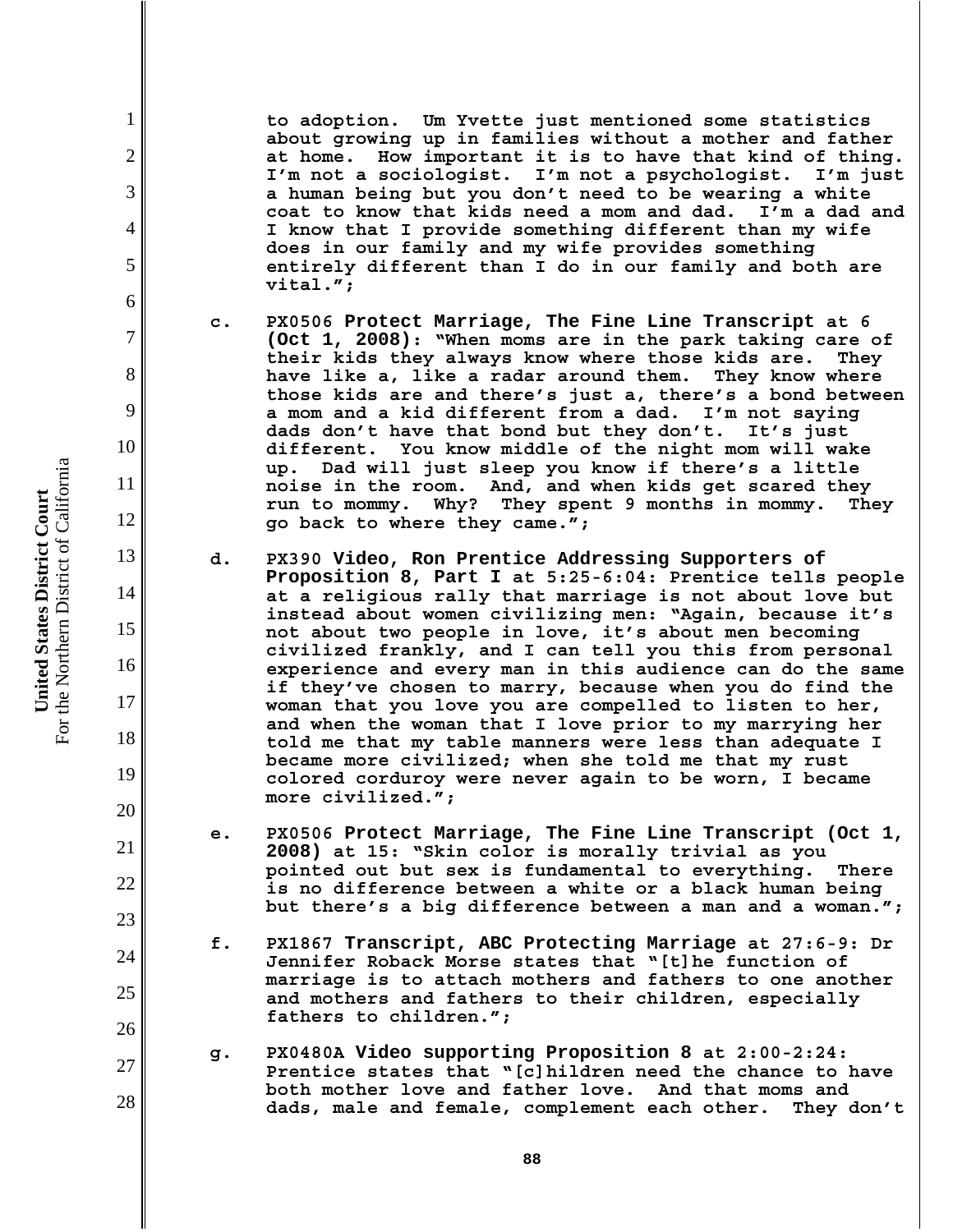**bring to a marriage and to a family the same natural set of skills and talents and abilities. They bring to children the blessing of both masculinity and femininity.";**

- **h. PX2403 Email from Kenyn Cureton, Vice-President, Family Research Council, to Prentice at 3 (Aug 25, 2008): Attached to the email is a kit to be distributed to Christian voters through churches to help them promote Proposition 8 which states: "Thank God for the difference between men and women. In fact, the two genders were meant to complete each other physically, emotionally, and in every other way. Also, both genders are needed for a healthy home. As Dr James Dobson notes, 'More than ten thousand studies have concluded that kids do best when they are raised by mothers and fathers.'";**
- **i. PX1868 Transcript, Love, Power, Mind (CCN simulcast Sept 25, 2008) at 43:19-24: "Same sex marriage, it will unravel that in a significant way and say that really male and female, mother and father, husband and wife are just really optional for the family, not necessary. And that is a radically anti-human thing to say.";**
- **j. PX1867 Transcript, ABC Protecting Marriage at 28:18-23: "And we know that fatherlessness has caused significant problems for a whole generation of children and same-sex marriage would send us more in that direction of intentionally fatherless homes.";**
	- **k. PX0506 Protect Marriage, The Fine Line Transcript at 5 (Oct 1, 2008): Miles McPherson states that it is a truth "that God created the woman bride as the groom's compatible marriage companion."**
- 19 20 21 22 **62. Proposition 8 does not affect the First Amendment rights of those opposed to marriage for same-sex couples. Prior to Proposition 8, no religious group was required to recognize marriage for same-sex couples.** 
	- **a. In re Marriage Cases, 189 P3d at 451-452 ("[A]ffording same-sex couples the opportunity to obtain the designation of marriage will not impinge upon the religious freedom of any religious organization, official, or any other person; no religion will be required to change its religious policies or practices with regard to same-sex couples, and no religious officiant will be required to solemnize a marriage in contravention of his or her religious beliefs.") (Citing Cal Const Art I, § 4);**

1

2

3

4

5

6

7

8

9

10

11

12

13

14

15

16

17

18

23

24

25

26

27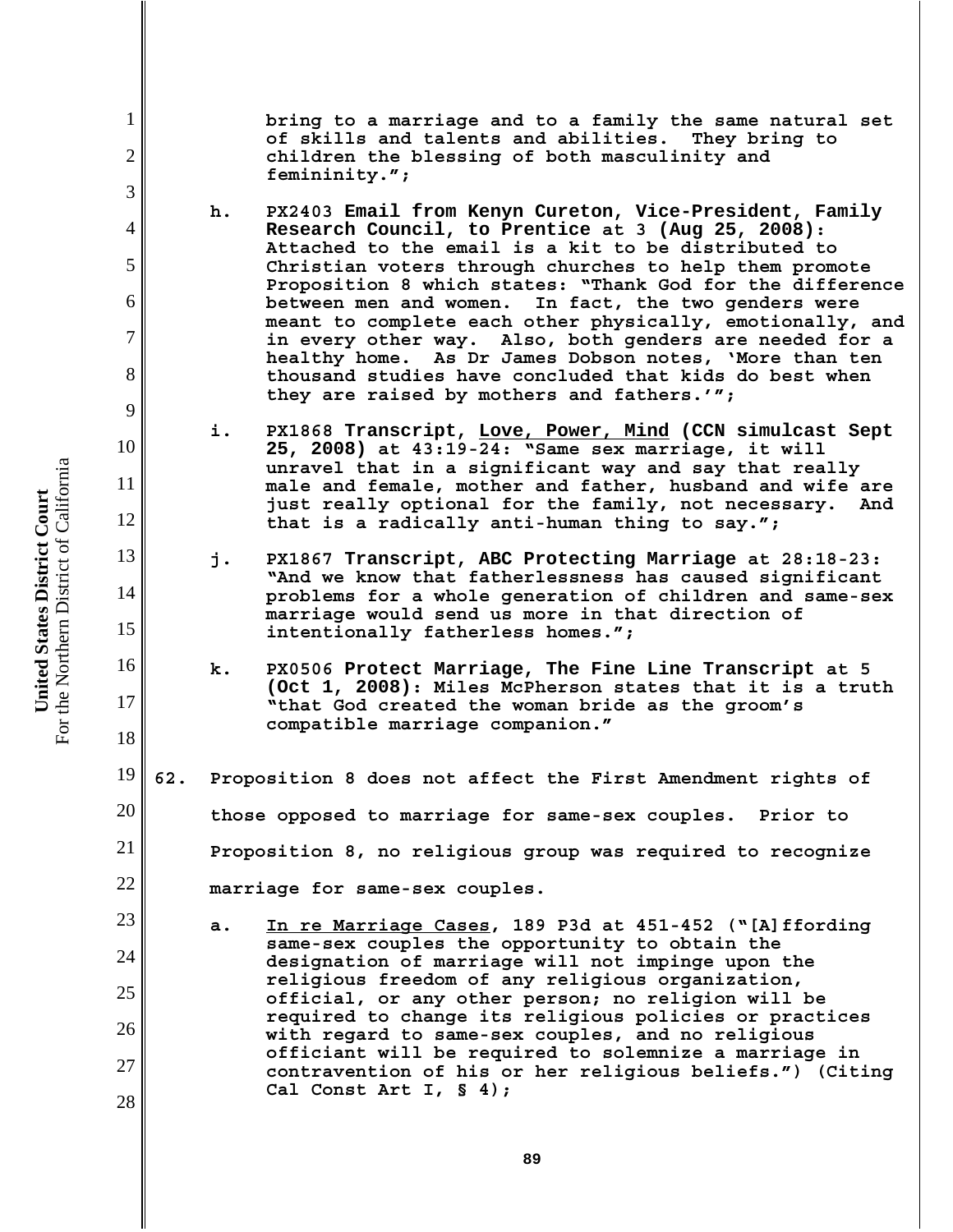| $\mathbf{1}$<br>$\overline{2}$ |     | b.                                                             | Tr 194:24-196:21 (Cott: Civil law, not religious custom,<br>is supreme in defining and regulating marriage in the<br>United States.); |  |
|--------------------------------|-----|----------------------------------------------------------------|---------------------------------------------------------------------------------------------------------------------------------------|--|
|                                |     |                                                                |                                                                                                                                       |  |
| 3                              |     | $\mathbf{c}$ .                                                 | Cal Fam Code §§ 400, 420.                                                                                                             |  |
| 4                              | 63. |                                                                | Proposition 8 eliminates the right to marry for gays and                                                                              |  |
| 5                              |     |                                                                | lesbians but does not affect any other substantive right under                                                                        |  |
| 6                              |     |                                                                | the California Constitution. Strauss, 207 P3d at 102                                                                                  |  |
| 7                              |     |                                                                | ("Proposition 8 does not eliminate the substantial substantive                                                                        |  |
| 8                              |     | [constitutional] protections afforded to same-sex couples[.]") |                                                                                                                                       |  |
| 9                              |     | (emphasis in original).                                        |                                                                                                                                       |  |
| 10                             | 64. | Proposition 8 has had a negative fiscal impact on California   |                                                                                                                                       |  |
| 11                             |     | and local governments.                                         |                                                                                                                                       |  |
| 12                             |     | a.                                                             | Tr 1330:23-25 (Badgett: "Proposition 8 has imposed some                                                                               |  |
| 13                             |     |                                                                | economic losses on the State of California and on<br>counties and municipalities.");                                                  |  |
| 14                             |     | $b$ .                                                          | Tr 1364:16-1369:4 (Badgett: Denying same-sex couples the                                                                              |  |
| 15                             |     |                                                                | right to marry imposes costs on local governments such as<br>loss of tax revenue, higher usage of means-tested                        |  |
| 16                             |     |                                                                | programs, higher costs for healthcare of uninsured<br>same-sex partners and loss of skilled workers.);                                |  |
| 17                             |     | $\mathbf{c}$ .                                                 | Tr 720:1-12 (Egan: "What we're really talking about in                                                                                |  |
| 18                             |     |                                                                | the nonquantifiable impacts are the long-term advantages<br>of marriage as an institution, and the long-term costs of                 |  |
| 19                             |     |                                                                | discrimination as a way that weakens people's<br>productivity and integration into the labor force.                                   |  |
| 20                             |     |                                                                | Whether it's weakening their education because they're<br>discriminated against at school, or leading them to                         |  |
| 21                             |     |                                                                | excessive reliance on behavioral and other health<br>services, these are impacts that are hard to quantify,                           |  |
| 22                             |     |                                                                | but they can wind up being extremely powerful. How much<br>healthier you are over your lifetime. How much wealth                      |  |
| 23                             |     |                                                                | you generate because you are in a partnership.");                                                                                     |  |
| 24                             |     | d.                                                             | Tr 1367:5-1368:1 (Badgett: Denying same-sex couples the                                                                               |  |
|                                |     |                                                                | right to marry tends to reduce same-sex couples' income,<br>which "will make them more likely to need and be eligible                 |  |
| 25                             |     |                                                                | for those means-tested programs that are paid for by the<br>state." Similarly, to the extent that same-sex couples                    |  |
| 26                             |     |                                                                | cannot obtain health insurance for their partners and<br>children, there will be more people who might need to                        |  |
| 27                             |     |                                                                | sign up for the state's sponsored health programs.).                                                                                  |  |
| 28                             |     |                                                                |                                                                                                                                       |  |
|                                |     |                                                                |                                                                                                                                       |  |

**United States District Court**<br>For the Northern District of California For the Northern District of California **United States District Court**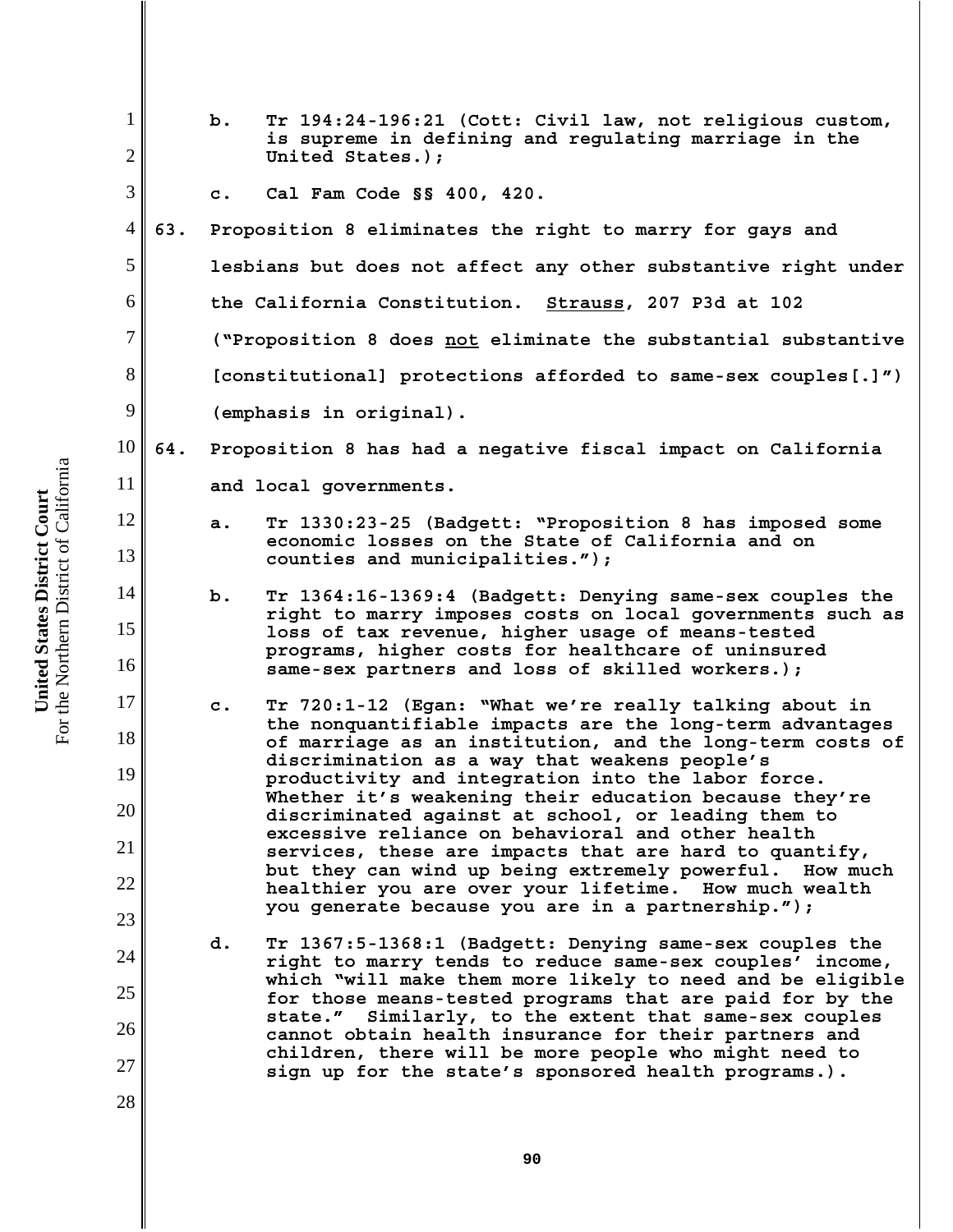1 2 3 4 5 6 7 8 9 10 11 12 13 14 15 16 17 18 19 20 21 22 23 24 25 26 27 28 **65. CCSF would benefit economically if Proposition 8 were not in effect. a. CCSF would benefit immediately from increased wedding revenue and associated expenditures and an increased number of county residents with health insurance. Tr 691:24-692:3; Tr 708:16-20 (Egan); b. CCSF would benefit economically from decreased discrimination against gays and lesbians, resulting in decreased absenteeism at work and in schools, lower mental health costs and greater wealth accumulation. Tr 685:10-14; Tr 689:4-10; Tr 692:12-19; Tr 720:1-12 (Egan); c. CCSF enacted the Equal Benefits Ordinance to mandate that city contractors and vendors provide same-sex partners of employees with benefits equal to those provided to opposite-sex spouses of employees. CCSF bears the cost of enforcing the ordinance and defending it against legal challenges. Tr 714:15-715:10 (Egan). 66. Proposition 8 increases costs and decreases wealth for samesex couples because of increased tax burdens, decreased availability of health insurance and higher transactions costs to secure rights and obligations typically associated with marriage. Domestic partnership reduces but does not eliminate these costs. a. Tr 1330:14-16 (Badgett: Proposition 8 has "inflicted substantial economic harm on same-sex couples and their children who live here in California."); b. Tr 1331:12-1337:25 (Badgett: Marriage confers economic benefits including greater specialization of labor, reduced transactions costs, health and insurance benefits and more positive workplace outcomes.); c. Tr 1341:2-1342:13 (Badgett: Couples that would marry but would not enter into a domestic partnership suffer tangible economic harm such as higher taxes and limited access to health insurance.); d. PX1259 MV Lee Badgett, Unequal Taxes on Equal Benefits: The Taxation of Domestic Partner Benefits, The Williams Institute at 1 (Dec 2007): "[W]orkers who have an unmarried domestic partner are doubly burdened: Their employers typically do not provide coverage for domestic**

For the Northern District of California For the Northern District of California United States District Court **United States District Court**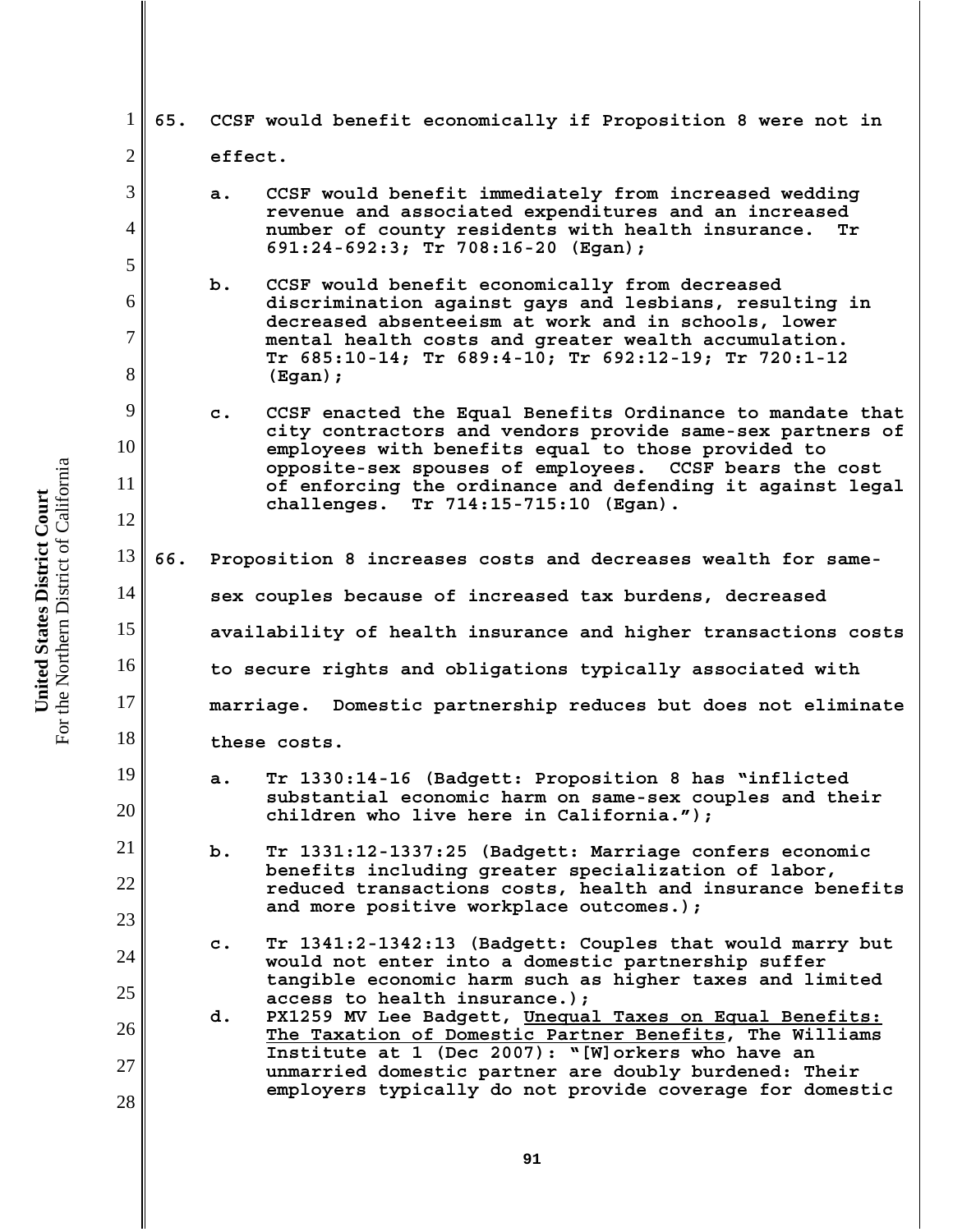**partners; and even when partners are covered, the partner's coverage is taxed as income to the employee.";**

- **e. PX2898 Laura Langbein and Mark A Yost, Same-Sex Marriage and Negative Externalities, 490 Soc Sci Q 293, 307 (2009): "For example, the ban on gay marriage induces failures in insurance and financial markets. Because spousal benefits do not transfer (in most cases) to domestic partners, there are large portions of the population that should be insured, but instead receive inequitable treatment and are not insured properly. \* \* \* This is equally true in the treatment of estates on the death of individuals. In married relationships, it is clear to whom an estate reverts, but in the cases of homosexual couples, there is no clear right of ownership, resulting in higher transactions costs, widely regarded as socially inefficient.";**
- **f. PX0188 Report of the Council on Science and Public Health, Health Care Disparities in Same-Sex Households, C Alvin Head (presenter) at 9: "Survey data confirm that same-sex households have less access to health insurance. If they have health insurance, they pay more than married heterosexual workers, and also lack other financial protections. \* \* \* [C]hildren in same-sex households lack the same protections afforded children in heterosexual households.";**
- **g. PX0189 American Medical Association Policy: Health Care Disparities in Same-Sex Partner Households, Policy D-160.979 at 1: "[E]xclusion from civil marriage contributes to health care disparities affecting same-sex households.";**
- **h. PX1261 California Employer Health Benefits Survey, California HealthCare Foundation at 7 (Dec 2008): Only 56 percent of California firms offered health insurance to unmarried same-sex couples in 2008;**
- **i. PX1266 National Center for Lesbian Rights and Equality California, The California Domestic Partnership Law: What it Means for You and Your Family at 13 (2009): Domestic partnerships create more transactions costs than exist in marriage. "Despite \* \* \* automatic legal protection for children born to registered domestic partners, [the National Center for Lesbian Rights] is strongly recommending that all couples obtain a court judgment declaring both partners to be their child's legal parents, either an adoption or a parentage judgment.";**
- 26 27 28 **j. PX1269 Michael Steinberger, Federal Estate Tax Disadvantages for Same-Sex Couples, The Williams Institute at 1 (July 2009): "Using data from several government data sources, this report estimates the dollar value of the estate tax disadvantage faced by same-sex**

1

2

3

4

5

6

7

8

9

10

11

12

13

14

15

16

17

18

19

20

21

22

23

24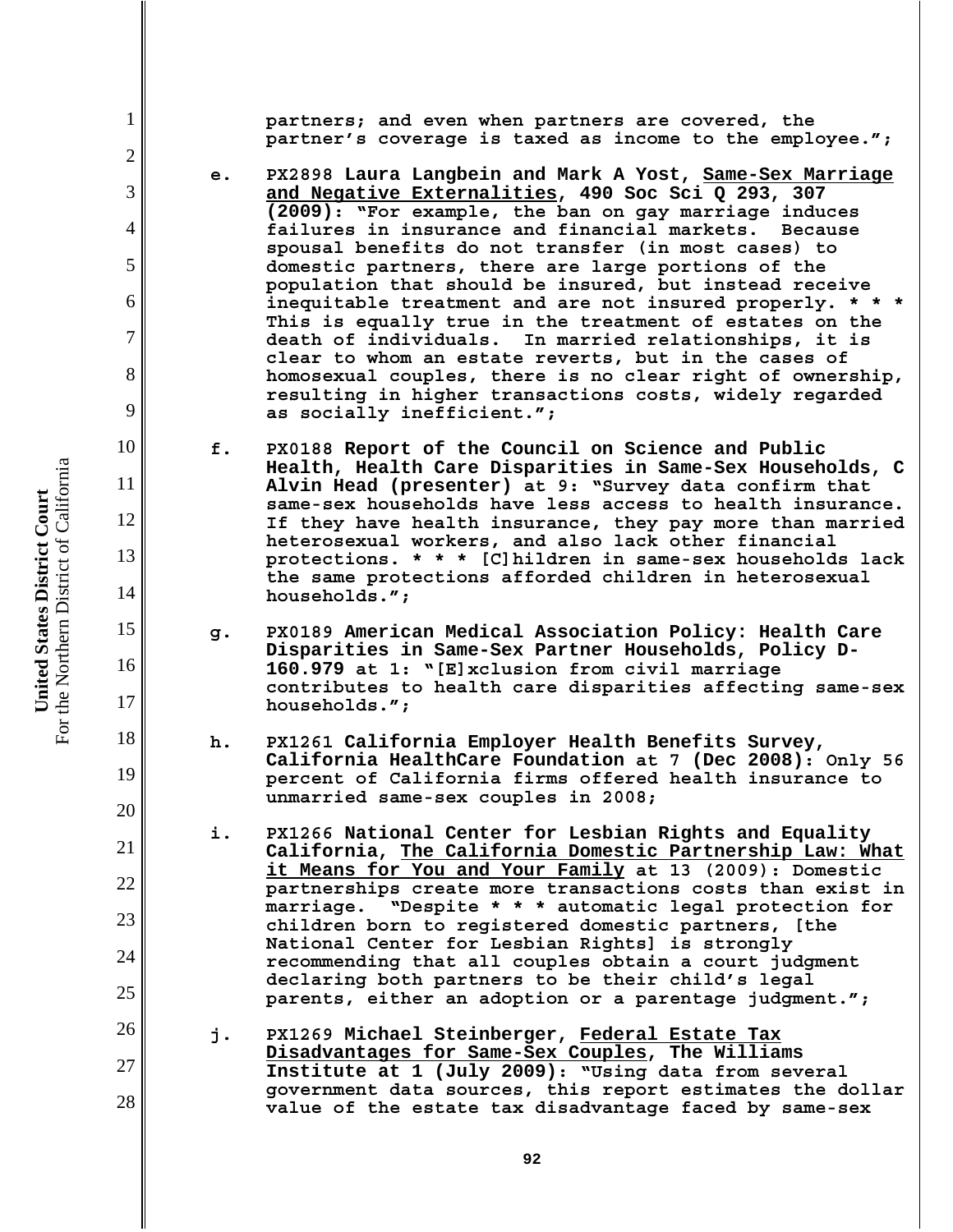| $\mathbf 1$<br>$\overline{2}$<br>3 |     |                                                               | couples. In 2009, the differential treatment of same-sex<br>and married couples in the estate tax code will affect an<br>estimated 73 same-sex couples, costing each of them, on<br>average, more than \$3.3 million."                                                                   |  |
|------------------------------------|-----|---------------------------------------------------------------|------------------------------------------------------------------------------------------------------------------------------------------------------------------------------------------------------------------------------------------------------------------------------------------|--|
| 4                                  | 67. |                                                               | Proposition 8 singles out gays and lesbians and legitimates                                                                                                                                                                                                                              |  |
| 5                                  |     |                                                               | their unequal treatment. Proposition 8 perpetuates the                                                                                                                                                                                                                                   |  |
| 6                                  |     | stereotype that gays and lesbians are incapable of forming    |                                                                                                                                                                                                                                                                                          |  |
| 7                                  |     | long-term loving relationships and that gays and lesbians are |                                                                                                                                                                                                                                                                                          |  |
| 8                                  |     | not good parents.                                             |                                                                                                                                                                                                                                                                                          |  |
| 9<br>10                            |     | а.                                                            | Tr 2054:7-11 (Herek: In "a definitional sense,"<br>Proposition 8 is an instance of structural stigma against<br>gays and lesbians.);                                                                                                                                                     |  |
| 11<br>12                           |     | b.                                                            | Tr 826:21-828:4 (Meyer: Domestic partnership does not<br>eliminate the structural stigma of Proposition 8 because<br>it does not provide the symbolic or social meaning of<br>$martiaqe.$ ;                                                                                              |  |
| 13<br>14<br>15                     |     | $\mathbf{c}$ .                                                | Tr 820:23-822:5 (Meyer: One of the stereotypes that is<br>part of the stigma surrounding gay men and lesbians is<br>that gay men and lesbians are incapable of, uninterested<br>in and not successful at having intimate relationships.);                                                |  |
| 16<br>17<br>18                     |     | d.                                                            | Tr 407:8-408:4 (Chauncey: The fear of homosexuals as<br>child molesters or as recruiters continues to play a role<br>in debates over gay rights, and with particular attention<br>to gay teachers, parents and married couples - people<br>who might have close contact with children.); |  |
| 19<br>20<br>21                     |     | e.                                                            | PX0001 California Voter Information Guide, California<br>General Election, Tuesday, November 4, 2008 at PM 3365:<br>"TEACHERS COULD BE REQUIRED to teach young children that<br>there is no difference between gay marriage and<br>traditional marriage." (emphasis in original);        |  |
| 22                                 |     | f.                                                            | Tr 854:5-22 (Meyer: Proposition 8 "sends a message that<br>gay relationships are not to be respected; that they are                                                                                                                                                                      |  |
| 23<br>24<br>25                     |     |                                                               | of secondary value, if of any value at all; that they are<br>certainly not equal to those of heterosexuals. * * * [So]<br>in addition to achieving the literal aims of not allowing<br>gay people to marry, it also sends a strong message about                                         |  |
| 26                                 |     |                                                               | the values of the state; in this case, the Constitution<br>itself. And it sends a message that would, in [Meyer's]<br>mind, encourage or at least is consistent with holding                                                                                                             |  |
| 27<br>28                           |     |                                                               | prejudicial attitudes. So that doesn't add up to a very<br>welcoming environment.").                                                                                                                                                                                                     |  |
|                                    |     |                                                               |                                                                                                                                                                                                                                                                                          |  |

**United States District Court**<br>For the Northern District of California For the Northern District of California **United States District Court**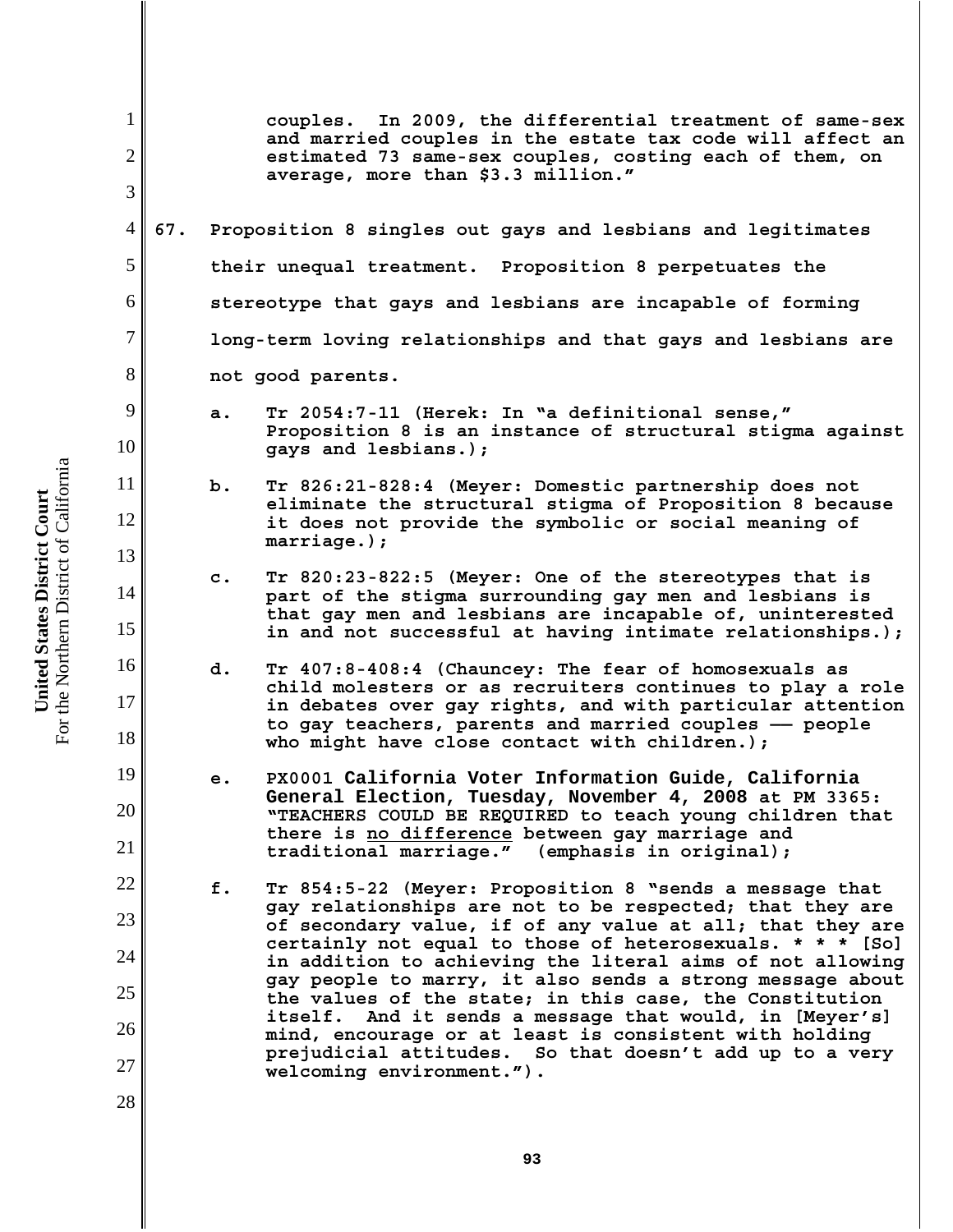| 1              | 68. | Proposition 8 results in frequent reminders for gays and                                                                   |  |  |
|----------------|-----|----------------------------------------------------------------------------------------------------------------------------|--|--|
| $\mathfrak{2}$ |     | lesbians in committed long-term relationships that their                                                                   |  |  |
| 3              |     | relationships are not as highly valued as opposite-sex                                                                     |  |  |
| 4              |     | relationships.                                                                                                             |  |  |
| 5              |     | Tr 846:22-847:12 (Meyer: When gay men and lesbians have<br>a.<br>to explain why they are not married, they "have to        |  |  |
| 6              |     | explain, I'm really not seen as equal. I'm - my status<br>is -- is not respected by my state or by my country, by          |  |  |
| $\overline{7}$ |     | my fellow citizens.");                                                                                                     |  |  |
| 8              |     | Tr 1471:1-1472:8 (Badgett: Badgett's interviews with<br>same-sex couples indicate that couples value the social            |  |  |
| 9              |     | recognition of marriage and believe that the alternative<br>status conveys a message of inferiority.);                     |  |  |
| 10             |     | Tr 151:20-24 (Perry: A passenger on a plane once assumed<br>c.                                                             |  |  |
| 11             |     | that she could take the seat that Perry had been saving<br>for Stier because Perry referred to Stier as her                |  |  |
| 12             |     | "partner.");                                                                                                               |  |  |
| 13             |     | d.<br>Tr 174:3-175:4 (Stier: It has been difficult to explain<br>to others her relationship with Perry because they are    |  |  |
| 14             |     | not married.);                                                                                                             |  |  |
| 15             |     | Tr 175:5-17 (Stier: It is challenging to fill out forms<br>е.<br>in doctor's offices that ask whether she is single,       |  |  |
| 16             |     | married or divorced because "I have to find myself, you<br>know, scratching something out, putting a line through it       |  |  |
| 17             |     | and saying 'domestic partner' and making sure I explain<br>to folks what that is to make sure that our transaction         |  |  |
| 18             |     | can go smoothly.");                                                                                                        |  |  |
| 19             |     | f.<br>Tr 841:17-844:11; 845:7-10 (Meyer: For lesbians and gay<br>men, filling out a form requiring them to designate their |  |  |
| 20             |     | marital status can be significant because the form-filler<br>has no box to check. While correcting a form is a minor       |  |  |
| 21             |     | event, it is significant for the gay or lesbian person<br>because the form evokes something much larger for the            |  |  |
| 22             |     | person - a social disapproval and rejection.<br>"It's<br>about, I'm gay and I'm not accepted here.").                      |  |  |
| 23             |     |                                                                                                                            |  |  |
| 24             | 69. | The factors that affect whether a child is well-adjusted are:                                                              |  |  |
| 25             |     | (1) the quality of a child's relationship with his or her                                                                  |  |  |
| 26             |     | parents; (2) the quality of the relationship between a child's                                                             |  |  |
| 27             |     | parents or significant adults in the child's life; and (3) the                                                             |  |  |
| 28             |     |                                                                                                                            |  |  |
|                |     |                                                                                                                            |  |  |

**United States District Court**<br>For the Northern District of California For the Northern District of California **United States District Court**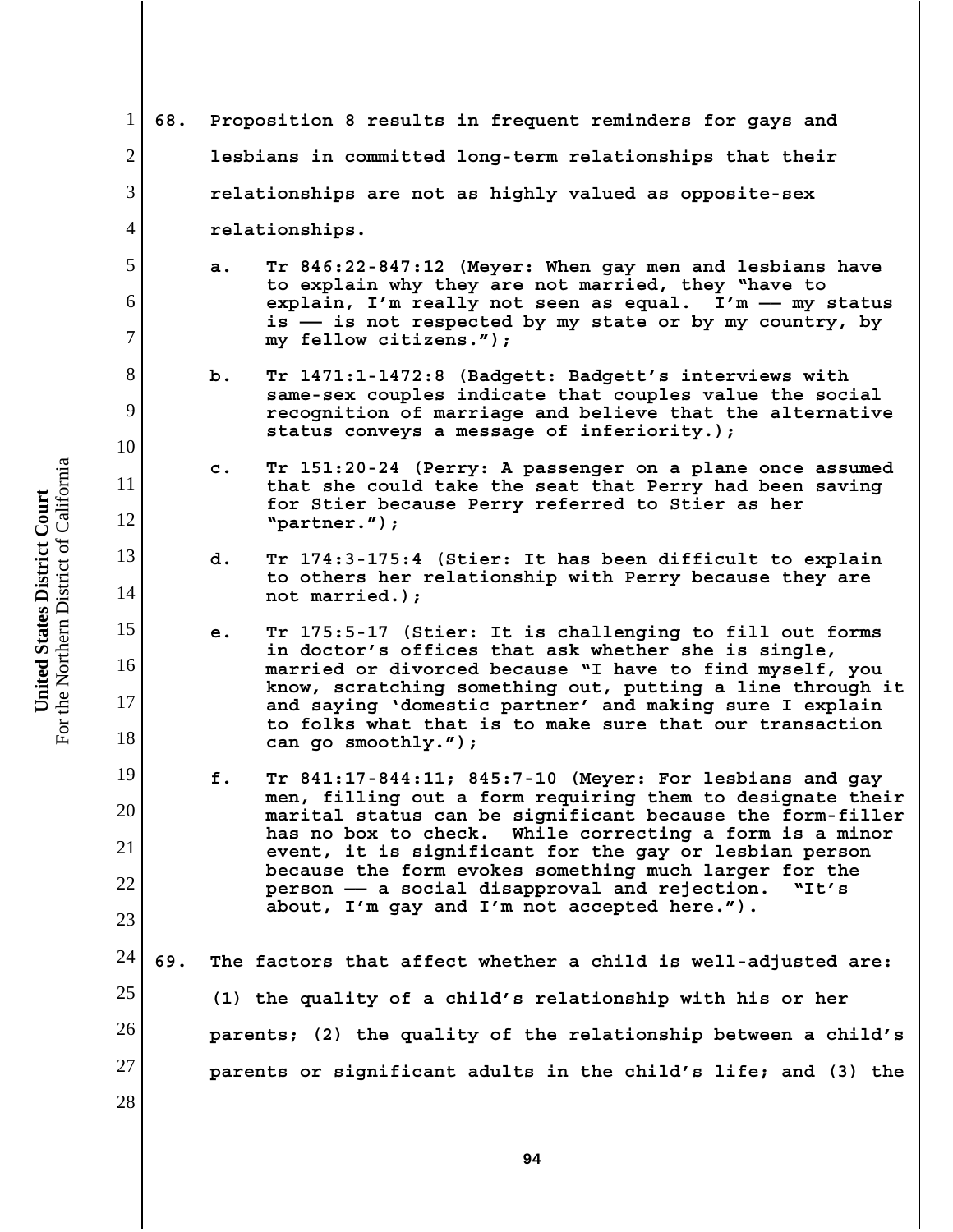**availability of economic and social resources. Tr 1010:13- 1011:13 (Lamb).**

- 3 4 5 6 8 9 10 **70. The gender of a child's parent is not a factor in a child's adjustment. The sexual orientation of an individual does not determine whether that individual can be a good parent. Children raised by gay or lesbian parents are as likely as children raised by heterosexual parents to be healthy, successful and well-adjusted. The research supporting this conclusion is accepted beyond serious debate in the field of developmental psychology.** 
	- **a. Tr 1025:4-23 (Lamb: Studies have demonstrated "very conclusively that children who are raised by gay and lesbian parents are just as likely to be well-adjusted as children raised by heterosexual parents." These results are "completely consistent with our broader understanding of the factors that affect children's adjustment.");**
	- **b. PX2565 American Psychological Association, Answers to Your Questions: For a Better Understanding of Sexual Orientation and Homosexuality at 5 (2008): "[S]ocial science has shown that the concerns often raised about children of lesbian and gay parents —— concerns that are generally grounded in prejudice against and stereotypes about gay people —— are unfounded.";**
	- **c. PX2547 (Nathanson Nov 12, 2009 Dep Tr 49:05-49:19: Sociological and psychological peer-reviewed studies conclude that permitting gay and lesbian individuals to marry does not cause any problems for children); PX2546 at 2:20-3:10 (video of same).**

22 23 24 25 26 **71. Children do not need to be raised by a male parent and a female parent to be well-adjusted, and having both a male and a female parent does not increase the likelihood that a child will be well-adjusted. Tr 1014:25-1015:19; 1038:23-1040:17 (Lamb).**

For the Northern District of California For the Northern District of California United States District Court **United States District Court**

1

2

7

11

12

13

14

15

16

17

18

19

20

21

27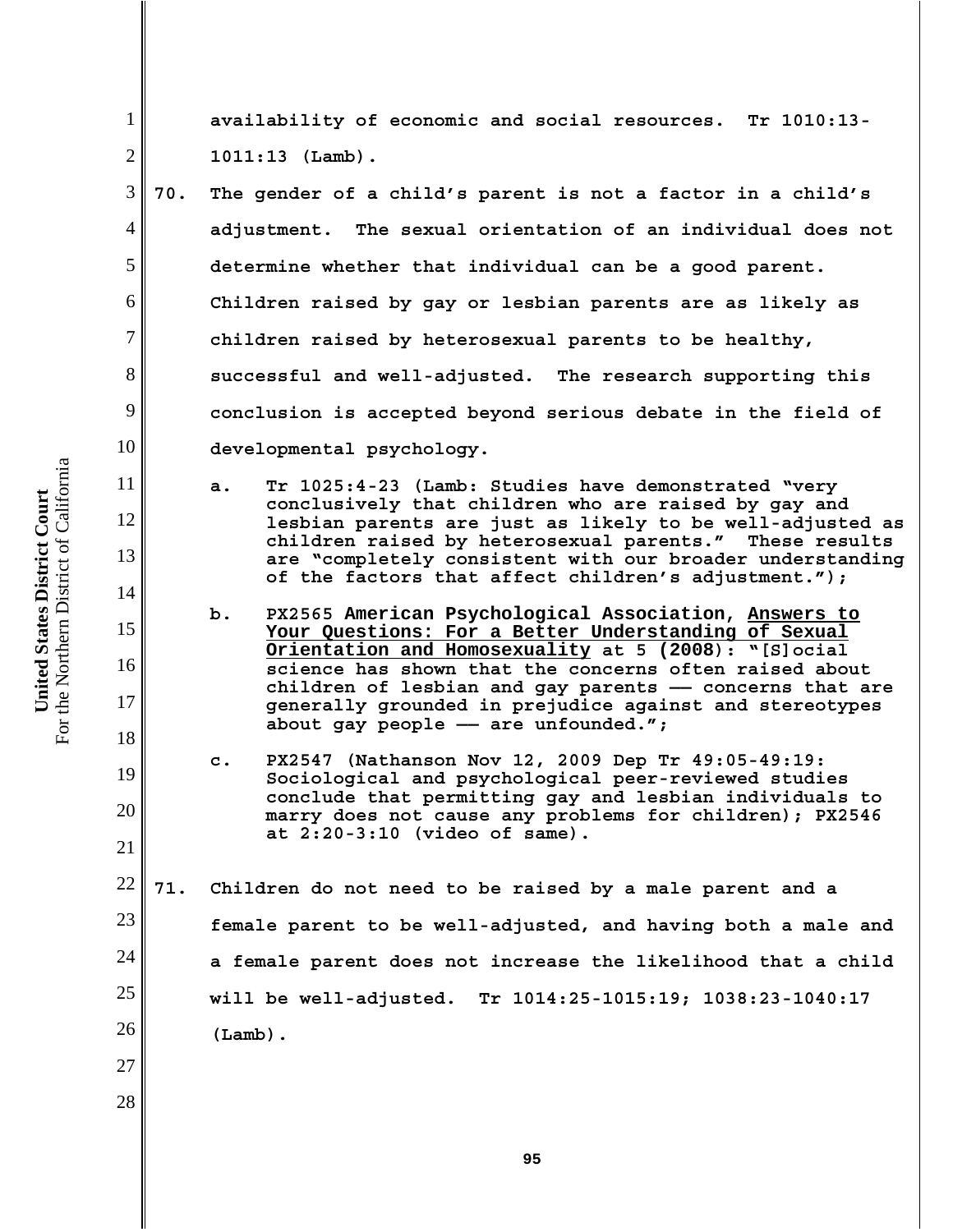| $\mathbf 1$    | 72. | The genetic relationship between a parent and a child is not   |                                                                                                                       |  |
|----------------|-----|----------------------------------------------------------------|-----------------------------------------------------------------------------------------------------------------------|--|
| $\overline{2}$ |     |                                                                | related to a child's adjustment outcomes. Tr 1040:22-1042:10                                                          |  |
| 3              |     | $(Lamb)$ .                                                     |                                                                                                                       |  |
| 4              | 73. |                                                                | Studies comparing outcomes for children raised by married                                                             |  |
| 5              |     |                                                                | opposite-sex parents to children raised by single or divorced                                                         |  |
| 6              |     | parents do not inform conclusions about outcomes for children  |                                                                                                                       |  |
| $\overline{7}$ |     | raised by same-sex parents in stable, long-term relationships. |                                                                                                                       |  |
| 8              |     | $Tr 1187:13-1189:6 (Lamb).$                                    |                                                                                                                       |  |
| 9              | 74. |                                                                | Gays and lesbians have been victims of a long history of                                                              |  |
| 10             |     |                                                                | discrimination.                                                                                                       |  |
| 11             |     | a.                                                             | Tr 3080:9-11 (Proponents' counsel: "We have never                                                                     |  |
| 12             |     |                                                                | disputed and we have offered to stipulate that gays and<br>lesbians have been the victims of a long and shameful      |  |
| 13             |     |                                                                | history of discrimination.");                                                                                         |  |
| 14             |     | b.                                                             | Tr 361:11-15 (Chauncey: Gays and lesbians "have<br>experienced widespread and acute discrimination from both          |  |
| 15             |     |                                                                | public and private authorities over the course of the<br>twentieth century. And that has continuing legacies and      |  |
| 16             |     |                                                                | effects."); see also Tr 361-390 (Chauncey: discussing<br>details of discrimination against gays and lesbians);        |  |
| 17             |     | c.                                                             | PX2566 Letter from John W Macy, Chairman, Civil Service                                                               |  |
| 18             |     |                                                                | Commission, to the Mattachine Society of Washington (Feb<br>25, 1966) at 2-4: The Commission rejected the Mattachine  |  |
| 19             |     |                                                                | Society's request to rescind the policy banning active<br>homosexuals from federal employment. "Pertinent             |  |
| 20             |     |                                                                | considerations here are the revulsion of other employees<br>by homosexual conduct and the consequent disruption of    |  |
| 21             |     |                                                                | service efficiency, the apprehension caused other<br>employees of homosexual advances, solicitations or               |  |
| 22             |     |                                                                | assaults, the unavoidable subjection of the sexual<br>deviate to erotic stimulation through on-the-job use of         |  |
| 23             |     |                                                                | the common toilet, shower and living facilities, the<br>offense to members of the public who are required to deal     |  |
| 24             |     |                                                                | with a known or admitted sexual deviate to transact<br>Government business, the hazard that the prestige and          |  |
| 25             |     |                                                                | authority of a Government position will be used to foster<br>homosexual activity, particularly among the youth, and   |  |
| 26             |     |                                                                | the use of Government funds and authority in furtherance<br>of conduct offensive both to the mores and the law of our |  |
| 27             |     |                                                                | society.";                                                                                                            |  |
| 28             |     | d.                                                             | PX2581 Letter from E D Coleman, Exempt Organizations<br>Branch, IRS, to the Pride Foundation at 1, 4-5 (Oct 8,        |  |

**United States District Court**<br>For the Northern District of California For the Northern District of California **United States District Court**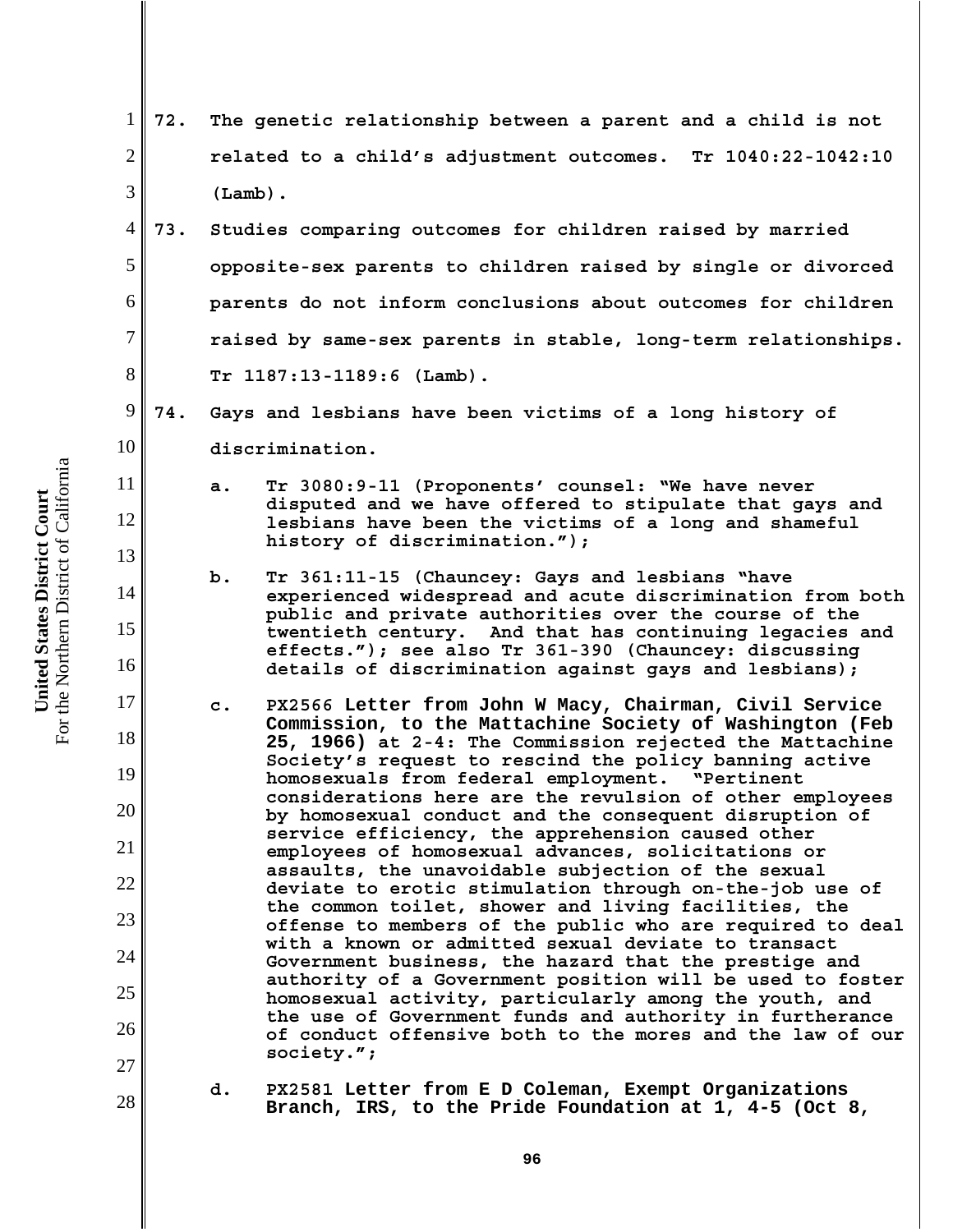1 2 3 4 5 6 7 8 9 10 11 12 13 14 15 16 17 18 19 20 21 22 23 24 25 26 27 28 **1974): The Pride Foundation is not entitled to an exemption under Internal Revenue Code § 501(c)(3) because the organization's goal of "advanc[ing] the welfare of the homosexual community" was "perverted or deviate behavior" "contrary to public policy and [is] therefore, not 'charitable.'" 75. Public and private discrimination against gays and lesbians occurs in California and in the United States. a. PX0707 at RFA No 29: Proponents admit that gays and lesbians continue to experience instances of discrimination; b. PX0711 at RFA Nos 3, 8, 13, 18, 23: Attorney General admits 263 hate crime events based on sexual orientation bias occurred in California in 2004, 255 occurred in 2005, 246 occurred in 2006, 263 occurred in 2007 and 283 occurred in 2008; c. PX0672 at 18; PX0673 at 20; PX0674 at 20; PX0675 at 3; PX0676 at 1 (California Dept of Justice, Hate Crime in California, 2004-2008): From 2004 to 2008, between 17 and 20 percent of all hate crime offenses in California were motivated by sexual orientation bias; d. PX0672 at 26; PX0673 at 28; PX0674 at 28; PX0675 at 26; PX0676 at 20 (California Dept of Justice, Hate Crime in California, 2004-2008): From 2004 to 2008, between 246 and 283 hate crime events motivated by sexual orientation bias occurred each year in California; e. Tr 548:23 (Chauncey: There is still significant discrimination against lesbians and gay men in the United States.); f. Tr 1569:11-1571:5 (Segura: "[O]ver the last five years, there has actually been an increase in violence directed toward gay men and lesbians"; "gays and lesbians are representing a larger and larger portion of the number of acts of bias motivated violence" and "are far more likely to experience violence"; "73 percent of all the hate crimes committed against gays and lesbians also include an act of violence \* \* \* we are talking about the most extreme forms of hate based violence"; the hate crimes accounted for "71 percent of all hate-motivated murders" and "[f]ifty-five percent of all hate-motivated rapes" in 2008; "There is simply no other person in society who endures the likelihood of being harmed as a consequence of their identity than a gay man or lesbian."); g. PX0605 The Williams Institute, et al, Documenting Discrimination on the Basis of Sexual Orientation and**

For the Northern District of California For the Northern District of California United States District Court **United States District Court**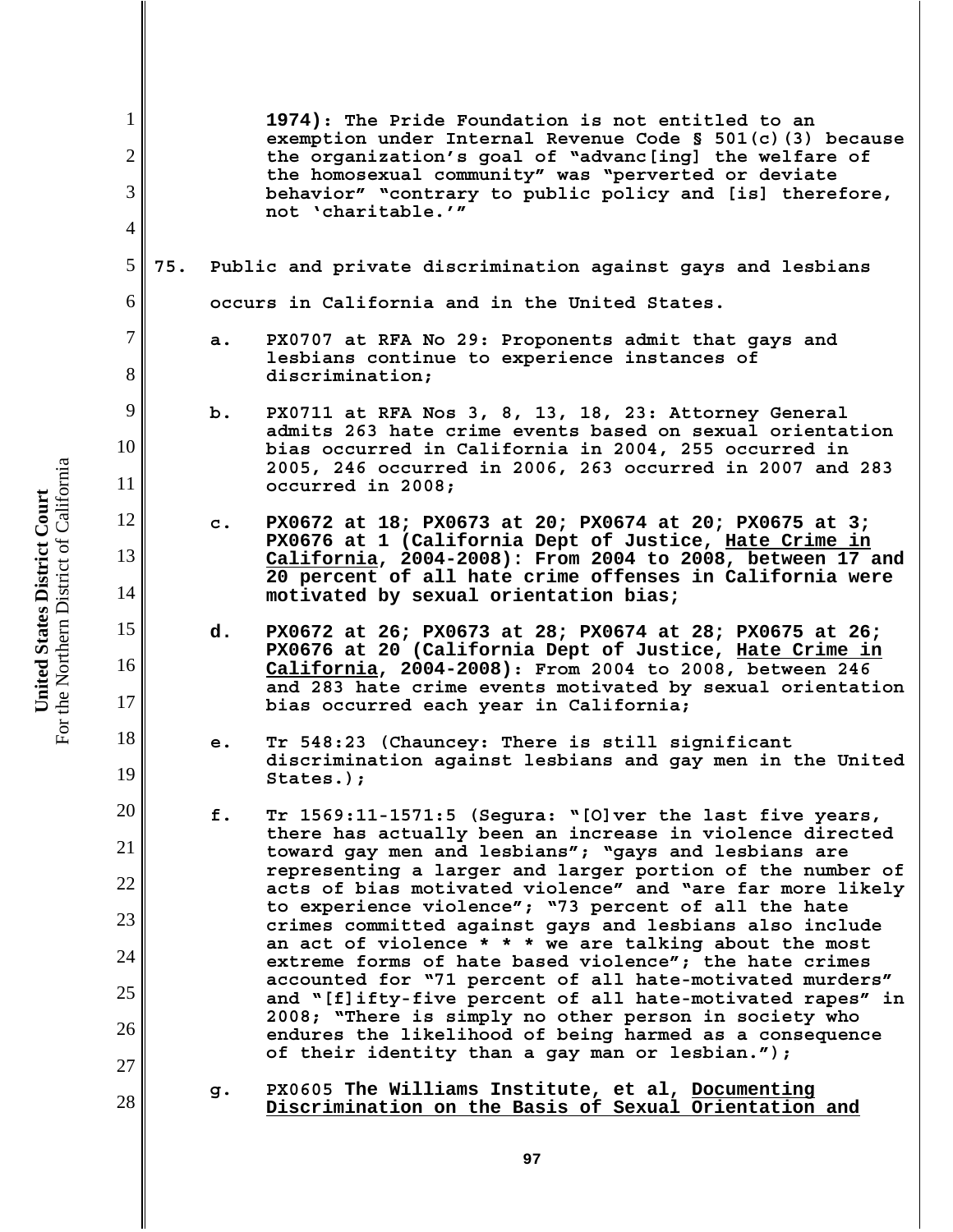**Gender Identity in State Employment at 1 (Sept 2009): "There is a widespread and persistent pattern of unconstitutional discrimination on the basis of sexual orientation and gender identity against [California] government employees" and the pattern of discrimination is similar for private sector employees in California;**

- **h. PX0619 The Williams Institute, Chapter 14: Other Indicia of Animus against LGBT People by State and Local Officials, 1980-Present at 14-8 (2009): Statements made by legislators, judges, governors and other officials in all fifty states show hostility towards gays and lesbians, including a 1999 statement by California State Senator Richard Mountjoy that "being gay 'is a sickness \* \* \* an uncontrolled passion similar to that which would cause someone to rape.'";**
- **i. Tr 2510:23-2535:7 (Miller: Miller agrees that "there has been severe prejudice and discrimination against gays and lesbians" and "widespread and persistent" discrimination against gays and lesbians and that "there is ongoing discrimination in the United States" against gays and lesbians.);**
- **j. Tr 2572:11-16 (Miller: Gays and lesbians are still the "object of prejudice and stereotype.");**
- **k. Tr 2599:17-2604:7 (Miller: Miller agrees that "there are some gays and lesbians who are fired from their jobs, refused work, paid less, and otherwise discriminated against in the workplace because of their sexual orientation.").**

18 19 20 21 22 23 24 **76. Well-known stereotypes about gay men and lesbians include a belief that gays and lesbians are affluent, self-absorbed and incapable of forming long-term intimate relationships. Other stereotypes imagine gay men and lesbians as disease vectors or as child molesters who recruit young children into homosexuality. No evidence supports these stereotypes.** 

**a. DIX1162 Randy Albelda, et al, Poverty in the Lesbian, Gay, and Bisexual Community, The Williams Institute at 1 (Mar 2009): "A popular stereotype paints lesbians and gay men as an affluent elite \* \* \*. [T]he misleading myth of affluence steers policymakers, community organizations service providers, and the media away from fully understanding poverty among LGBT people.";**

For the Northern District of California For the Northern District of California United States District Court **United States District Court**

1

2

3

4

5

6

7

8

9

10

11

12

13

14

15

16

17

25

26

27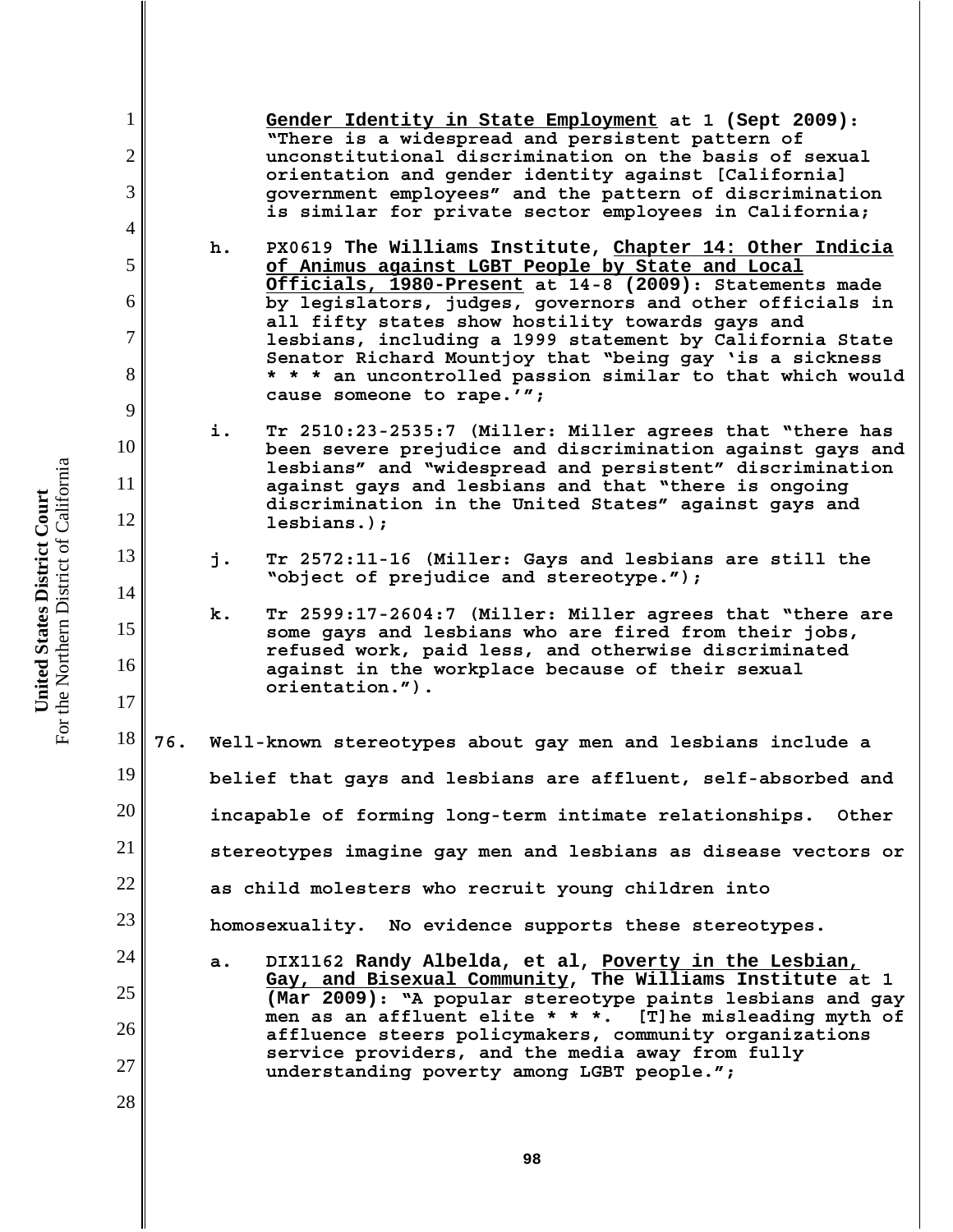- **b. Tr 474:12-19 (Chauncey: Medical pronouncements that were hostile to gays and lesbians provided a powerful source of legitimation to anti-homosexual sentiment and were themselves a manifestation of discrimination against gays and lesbians.);**
- **c. Tr 820:23-822:5 (Meyer: One of the stereotypes that is part of the stigma surrounding gay men and lesbians is that gay men and lesbians are incapable of, uninterested in and not successful at having intimate relationships. Gay men and lesbians have been described as social isolates, as unconnected to society and people who do not participate in society the way everyone else does —— as "a pariah, so to speak.");**
- **d. PX1011 David Reuben, Everything You Always Wanted to Know About Sex (But Were Afraid to Ask) 129-151 at 143 (Van Rees 1969): "What about all of the homosexuals who live** together happily for years? What about them? **mighty rare birds among the homosexual flock. Moreover, the 'happy' part remains to be seen. The bitterest argument between husband and wife is a passionate love sonnet by comparison with a dialogue between a butch and his queen. Live together? Yes. Happily? Hardly.";**
- **e. Tr 361:23-363:9 (Chauncey: Even though not all sodomy laws solely penalized homosexual conduct, over the course of the twentieth century, sodomy laws came to symbolize the criminalization of homosexual sex in particular. This was most striking in Bowers v Hardwick, which reads as though the law at issue simply bears on homosexual sex when in fact the Georgia law at issue criminalized both homosexual and heterosexual sodomy.);**
- **f. Tr 484:24-485:5 (Chauncey: The federal government was slow to respond to the AIDS crisis, and this was in part because of the association of AIDS with a "despised group.");**
- **g. Tr 585:22-586:8 (Peplau: There is no empirical support for the negative stereotypes that gay men and lesbians have trouble forming stable relationships or that those relationships are inferior to heterosexual relationships.);**
- **h. PX2337 Employment of Homosexuals and Other Sex Perverts in Government, S Rep No 81-241, 81st Congress, 2d Sess (1950) at 4: "Most of the authorities agree and our investigation has shown that the presence of a sex pervert in a Government agency tends to have a corrosive influence on his fellow employees. These perverts will frequently attempt to entice normal individuals to engage in perverted practices. This is particularly true in the case of young and impressionable people who might come under the influence of a pervert. Government officials**

1

2

3

4

5

6

7

8

9

10

11

12

13

14

15

16

17

18

19

20

21

22

23

24

25

26

27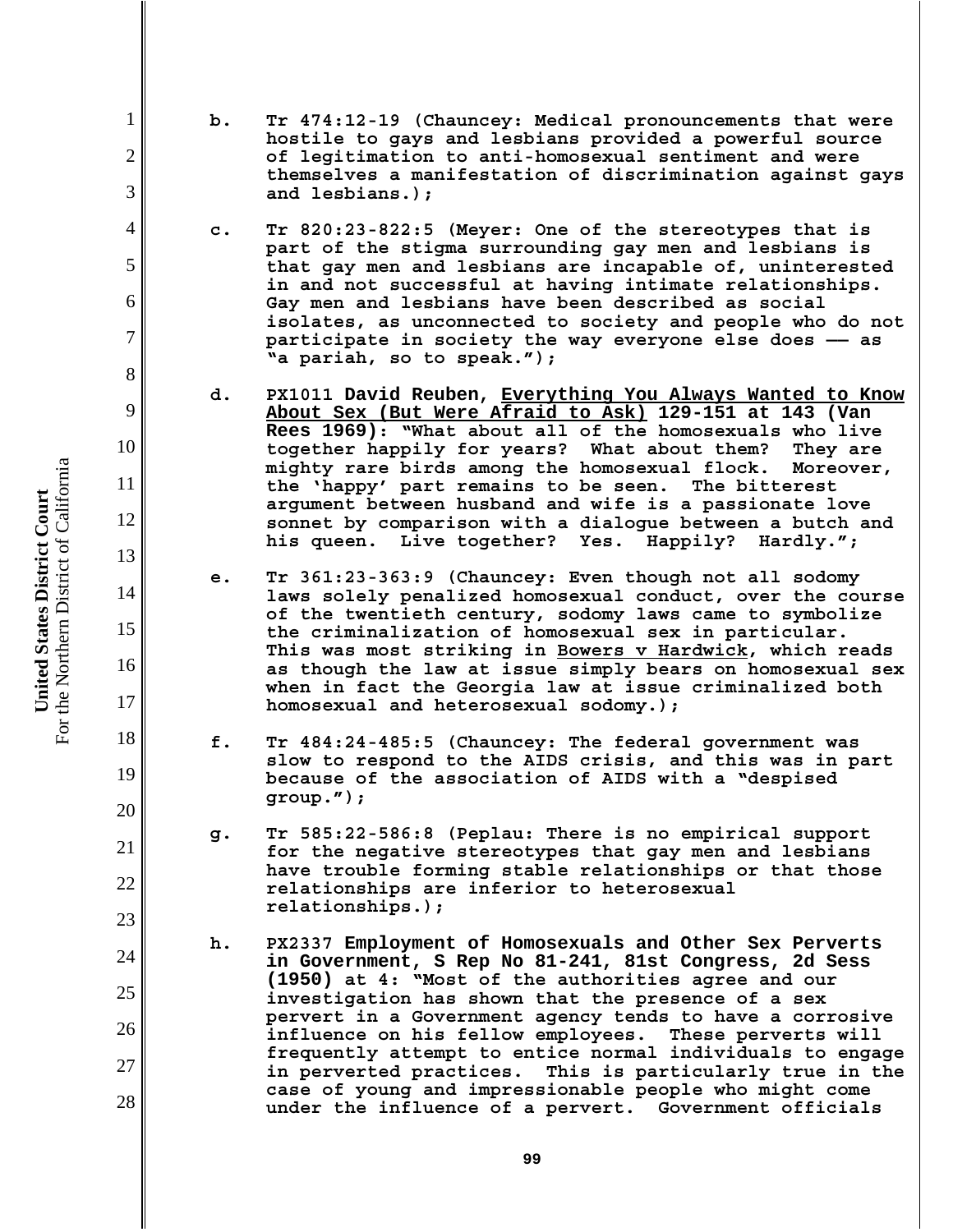**have the responsibility of keeping this type of corrosive influence out of the agencies under their control. It is particularly important that the thousands of young men and women who are brought into Federal jobs not be subjected to that type of influence while in the service of the Government. One homosexual can pollute a Government office.";**

- **i. Tr 395:6-25 (Chauncey: Like most outsider groups, there have been stereotypes associated with gay people; indeed, a range of groups, including medical professionals and religious groups, have worked in a coordinated way to develop stereotypical images of gay people.);**
- **j. Tr 397:2-6; Tr 397:25-398:5 (Chauncey: "[I]n some ways, the most dangerous stereotypes for homosexuals really developed between the 1930s and '50s, when there were a series of press and police campaigns that identified homosexuals as child molesters." These press campaigns against assaults on children focused on sex perverts or sex deviants. Through these campaigns, the homosexual emerged as a sex deviant.);**
- **k. PX2281 George Chauncey, The Postwar Sex Crime Panic, in William Graebner, ed, True Stories from the Past 160, 171 (McGraw-Hill 1993): Contains excerpts from widecirculation Coronet Magazine, Fall 1950: "Once a man assumes the role of homosexual, he often throws off all moral restraints. \* \* \* Some male sex deviants do not stop with infecting their often-innocent partners: they descended through perversions to other forms of depravity, such as drug addiction, burglary, sadism, and even murder.";**
- **l. Tr 400:18-401:8 (Chauncey: This excerpt from Coronet Magazine, PX2281 at 171, depicts homosexuals as subjects of moral decay. In addition, there is a sense of homosexuality as a disease in which the carriers infect other people. And the term "innocent" pretty clearly indicates that the authors are talking about children.);**
- **m. PX2281 Chauncey, The Postwar Sex Crime Panic, at 170-171: Contains a statement made by a Special Assistant Attorney General of California in 1949: "The sex pervert, in his more innocuous form, is too frequently regarded as merely a 'queer' individual who never hurts anyone but himself. \* \* \* All too often we lose sight of the fact that the homosexual is an inveterate seducer of the young of both sexes \* \* \* and is ever seeking for younger victims.";**
- **n. Tr 402:21-24 (Chauncey: These articles (in PX2281) were mostly addressed to adults who were understandably concerned about the safety of their children, and who "were being taught to believe that homosexuals posed a threat to their children.");**

For the Northern District of California For the Northern District of California United States District Court **United States District Court**

1

2

3

4

5

6

7

8

9

10

11

12

13

14

15

16

17

18

19

20

21

22

23

24

25

26

27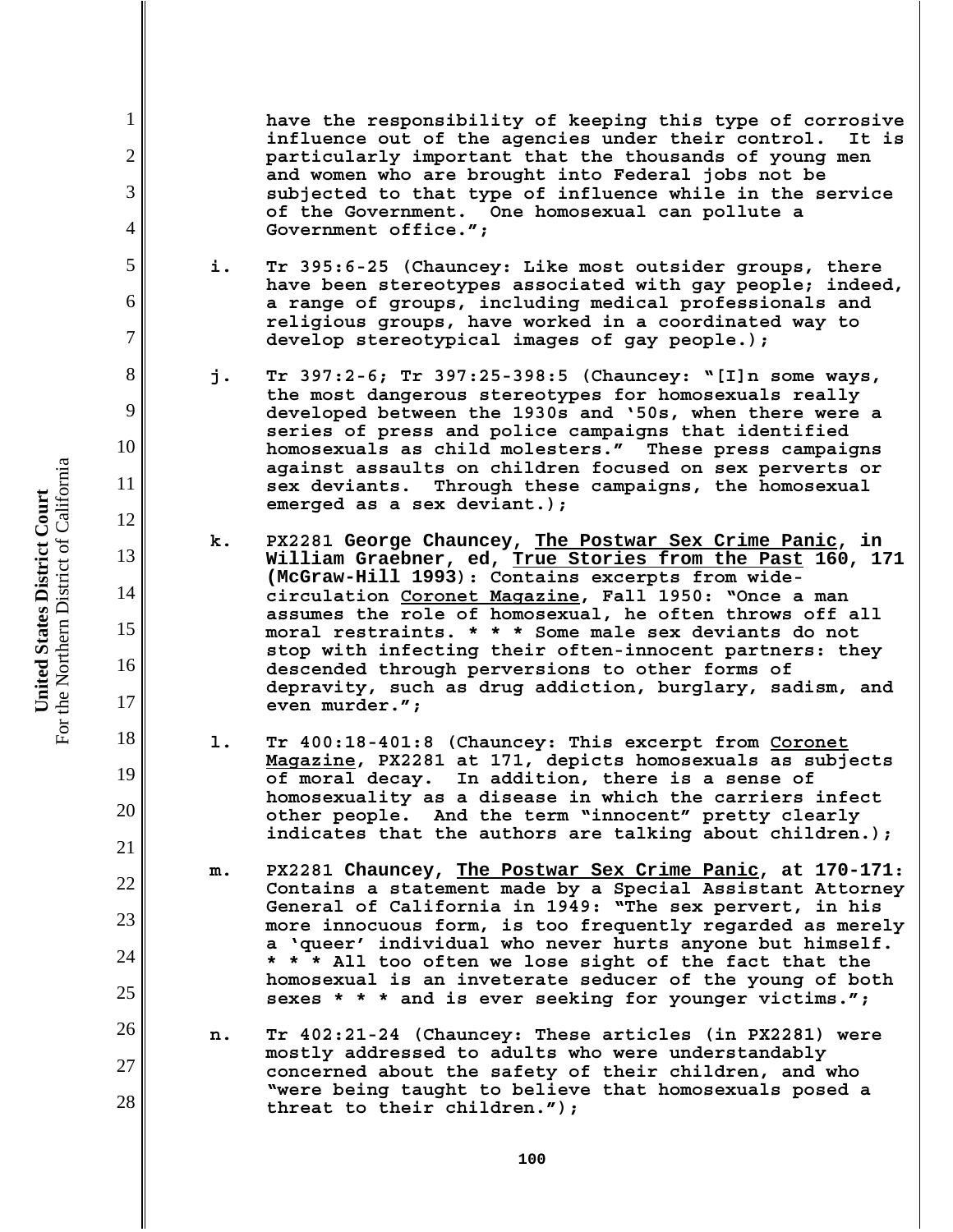1 2 3 4 5 6 7 8 9 10 11 12 13 14 15 16 17 18 19 20 21 22 23 24 25 26 27 28 **o. Tr 407:8-408:4 (Chauncey: One of the most enduring legacies of the emergence of these stereotypes is the creation and then reenforcement of a series of demonic images of homosexuals that stay with us today. This fear of homosexuals as child molesters or as recruiters continues to play a role in debates over gay rights, and with particular attention to gay teachers, parents and married couples —— people who might have close contact with children.); p. Tr 1035:13-1036:19 (Lamb: Social science studies have disproven the hypothesis that gays and lesbians are more likely to abuse children.). 77. Religious beliefs that gay and lesbian relationships are sinful or inferior to heterosexual relationships harm gays and lesbians. a. PX2547 (Nathanson Nov 12, 2009 Dep Tr 102:3-8: Religions teach that homosexual relations are a sin and that contributes to gay bashing); PX2546 (video of same); b. PX2545 (Young Nov 13, 2009 Dep Tr 55:15-55:20, 56:21-57:7: There is a religious component to the bigotry and prejudice against gay and lesbian individuals); see also id at 61:18-22, 62:13-17 (Catholic Church views homosexuality as "sinful."); PX2544 (video of same); c. Tr 1565:2-1566:6 (Segura: "[R]eligion is the chief obstacle for gay and lesbian political progress, and it's the chief obstacle for a couple of reasons. \* \* \* [I]t's difficult to think of a more powerful social entity in American society than the church. \* \* \* [I]t's a very powerful organization, and in large measure they are arrayed against the interests of gays and lesbians. \* \* \* [B]iblical condemnation of homosexuality and the teaching that gays are morally inferior on a regular basis to a huge percentage of the public makes the \* \* \* political opportunity structure very hostile to gay interests. It's very difficult to overcome that."); d. PX0390 Video, Ron Prentice Addressing Supporters of Proposition 8, Part I at 0:20-0:40: Prentice explains that "God has led the way" for the Protect Marriage campaign and at 4:00-4:30: Prentice explains that "we do mind" when same-sex couples want to take the name "marriage" and apply it to their relationships, because "that's not what God wanted. \* \* \* It's real basic. \* \* \* It starts at Genesis 2."; e. Tr 395:14-18 (Chauncey: Many clergy in churches considered homosexuality a sin, preached against it and have led campaigns against gay rights.);**

For the Northern District of California For the Northern District of California United States District Court **United States District Court**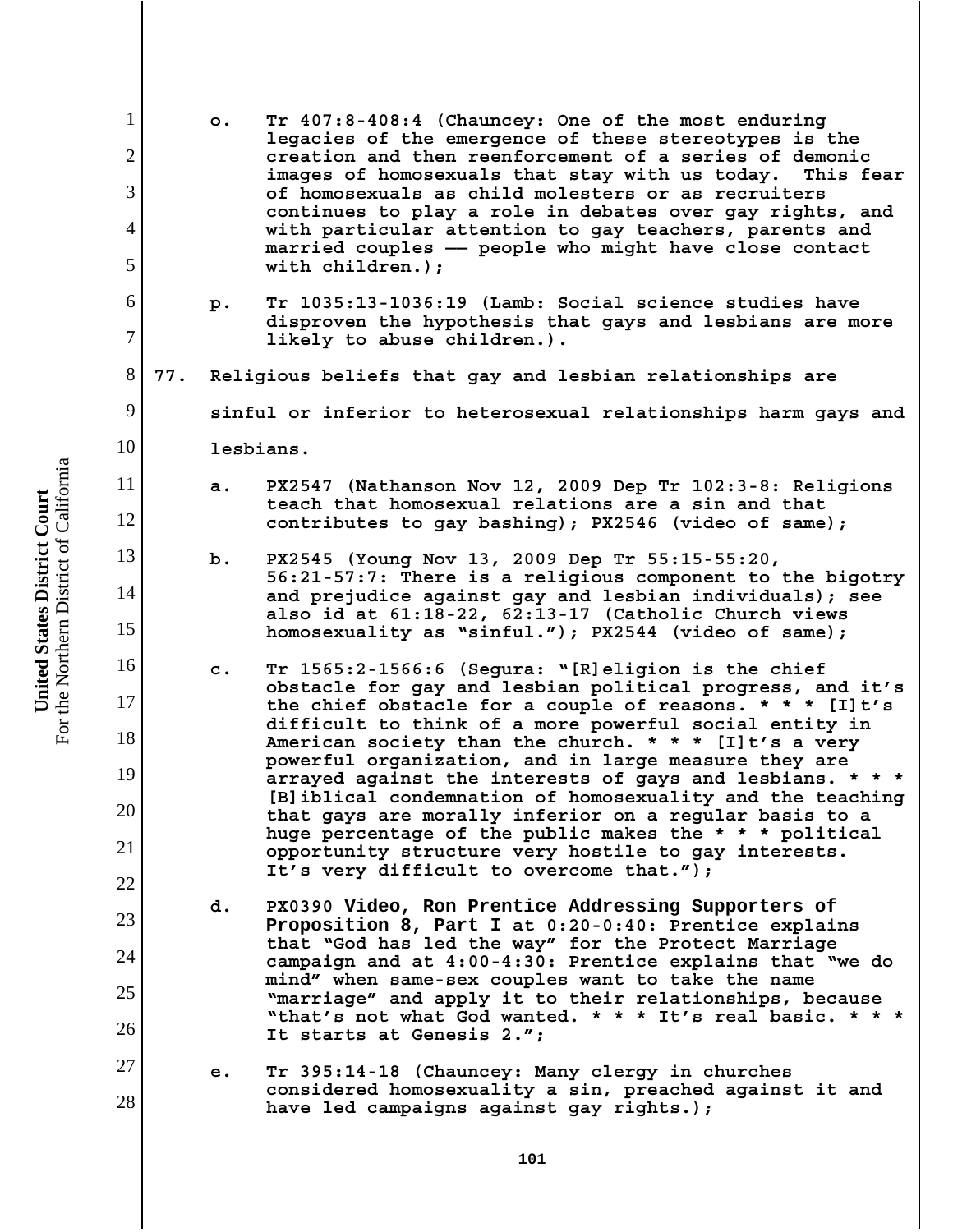For the Northern District of California For the Northern District of California United States District Court **United States District Court**

1

2

3

4

5

6

7

8

9

10

11

12

13

14

15

16

17

18

19

20

21

22

23

24

25

26

27

- **f. Tr 440:19-441:2 (Chauncey: The religious arguments that were mobilized in the 1950s to argue against interracial marriage and integration as against God's will are mirrored by arguments that have been mobilized in the Proposition 8 campaign and many of the campaigns since Anita Bryant's "Save Our Children" campaign, which argue that homosexuality itself or gay people or the recognition of their equality is against God's will.);**
- **g. PX2853 Proposition 8 Local Exit Polls Election Center 2008, CNN at 8: 84 percent of people who attended church weekly voted in favor of Proposition 8;**
- **h. PX0005 Leaflet, James L Garlow, The Ten Declarations For Protecting Biblical Marriage at 1 (June 25, 2008): "The Bible defines marriage as a covenantal union of one male and one female. \* \* \* We will avoid unproductive arguments with those who, through the use of casuistry and rationalization, revise biblical passages in order to condone the practice of homosexuality or other sexual sins.";**
- **i. PX0770 Congregation for the Doctrine of Faith, Considerations Regarding Proposals to Give Legal Recognition to Unions Between Homosexual Persons at 2: "Sacred Scripture condemns homosexual acts as 'a serious depravity.'";**
- **j. PX0301 Catholics for the Common Good, Considerations Regarding Proposals to Give Legal Recognition to Unions Between Homosexual Persons, Excerpts from Vatican Document on Legal Recognition of Homosexual Unions (Nov 22, 2009): There are absolutely no grounds for considering homosexual unions to be "in any way similar or even remotely analogous to God's plan for marriage and family"; "homosexual acts go against the natural moral law" and "[u]nder no circumstances can \* \* \* be approved"; "[t]he homosexual inclination is \* \* \* objectively disordered and homosexual practices are sins gravely contrary to chastity"; "[a]llowing children to be adopted by persons living in such unions would actually mean doing violence to these children"; and "legal recognition of homosexual unions \* \* \* would mean \* \* \* the approval of deviant behavior.";**
- **k. PX0168 Southern Baptist Convention, SBC Resolution, On Same-Sex Marriage at 1 (June 2003): "Legalizing 'same-sex marriage' would convey a societal approval of a homosexual lifestyle, which the Bible calls sinful and dangerous both to the individuals involved and to society at large.";**
- **l. PX0771 Southern Baptist Convention, Resolution on President Clinton's Gay and Lesbian Pride Month Proclamation (June 1999): "The Bible clearly teaches that**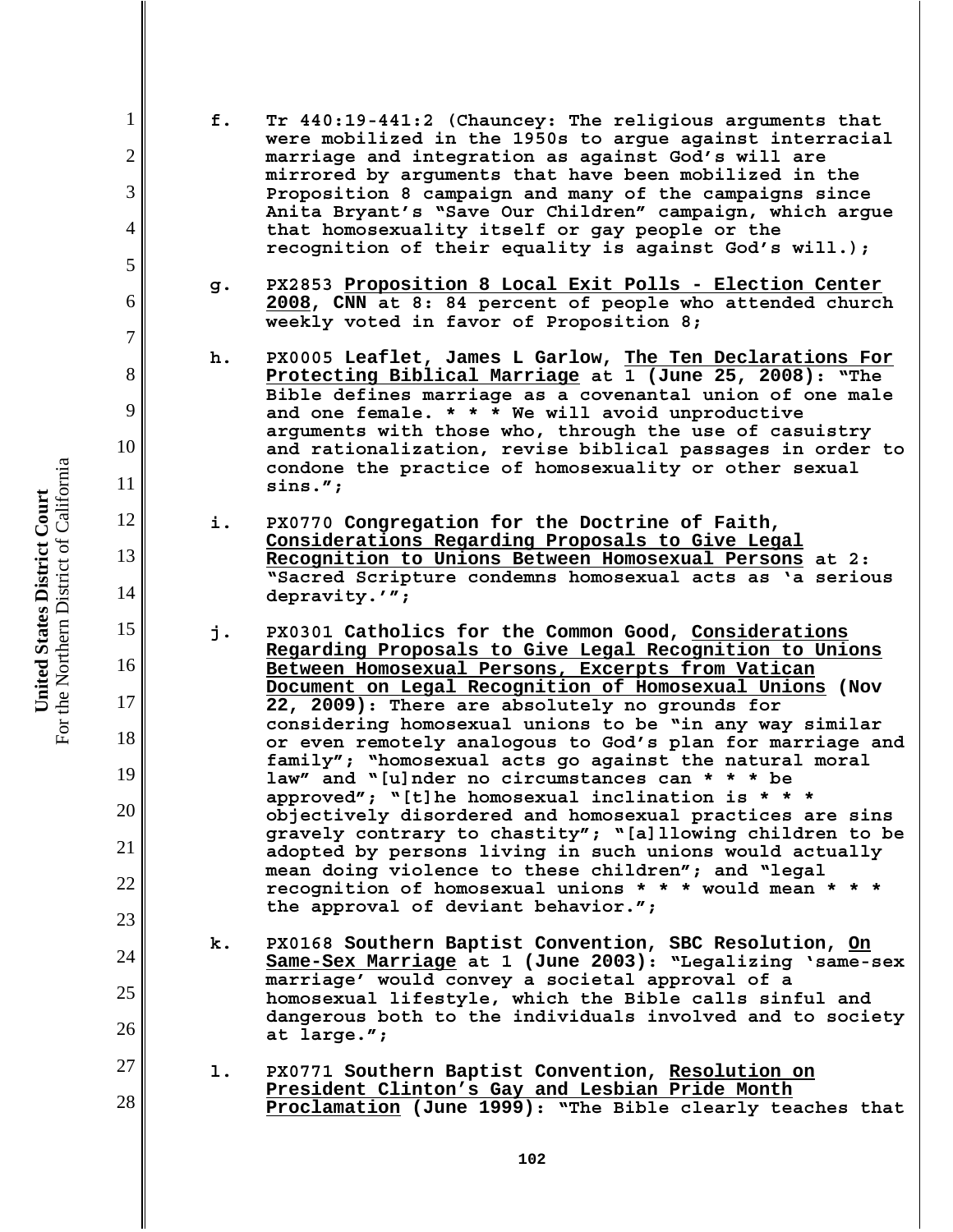**homosexual behavior is an abomination and shameful before God.";**

- **m. PX2839 Evangelical Presbyterian Church, Position Paper on Homosexuality at 3: "[H]omosexual practice is a distortion of the image of God as it is still reflected in fallen man, and a perversion of the sexual relationship as God intended it to be.";**
- **n. PX2840 The Christian Life —— Christian Conduct: As Regards the Institutions of God, Free Methodist Church at 5: "Homosexual behavior, as all sexual deviation, is a perversion of God's created order.";**
- **o. PX2842 A L Barry, What About \* \* \* Homosexuality, The Lutheran Church-Missouri Synod at 1: "The Lord teaches us through His Word that homosexuality is a sinful distortion of His desire that one man and one woman live together in marriage as husband and wife.";**
- **p. PX2844 On Marriage, Family, Sexuality, and the Sanctity of Life, Orthodox Church of America at 1: "Homosexuality is to be approached as the result of humanity's rebellion against God.";**
- **q. Tr 1566:18-22 (Segura: "[Proponents' expert] Dr Young freely admits that religious hostility to homosexuals [plays] an important role in creating a social climate that's conducive to hateful acts, to opposition to their interest in the public sphere and to prejudice and discrimination.");**
- **r. Tr 2676:8-2678:24 (Miller: Miller agrees with his former statement that "the religious characteristics of California's Democratic voters" explain why so many Democrats voted for Barack Obama and also for Proposition 8.).**
- 20 **78. Stereotypes and misinformation have resulted in social and**

**legal disadvantages for gays and lesbians.**

- **a. Tr 413:22-414:6 (Chauncey: The "Save Our Children" campaign in Dade County, Florida in 1977 was led by Anita Bryant, a famous Baptist singer. It sought to overturn an enactment that added sexual orientation to an antidiscrimination law, and it drew on and revived earlier stereotypes of homosexuals as child molesters.);**
	- **b. Tr 1554:14-19 (Segura: Ballot initiatives banning marriage equality have been passed in thirty-three states.);**

For the Northern District of California For the Northern District of California United States District Court **United States District Court**

1

2

3

4

5

6

7

8

9

10

11

12

13

14

15

16

17

18

19

21

22

23

24

25

26

27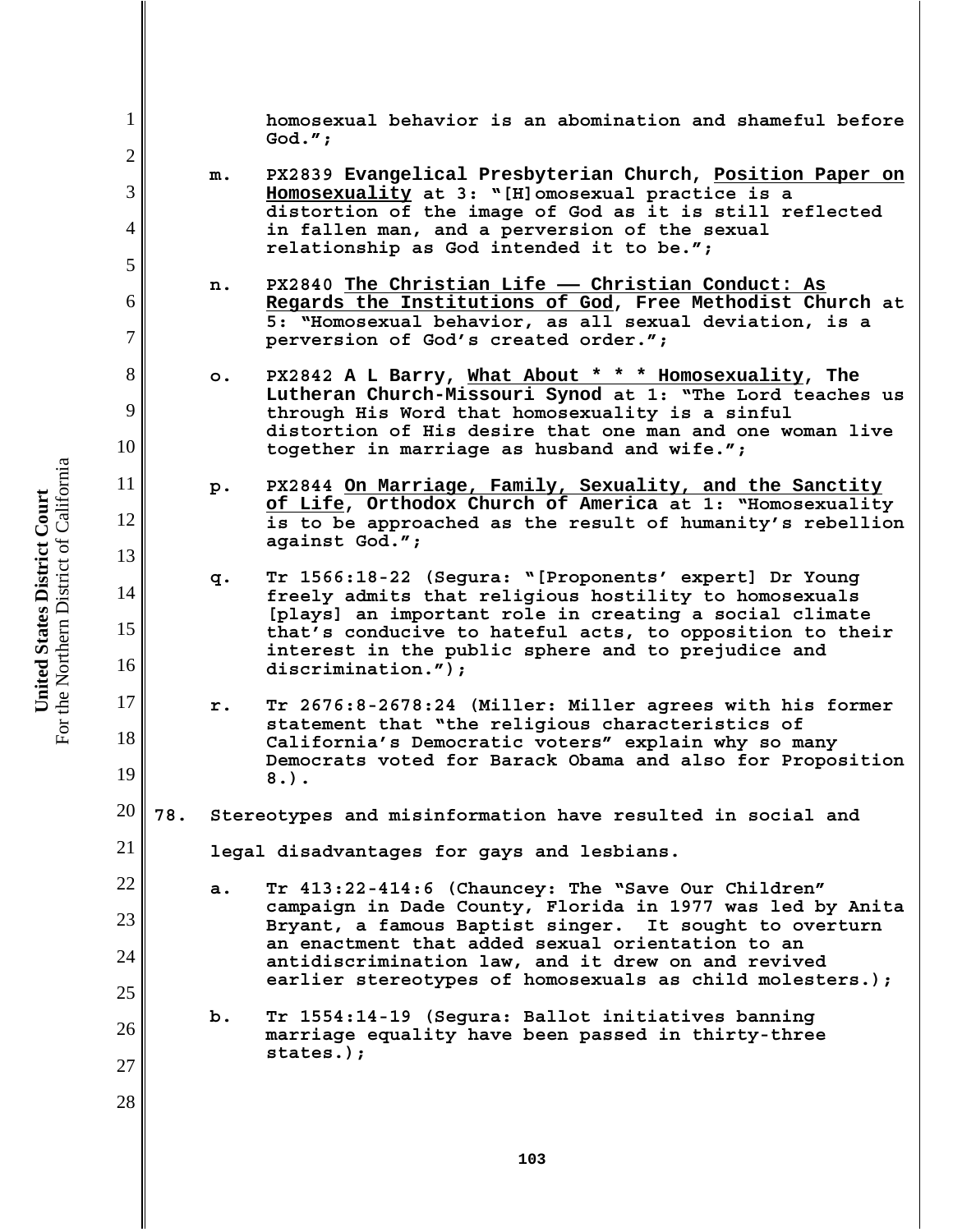- **c. Tr 2608:16-18 (Miller: "My view is that at least some people voted for Proposition 8 on the basis of anti-gay stereotypes and prejudice.");**
- **d. Tr 538:15-539:10 (Chauncey: Chauncey is less optimistic now that same-sex marriage will become common in the United States than he was in 2004. Since 2004, when Chauncey wrote Why Marriage? The History Shaping Today's Debate over Gay Equality, the majority of states have enacted legislation or constitutional amendments that would prohibit same-sex couples from marrying. Some have been enacted by legislative vote, but a tremendous number of popular referenda have enacted these discriminatory measures.);**
- **e. Tr 424:18-23 (Chauncey: "[T]he wave of campaigns that we have seen against gay marriage rights in the last decade are, in effect, the latest stage and cycle of anti-gay rights campaigns of a sort that I have been describing; that they continue with a similar intent and use some of the same imagery.");**
- **f. Tr 412:20-413:1 (Chauncey: The series of initiatives we have seen since the mid-to-late 1970s over gay rights are another example of continuing prejudice and hostility.);**
- **g. Tr 564:4-16 (Chauncey: The term "the gay agenda" was mobilized particularly effectively in the late 1980s and early 1990s in support of initiatives designed to overturn gay rights laws. The term tries to construct the idea of a unitary agenda and that picks up on long-standing stereotypes.);**
- **h. Tr 1560:22-1561:9 (Segura: "[T]he role of prejudice is profound. \* \* \* [I]f the group is envisioned as being somehow \* \* \* morally inferior, a threat to children, a threat to freedom, if there's these deeply-seated beliefs, then the range of compromise is dramatically limited. It's very difficult to engage in the give-and-take of the legislative process when I think you are an inherently bad person. That's just not the basis for compromise and negotiation in the political process.");**
- **i. Tr 1563:5-1564:21 (Segura: "[T]he American public is not very fond of gays and lesbians." Warmness scores for gays and lesbians are as much as 16 to 20 points below the average score for religious, racial and ethnic groups; over 65 percent of respondents placed gays and lesbians below the midpoint, below the score of 50, whereas a third to 45 percent did the same for other groups. When "two-thirds of all respondents are giving gays and lesbians a score below 50, that's telling elected officials that they can say bad things about gays and lesbians, and that could be politically advantageous**

1

2

3

4

5

6

7

8

9

10

11

12

13

14

15

16

17

18

19

20

21

22

23

24

25

26

27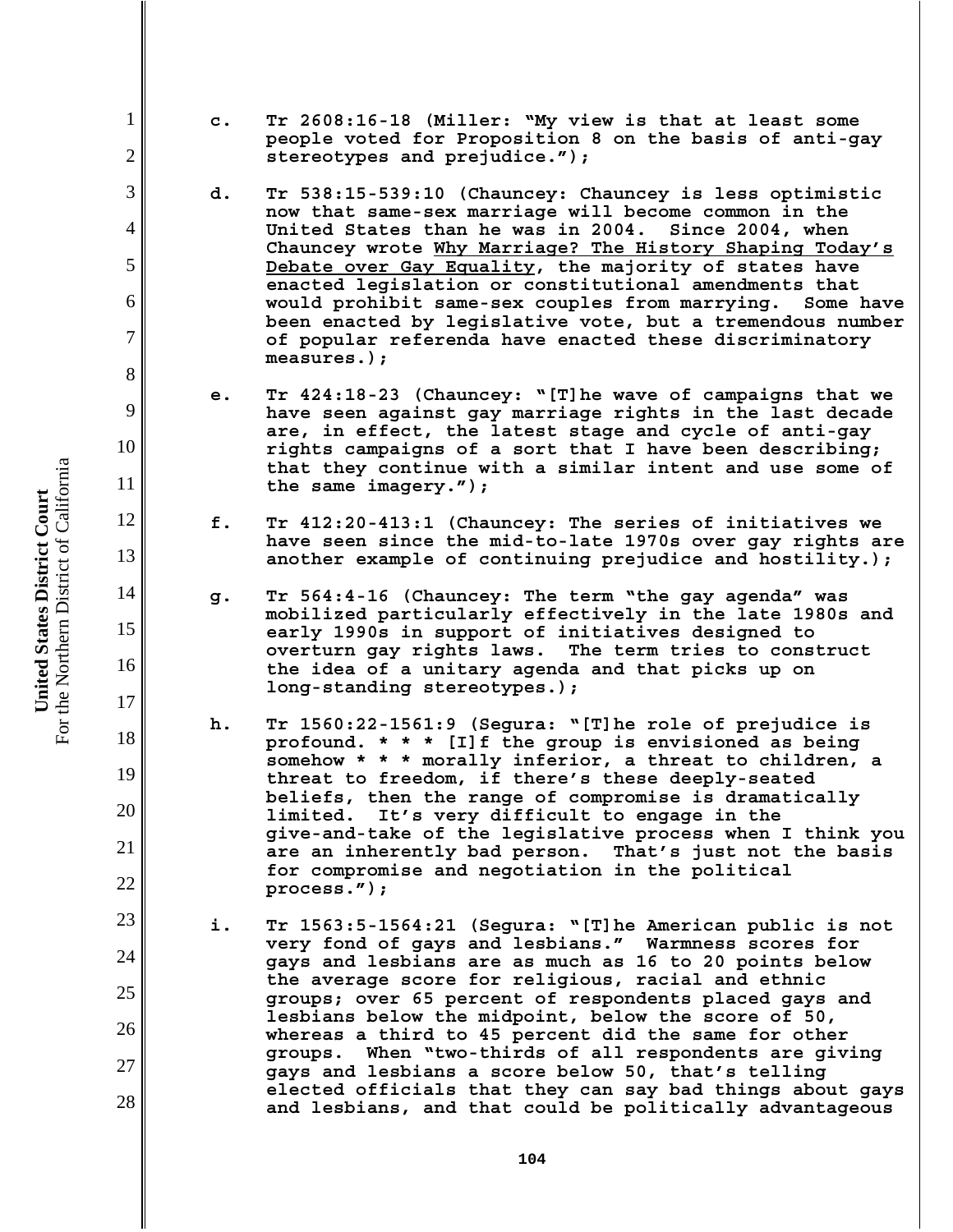**to them because \* \* \* many parts of the electorate feel the same way." Additionally, "the initiative process could be fertile ground to try to mobilize some of these voters to the polls for that cause.");** 

- **j. PX0619 The Williams Institute, Chapter 14: Other Indicia of Animus against LGBT People by State and Local Officials, 1980-Present at 9 (2009): The Williams Institute collected negative comments made by politicians about gays and lesbians in all fifty states. An Arizona state representative compared homosexuality to "bestiality, human sacrifice, and cannibalism." A California state senator described homosexuality as "a sickness \* \* \* an uncontrolled passion similar to that which would cause someone to rape.";**
- **k. PX0796 Kenneth P Miller, The Democratic Coalition's Religious Divide: Why California Voters Supported Obama but Not Same-Sex Marriage, 119 Revue Française d'Études Américaines 46, 52 (2009): "In the decade between 1998 and 2008, thirty states held statewide elections on state constitutional amendments defining marriage as a union between a man and a woman. \* \* \* Voters approved marriage amendments in all thirty states where they were able to vote on the question, usually by large margins."**
- 14 15 16 17 18 19 20 21 22 **79. The Proposition 8 campaign relied on fears that children exposed to the concept of same-sex marriage may become gay or lesbian. The reason children need to be protected from samesex marriage was never articulated in official campaign advertisements. Nevertheless, the advertisements insinuated that learning about same-sex marriage could make a child gay or lesbian and that parents should dread having a gay or lesbian child.** 
	- **a. Tr 424:24-429:6 (Chauncey: Proposition 8 Official Voter Guide evoked fears about and contained stereotypical images of gay people.);**
		- **b. PX0710 at RFA No 51: Attorney General admits that some of the advertising in favor of Proposition 8 was based on fear of and prejudice against homosexual men and women;**
	- **c. Tr 2608:16-18 (Miller: "My view is that at least some people voted for Proposition 8 on the basis of anti-gay stereotypes and prejudice.");**

For the Northern District of California For the Northern District of California United States District Court **United States District Court**

1

2

3

4

5

6

7

8

9

10

11

12

13

23

24

25

26

27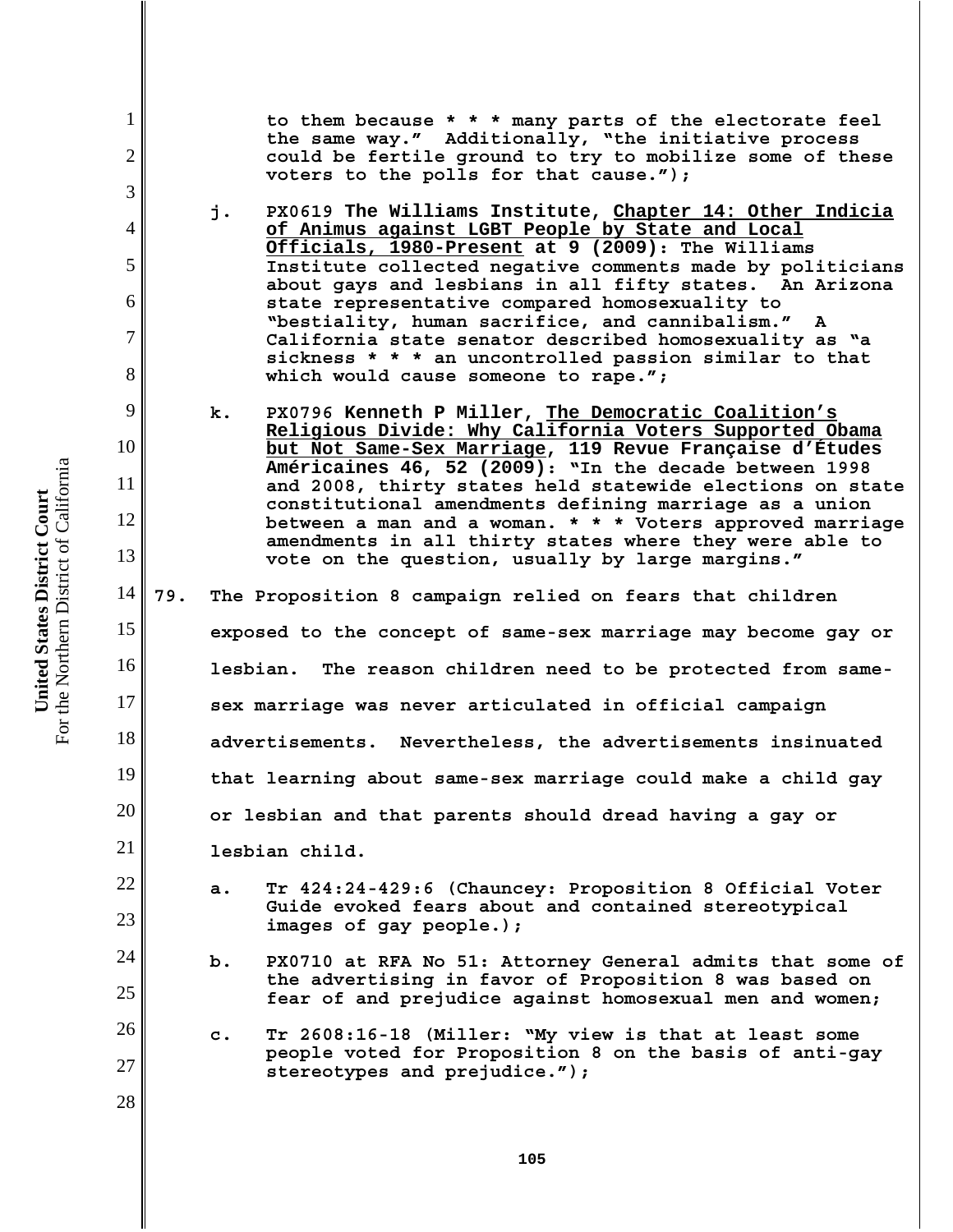**d. PX0577 Frank Schubert and Jeff Flint, Passing Prop 8, Politics at 45-47 (Feb 2009): "[P]assing Proposition 8 would depend on our ability to convince voters that same-sex marriage had broader implications for Californians and was not only about the two individuals involved in a committed gay relationship." "We strongly believed that a campaign in favor of traditional marriage would not be enough to prevail." "We probed long and hard in countless focus groups and surveys to explore reactions to a variety of consequences our issue experts identified" and they decided to create campaign messaging focusing on "how this new 'fundamental right' would be inculcated in young children through public schools." "[T]here were limits to the degree of tolerance Californians would afford the gay community. They would entertain allowing gay marriage, but not if doing so had significant implications for the rest of society." "The Prop 8 victory proves something that readers of Politics magazine know very well: campaigns matter.";**

- **e. PX2150 Mailing leaflet, Protect Marriage: "[F]our activist judges on the Supreme Court in San Francisco ignored four million voters and imposed same-sex marriage on California. Their ruling means it is no longer about 'tolerance.' Acceptance of Gay Marriage is Now Mandatory.";**
- **f. PX0015 Video, Finally the Truth; PX0016 Video, Have You Thought About It?; and PX0091 Video, Everything to Do With Schools: Protect Marriage television ads threatening unarticulated consequences to children if Proposition 8 does not pass;**

**g. PX0513 Letter from Tam to "friends": "This November, San Francisco voters will vote on a ballot to 'legalize prostitution.' This is put forth by the SF city government, which is under the rule of homosexuals. They lose no time in pushing the gay agenda —— after legalizing same-sex marriage, they want to legalize prostitution. What will be next? On their agenda list is: legalize having sex with children \* \* \* We can't lose this critical battle. If we lose, this will very likely happen \* \* \* 1. Same-Sex marriage will be a permanent law in California. One by one, other states would fall into Satan's hand. 2. Every child, when growing up, would fantasize marrying someone of the same sex. More children would become homosexuals. Even if our children is safe, our grandchildren may not. What about our children's grandchildren? 3. Gay activists would target the big churches and request to be married by their pastors. If the church refuse, they would sue the church." (as written);** 

**h. Tr 553:23-554:14 (Chauncey: Tam's "What If We Lose" letter is consistent in its tone with a much longer**

For the Northern District of California For the Northern District of California United States District Court **United States District Court**

1

2

3

4

5

6

7

8

9

10

11

12

13

14

15

16

17

18

19

20

21

22

23

24

25

26

27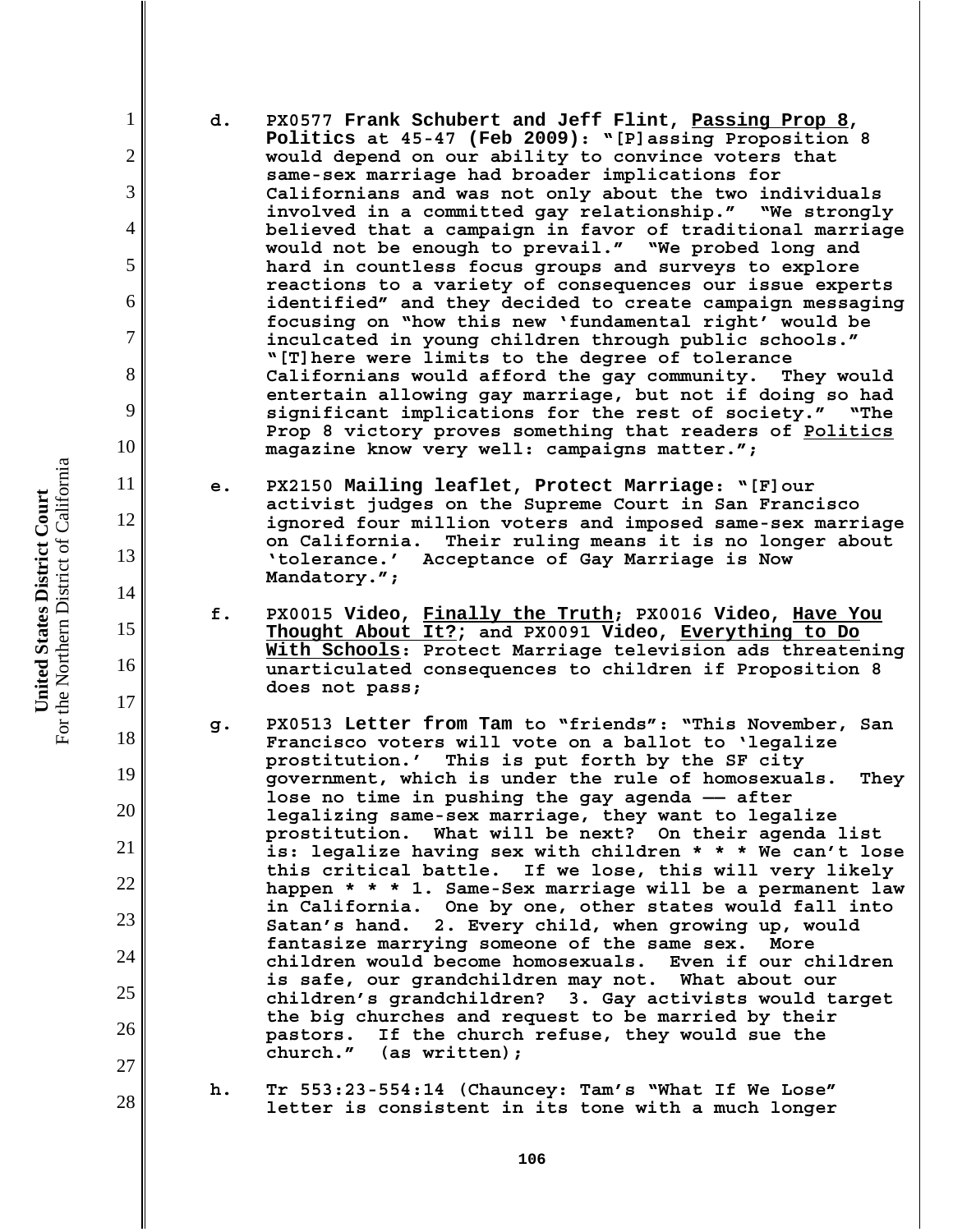**history of anti-gay rhetoric. It reproduces many of the major themes of the anti-gay rights campaigns of previous decades and a longer history of anti-gay discrimination.);**

- **i. PX0116 Video, Massachusetts Parents Oppose Same-Sex Marriage: Robb and Robin Wirthlin, Massachusetts parents, warn that redefining marriage has an impact on every level of society, especially on children, and claim that in Massachusetts homosexuality and gay marriage will soon be taught and promoted in every subject, including math, reading, social studies and spelling;**
- **j. Tr 530:24-531:11 (Chauncey: The Wirthlins' advertisement implies that the very exposure to the idea of homosexuality threatens children and threatens their sexual identity, as if homosexuality were a choice. In addition, it suggests that the fact that gay people are being asked to be recognized and have their relationships recognized is an imposition on other people, as opposed to an extension of fundamental civil rights to gay and lesbian people.);**
- **k. PX0391 Ron Prentice Addressing Supporters of Proposition 8, Part II at 1:25-1:40: "It's all about education, and how it will be completely turned over, not just incrementally now, but whole hog to the other side.";**
- **l. Tr 1579:5-21 (Segura: "[O]ne of the enduring \* \* \* tropes of anti-gay argumentation has been that gays are a threat to children. \* \* \* [I]n the Prop 8 campaign [there] was a campaign advertisement saying, \* \* \* 'At school today, I was told that I could marry a princess too.' And the underlying message of that is that \* \* \* if Prop 8 failed, the public schools are going to turn my daughter into a lesbian.");**
- **m. PX0015 Video, Finally the Truth; PX0099 Video, It's Already Happened; PX0116 Video, Massachusetts Parents Oppose Same-Sex Marriage; PX0401 Video, Tony Perkins, Miles McPherson and Ron Prentice Asking for Support of Proposition 8: Proposition 8 campaign videos focused on the need to protect children;**
- **n. PX0079 Asian American Empowerment Council, Asian American Community Newsletter & Voter Guide (Oct/Nov 2008): Children need to be protected from gays and lesbians;**
- **o. Tr 1913:17-1914:12 (Tam: Tam supported Proposition 8 because he thinks "it is very important that our children won't grow up to fantasize or think about, Should I marry Jane or John when I grow up? Because this is very important for Asian families, the cultural issues, the stability of the family.");**

1

2

3

4

5

6

7

8

9

10

11

12

13

14

15

16

17

18

19

20

21

22

23

24

25

26

27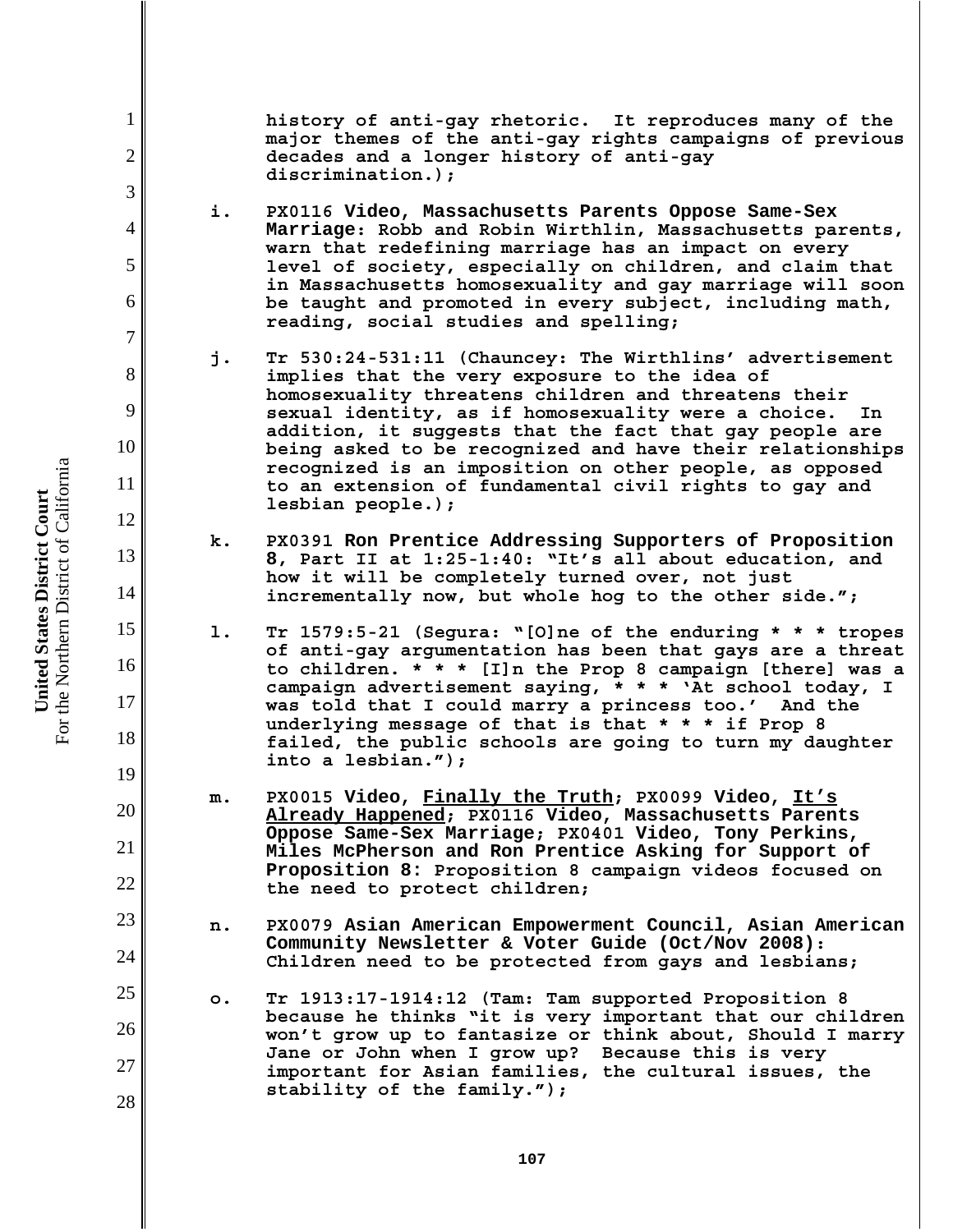- **p. Tr 558:16-560:12 (Chauncey: Tam's deposition testimony displays the deep fear about the idea that simple exposure to homosexuality or to marriages of gay and lesbian couples would lead children to become gay. And the issue is not just marriage equality itself —— it is sympathy to homosexuality. They oppose the idea that children could be introduced in school to the idea that there are gay people in the world. It is also consistent with the idea that homosexuality is a choice and there is an association between homosexuality and disease.);**
	- **q. PX0480A Video supporting Proposition 8 at 0:58-1:12: Prentice states that "[i]f traditional marriage goes by the wayside, then in every public school, children will be indoctrinated with a message that is absolutely contrary to the values that their family is attempting to teach them at home."**

10 **80. The campaign to pass Proposition 8 relied on stereotypes to**

**show that same-sex relationships are inferior to opposite-sex**

**relationships.** 

- **a. Tr 429:15-430:8, 431:17-432:11, 436:25-437:15, 438:8-439:6, 529:25-531:11; PX0015 Video, Finally the Truth; PX0016 Video, Have You Thought About It?; PX0029 Video, Whether You Like It Or Not; PX0091 Video, Everything to Do With Schools; PX0099 Video, It's Already Happened; PX1775 Photo leaflet, Protect Marriage (black and white); PX1775A Photo leaflet, Protect Marriage (color); PX1763 Poster with Phone Number, Protect Marriage: (Chauncey: The campaign television and print ads focused on protecting children and the concern that people of faith and religious groups would somehow be harmed by the recognition of gay marriage. The campaign conveyed a message that gay people and relationships are inferior, that homosexuality is undesirable and that children need to be protected from exposure to gay people and their relationships. The most striking image is of the little girl who comes in to tell her mom that she learned that a princess can marry a princess, which strongly echoes the idea that mere exposure to gay people and their relationships is going to lead a generation of young people to become gay, which voters are to understand as undesirable. The campaign conveyed a message used in earlier campaigns that when gay people seek any recognition this is an imposition on other people rather than simply an extension of civil rights to gay people.);**
- **b. Compare above with Tr 412:23-413:1, 418:11-419:22, 420:3-20; PX1621 Pamphlet, Save Our Children; PX0864 Dudley Clendinen and Adam Nagourney, Out for Good: The Struggle to Build a Gay Rights Movement in America at 303**

For the Northern District of California For the Northern District of California United States District Court **United States District Court**

1

2

3

4

5

6

7

8

9

11

12

13

14

15

16

17

18

19

20

21

22

23

24

25

26

27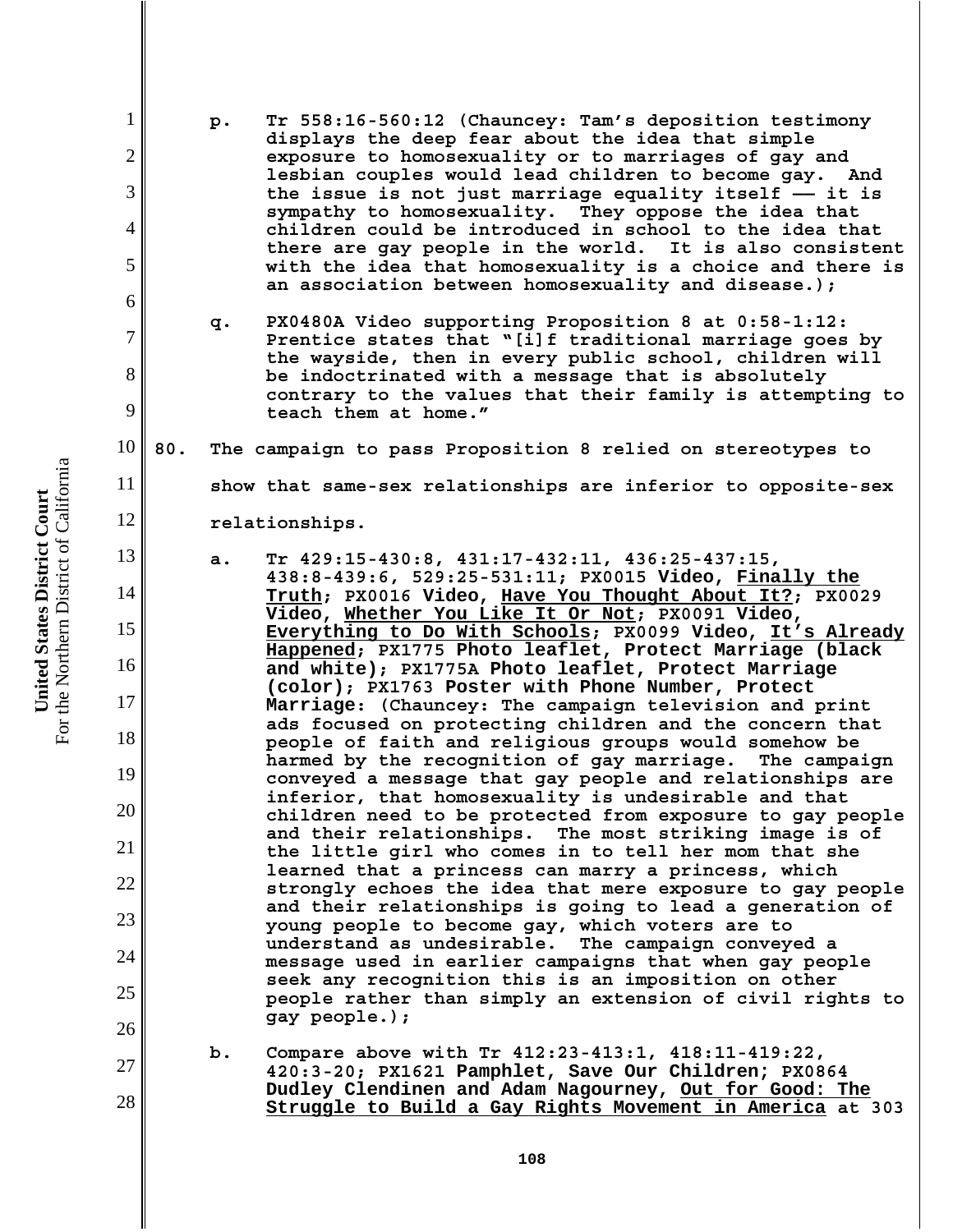1

2

3

4

5

6

7

8

9

10

11

18

**(Touchstone 1999): (Chauncey: One of the earliest anti-gay initiative campaigns used overt messaging of content similar to the Proposition 8 campaign.);**

**c. PX0008 Memorandum, Protect Marriage, New YouTube Video Clarifies Yes on 8 Proponents' Concerns: Education and Protection of Children is [sic] at Risk (Oct 31, 2008); PX0025 Leaflet, Protect Marriage, Vote YES on Prop 8 (Barack Obama: "I'm not in favor of gay marriage \* \* \*."); PX1565 News Release, Protect Marriage, First Graders Taken to San Francisco City Hall for Gay Wedding (Oct 11, 2008): Proposition 8 campaign materials warn that unless Proposition 8 passes, children will be exposed to indoctrination on gay lifestyles. These materials invoke fears about the gay agenda.**

# **III**

### **CONCLUSIONS OF LAW3**

12 13 14 15 16 17 **Plaintiffs challenge Proposition 8 under the Due Process and Equal Protection Clauses of the Fourteenth Amendment. Each challenge is independently meritorious, as Proposition 8 both unconstitutionally burdens the exercise of the fundamental right to marry and creates an irrational classification on the basis of sexual orientation.**

19 **DUE PROCESS**

20 21 22 23 24 25 26 **The Due Process Clause provides that no "State [shall] deprive any person of life, liberty, or property, without due process of law." US Const Amend XIV, § 1. Due process protects individuals against arbitrary governmental intrusion into life, liberty or property. See Washington v Glucksberg, 521 US 702, 719- 720 (1997). When legislation burdens the exercise of a right deemed to be fundamental, the government must show that the**

<sup>28</sup> **<sup>3</sup> To the extent any of the conclusions of law should more properly be considered findings of fact, they shall be deemed as such.**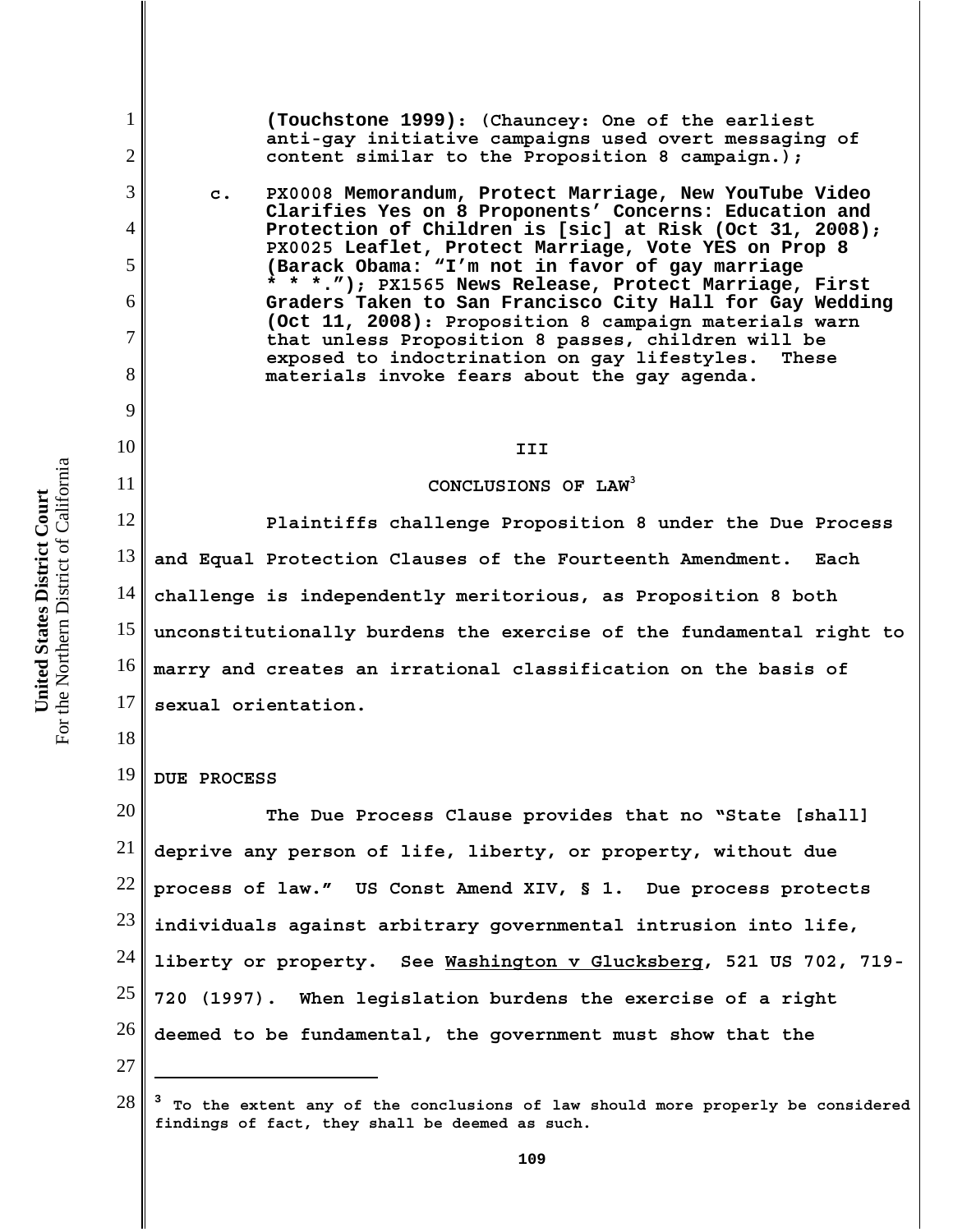3

1 2 **intrusion withstands strict scrutiny. Zablocki v Redhail, 434 US 374, 388 (1978).**

4 **THE RIGHT TO MARRY PROTECTS AN INDIVIDUAL'S CHOICE OF MARITAL PARTNER REGARDLESS OF GENDER**

5 6 7 8 9 10 11 12 13 14 15 16 17 18 19 20 21 22 23 24 **The freedom to marry is recognized as a fundamental right protected by the Due Process Clause. See, for example, Turner v Safely, 482 US 78, 95 (1987) ("[T]he decision to marry is a fundamental right" and marriage is an "expression[ ] of emotional support and public commitment."); Zablocki, 434 US at 384 (1978) ("The right to marry is of fundamental importance for all individuals."); Cleveland Board of Education v LaFleur, 414 US 632, 639-40 (1974) ("This Court has long recognized that freedom of personal choice in matters of marriage and family life is one of the liberties protected by the Due Process Clause of the Fourteenth Amendment."); Loving v Virginia, 388 US 1, 12 (1967) (The "freedom to marry has long been recognized as one of the vital personal rights essential to the orderly pursuit of happiness by free men."); Griswold v Connecticut, 381 US 479, 486 (1965) ("Marriage is a coming together for better or for worse, hopefully enduring, and intimate to the degree of being sacred. It is an association that promotes a way of life, not causes; a harmony in living, not political faiths; a bilateral loyalty, not commercial or social projects. Yet it is an association for as noble a purpose as any involved in our prior decisions.").** 

25 26 27 28 **The parties do not dispute that the right to marry is fundamental. The question presented here is whether plaintiffs seek to exercise the fundamental right to marry; or, because they**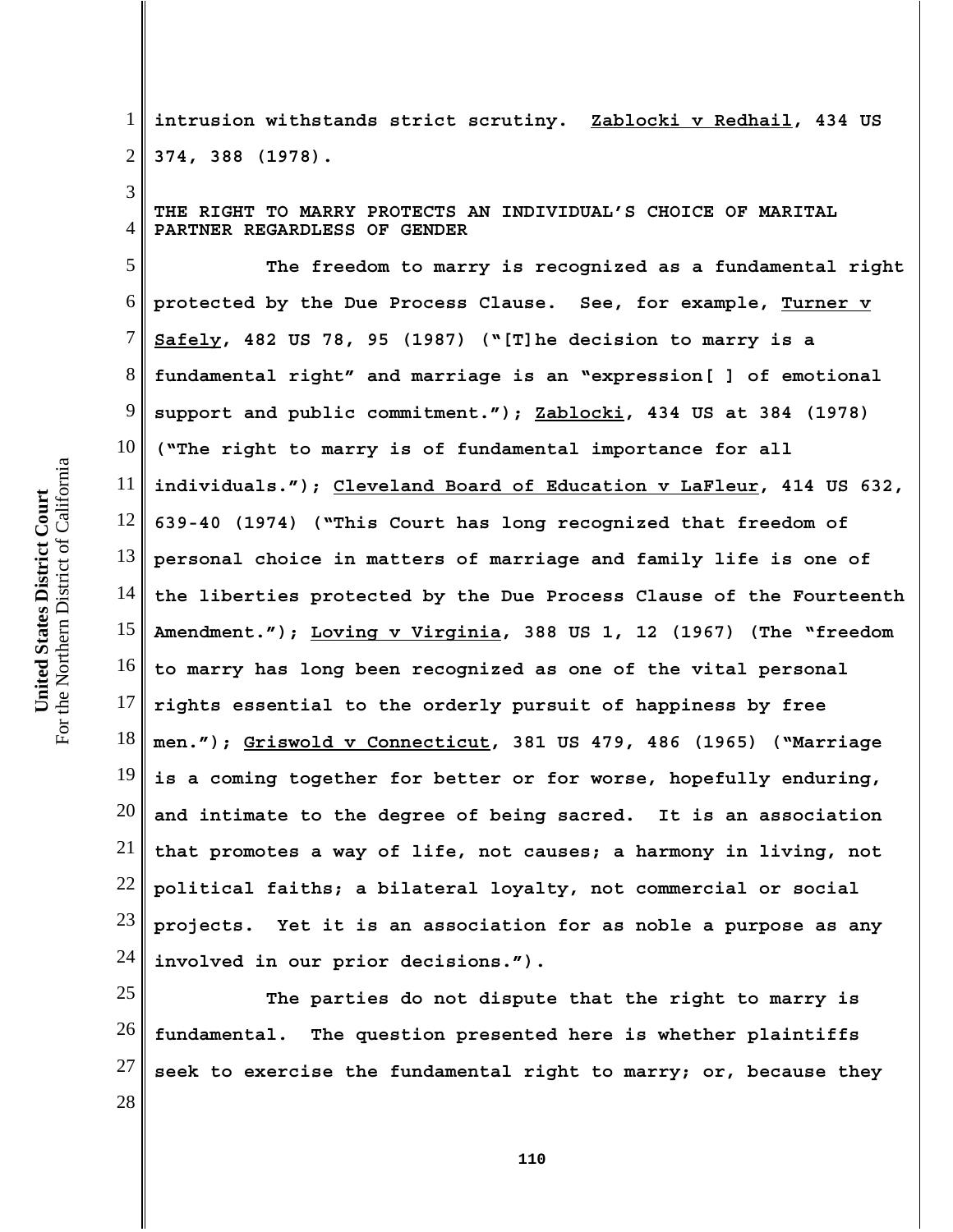1 2 **are couples of the same sex, whether they seek recognition of a new right.**

3 4 5 6 7 8 9 10 **To determine whether a right is fundamental under the Due Process Clause, the court inquires into whether the right is rooted "in our Nation's history, legal traditions, and practices." Glucksberg, 521 US at 710. Here, because the right to marry is fundamental, the court looks to the evidence presented at trial to determine: (1) the history, tradition and practice of marriage in the United States; and (2) whether plaintiffs seek to exercise their right to marry or seek to exercise some other right. Id.**

11 12 13 14 15 16 17 18 19 20 21 22 **Marriage has retained certain characteristics throughout the history of the United States. See FF 19, 34-35. Marriage requires two parties to give their free consent to form a relationship, which then forms the foundation of a household. FF 20, 34. The spouses must consent to support each other and any dependents. FF 34-35, 37. The state regulates marriage because marriage creates stable households, which in turn form the basis of a stable, governable populace. FF 35-37. The state respects an individual's choice to build a family with another and protects the relationship because it is so central a part of an individual's life. See Bowers v Hardwick, 478 US 186, 204-205 (1986) (Blackmun, J, dissenting).** 

23 24 25 26 27 28 **Never has the state inquired into procreative capacity or intent before issuing a marriage license; indeed, a marriage license is more than a license to have procreative sexual intercourse. FF 21. "[I]t would demean a married couple were it to be said marriage is simply about the right to have sexual intercourse." Lawrence, 539 US at 567. The Supreme Court**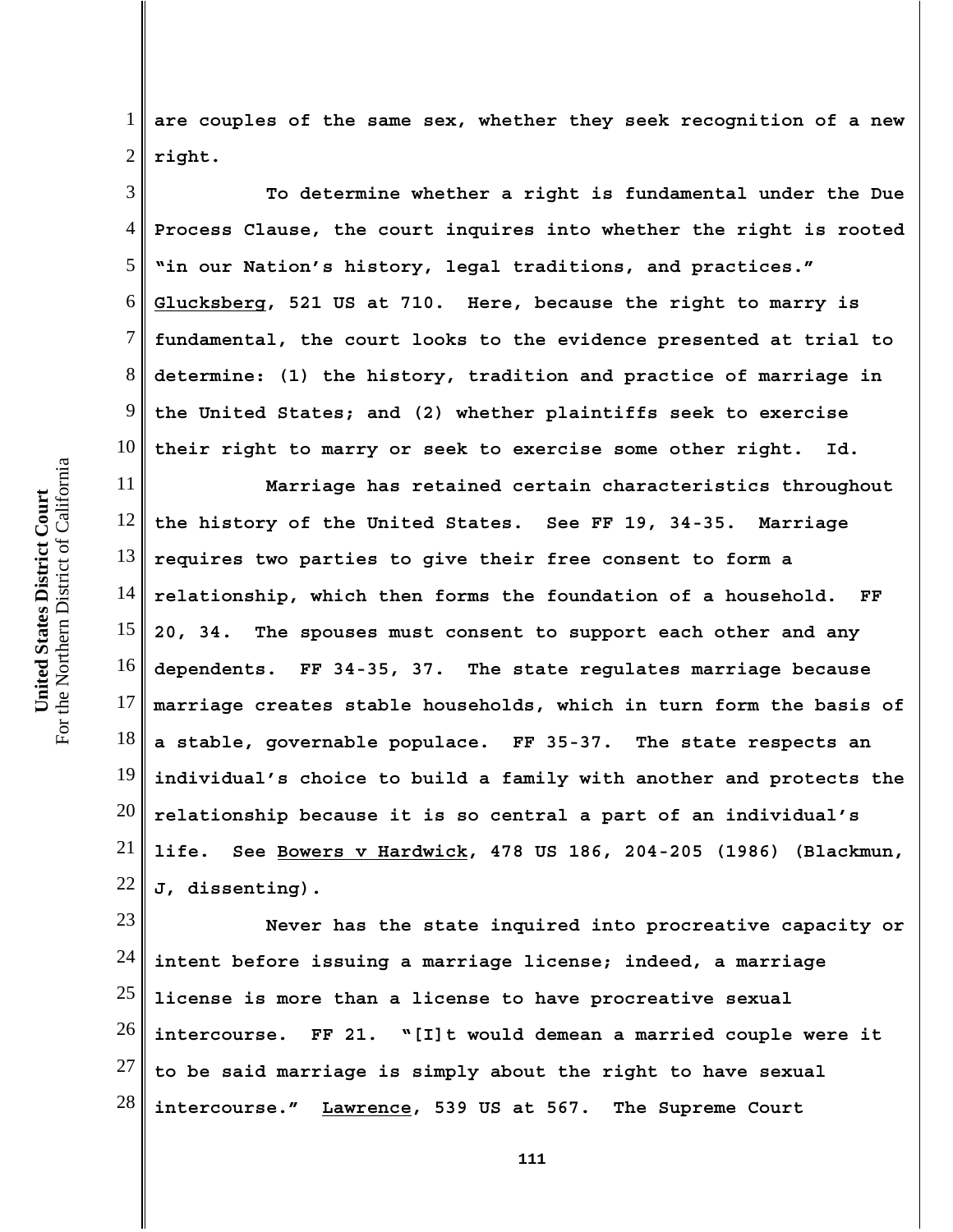1 2 3 **recognizes that, wholly apart from procreation, choice and privacy play a pivotal role in the marital relationship. See Griswold, 381 US at 485-486.**

4 5 6 7 8 9 10 **Race restrictions on marital partners were once common in most states but are now seen as archaic, shameful or even bizarre. FF 23-25. When the Supreme Court invalidated race restrictions in Loving, the definition of the right to marry did not change. 388 US at 12. Instead, the Court recognized that race restrictions, despite their historical prevalence, stood in stark contrast to the concepts of liberty and choice inherent in the right to marry. Id.**

11 12 13 14 15 16 17 18 19 20 21 22 23 **The marital bargain in California (along with other states) traditionally required that a woman's legal and economic identity be subsumed by her husband's upon marriage under the doctrine of coverture; this once-unquestioned aspect of marriage now is regarded as antithetical to the notion of marriage as a union of equals. FF 26-27, 32. As states moved to recognize the equality of the sexes, they eliminated laws and practices like coverture that had made gender a proxy for a spouse's role within a marriage. FF 26-27, 32. Marriage was thus transformed from a male-dominated institution into an institution recognizing men and women as equals. Id. Yet, individuals retained the right to marry; that right did not become different simply because the institution of marriage became compatible with gender equality.**

24 25 26 27 28 **The evidence at trial shows that marriage in the United States traditionally has not been open to same-sex couples. The evidence suggests many reasons for this tradition of exclusion, including gender roles mandated through coverture, FF 26-27, social disapproval of same-sex relationships, FF 74, and the reality that**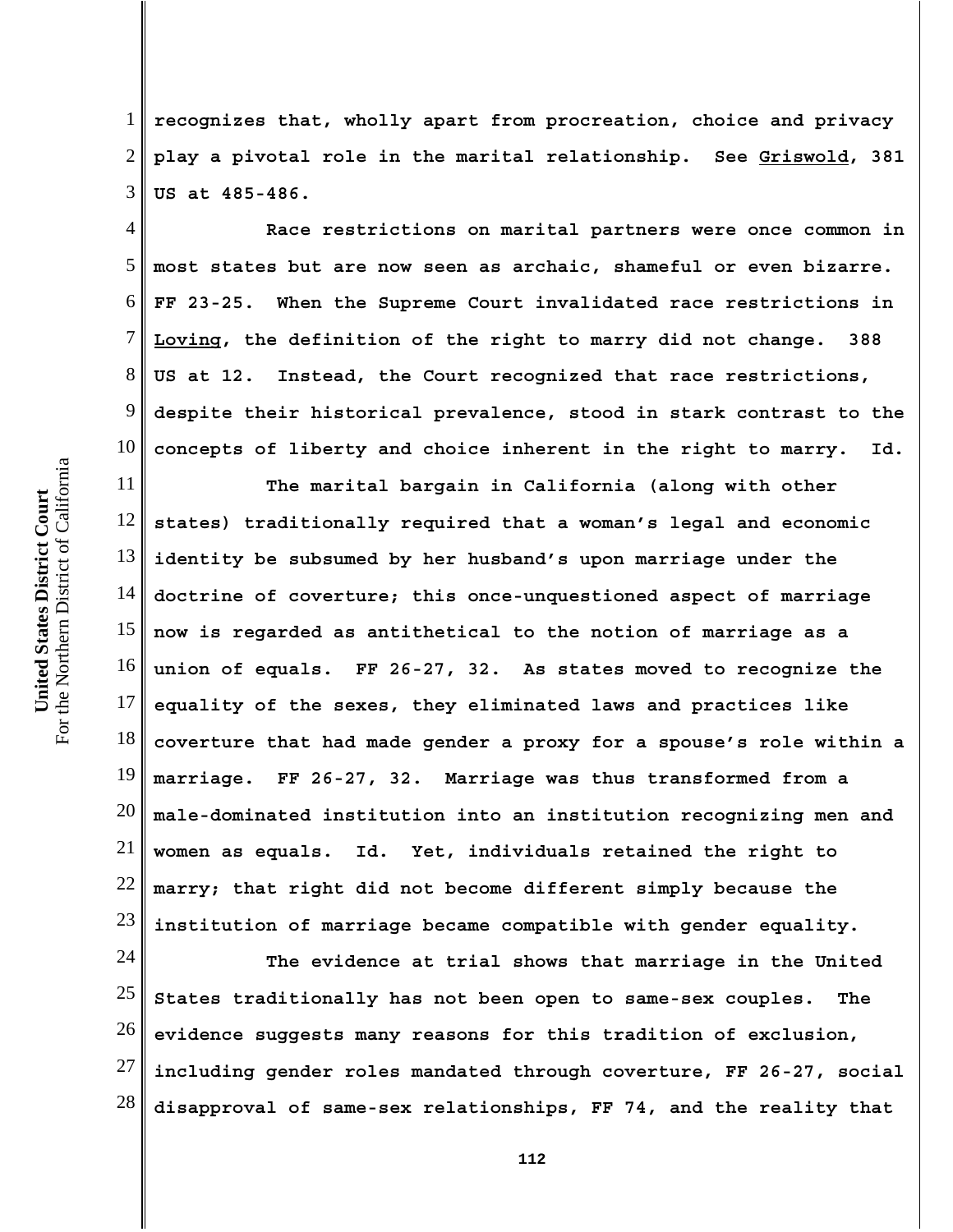1 2 3 4 5 6 7 8 9 10 11 **the vast majority of people are heterosexual and have had no reason to challenge the restriction, FF 43. The evidence shows that the movement of marriage away from a gendered institution and toward an institution free from state-mandated gender roles reflects an evolution in the understanding of gender rather than a change in marriage. The evidence did not show any historical purpose for excluding same-sex couples from marriage, as states have never required spouses to have an ability or willingness to procreate in order to marry. FF 21. Rather, the exclusion exists as an artifact of a time when the genders were seen as having distinct roles in society and in marriage. That time has passed.** 

12 13 14 15 16 17 18 19 20 21 22 23 24 **The right to marry has been historically and remains the right to choose a spouse and, with mutual consent, join together and form a household. FF 19-20, 34-35. Race and gender restrictions shaped marriage during eras of race and gender inequality, but such restrictions were never part of the historical core of the institution of marriage. FF 33. Today, gender is not relevant to the state in determining spouses' obligations to each other and to their dependents. Relative gender composition aside, same-sex couples are situated identically to opposite-sex couples in terms of their ability to perform the rights and obligations of marriage under California law. FF 48. Gender no longer forms an essential part of marriage; marriage under law is a union of equals.**

25 26 27 28 **Plaintiffs seek to have the state recognize their committed relationships, and plaintiffs' relationships are consistent with the core of the history, tradition and practice of marriage in the United States. Perry and Stier seek to be spouses;**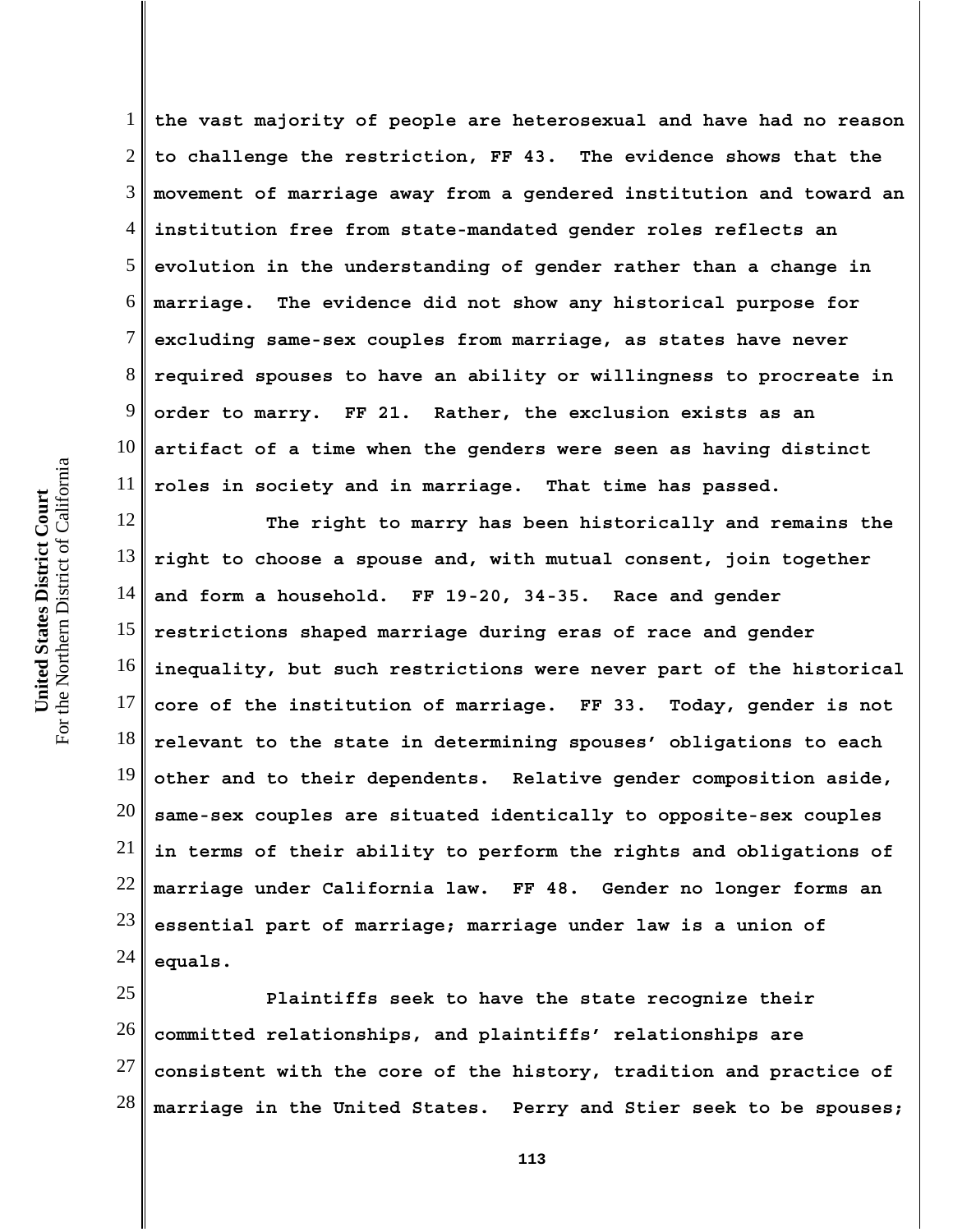1 2 3 4 5 6 7 8 **they seek the mutual obligation and honor that attend marriage, FF 52. Zarrillo and Katami seek recognition from the state that their union is "a coming together for better or for worse, hopefully enduring, and intimate to the degree of being sacred." Griswold, 381 US at 486. Plaintiffs' unions encompass the historical purpose and form of marriage. Only the plaintiffs' genders relative to one another prevent California from giving their relationships due recognition.** 

9 10 11 12 13 14 **Plaintiffs do not seek recognition of a new right. To characterize plaintiffs' objective as "the right to same-sex marriage" would suggest that plaintiffs seek something different from what opposite-sex couples across the state enjoy —— namely, marriage. Rather, plaintiffs ask California to recognize their relationships for what they are: marriages.** 

16 **DOMESTIC PARTNERSHIPS DO NOT SATISFY CALIFORNIA'S OBLIGATION TO ALLOW PLAINTIFFS TO MARRY**

17 18 19 20 21 22 23 24 25 26 27 28 **Having determined that plaintiffs seek to exercise their fundamental right to marry under the Due Process Clause, the court must consider whether the availability of Registered Domestic Partnerships fulfills California's due process obligation to samesex couples. The evidence shows that domestic partnerships were created as an alternative to marriage that distinguish same-sex from opposite-sex couples. FF 53-54; In re Marriage Cases, 183 P3d 384, 434 (Cal 2008) (One of the "core elements of th[e] fundamental right [to marry] is the right of same-sex couples to have their official family relationship accorded the same dignity, respect, and stature as that accorded to all other officially recognized family relationships."); id at 402, 434, 445 (By "reserving the**

15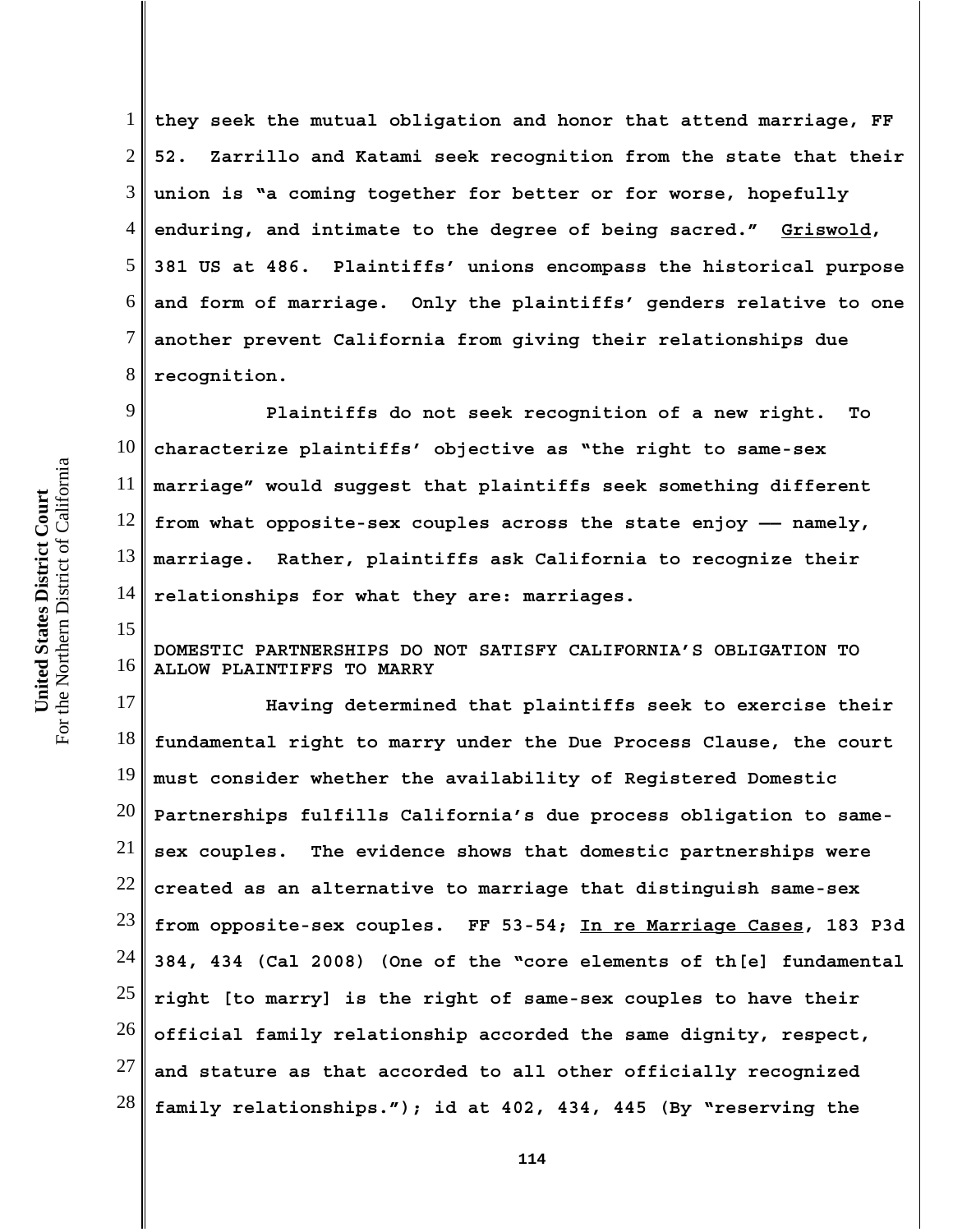1 2 3 4 5 6 7 8 **historic and highly respected designation of marriage exclusively to opposite-sex couples while offering same-sex couples only the new and unfamiliar designation of domestic partnership," the state communicates the "official view that [same-sex couples'] committed relationships are of lesser stature than the comparable relationships of opposite-sex couples."). Proponents do not dispute the "significant symbolic disparity between domestic partnership and marriage." Doc #159-2 at 6.** 

9 10 11 12 13 14 15 16 17 18 19 20 21 22 23 24 **California has created two separate and parallel institutions to provide couples with essentially the same rights and obligations. Cal Fam Code § 297.5(a). Domestic partnerships are not open to opposite-sex couples unless one partner is at least sixty-two years old. Cal Fam Code § 297(b)(5)(B). Apart from this limited exception —— created expressly to benefit those eligible for benefits under the Social Security Act —— the sole basis upon which California determines whether a couple receives the designation "married" or the designation "domestic partnership" is the sex of the spouses relative to one another. Compare Cal Fam Code §§ 297-299.6 (domestic partnership) with §§ 300-536 (marriage). No further inquiry into the couple or the couple's relationship is required or permitted. Thus, California allows almost all opposite-sex couples only one option —— marriage —— and all same-sex couples only one option —— domestic partnership. See id, FF 53-54.** 

25 26 27 28 **The evidence shows that domestic partnerships do not fulfill California's due process obligation to plaintiffs for two reasons. First, domestic partnerships are distinct from marriage and do not provide the same social meaning as marriage. FF 53-54.**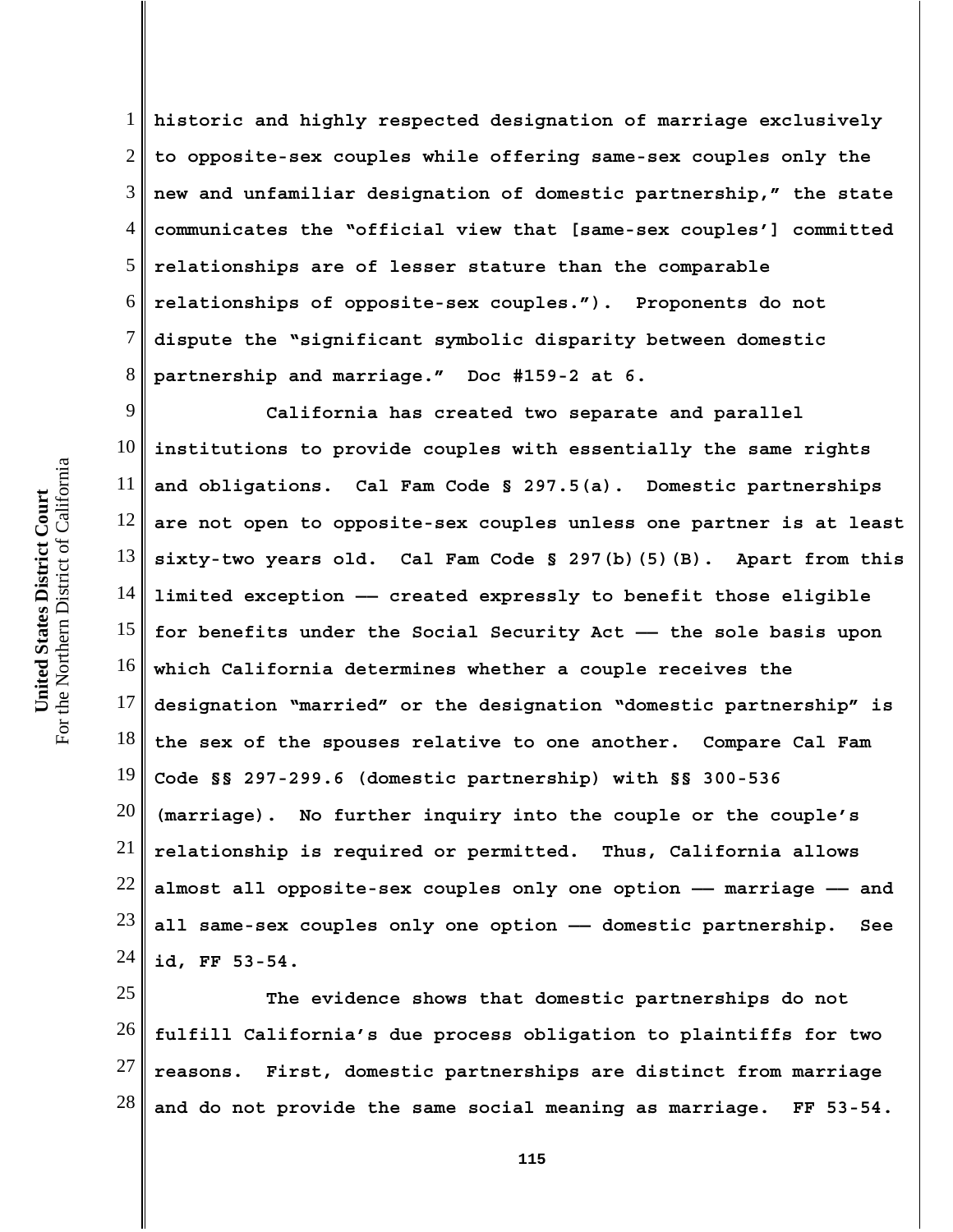1 2 3 4 5 6 7 **Second, domestic partnerships were created specifically so that California could offer same-sex couples rights and benefits while explicitly withholding marriage from same-sex couples. Id, Cal Fam Code § 297 (Gov Davis 2001 signing statement: "In California, a legal marriage is between a man and a woman. \* \* \* This [domestic partnership] legislation does nothing to contradict or undermine the definition of a legal marriage.").**

8 9 10 11 12 13 14 15 16 17 18 19 **The evidence at trial shows that domestic partnerships exist solely to differentiate same-sex unions from marriages. FF 53-54. A domestic partnership is not a marriage; while domestic partnerships offer same-sex couples almost all of the rights and responsibilities associated with marriage, the evidence shows that the withholding of the designation "marriage" significantly disadvantages plaintiffs. FF 52-54. The record reflects that marriage is a culturally superior status compared to a domestic partnership. FF 52. California does not meet its due process obligation to allow plaintiffs to marry by offering them a substitute and inferior institution that denies marriage to samesex couples.**

21 22 **PROPOSITION 8 IS UNCONSTITUTIONAL BECAUSE IT DENIES PLAINTIFFS A FUNDAMENTAL RIGHT WITHOUT A LEGITIMATE (MUCH LESS COMPELLING) REASON**

23 24 25 26 27 28 **Because plaintiffs seek to exercise their fundamental right to marry, their claim is subject to strict scrutiny. Zablocki, 434 US at 388. That the majority of California voters supported Proposition 8 is irrelevant, as "fundamental rights may not be submitted to [a] vote; they depend on the outcome of no elections." West Virginia State Board of Education v Barnette, 319**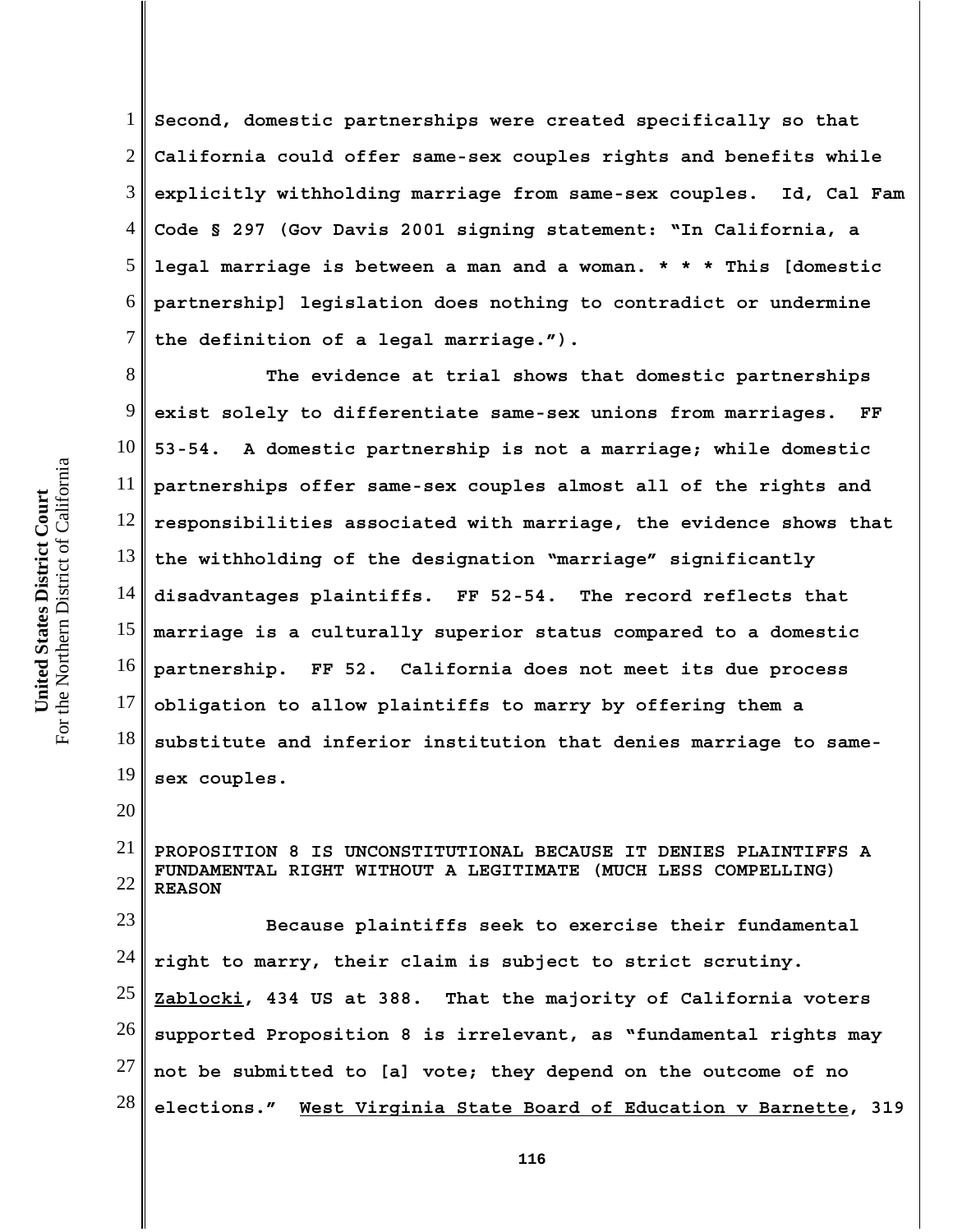1 2 3 4 5 6 7 **US 624, 638 (1943). Under strict scrutiny, the state bears the burden of producing evidence to show that Proposition 8 is narrowly tailored to a compelling government interest. Carey v Population Services International, 431 US 678, 686 (1977). Because the government defendants declined to advance such arguments, proponents seized the role of asserting the existence of a compelling California interest in Proposition 8.** 

8 9 10 11 12 13 14 15 16 17 18 19 20 21 **As explained in detail in the equal protection analysis, Proposition 8 cannot withstand rational basis review. Still less can Proposition 8 survive the strict scrutiny required by plaintiffs' due process claim. The minimal evidentiary presentation made by proponents does not meet the heavy burden of production necessary to show that Proposition 8 is narrowly tailored to a compelling government interest. Proposition 8 cannot, therefore, withstand strict scrutiny. Moreover, proponents do not assert that the availability of domestic partnerships satisfies plaintiffs' fundamental right to marry; proponents stipulated that "[t]here is a significant symbolic disparity between domestic partnership and marriage." Doc #159-2 at 6. Accordingly, Proposition 8 violates the Due Process Clause of the Fourteenth Amendment.**

22

### 23 **EQUAL PROTECTION**

24 25 26 27 28 **The Equal Protection Clause of the Fourteenth Amendment provides that no state shall "deny to any person within its jurisdiction the equal protection of the laws." US Const Amend XIV, § 1. Equal protection is "a pledge of the protection of equal laws." Yick Wo v Hopkins, 118 US 356, 369 (1886). The guarantee**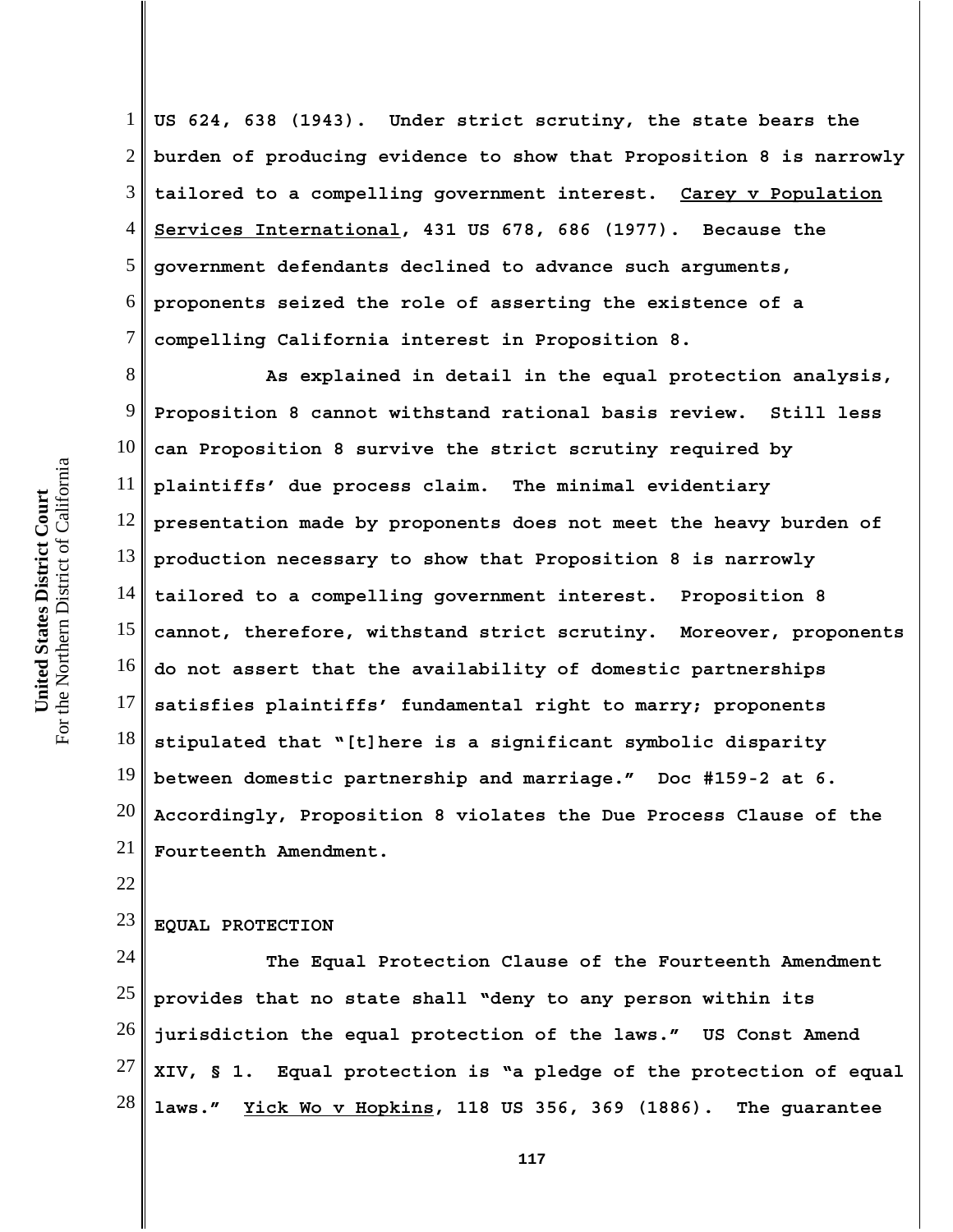1 2 3 4 **of equal protection coexists, of course, with the reality that most legislation must classify for some purpose or another. See Romer v Evans, 517 US 620, 631 (1996). When a law creates a classification but neither targets a suspect class nor burdens a fundamental right, the court presumes the law is valid and will uphold it as long as it is rationally related to some legitimate government interest. See, for example, Heller v Doe, 509 US 312, 319-320 (1993).** 

17 18 19 20 21 22 23 24 25 26 27 28 **The court defers to legislative (or in this case, popular) judgment if there is at least a debatable question whether the underlying basis for the classification is rational. Minnesota v Clover Leaf Creamery Co, 449 US 456, 464 (1980). Even under the most deferential standard of review, however, the court must "insist on knowing the relation between the classification adopted and the object to be attained." Romer, 517 US at 632; Heller, 509 US at 321 (basis for a classification must "find some footing in the realities of the subject addressed by the legislation"). The court may look to evidence to determine whether the basis for the underlying debate is rational. Plyler v Doe, 457 US 202, 228 (1982) (finding an asserted interest in preserving state resources by prohibiting undocumented children from attending public school to be irrational because "the available evidence suggests that illegal aliens underutilize public services, while contributing their labor to the local economy and tax money to the state fisc"). The search for a rational relationship, while quite deferential, "ensure[s] that classifications are not drawn for the purpose of disadvantaging the group burdened by the law." Romer, 517 US at 633. The classification itself must be related to the purported**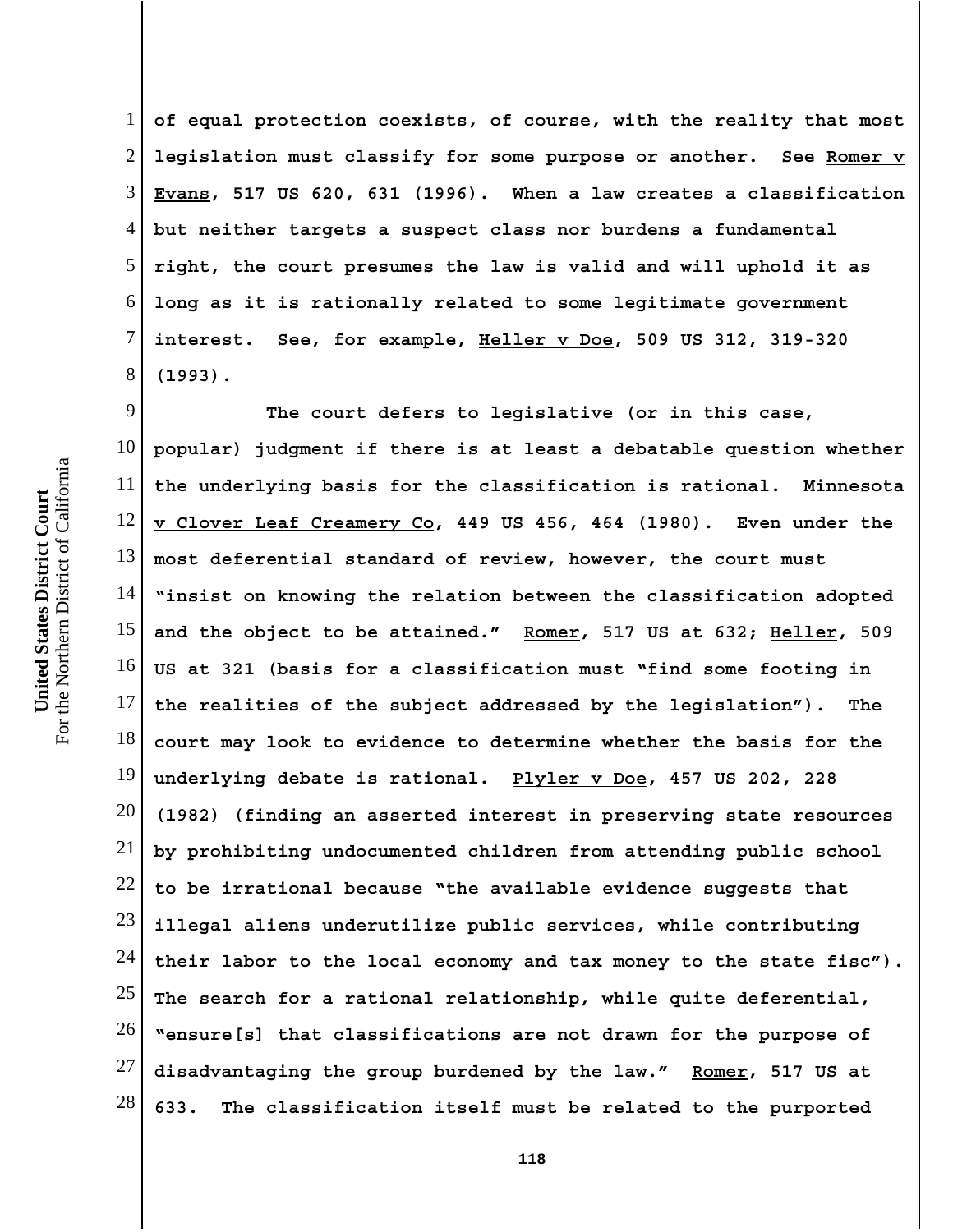1 2 3 4 **interest. Plyler, 457 US at 220 ("It is difficult to conceive of a rational basis for penalizing [undocumented children] for their presence within the United States," despite the state's interest in preserving resources.).** 

5 6 7 8 9 10 11 **Most laws subject to rational basis easily survive equal protection review, because a legitimate reason can nearly always be found for treating different groups in an unequal manner. See Romer, 517 US at 633. Yet, to survive rational basis review, a law must do more than disadvantage or otherwise harm a particular group. United States Department of Agriculture v Moreno, 413 US 528, 534 (1973).**

### 13 **SEXUAL ORIENTATION OR SEX DISCRIMINATION**

14 15 16 17 18 19 20 21 22 23 24 **Plaintiffs challenge Proposition 8 as violating the Equal Protection Clause because Proposition 8 discriminates both on the basis of sex and on the basis of sexual orientation. Sexual orientation discrimination can take the form of sex discrimination. Here, for example, Perry is prohibited from marrying Stier, a woman, because Perry is a woman. If Perry were a man, Proposition 8 would not prohibit the marriage. Thus, Proposition 8 operates to restrict Perry's choice of marital partner because of her sex. But Proposition 8 also operates to restrict Perry's choice of marital partner because of her sexual orientation; her desire to marry another woman arises only because she is a lesbian.**

25 26 27 28 **The evidence at trial shows that gays and lesbians experience discrimination based on unfounded stereotypes and prejudices specific to sexual orientation. Gays and lesbians have historically been targeted for discrimination because of their**

12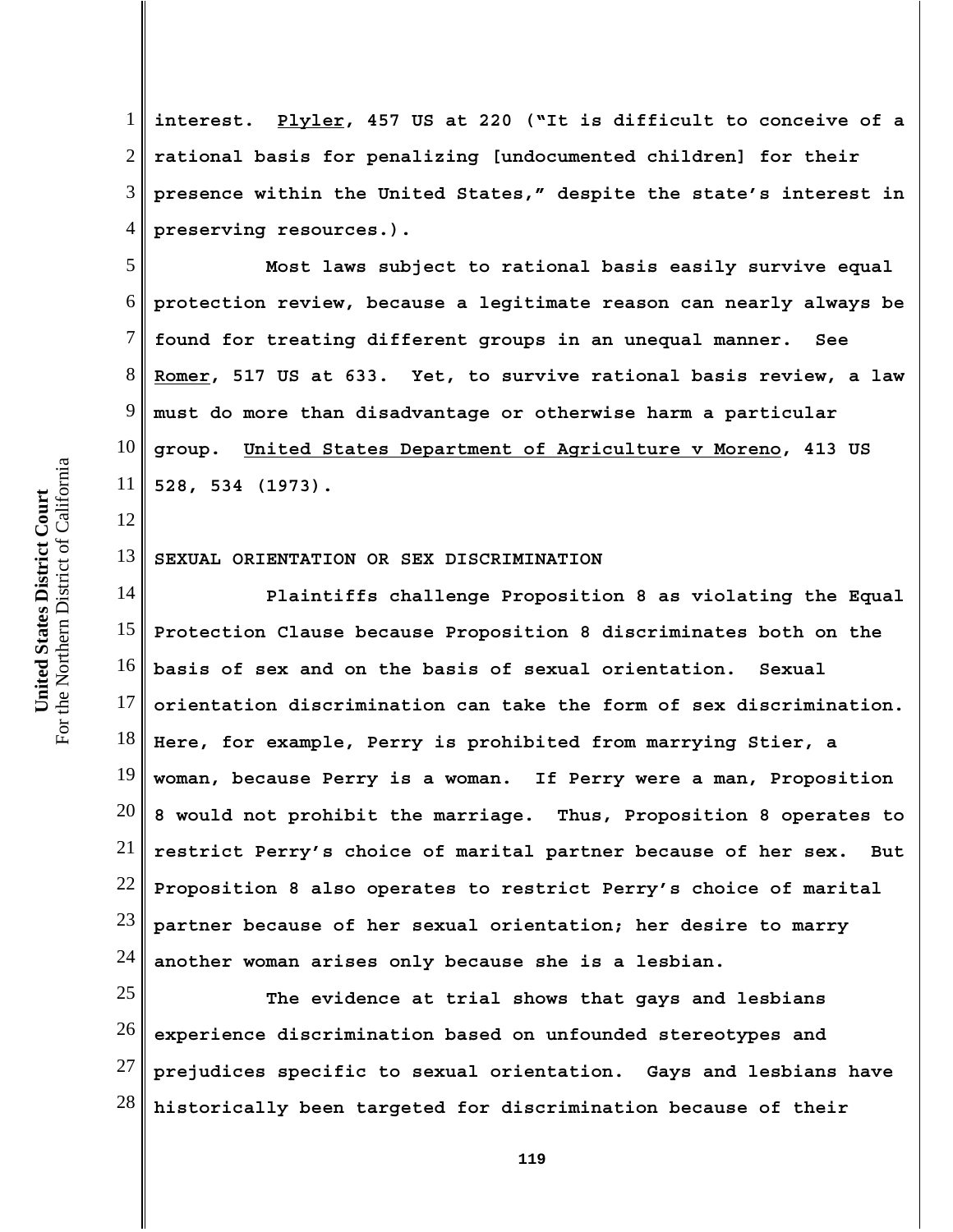1 2 3 4 5 6 7 8 **sexual orientation; that discrimination continues to the present. FF 74-76. As the case of Perry and the other plaintiffs illustrates, sex and sexual orientation are necessarily interrelated, as an individual's choice of romantic or intimate partner based on sex is a large part of what defines an individual's sexual orientation. See FF 42-43. Sexual orientation discrimination is thus a phenomenon distinct from, but related to, sex discrimination.**

9 10 11 12 13 14 15 16 17 18 19 20 21 22 23 24 25 **Proponents argue that Proposition 8 does not target gays and lesbians because its language does not refer to them. In so arguing, proponents seek to mask their own initiative. FF 57. Those who choose to marry someone of the opposite sex — heterosexuals —— do not have their choice of marital partner restricted by Proposition 8. Those who would choose to marry someone of the same sex —— homosexuals —— have had their right to marry eliminated by an amendment to the state constitution. Homosexual conduct and identity together define what it means to be gay or lesbian. See FF 42-43. Indeed, homosexual conduct and attraction are constitutionally protected and integral parts of what makes someone gay or lesbian. Lawrence, 539 US at 579; FF 42- 43; see also Christian Legal Society v Martinez, 561 US \_\_, 130 SCt 2971, No 08-1371 Slip Op at 23 ("Our decisions have declined to distinguish between status and conduct in [the context of sexual orientation].") (June 28, 2010) (citing Lawrence, 539 US at 583 (O'Connor, J, concurring)).**

26 27 28 **Proposition 8 targets gays and lesbians in a manner specific to their sexual orientation and, because of their relationship to one another, Proposition 8 targets them**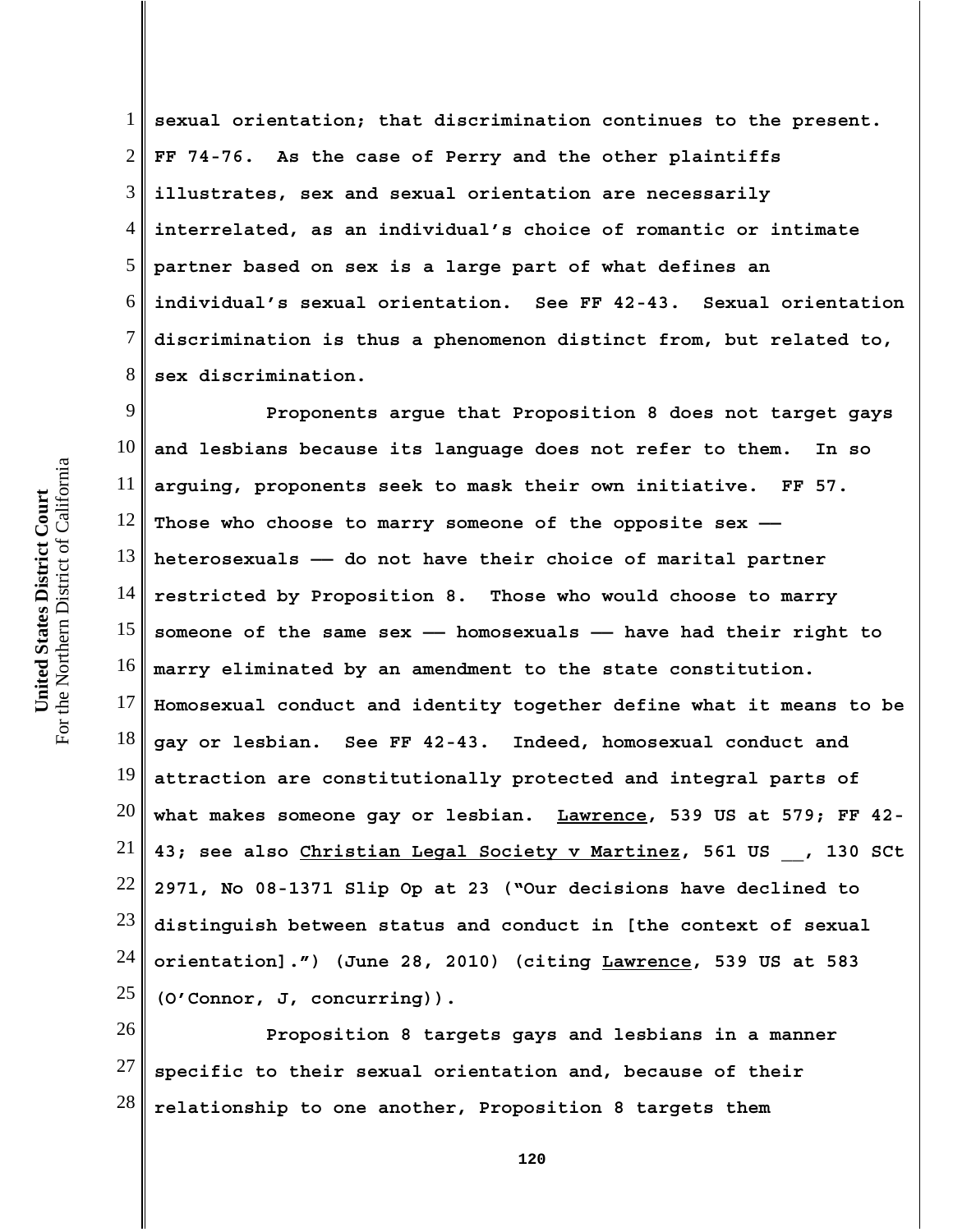1 2 3 4 5 6 **specifically due to sex. Having considered the evidence, the relationship between sex and sexual orientation and the fact that Proposition 8 eliminates a right only a gay man or a lesbian would exercise, the court determines that plaintiffs' equal protection claim is based on sexual orientation, but this claim is equivalent to a claim of discrimination based on sex.**

#### 8 **STANDARD OF REVIEW**

7

9 10 11 12 13 **As presently explained in detail, the Equal Protection Clause renders Proposition 8 unconstitutional under any standard of review. Accordingly, the court need not address the question whether laws classifying on the basis of sexual orientation should be subject to a heightened standard of review.** 

14 15 16 17 18 19 20 21 22 23 24 25 **Although Proposition 8 fails to possess even a rational basis, the evidence presented at trial shows that gays and lesbians are the type of minority strict scrutiny was designed to protect. Massachusetts Board of Retirement v Murgia, 427 US 307, 313 (1976) (noting that strict scrutiny may be appropriate where a group has experienced a "'history of purposeful unequal treatment' or been subjected to unique disabilities on the basis of stereotyped characteristics not truly indicative of their abilities" (quoting San Antonio School District v Rodriguez, 411 US 1, 28 (1973)). See FF 42-43, 46-48, 74-78. Proponents admit that "same-sex sexual orientation does not result in any impairment in judgment or general social and vocational capabilities." PX0707 at RFA No 21.** 

26 27 28 **The court asked the parties to identify a difference between heterosexuals and homosexuals that the government might fairly need to take into account when crafting legislation. Doc**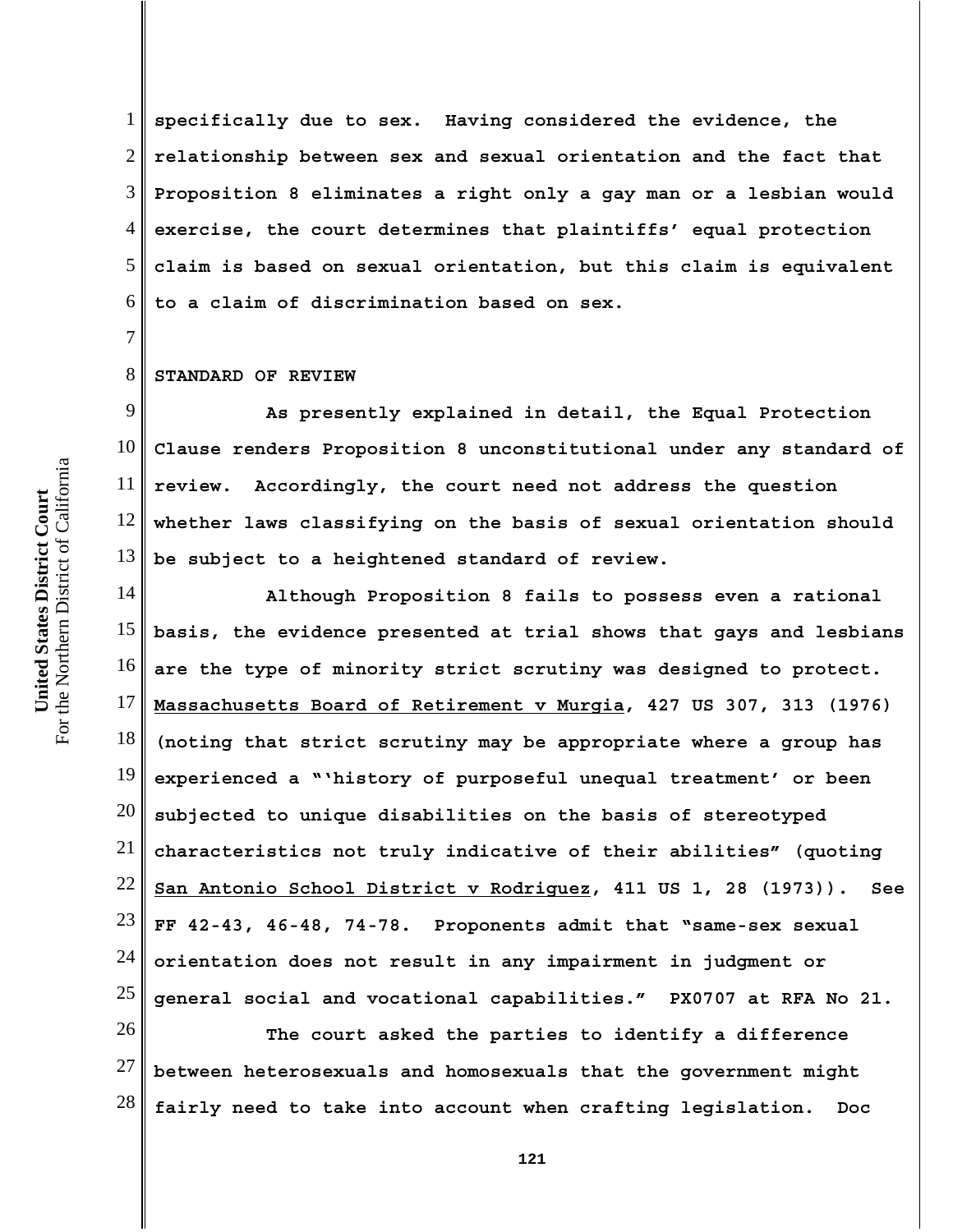1

20 21 22 23 24 25 26 **The trial record shows that strict scrutiny is the appropriate standard of review to apply to legislative classifications based on sexual orientation. All classifications based on sexual orientation appear suspect, as the evidence shows that California would rarely, if ever, have a reason to categorize individuals based on their sexual orientation. FF 47. Here, however, strict scrutiny is unnecessary. Proposition 8 fails to survive even rational basis review.**

27

**\\**

**\\**

28

2 18 19 **sex couples (who are incapable through sexual intercourse of producing offspring biologically related to both parties) and opposite-sex couples (some of whom are capable through sexual intercourse of producing such offspring). Doc #687 at 32-34. Proponents did not, however, advance any reason why the government may use sexual orientation as a proxy for fertility or why the government may need to take into account fertility when legislating. Consider, by contrast, City of Cleburne v Cleburne Living Center, 473 US 432, 444 (1985) (Legislation singling out a class for differential treatment hinges upon a demonstration of "real and undeniable differences" between the class and others); see also United States v Virginia, 518 US 515, 533 (1996) ("Physical differences between men and women \* \* \* are enduring."). No evidence at trial illuminated distinctions among lesbians, gay men and heterosexuals amounting to "real and undeniable differences" that the government might need to take into account in legislating.**

**#677 at 8. Proponents pointed only to a difference between same-**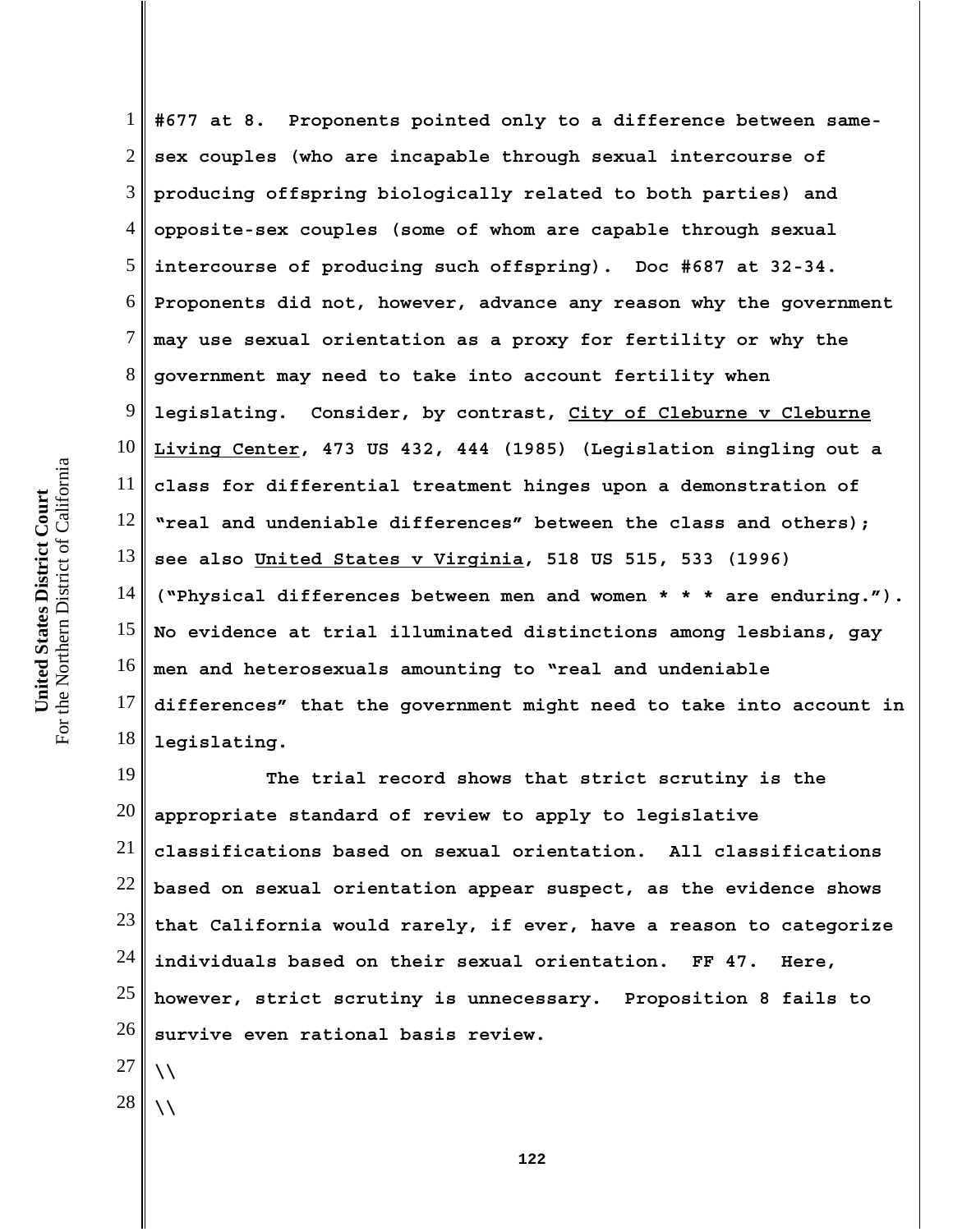1 **PROPOSITION 8 DOES NOT SURVIVE RATIONAL BASIS**

2 3 4 5 6 7 8 9 10 11 12 **Proposition 8 cannot withstand any level of scrutiny under the Equal Protection Clause, as excluding same-sex couples from marriage is simply not rationally related to a legitimate state interest. One example of a legitimate state interest in not issuing marriage licenses to a particular group might be a scarcity of marriage licenses or county officials to issue them. But marriage licenses in California are not a limited commodity, and the existence of 18,000 same-sex married couples in California shows that the state has the resources to allow both same-sex and opposite-sex couples to wed. See Background to Proposition 8 above.** 

13 14 15 16 17 18 19 20 21 **Proponents put forth several rationales for Proposition 8, see Doc #605 at 12-15, which the court now examines in turn: (1) reserving marriage as a union between a man and a woman and excluding any other relationship from marriage; (2) proceeding with caution when implementing social changes; (3) promoting oppositesex parenting over same-sex parenting; (4) protecting the freedom of those who oppose marriage for same-sex couples; (5) treating same-sex couples differently from opposite-sex couples; and (6) any other conceivable interest.**

23 **PURPORTED INTEREST #1: RESERVING MARRIAGE AS A UNION BETWEEN A MAN AND A WOMAN AND EXCLUDING ANY OTHER RELATIONSHIP**

24 25 26 27 28 **Proponents first argue that Proposition 8 is rational because it preserves: (1) "the traditional institution of marriage as the union of a man and a woman"; (2) "the traditional social and legal purposes, functions, and structure of marriage"; and (3) "the traditional meaning of marriage as it has always been defined in**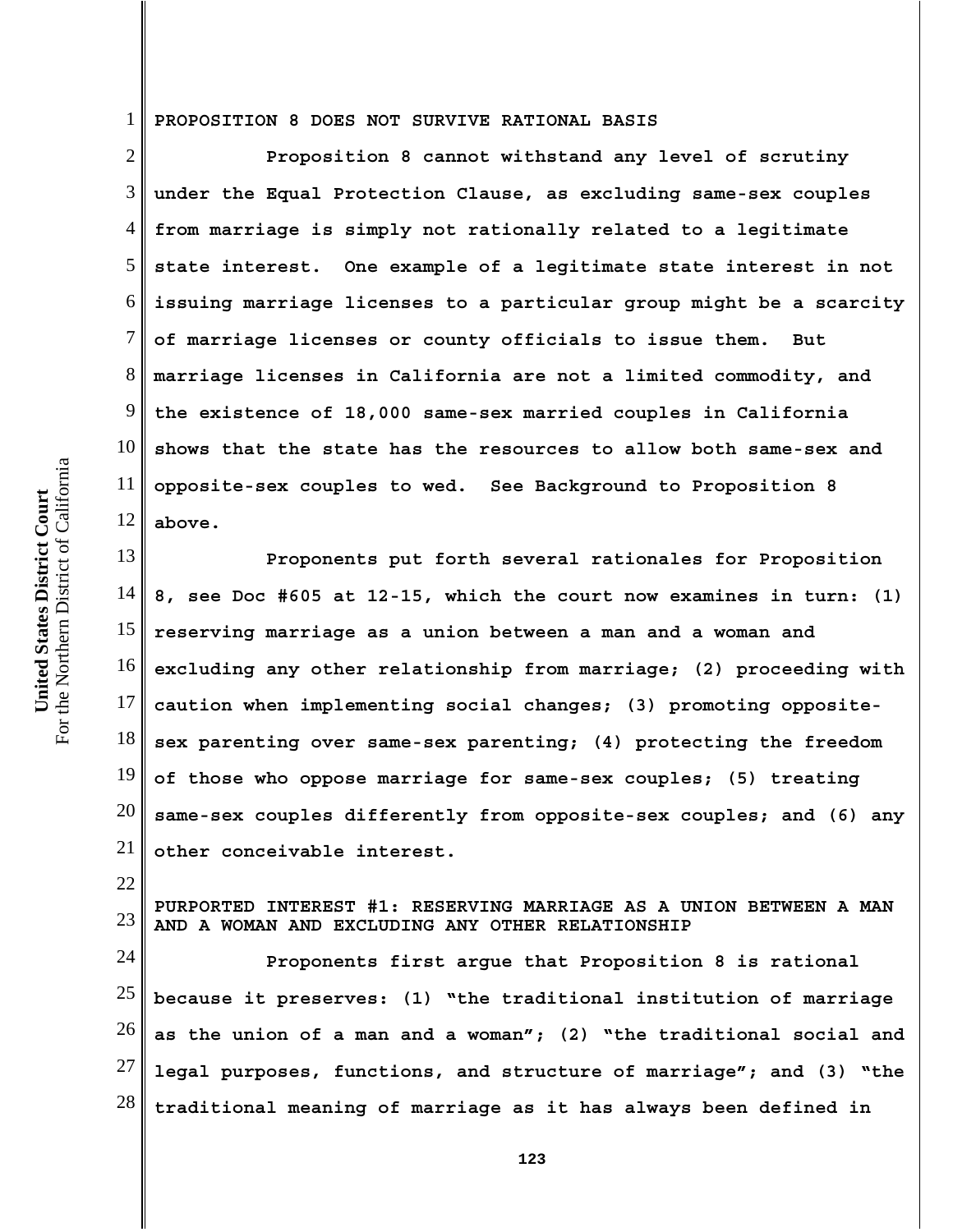1 2 3 **the English language." Doc #605 at 12-13. These interests relate to maintaining the definition of marriage as the union of a man and a woman for its own sake.** 

4 5 6 7 8 **Tradition alone, however, cannot form a rational basis for a law. Williams v Illinois, 399 US 235, 239 (1970). The "ancient lineage" of a classification does not make it rational. Heller, 509 US at 327. Rather, the state must have an interest apart from the fact of the tradition itself.**

9 10 11 12 13 14 15 16 17 18 19 20 **The evidence shows that the tradition of restricting an individual's choice of spouse based on gender does not rationally further a state interest despite its "ancient lineage." Instead, the evidence shows that the tradition of gender restrictions arose when spouses were legally required to adhere to specific gender roles. See FF 26-27. California has eliminated all legallymandated gender roles except the requirement that a marriage consist of one man and one woman. FF 32. Proposition 8 thus enshrines in the California Constitution a gender restriction that the evidence shows to be nothing more than an artifact of a foregone notion that men and women fulfill different roles in civic life.** 

21 22 23 24 25 26 **The tradition of restricting marriage to opposite-sex couples does not further any state interest. Rather, the evidence shows that Proposition 8 harms the state's interest in equality, because it mandates that men and women be treated differently based only on antiquated and discredited notions of gender. See FF 32, 57.**

27 28 **Proponents' argument that tradition prefers opposite-sex couples to same-sex couples equates to the notion that opposite-sex**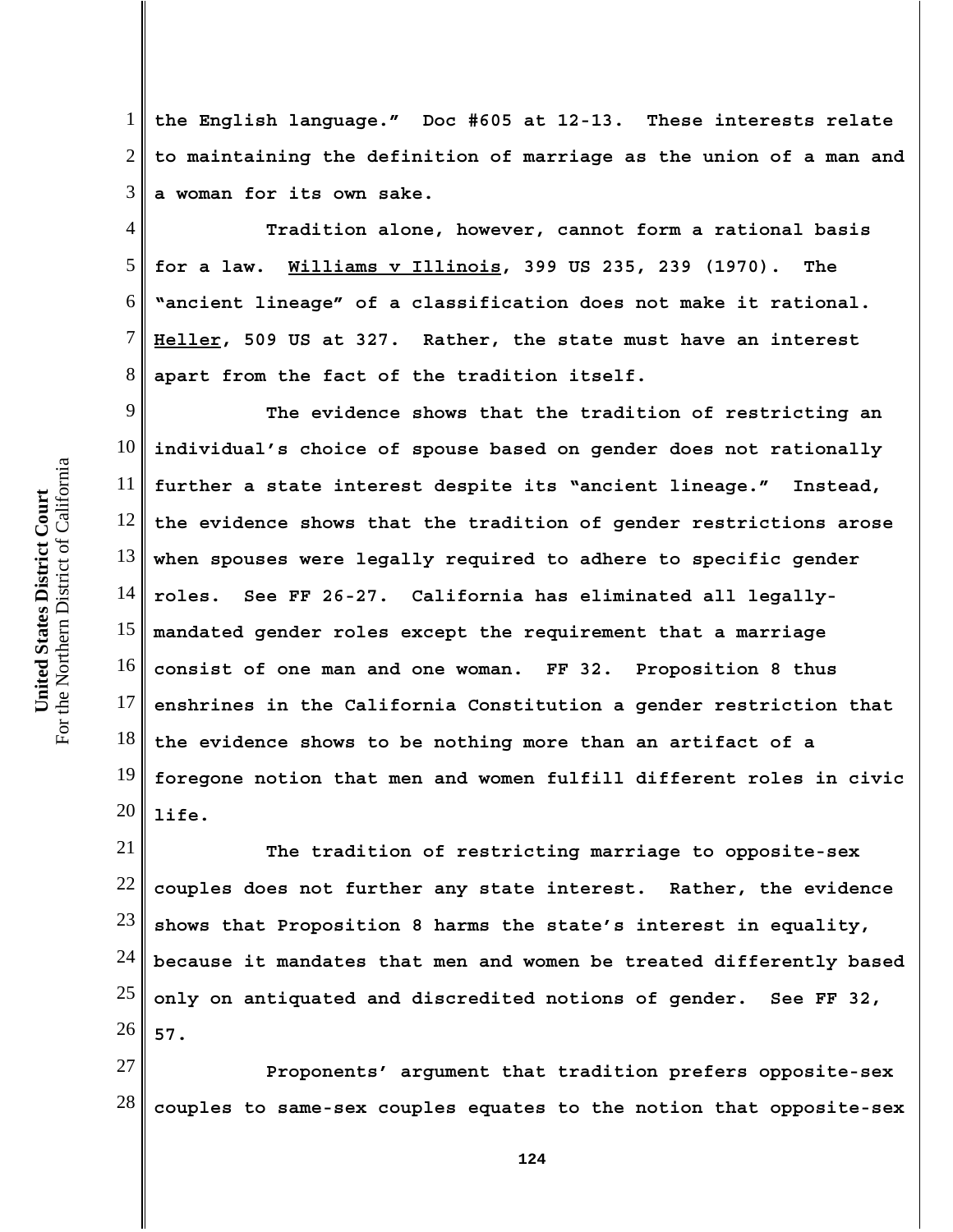1 2 3 4 5 6 7 8 **relationships are simply better than same-sex relationships. Tradition alone cannot legitimate this purported interest. Plaintiffs presented evidence showing conclusively that the state has no interest in preferring opposite-sex couples to same-sex couples or in preferring heterosexuality to homosexuality. See FF 48-50. Moreover, the state cannot have an interest in disadvantaging an unpopular minority group simply because the group is unpopular. Moreno, 413 US at 534.** 

9 10 11 12 13 **The evidence shows that the state advances nothing when it adheres to the tradition of excluding same-sex couples from marriage. Proponents' asserted state interests in tradition are nothing more than tautologies and do not amount to rational bases for Proposition 8.**

**PURPORTED INTEREST #2: PROCEEDING WITH CAUTION WHEN IMPLEMENTING SOCIAL CHANGES**

16 17 18 19 20 21 22 23 24 **Proponents next argue that Proposition 8 is related to state interests in: (1) "[a]cting incrementally and with caution when considering a radical transformation to the fundamental nature of a bedrock social institution"; (2) "[d]ecreasing the probability of weakening the institution of marriage"; (3) "[d]ecreasing the probability of adverse consequences that could result from weakening the institution of marriage"; and (4) "[d]ecreasing the probability of the potential adverse consequences of same-sex marriage." Doc #605 at 13-14.** 

25 26 27 28 **Plaintiffs presented evidence at trial sufficient to rebut any claim that marriage for same-sex couples amounts to a sweeping social change. See FF 55. Instead, the evidence shows beyond debate that allowing same-sex couples to marry has at least**

14

15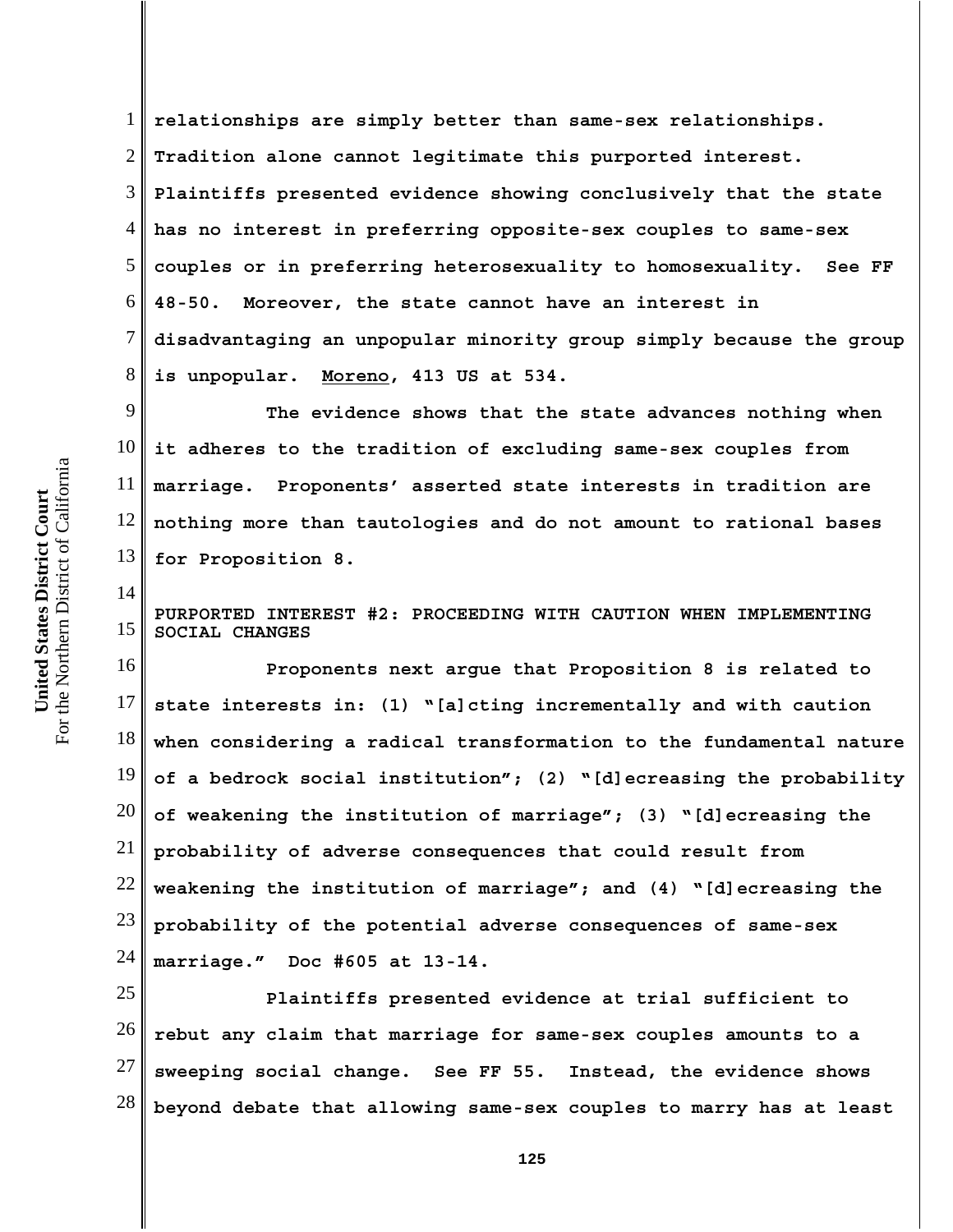1 2 3 4 5 **a neutral, if not a positive, effect on the institution of marriage and that same-sex couples' marriages would benefit the state. Id. Moreover, the evidence shows that the rights of those opposed to homosexuality or same-sex couples will remain unaffected if the state ceases to enforce Proposition 8. FF 55, 62.** 

6 16 17 18 19 20 21 **The contrary evidence proponents presented is not credible. Indeed, proponents presented no reliable evidence that allowing same-sex couples to marry will have any negative effects on society or on the institution of marriage. The process of allowing same-sex couples to marry is straightforward, and no evidence suggests that the state needs any significant lead time to integrate same-sex couples into marriage. See Background to Proposition 8 above. Consider, by contrast, Cooper v Aaron, 358 US 1, 7 (1958) (recognizing that a school district needed time to implement racial integration but nevertheless finding a delay unconstitutional because the school board's plan did not provide for "the earliest practicable completion of desegregation"). The evidence shows that allowing same-sex couples to marry will be simple for California to implement because it has already done so; no change need be phased in. California need not restructure any institution to allow same-sex couples to marry. See FF 55.**

22 23 24 25 26 27 28 **Because the evidence shows same-sex marriage has and will have no adverse effects on society or the institution of marriage, California has no interest in waiting and no practical need to wait to grant marriage licenses to same-sex couples. Proposition 8 is thus not rationally related to proponents' purported interests in proceeding with caution when implementing social change. \\**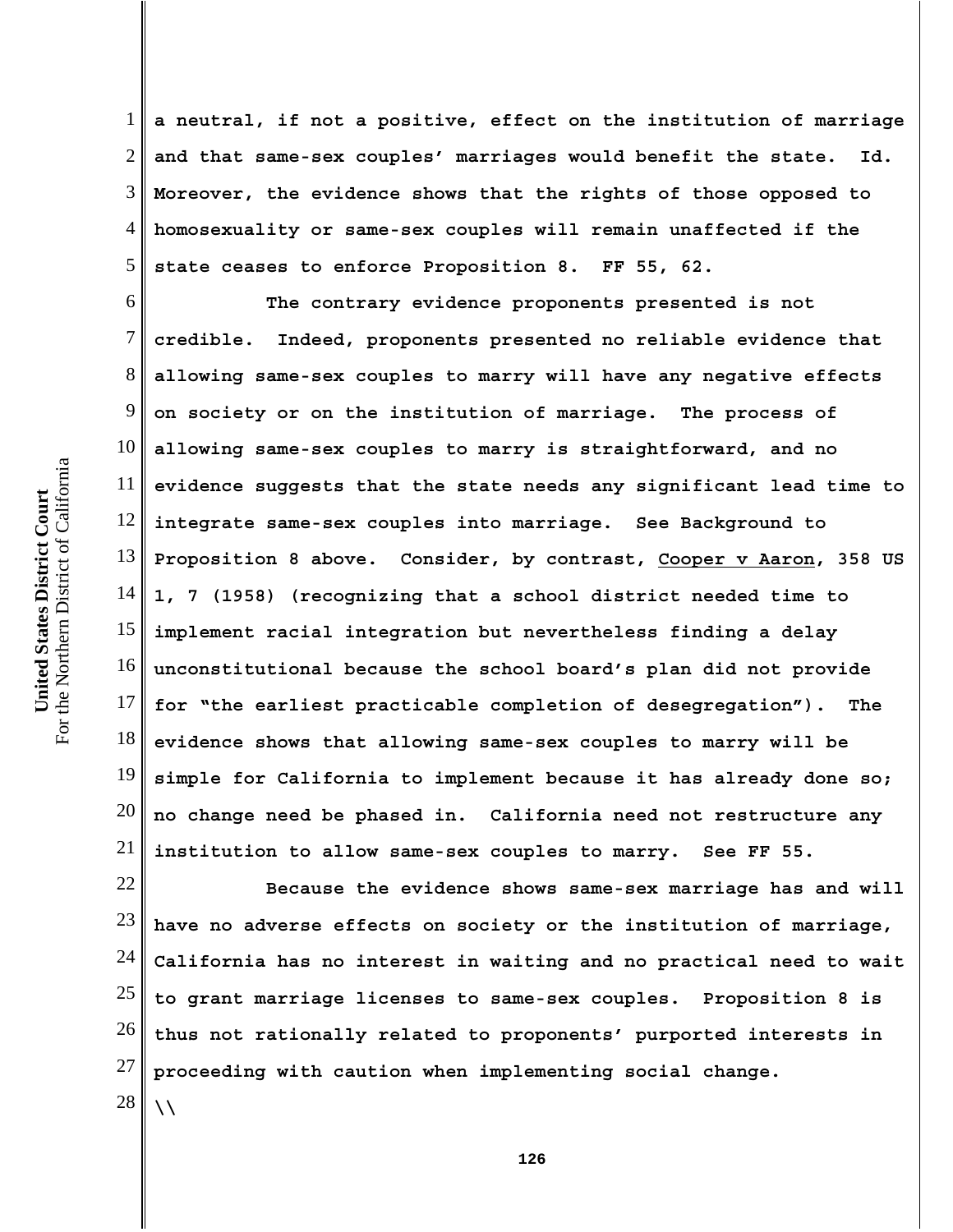1

2

**PURPORTED INTEREST #3: PROMOTING OPPOSITE-SEX PARENTING OVER SAME-SEX PARENTING**

3 4 5 6 7 8 9 10 11 12 13 14 15 16 **Proponents' largest group of purported state interests relates to opposite-sex parents. Proponents argue Proposition 8: (1) promotes "stability and responsibility in naturally procreative relationships"; (2) promotes "enduring and stable family structures for the responsible raising and care of children by their biological parents"; (3) increases "the probability that natural procreation will occur within stable, enduring, and supporting family structures"; (4) promotes "the natural and mutually beneficial bond between parents and their biological children"; (5) increases "the probability that each child will be raised by both of his or her biological parents"; (6) increases "the probability that each child will be raised by both a father and a mother"; and (7) increases "the probability that each child will have a legally recognized father and mother." Doc #605 at 13-14.**

17 18 19 20 21 22 **The evidence supports two points which together show Proposition 8 does not advance any of the identified interests: (1) same-sex parents and opposite-sex parents are of equal quality, FF 69-73, and (2) Proposition 8 does not make it more likely that opposite-sex couples will marry and raise offspring biologically related to both parents, FF 43, 46, 51.**

23 24 25 26 27 28 **The evidence does not support a finding that California has an interest in preferring opposite-sex parents over same-sex parents. Indeed, the evidence shows beyond any doubt that parents' genders are irrelevant to children's developmental outcomes. FF 70. Moreover, Proposition 8 has nothing to do with children, as Proposition 8 simply prevents same-sex couples from marrying. FF**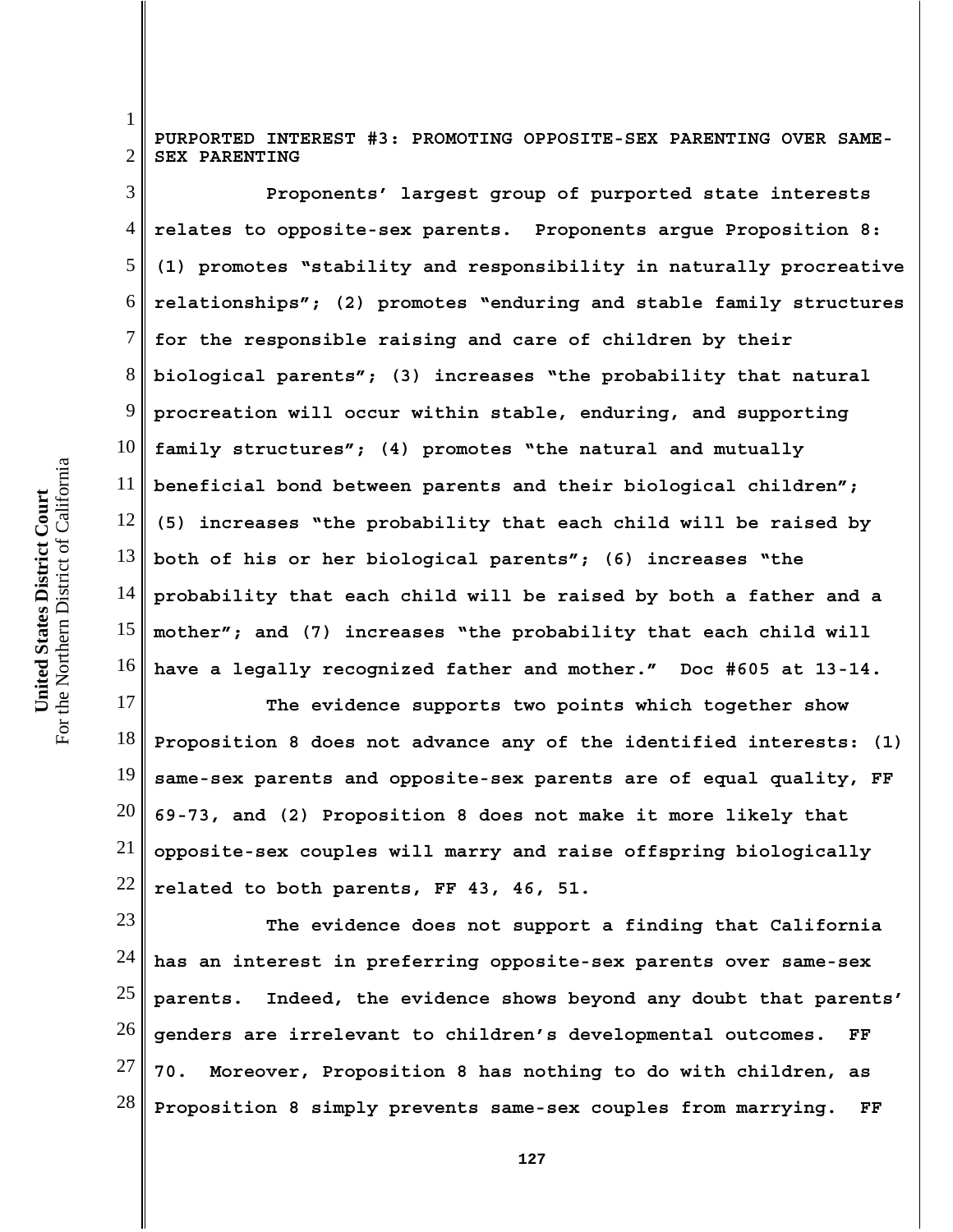1 2 3 4 5 6 7 8 **57. Same-sex couples can have (or adopt) and raise children. When they do, they are treated identically to opposite-sex parents under California law. FF 49. Even if California had an interest in preferring opposite-sex parents to same-sex parents —— and the evidence plainly shows that California does not —— Proposition 8 is not rationally related to that interest, because Proposition 8 does not affect who can or should become a parent under California law. FF 49, 57.**

9 10 11 12 13 14 15 16 17 18 19 20 21 22 **To the extent California has an interest in encouraging sexual activity to occur within marriage (a debatable proposition in light of Lawrence, 539 US at 571) the evidence shows Proposition 8 to be detrimental to that interest. Because of Proposition 8, same-sex couples are not permitted to engage in sexual activity within marriage. FF 53. Domestic partnerships, in which sexual activity is apparently expected, are separate from marriage and thus codify California's encouragement of non-marital sexual activity. Cal Fam Code §§ 297-299.6. To the extent proponents seek to encourage a norm that sexual activity occur within marriage to ensure that reproduction occur within stable households, Proposition 8 discourages that norm because it requires some sexual activity and child-bearing and child-rearing to occur outside marriage.**

23 24 25 26 27 28 **Proponents argue Proposition 8 advances a state interest in encouraging the formation of stable households. Instead, the evidence shows that Proposition 8 undermines that state interest, because same-sex households have become less stable by the passage of Proposition 8. The inability to marry denies same-sex couples the benefits, including stability, attendant to marriage. FF 50.**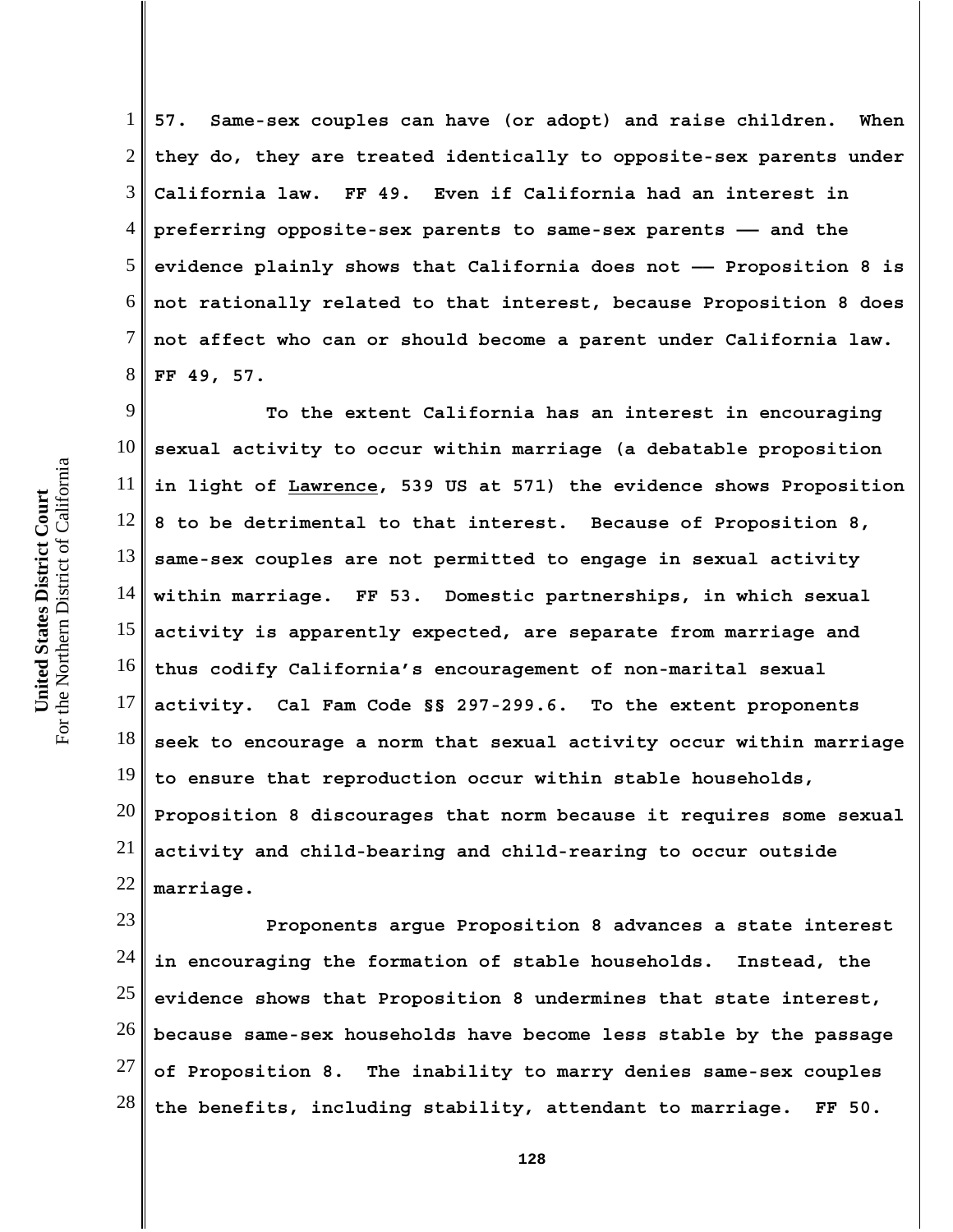1 2 3 4 5 **Proponents failed to put forth any credible evidence that married opposite-sex households are made more stable through Proposition 8. FF 55. The only rational conclusion in light of the evidence is that Proposition 8 makes it less likely that California children will be raised in stable households. See FF 50, 56.** 

6 7 8 9 **None of the interests put forth by proponents relating to parents and children is advanced by Proposition 8; instead, the evidence shows Proposition 8 disadvantages families and their children.** 

**PURPORTED INTEREST #4: PROTECTING THE FREEDOM OF THOSE WHO OPPOSE MARRIAGE FOR SAME-SEX COUPLES**

12 13 14 15 16 17 18 19 **Proponents next argue that Proposition 8 protects the First Amendment freedom of those who disagree with allowing marriage for couples of the same sex. Proponents argue that Proposition 8: (1) preserves "the prerogative and responsibility of parents to provide for the ethical and moral development and education of their own children"; and (2) accommodates "the First Amendment rights of individuals and institutions that oppose samesex marriage on religious or moral grounds." Doc #605 at 14.**

20 21 22 23 24 25 26 27 28 **These purported interests fail as a matter of law. Proposition 8 does not affect any First Amendment right or responsibility of parents to educate their children. See In re Marriage Cases, 183 P3d at 451-452. Californians are prevented from distinguishing between same-sex partners and opposite-sex spouses in public accommodations, as California antidiscrimination law requires identical treatment for same-sex unions and oppositesex marriages. Koebke v Bernardo Heights Country Club, 115 P3d 1212, 1217-1218 (Cal 2005). The evidence shows that Proposition 8**

10

11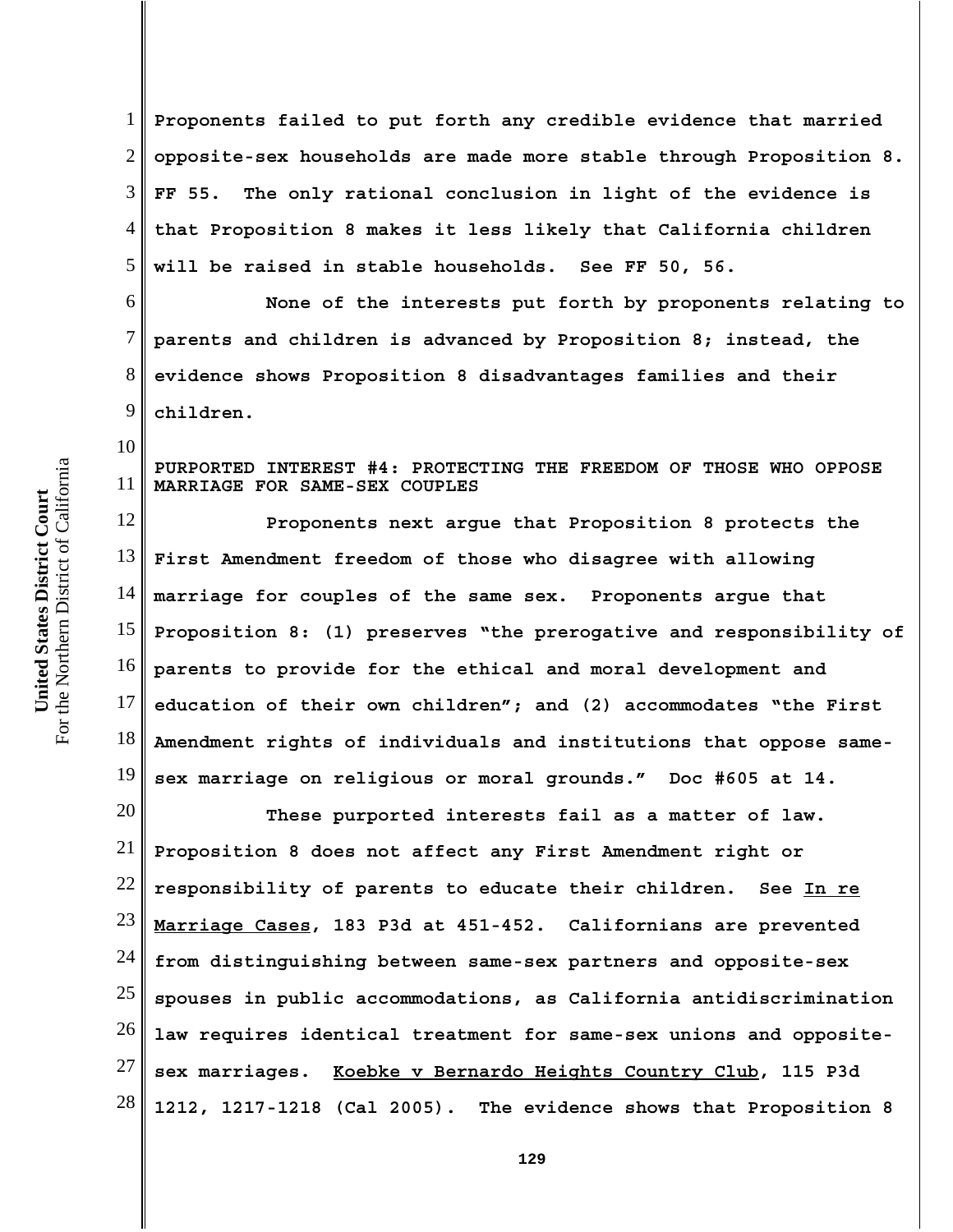1 2 3 4 5 6 **does nothing other than eliminate the right of same-sex couples to marry in California. See FF 57, 62. Proposition 8 is not rationally related to an interest in protecting the rights of those opposed to same-sex couples because, as a matter of law, Proposition 8 does not affect the rights of those opposed to homosexuality or to marriage for couples of the same sex. FF 62.** 

7 8 9 10 11 **To the extent proponents argue that one of the rights of those morally opposed to same-sex unions is the right to prevent same-sex couples from marrying, as explained presently those individuals' moral views are an insufficient basis upon which to enact a legislative classification.**

13 **PURPORTED INTEREST #5: TREATING SAME-SEX COUPLES DIFFERENTLY FROM OPPOSITE-SEX COUPLES**

14 15 16 17 18 19 20 21 **Proponents argue that Proposition 8 advances a state interest in treating same-sex couples differently from opposite-sex couples by: (1) "[u]sing different names for different things"; (2) "[m]aintaining the flexibility to separately address the needs of different types of relationships"; (3) "[e]nsuring that California marriages are recognized in other jurisdictions"; and (4) "[c]onforming California's definition of marriage to federal law." Doc #605 at 14.**

22 23 24 25 26 27 28 **Here, proponents assume a premise that the evidence thoroughly rebutted: rather than being different, same-sex and opposite-sex unions are, for all purposes relevant to California law, exactly the same. FF 47-50. The evidence shows conclusively that moral and religious views form the only basis for a belief that same-sex couples are different from opposite-sex couples. See FF 48, 76-80. The evidence fatally undermines any purported state**

12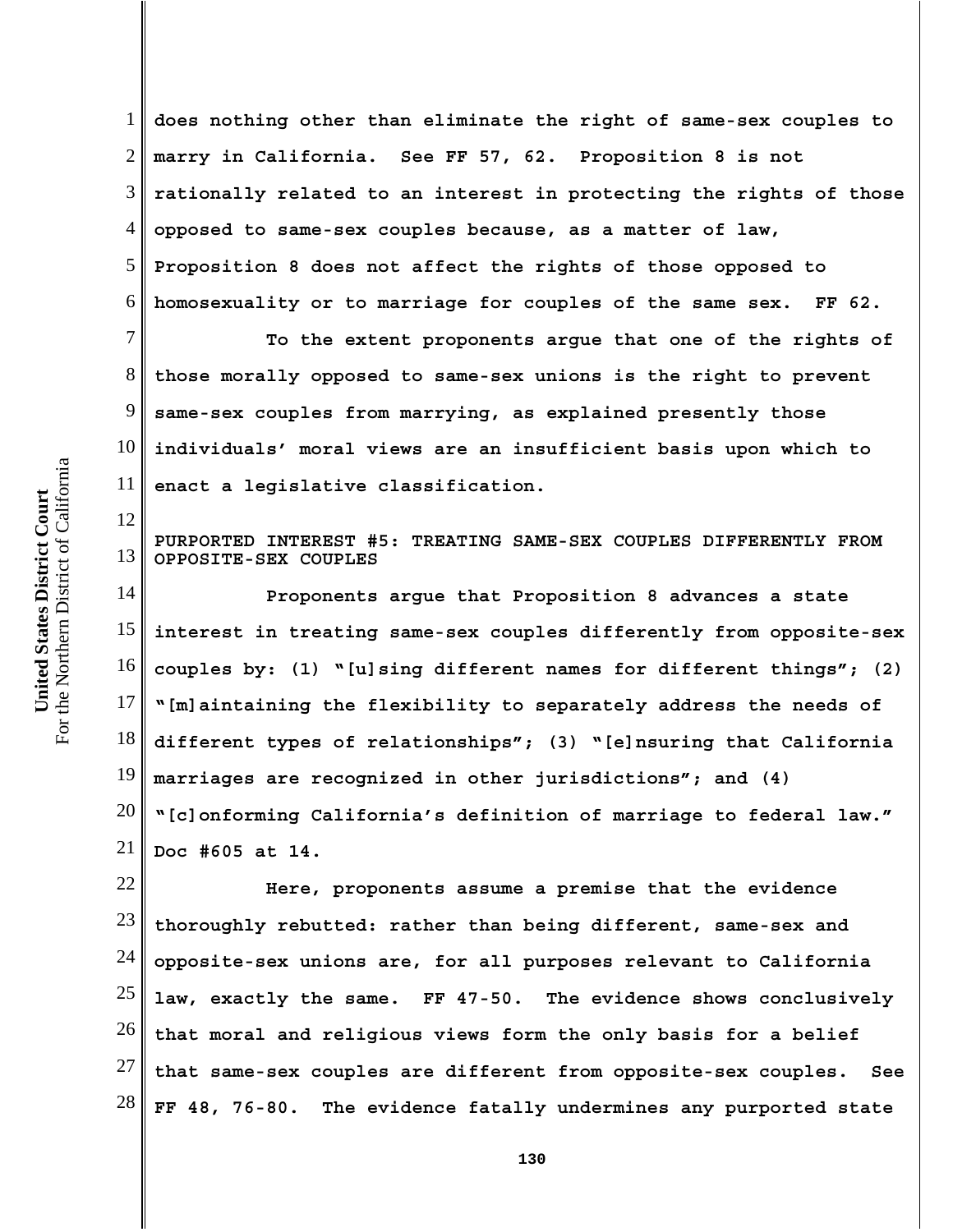1 2 **interest in treating couples differently; thus, these interests do not provide a rational basis supporting Proposition 8.** 

3 4 5 6 7 8 9 10 11 12 13 14 15 16 17 18 19 20 **In addition, proponents appear to claim that Proposition 8 advances a state interest in easing administrative burdens associated with issuing and recognizing marriage licenses. Under precedents such as Craig v Boren, "administrative ease and convenience" are not important government objectives. 429 US 190, 198 (1976). Even assuming the state were to have an interest in administrative convenience, Proposition 8 actually creates an administrative burden on California because California must maintain a parallel institution for same-sex couples to provide the equivalent rights and benefits afforded to married couples. See FF 53. Domestic partnerships create an institutional scheme that must be regulated separately from marriage. Compare Cal Fam Code §§ 297-299.6 with Cal Fam Code §§ 300-536. California may determine whether to retain domestic partnerships or eliminate them in the absence of Proposition 8; the court presumes, however, that as long as Proposition 8 is in effect, domestic partnerships and the accompanying administrative burden will remain. Proposition 8 thus hinders rather than advances administrative convenience.** 

22 **PURPORTED INTEREST #6: THE CATCHALL INTEREST**

23 24 25 26 27 28 **Finally, proponents assert that Proposition 8 advances "[a]ny other conceivable legitimate interests identified by the parties, amici, or the court at any stage of the proceedings." Doc #605 at 15. But proponents, amici and the court, despite ample opportunity and a full trial, have failed to identify any rational basis Proposition 8 could conceivably advance. Proponents,**

21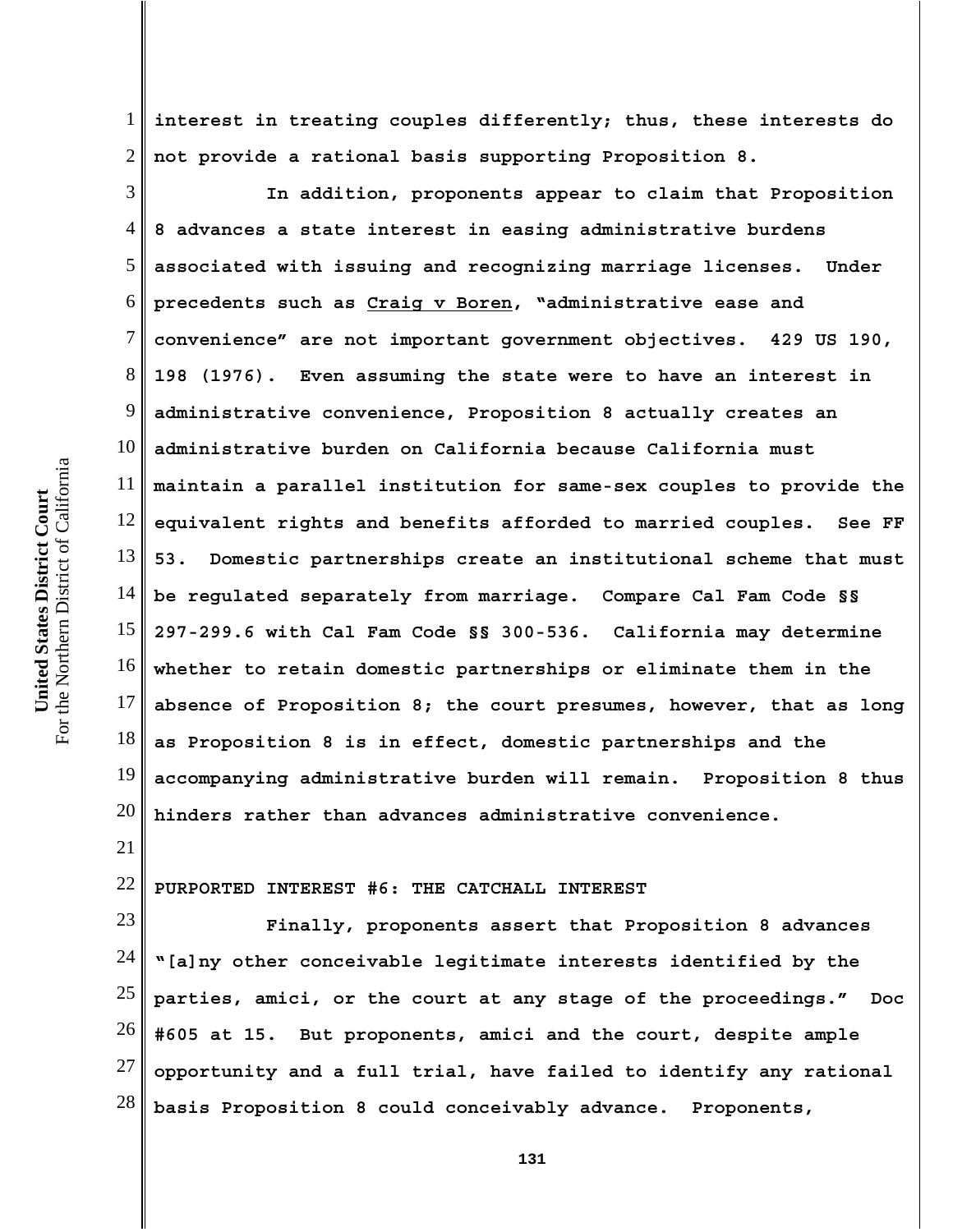1 2 3 4 **represented by able and energetic counsel, developed a full trial record in support of Proposition 8. The resulting evidence shows that Proposition 8 simply conflicts with the guarantees of the Fourteenth Amendment.**

5 6 7 8 9 10 11 12 13 **Many of the purported interests identified by proponents are nothing more than a fear or unarticulated dislike of same-sex couples. Those interests that are legitimate are unrelated to the classification drawn by Proposition 8. The evidence shows that, by every available metric, opposite-sex couples are not better than their same-sex counterparts; instead, as partners, parents and citizens, opposite-sex couples and same-sex couples are equal. FF 47-50. Proposition 8 violates the Equal Protection Clause because it does not treat them equally.**

15 **A PRIVATE MORAL VIEW THAT SAME-SEX COUPLES ARE INFERIOR TO OPPOSITE-SEX COUPLES IS NOT A PROPER BASIS FOR LEGISLATION**

16 17 18 19 20 21 22 23 24 25 26 27 **In the absence of a rational basis, what remains of proponents' case is an inference, amply supported by evidence in the record, that Proposition 8 was premised on the belief that same-sex couples simply are not as good as opposite-sex couples. FF 78-80. Whether that belief is based on moral disapproval of homosexuality, animus towards gays and lesbians or simply a belief that a relationship between a man and a woman is inherently better than a relationship between two men or two women, this belief is not a proper basis on which to legislate. See Romer, 517 US at 633; Moreno, 413 US at 534; Palmore v Sidoti, 466 US 429, 433 (1984) ("[T]he Constitution cannot control [private biases] but neither can it tolerate them.").**

28

For the Northern District of California For the Northern District of California United States District Court **United States District Court**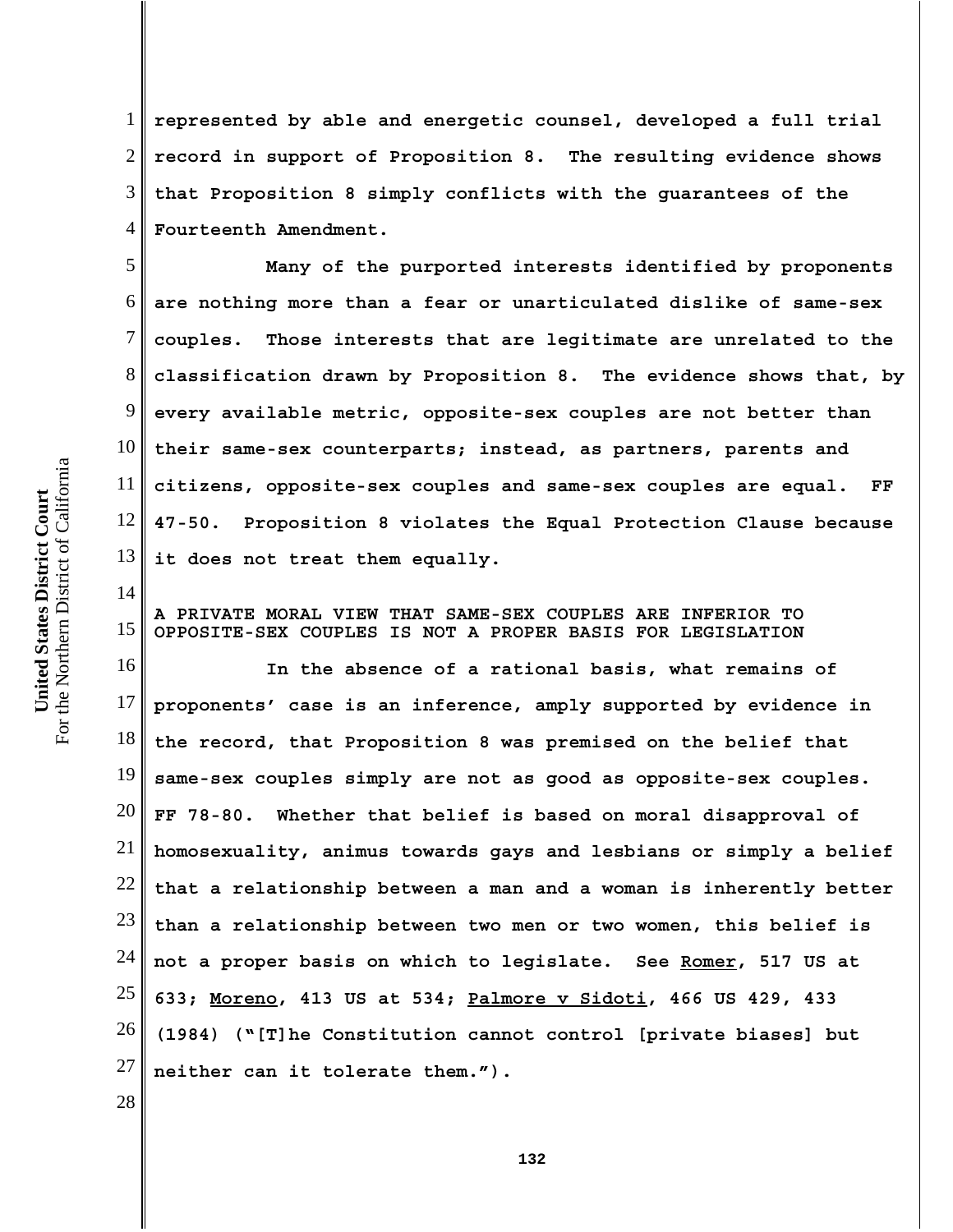1 2 3 4 5 6 7 8 9 10 11 12 13 14 15 16 17 18 **The evidence shows that Proposition 8 was a hard-fought campaign and that the majority of California voters supported the initiative. See Background to Proposition 8 above, FF 17-18, 79- 80. The arguments surrounding Proposition 8 raise a question similar to that addressed in Lawrence, when the Court asked whether a majority of citizens could use the power of the state to enforce "profound and deep convictions accepted as ethical and moral principles" through the criminal code. 539 US at 571. The question here is whether California voters can enforce those same principles through regulation of marriage licenses. They cannot. California's obligation is to treat its citizens equally, not to "mandate [its] own moral code." Id (citing Planned Parenthood of Southeastern Pa v Casey, 505 US 833, 850, (1992)). "[M]oral disapproval, without any other asserted state interest," has never been a rational basis for legislation. Lawrence, 539 US at 582 (O'Connor, J, concurring). Tradition alone cannot support legislation. See Williams, 399 US at 239; Romer, 517 US at 635; Lawrence, 539 US at 579.** 

19 20 21 22 23 24 25 26 **Proponents' purported rationales are nothing more than post-hoc justifications. While the Equal Protection Clause does not prohibit post-hoc rationales, they must connect to the classification drawn. Here, the purported state interests fit so poorly with Proposition 8 that they are irrational, as explained above. What is left is evidence that Proposition 8 enacts a moral view that there is something "wrong" with same-sex couples. See FF 78-80.** 

27 28 **The evidence at trial regarding the campaign to pass Proposition 8 uncloaks the most likely explanation for its passage:**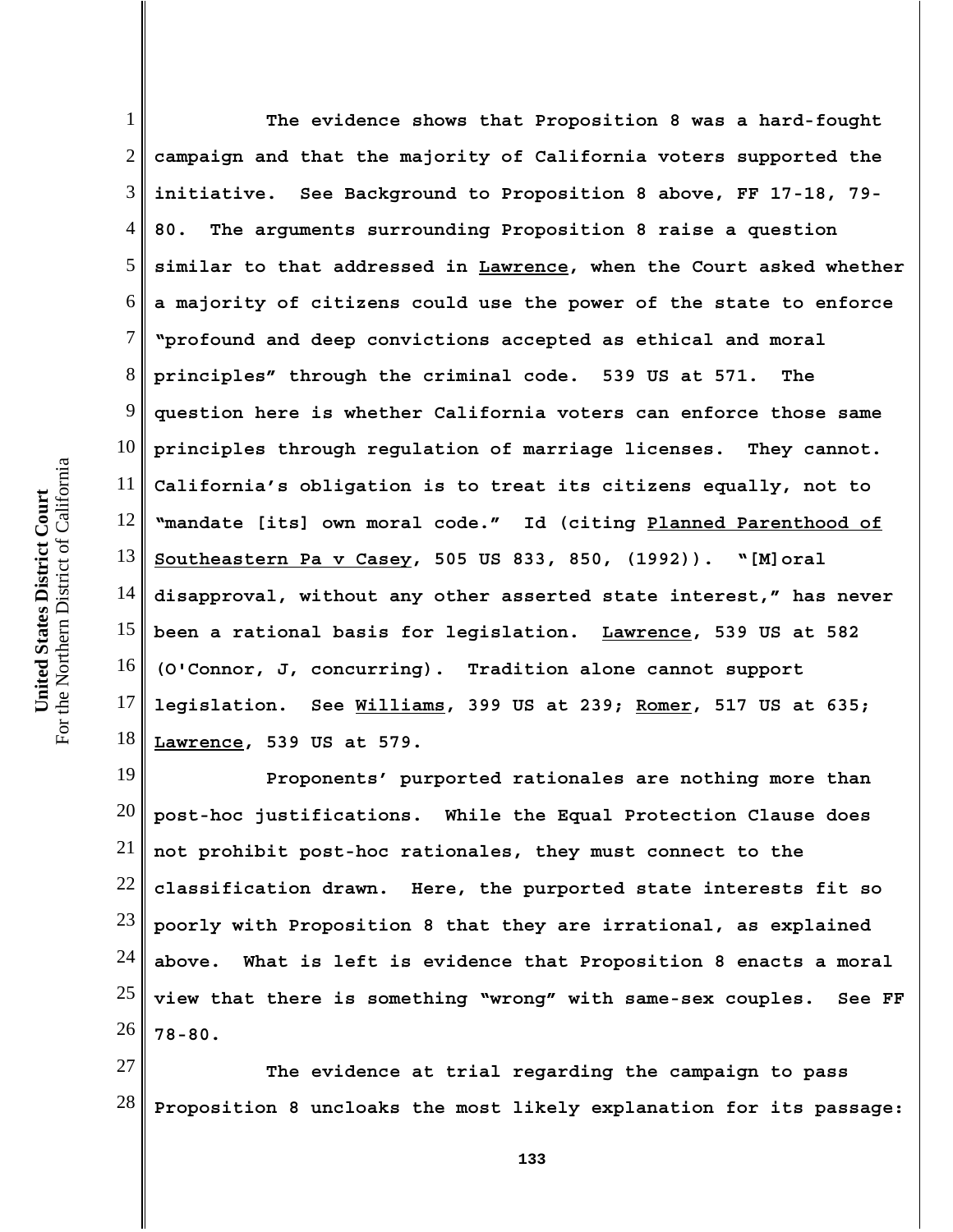1 2 3 4 5 6 7 8 **a desire to advance the belief that opposite-sex couples are morally superior to same-sex couples. FF 79-80. The campaign relied heavily on negative stereotypes about gays and lesbians and focused on protecting children from inchoate threats vaguely associated with gays and lesbians. FF 79-80; See PX0016 Video, Have You Thought About It? (video of a young girl asking whether the viewer has considered the consequences to her of Proposition 8 but not explaining what those consequences might be).**

9 10 11 12 13 14 15 16 17 18 19 20 21 22 **At trial, proponents' counsel attempted through crossexamination to show that the campaign wanted to protect children from learning about same-sex marriage in school. See PX0390A Video, Ron Prentice Addressing Supporters of Proposition 8, Excerpt; Tr 132:25-133:3 (proponents' counsel to Katami: "But the fact is that what the Yes on 8 campaign was pointing at, is that kids would be taught about same-sex relationships in first and second grade; isn't that a fact, that that's what they were referring to?"). The evidence shows, however, that Proposition 8 played on a fear that exposure to homosexuality would turn children into homosexuals and that parents should dread having children who are not heterosexual. FF 79; PX0099 Video, It's Already Happened (mother's expression of horror upon realizing her daughter now knows she can marry a princess).**

23 24 25 26 27 28 **The testimony of George Chauncey places the Protect Marriage campaign advertisements in historical context as echoing messages from previous campaigns to enact legal measures to disadvantage gays and lesbians. FF 74, 77-80. The Protect Marriage campaign advertisements ensured California voters had these previous fear-inducing messages in mind. FF 80. The**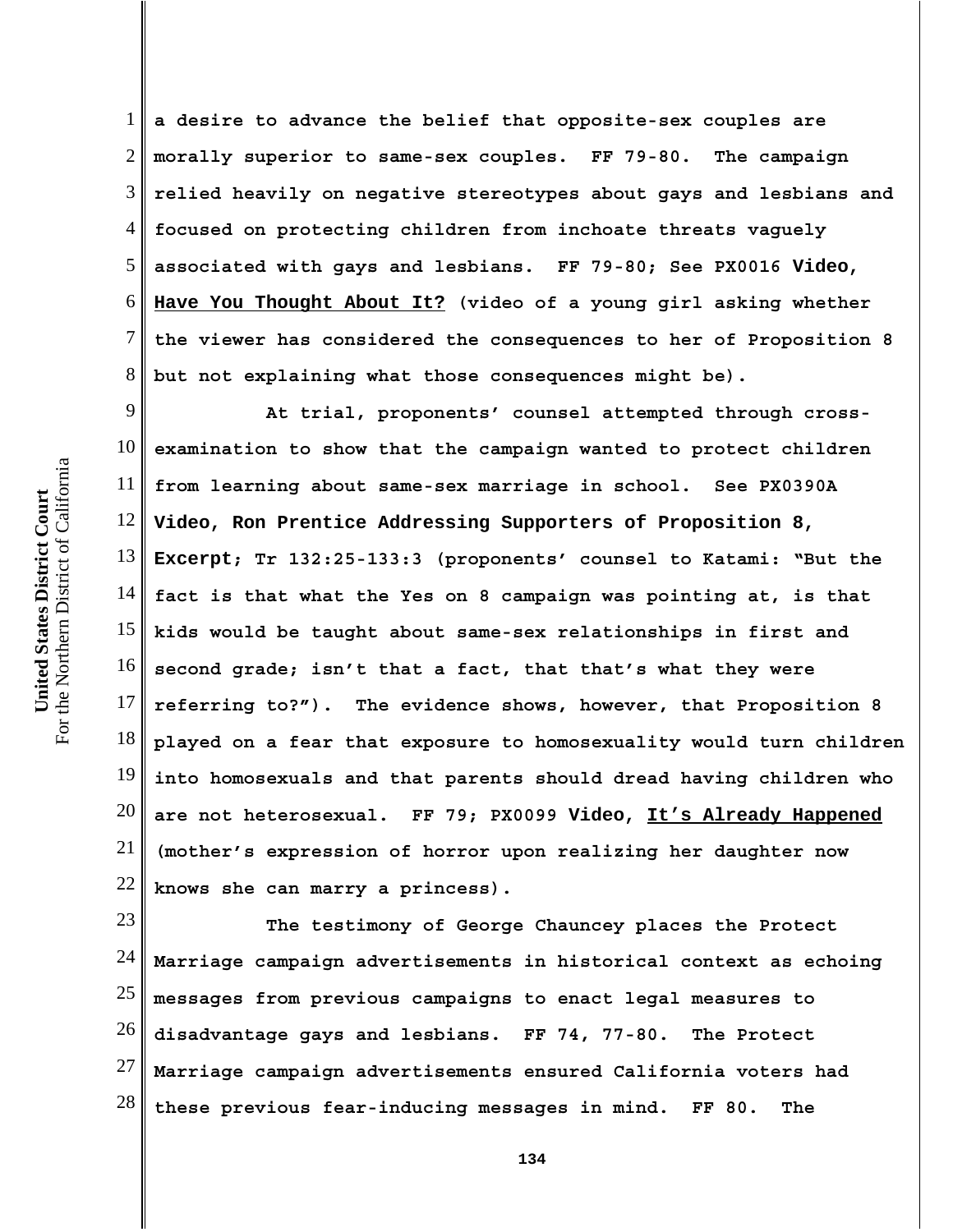13

14

1 2 **evidence at trial shows those fears to be completely unfounded. FF 47-49, 68-73, 76-80.**

3 4 5 6 7 8 9 10 11 12 **Moral disapproval alone is an improper basis on which to deny rights to gay men and lesbians. The evidence shows conclusively that Proposition 8 enacts, without reason, a private moral view that same-sex couples are inferior to opposite-sex couples. FF 76, 79-80; Romer, 517 US at 634 ("[L]aws of the kind now before us raise the inevitable inference that the disadvantage imposed is born of animosity toward the class of persons affected."). Because Proposition 8 disadvantages gays and lesbians without any rational justification, Proposition 8 violates the Equal Protection Clause of the Fourteenth Amendment.**

## **CONCLUSION**

15 16 17 18 19 20 21 22 23 24 25 26 **Proposition 8 fails to advance any rational basis in singling out gay men and lesbians for denial of a marriage license. Indeed, the evidence shows Proposition 8 does nothing more than enshrine in the California Constitution the notion that oppositesex couples are superior to same-sex couples. Because California has no interest in discriminating against gay men and lesbians, and because Proposition 8 prevents California from fulfilling its constitutional obligation to provide marriages on an equal basis, the court concludes that Proposition 8 is unconstitutional. \\ \\ \\**

- 27 **\\**
- 28 **\\**